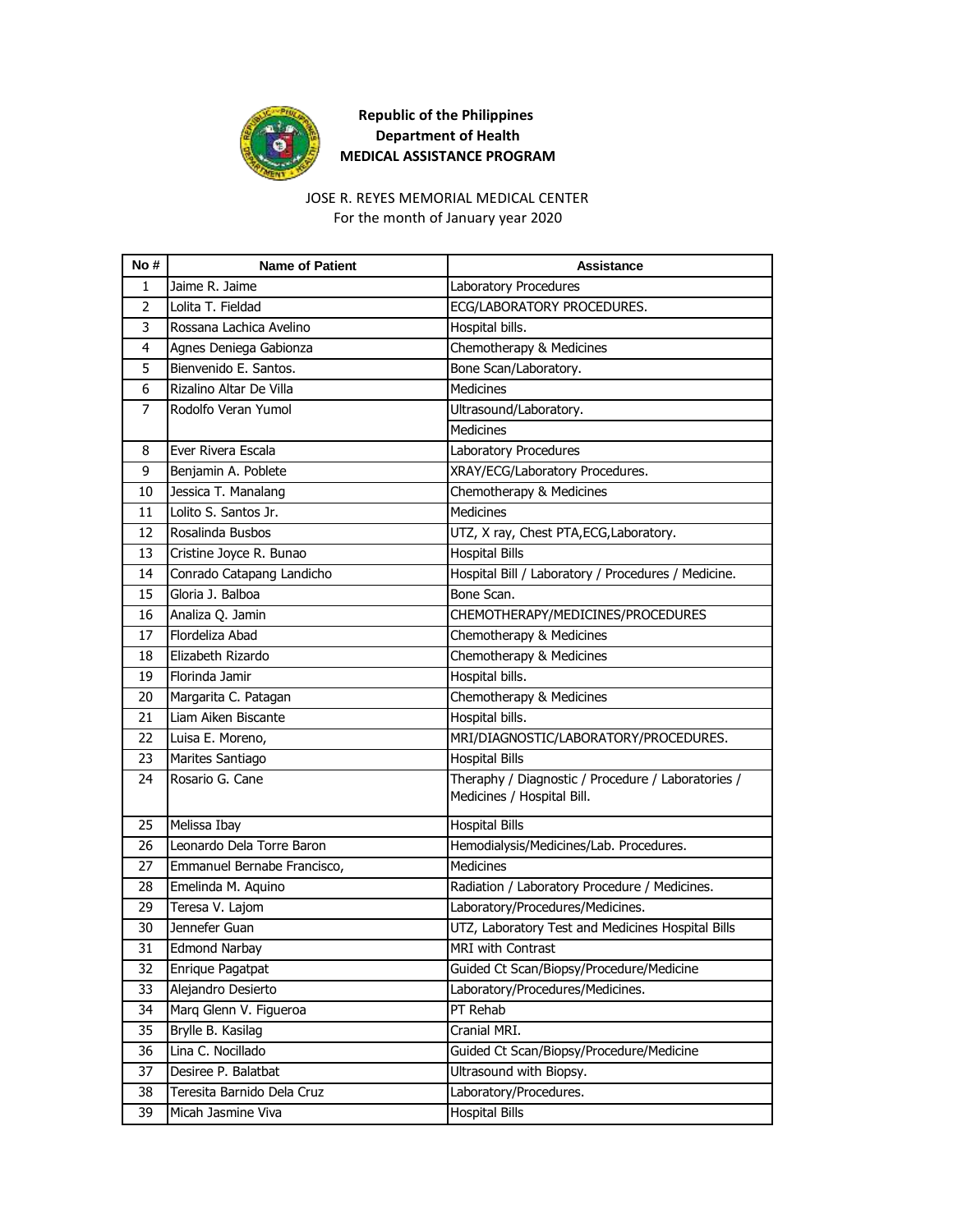| 40       | Noli M. Mindo                               | <b>Hospital Bills</b>                                                                  |
|----------|---------------------------------------------|----------------------------------------------------------------------------------------|
| 41       | Fidela O. Parra                             | Xray, Ultrasound, CT Scan, Lab, Diagnostic                                             |
|          |                                             | Procedures,                                                                            |
| 42       | Benjamin Parra Jr.                          | <b>Hosnital Rill</b><br>2Decho w/Doppler and electrocardiogram.                        |
| 43       | Nicasio V. Baste                            | <b>Medicines</b>                                                                       |
| 44       | Gener S. Fernando                           | <b>Hospital Bills</b>                                                                  |
| 45       | Ruth Bimbo Abbas                            | Chemotherapy / Laboratory / Medicines / Hospital Bills.                                |
|          |                                             |                                                                                        |
| 46       | Erlinda D. Baldisimo                        | UTZ, Laboratory Test and Medicines Hospital                                            |
|          |                                             | <b>Bills/Stress</b><br>Test                                                            |
| 47       | Nimfa J. Isip                               | Chemotherapy/Laboratory/procedures/Medicines.                                          |
| 48       | Jess Gabriel G. Yao                         | Hospital Bill / Laboratory / Procedures / Medicine.                                    |
| 49       | Marilyn Historiaga                          | Chemotherapy & Medicines                                                               |
| 50       | Cristal C. Saulon                           | Laboratory/Procedures/Medicines.                                                       |
| 51       | Jennifer A. Riogelon                        | 2Decho w/Doppler and electrocardiogram.                                                |
| 52       | Rowena Rosco Tolentino.                     | <b>Medicines</b>                                                                       |
| 53       | Daniel T. Batac                             | Hospital Bill / Laboratory / Procedures / Medicine.                                    |
| 54       | Rowena Tabalina                             | Chemotherapy Fee/Medicines.                                                            |
| 55       | Dela Cruz Marilou A.                        | CHEMOTHERAPY/MEDICINES/DIAGNOSTIC                                                      |
|          |                                             | PROCEDURE/LABORATORY.                                                                  |
| 56       | Ma. Grace M. Enriquez                       | Chemotherapy & Medicines                                                               |
| 57       | Soledad Marcelo                             | Laboratory/Procedures/Medicines.                                                       |
| 58       | Norberto Tampico Sr.                        | Laboratory/Procedures/Medicines.                                                       |
|          |                                             | Ultrasound.                                                                            |
| 59       | Jennifer G. Berame                          | Laboratory/Procedures/Medicines.                                                       |
| 60       | Arjay P. Colipano                           | <b>Hospital Bills</b>                                                                  |
| 61       | Maximo Z. Danieles                          | Laboratory/Procedures/Medicines.                                                       |
| 62       | Luzviminda Rabino                           | Chemotherapy & Medicines                                                               |
| 63       | Roosevelt Santos                            | Hemodialfiltration.                                                                    |
| 64       | Cristina L. Companero                       | <b>Hospital Bills</b>                                                                  |
| 65       | Leonor Olavario Abrea                       | Bonescan                                                                               |
| 66       | Librada S. Mariano                          | WHOLE BODY BONE                                                                        |
|          |                                             | SCAN/LABORATORY/PROCEDURES.                                                            |
| 67<br>68 | Roberto V. Figueroa<br>Cresilda M. Guerrero | Laboratory/Procedures/Medicines.<br>Laboratory/Procedures/Medicines.                   |
|          |                                             |                                                                                        |
| 69       | Lita Azul                                   | 2Decho w/Doppler and electrocardiogram.                                                |
| 70       | Jaime Cailon                                | Chemotherapy & Medicines                                                               |
| 71       | Mario A. Ferrer.                            | OR FEE, OR SUPPLIES/MACHINES, ANESTHESIA<br>SUPPLIES & MEDICINES, & RECOVERY ROOM FEE. |
| 72       | Leonardo L. Pena.                           | Chemotherapy & Medicines                                                               |
| 73       | Joyce Ann Galang Jimenez                    | Procedures / Laboratory                                                                |
| 74       | Erlyn M. Anino                              | Cehmotherapy, Medicines, Procedures.                                                   |
| 75       | Teresita P. Marquez                         | Laboratory/Procedures/Medicines.                                                       |
| 76       | Glory Grace S. Reforma                      | <b>Hospital Bills</b>                                                                  |
| 77       | Rodolfo Matawaran                           | Chemotherapy & Medicines                                                               |
| 78       | Arnel Viceno                                | Hospital Bill / Laboratory / Procedures / Medicine.                                    |
| 79       | May Ann Prieto                              | Hospital Bill/Laboratory/Diagnostic                                                    |
|          |                                             | Procedures/Bionsv/Medicines.                                                           |
| 80       | Linda Cuyson                                | Laboratory/Procedures/Medicines.                                                       |
| 81       | Clemente Cabello                            | Chemotherapy & Medicines                                                               |
| 82       | Cyril Nash Mendoza Rodriguez                | Hospital bills.                                                                        |
| 83       | Rosita M. Ortega                            | UTZ, Laboratory Test and Medicines Hospital Bills                                      |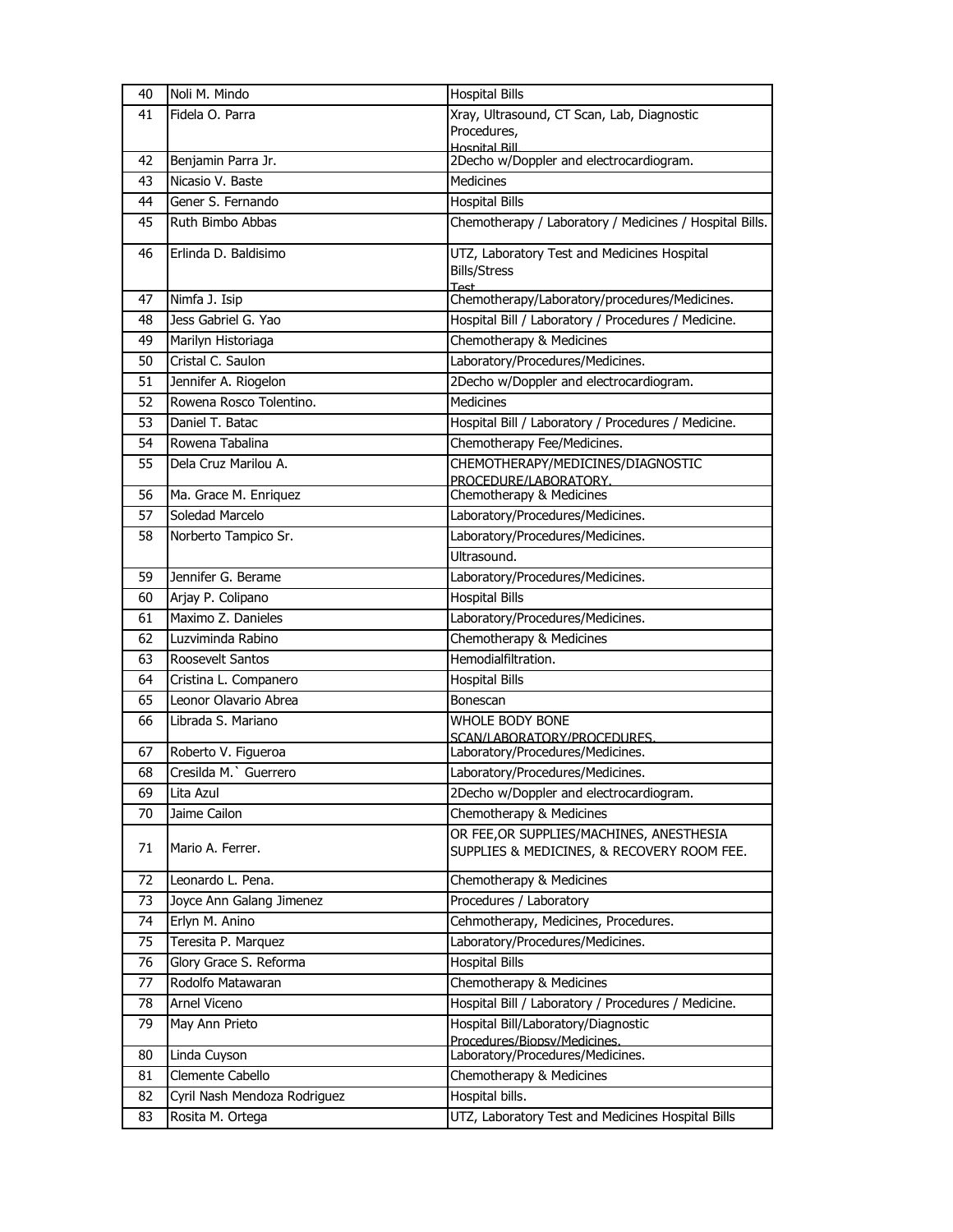| 84         | Luz Ty Donoso                             | Laboratory/Procedures/Medicines.                                     |
|------------|-------------------------------------------|----------------------------------------------------------------------|
| 85         | Celia Maclang Alfaro                      | Bonescan                                                             |
| 86         | Reynaldo Maturgo                          | <b>Hospital Bills</b>                                                |
| 87         | Rogelio Quinones                          | Chemotherapy & Medicines                                             |
| 88         | <b>Rex Gabut</b>                          | Laboratory/Procedures/Medicines.                                     |
| 89         | Amparo Mauricio                           | Laboratory/Procedures/Medicines.                                     |
| 90         | Larry Lazo.                               | <b>Medicines</b>                                                     |
| 91         | Preciosa Calagui Velilla                  | Bone Scan.                                                           |
| 92         | Susan Maestro                             | Chemotherapy & Medicines                                             |
| 93         | Danilo Dela Cruz                          | Chemotherapy & Medicines                                             |
| 94         | Antonio C. Lagamayo                       | Laboratory/Procedures/Medicines.                                     |
| 95         | Florida Galoy                             | Phototherapy                                                         |
| 96         | Danilo Buencibillo                        | Diagnostic Procedures, Laboratory Test and Medicines                 |
| 97         | Vicente Dela Pena Jr.                     | Implant / Medicines / Procedure / Laboratory / Hospital<br>Bill.     |
| 98         | Jhon Lery S. Tayao                        | Laboratory/Procedures/Medicines.                                     |
| 99         | Luz Flores,                               | UTZ, LABORATORY, MEDICINES, THERAPY.                                 |
| 100        | Renz Christian Salas                      | Laboratory/Procedures/Medicines.                                     |
| 101        | Alfredo D. Cajapay                        | ECG, X-Ray, Laboratory, CT-Scan and Mediicines.                      |
| 102        | Micah Mae Andus                           | <b>Hospital Bills</b>                                                |
| 103        | Bg Micah Mae Andus                        | <b>Hospital Bills</b>                                                |
| 104        | Norma Cunanan                             | Radiation Therapy / Diagnostic / Laboratory /                        |
|            |                                           | Procedures                                                           |
| 105        | Brenda C. Cabang                          | / Medicines<br>UTZ, Laboratory Test and Medicines Hospital Bills     |
| 106        | Wilfredo A. Estur Jr.                     | Diagnostic & Lab. Procedures, Dialysis, Medicines &                  |
|            |                                           | Hospital Bills.                                                      |
| 107        | Gilma Borinaga                            | Chemotherapy Fee/Medicines.                                          |
| 108        | Noly A. Tablate                           | Laboratory/Procedures/Medicines.                                     |
| 109        | Ma. Lourdes O. Bonilla                    | Bone Scan/Creatinine                                                 |
| 110        | Amelia Julian David                       | Laboratory/Procedures/Medicines.                                     |
| 111        | Rafael C. Hernandez.                      | HOSPITAL BILLS/MEDICINES/LABORATORY                                  |
| 112        | Corazon E. Amoroso                        | PROCEDURES.<br>Chemotherapy & Medicines                              |
|            |                                           |                                                                      |
| 113<br>114 | Cora Tanedo Dela Cruz,.,                  | UTZ/X-RAY/LABORATORY PROCEDURE/ECG.                                  |
| 115        | Ma. Lourdes Madrilejo Ailes               | Hospital bills.<br>UTZ, Laboratory Test and Medicines Hospital Bills |
| 116        | Sarah Dizon                               | <b>Hospital Bills</b>                                                |
| 117        | Chelle Anne Magcayang                     | Laboratory/Procedures/Medicines.                                     |
| 118        | Elizabeth B. Reyes                        | <b>Hospital Bills</b>                                                |
| 119        | Donna Maye E. Estepa<br>Marilyn L. Tampoc |                                                                      |
| 120        | Marvin Natividad,                         | Bonescan<br>MRI/Laboratory.                                          |
| 121        | Sylvia Francesca Legarto                  |                                                                      |
| 122        | Richard V. De Guzman,                     | Medicines<br>Hospital bills.                                         |
|            | Roberto R. Pacinio                        |                                                                      |
| 123<br>124 |                                           | Biopsy.<br>2D ECHO/LABORATORY.                                       |
| 125        | Benjamin De Guzman,.                      | Diagnostic Procedures, Laboratory Test and Medicines                 |
|            | Elena Oquendo                             |                                                                      |
| 126        | Mary Rose Rusco                           | Laboratory/Procedures/Medicines.                                     |
| 127        | Joemel Lorilla                            | Xray, 2D Echo, Stress Test Medicines                                 |
| 128        | Joemel Lorilla                            | Xray, 2D Echo, Stress Test Medicines                                 |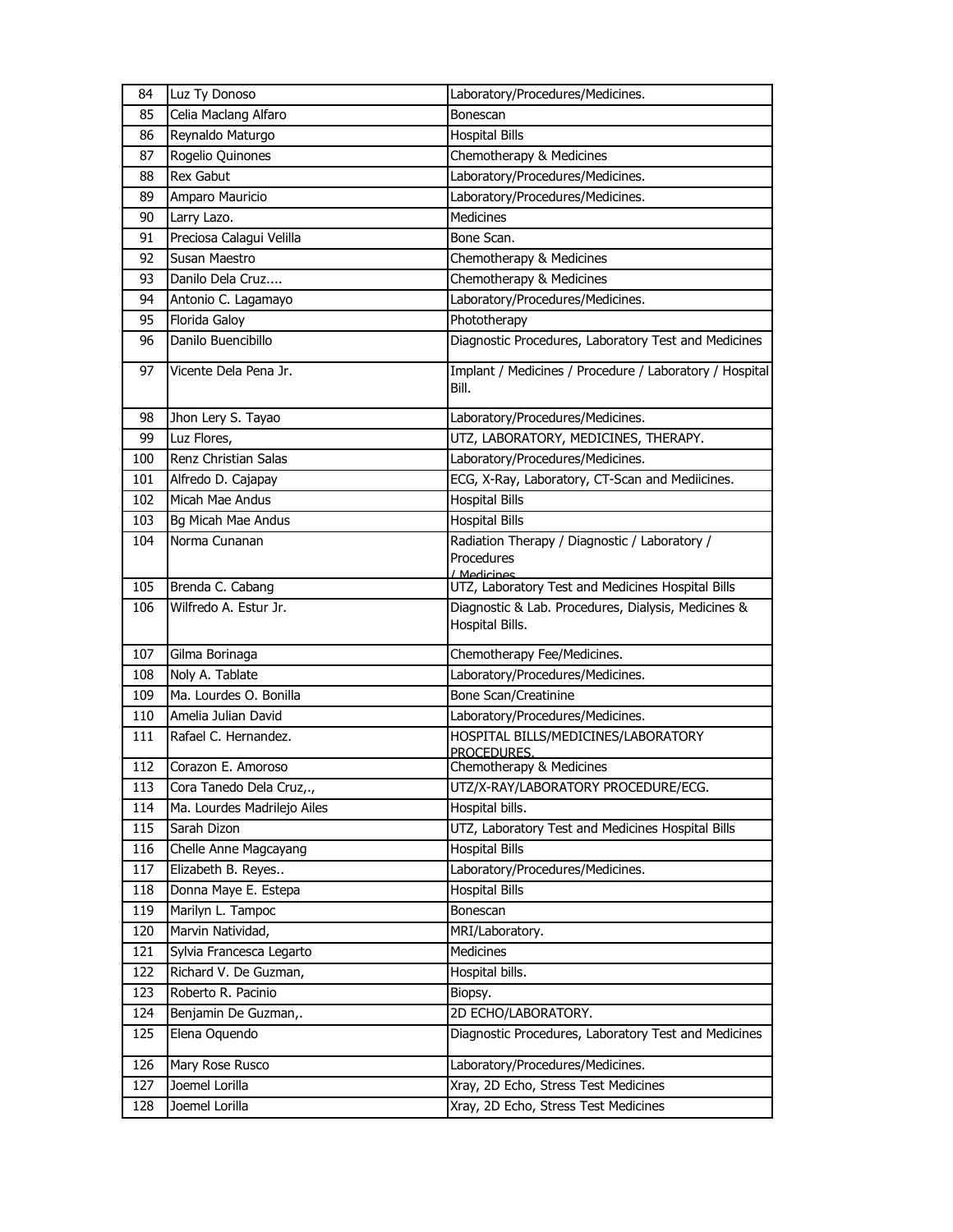| 129 | Lerma Manlangit Linsangan  | Steel Implant / Medical Assistance                              |
|-----|----------------------------|-----------------------------------------------------------------|
| 130 | Ofelia Bautista            | 2Decho w/Doppler and electrocardiogram.                         |
| 131 | Benjamin Paguirigan        | <b>Medicines</b>                                                |
| 132 | Annabelle Biala Dumlao     | Hospital Bill / Laboratory Procedures                           |
| 133 | Rowena Tabalina            | Chemotherapy Fee/Medicines.                                     |
| 134 | .marcela M. Paynor         | Distal Colonogram                                               |
| 135 | Ashley Mae Leal Dacanay    | Operation / Hospital Bill / Medicine / Laboratory<br>Procedure. |
| 136 | Roberto Pacino             | Biopsy.                                                         |
| 137 | Ronaldo Riego              | <b>Hospital Bills</b>                                           |
| 138 | <b>Annabel Dumilon</b>     | Ultrasound.                                                     |
| 139 | Rochelle Ermetanio         | Chemotherapy & Medicines                                        |
| 140 | Nenita G. Tantay           | Chemotherapy & Medicines                                        |
| 141 | Susan C. Josafat           | Hospital Bill / Laboratory / Procedures / Medicine.             |
| 142 | Lorenzo Lagrimas           | Therapy.                                                        |
| 143 | Ariel C. Basay             | <b>UTZ Guided Biopsy</b>                                        |
| 144 | Juanito Oftana             | Laboratory/Procedures/Medicines.                                |
| 145 | Myra P. Parohinog          | UTZ, Laboratory Test and Medicines Hospital Bills               |
| 146 | Danilo I. Mariano          | Hospital bills.                                                 |
| 147 | Florencia Aloba            | Laboratory Procedures                                           |
| 148 | Angelita Sudaria Puno      | ERPR/HER 2/Laboratory/ECG/2D ECHO/ KUB UTZ.                     |
| 149 | Reynaldo R. Rioflorido     | Hospital Bill / Laboratory / Procedures / Medicine.             |
| 150 | Manuel O. Ticoy            | Medicines                                                       |
| 151 | Abegail V. Callanga        | Laboratory/Procedures/Medicines.                                |
| 152 | <b>Victor Gacilos</b>      | Laboratory/Procedures/Medicines.                                |
| 153 | Marcela Ruiz               | <b>Hospital Bills</b>                                           |
| 154 | Marilou V. Bayani          | Medicines/Procedures/Laboratory.                                |
| 155 | Norbert D Sandoval         | Diagnostic Procedures, Laboratory Test and Medicines            |
| 156 | Eduardo L. Madarang        | 12-LEAD ECG/LABORATORY<br>PROCEDURES/MEDICINES.                 |
| 157 | Benjamin De Guzman,.       | 2D-ECHO/24HR HOLTER MONITOR/LABORATORY<br>PROCEDURES.           |
| 158 | Sonny Marquez              | MRI/LABORATORY/MEDICINES                                        |
| 159 | Emiliano E. Valencia       | Hospital bills.                                                 |
| 160 | Erlinda C. Salonga         | Laboratory/Procedures/Medicines.                                |
| 161 | Arlene Arteta              | ECG, LABORATORIES, CARDIO ENDO REFERRAL                         |
| 162 | Edimcio Merabel            | XRAY, ECG, LABORATORY.                                          |
| 163 | Rowena Tabalina            | Chemotherapy Fee/Medicines.                                     |
|     |                            | Supplies/Medicines/Laboratory/Procedures                        |
| 164 | Danilo Mariano.            | <b>Hospital Bills</b>                                           |
| 165 | Mary Ann G. Amor           | Chemotherpy/Hospital Bill/Lab/Meds                              |
| 166 | Jacqueline Del Mundo       | Laboratory/Medicines/Therapy.                                   |
| 167 | Eduardo Melendrez Magkamit | Hospital bill/medicines                                         |
| 168 | Donna Maye Estera          | Hospital bills.                                                 |
| 169 | Rosemarie S. Marinay       | Eye Procedure                                                   |
|     |                            | Supply / Medicines / Laboratory / Chemotherapy.                 |
| 170 | Florencia Dimaapi          | Chemotherapy & Medicines                                        |
| 171 | Elvina A. Nagasangan       | Laboratory/Procedures/Medicines.                                |
| 172 | Robert Nagasangan          | Laboratory/Procedures/Medicines.                                |
| 173 | Ronnie Mabide              | Medicines                                                       |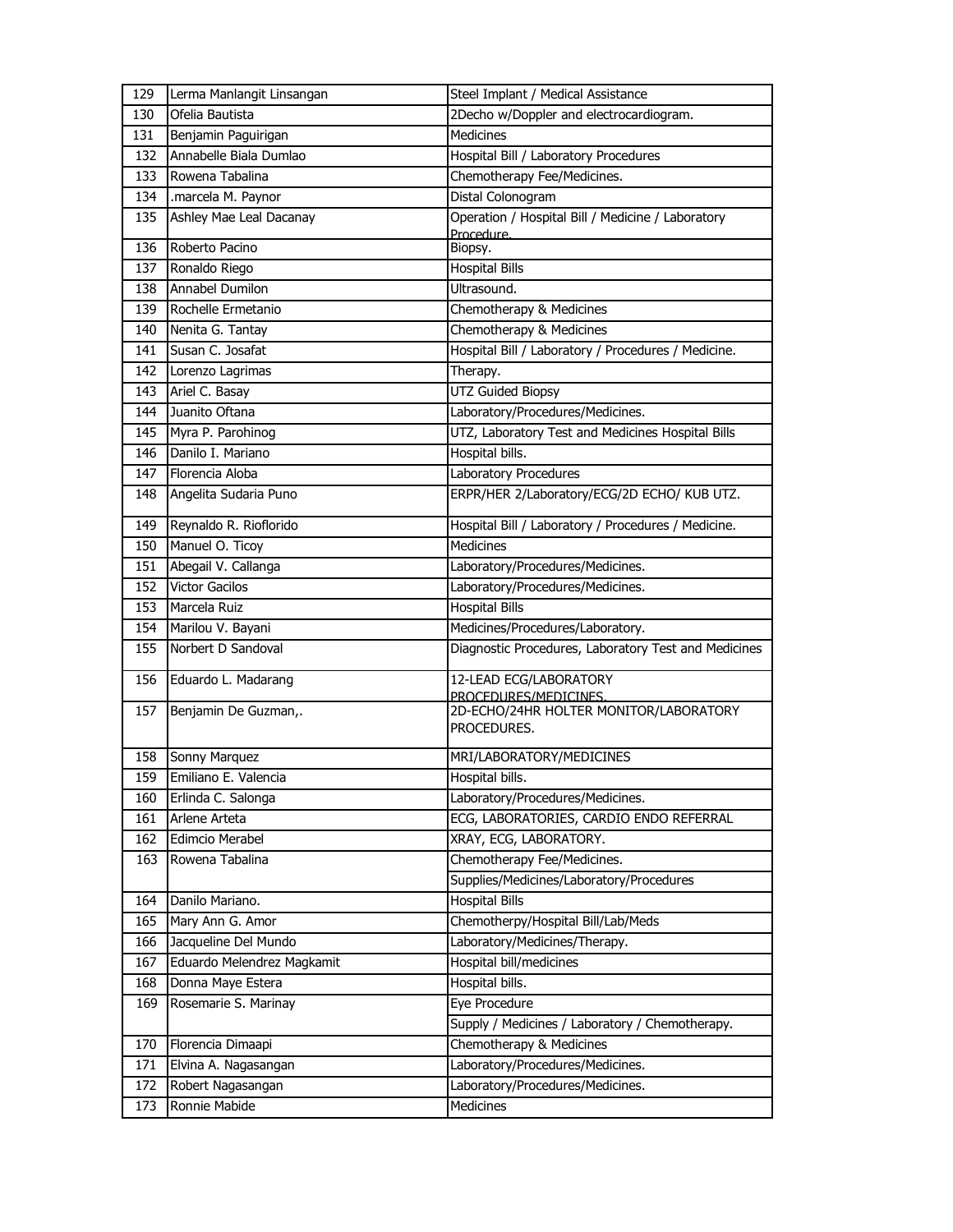| 174 | Roel D. Jacinto            | Laboratory/Procedures/Medicines.                                       |
|-----|----------------------------|------------------------------------------------------------------------|
| 175 | Adelina Ampoan             | Laboratory/Procedures/Medicines.                                       |
| 176 | Ashley Mae Leal Dacanay    | Diagnostic & Lab. Procedures, Dialysis, Medicines &<br>Hospital Bills. |
| 177 | Helen Ampoan               | Laboratory/Procedures/Medicines.                                       |
| 178 | Teresita Orbillo Manilag   | Operation/Procedures/Medicines.                                        |
| 179 | Emma C. Burcia             | Laboratory/Procedures/Medicines.                                       |
| 180 | Fatima B. Virtudazo        | Hospital bills.                                                        |
| 181 | Rodolfo Gregorio           | Bone Scan.                                                             |
| 182 | Catherine Bernardino       | Laboratory/Procedures.                                                 |
| 183 | Pastor Amoyan              | 2dEcho/Hospital Bill/Laboratory/Operation.                             |
| 184 | John Bernardino,           | Laboratory/Procedures.                                                 |
| 185 | Josefina Depayso           | Laboratory/Procedures.                                                 |
| 186 | Kimberly Bajalla           | Laboratory/Procedures/Medicines.                                       |
| 187 | Jose Agao.                 | 2Decho w/Doppler and electrocardiogram.                                |
| 188 | Ireneo B. Burcia           | Laboratory/Procedures/Medicines.                                       |
| 189 | Jonathan E. Quesea         | Diagnostic & Lab. Procedures, Dialysis, Medicines &<br>Hospital Bills. |
| 190 | Teresita L. Santiano       | Chemotherapy & Medicines                                               |
| 191 | Clarita A. Arroyo          | Chemotherapy & Medicines                                               |
| 192 | Arnulfo Valdez             | Chemotherapy & Medicines                                               |
| 193 | Ligaya Ponce               | Laboratory/Procedures/Medicines.                                       |
| 194 | Domingo Dacut              | Diagnostic procedure, Laboratory, Medicines, Bone<br>marrow test       |
| 195 | Ricardo Manalo             | , Dialysis, Laboratory procedures , Hospital bill,<br>Medicines.       |
| 196 | Corazon Mallari            | ECG, LABORATORIES, CARDIO ENDO REFERRAL                                |
| 197 | Manuel T. Bulalacao        | Laboratory/Procedures/Medicines.                                       |
| 198 | Julieta B. Doctolero       | BONE SCAN/CT SCAN/LAB PROC                                             |
| 199 | Ronnie Marbide             | <b>Medicines</b>                                                       |
| 200 | Erlinda Natividad          | Bone Scan/Creatinine                                                   |
| 201 | Elizabeth Rizardo          | Hospital Bill / Laboratory / Procedures / Medicine.                    |
| 202 | Remedios Adam              | Hospital Bill / Laboratory / Procedures / Medicine.                    |
| 203 | Rebecca Militante.         | Chemotherapy & Medicines                                               |
| 204 | Violeta P. Villapando,     | Bonescan                                                               |
| 205 | Violeta P. Villapando,     | Laboratory/Procedures/Medicines.                                       |
| 206 | Ma. Flordeluna Estosos     | Laboratory/Procedures/Medicines.                                       |
| 207 | Mary Grace Pagalilauan     | Laboratory/Procedures/Medicines.                                       |
| 208 | Ashley May L. Dacanay      | Hospital Bill / Laboratory / Procedures / Medicine.                    |
| 209 | Jonathan E. Quesea         | Diagnostic & Lab. Procedures, Dialysis, Medicines &<br>Hospital Bills. |
| 210 | Jonathan E. Quesea         | Diagnostic & Lab. Procedures, Dialysis, Medicines &<br>Hospital Bills. |
| 211 | Jonathan E. Quesea         | Diagnostic & Lab. Procedures, Dialysis, Medicines &<br>Hospital Bills. |
| 212 | Carmencita De Leon Aguilar | Laboratory/Procedures/Medicines.                                       |
| 213 | Veronica Lanada            | Laboratory/Procedures/Medicines.                                       |
| 214 | Felicisima Belale          | Laboratory/Procedures/Medicines.                                       |
| 215 | Raul De Guzman             | 24 HOURS ECG/HOLTER MONITORING.                                        |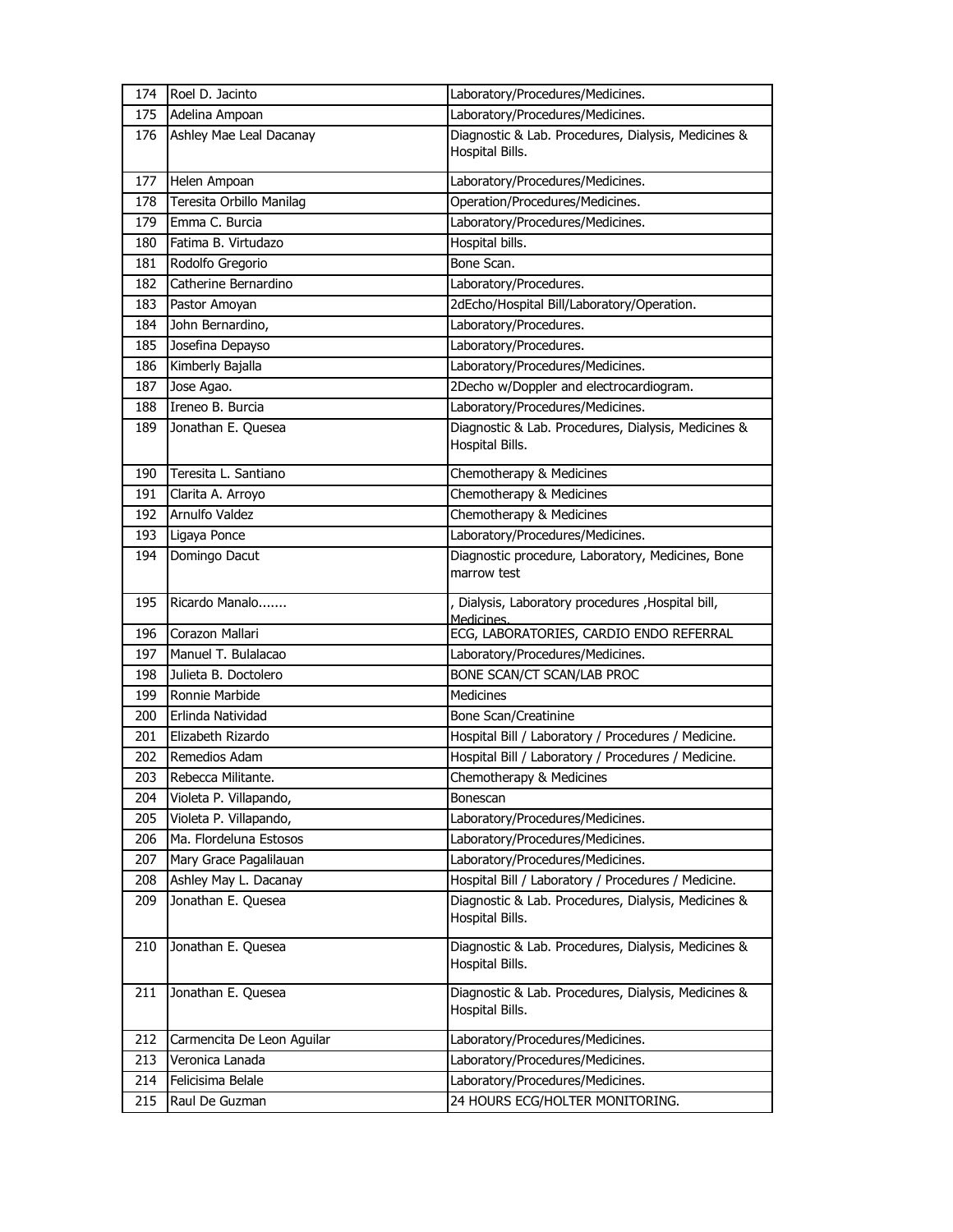| 216 | Aida Beltran              | Hospital Bill / Laboratory / Procedures / Medicine.            |
|-----|---------------------------|----------------------------------------------------------------|
| 217 | Janica Entino             | XRAY, LABORATORY, TYROID ULTRASOUND,                           |
| 218 | Anita Perida              | DIAGNOSTIC PROCEDURE<br>Chemotherapy & Medicines               |
| 219 | <b>Teodoro Yabut</b>      | EYE PROCEDURE, MEDICINE & EYEGLASSES.                          |
| 220 | Marilou Mendoza,.,        | Laboratory/Procedures/Medicines.                               |
| 221 | Nilda V. Soledad          | Laboratory/Procedures/Medicines.                               |
| 222 | Lany Rosas                | 2Decho w/Doppler and electrocardiogram.                        |
| 223 | Julia Morales.            | Laboratory/Procedures/Medicines.                               |
| 224 | Celedonio Espiritu        | <b>Medicines</b>                                               |
| 225 | Carlos Victoria Jr        | <b>Hospital Bills</b>                                          |
| 226 | Julieta D. Bajandi        | Laboratory/Procedures.                                         |
| 227 | Angelita Morante          | Diagnostic Procedures/Theraphy/Laboratory                      |
|     |                           | Procedures.                                                    |
| 228 | Shirelyn T. Piang         | EPO Medical / Medicines                                        |
| 229 | Bernardino Cincollagas    | Eye procedure and hospital bills.                              |
| 230 | Levinia Olarte            | Chemotherapy & Medicines                                       |
| 231 | Romualdo Biagan Tubig     | Dialysis, Dialyzer, PD Solution, Procedures, Medicines<br>&    |
|     |                           | Laboratory                                                     |
| 232 | Melvin P. Mahinay Jr.     | Hospital Bill / Laboratory / Procedures / Medicine.            |
| 233 | Crisostomo L. Aquino Jr.  | <b>Medicines</b>                                               |
| 234 | Renato Z. Estremadura     | Hospital Bill, Medicine, Laboratory / Diagnostic<br>procedures |
| 235 | Adelaida Recana Celeste,  | Laboratory/Procedures/Medicines.                               |
| 236 | Ashlie May L. Dacay       | Hospital Bill / Laboratory / Procedures / Medicine.            |
| 237 | Rolly Baydo               | Laboratory/Procedures/Medicines.                               |
| 238 | Joana Marie A. Escoto     | <b>Medicines</b>                                               |
| 239 | Gil Ancheta,              | Bone Scan/Creatinine                                           |
| 240 | Jessie Balote             | <b>Medicines</b>                                               |
| 241 | Lydia Roa.                | Chemotherapy & Medicines                                       |
| 242 | Florencia Dimaapi         | Chemotherapy & Medicines                                       |
| 243 | Jhunmhar Aton             | <b>Chemotherapy Medicines</b>                                  |
| 244 | Warilyn E. Acoba          | Chemotheraphy/Hospital Bill/Medicines/Laboratory&              |
|     |                           | Diagnostic Procedures.                                         |
| 245 | Khenedy Adrian Bucu       | <b>Hospital Bills</b>                                          |
| 246 | Eloisa May Alecha         | CONGENITAL SCAN/LABORATORIES                                   |
| 247 | Rubin B. Langreo          | Bonescan                                                       |
| 248 | Manolita Apues            | Laboratory/Procedures/Medicines.                               |
| 249 | Haidy Lacsina             | Laboratory/Procedures/Medicines.                               |
| 250 | Adelina Ricaza            | Chemotherapy & Medicines                                       |
| 251 | Anita M. Aguilar          | Hospital bills / Medicines.                                    |
| 252 | Ma.victoria Marmol        | Laboratory/Procedures/Medicines.                               |
| 253 | Raymundo Marmol           | Laboratory/Procedures/Medicines.                               |
| 254 | Alexie Dhane Rivera       | <b>Hospital Bills</b>                                          |
| 255 | Anatolia Riego            | <b>Hospital Bills</b>                                          |
| 256 | Estrelita C. Reyes        | Laboratory/Medicines/diagnostic Procedures                     |
| 257 | Robelyn Paleracio Cajigal | Medicines                                                      |
| 258 | Hilda Sawale Cantero      | PT SESSION.                                                    |
| 259 | Ariel D. Magbanua         | <b>Hospital Bills</b>                                          |
| 260 | Richard Dacara            | Dialysis, Dialyzer, PD Solution, Procedures, Medicines         |
|     |                           | &<br>Laboratory                                                |
|     |                           |                                                                |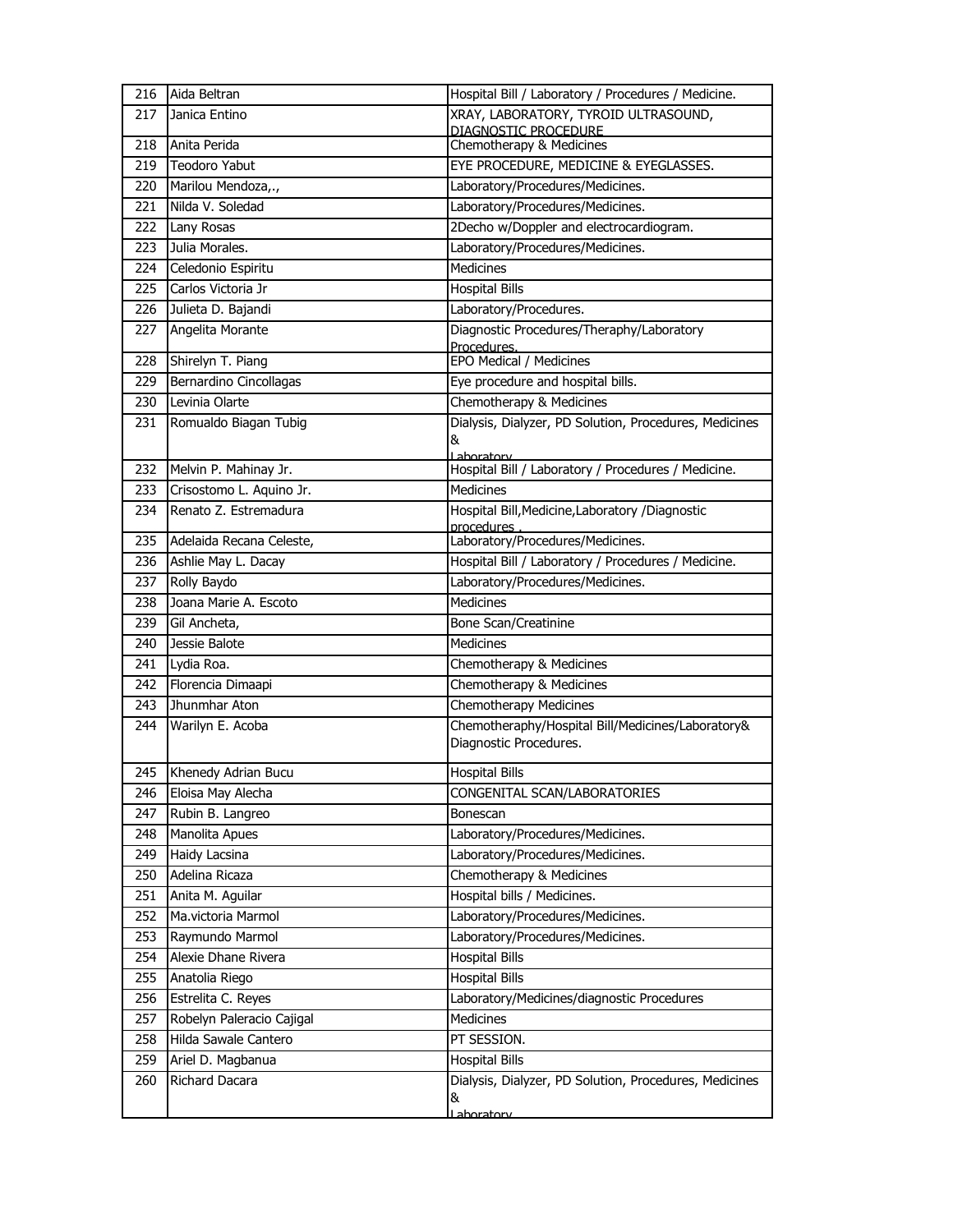| 261 | Menarve Nuyda             | Hospital Bill / Laboratory / Procedures / Medicine.                       |
|-----|---------------------------|---------------------------------------------------------------------------|
| 262 | Fernando A. Longalong     | Chemotherapy & Medicines                                                  |
| 263 | Jerry Paelma              | Hospital Bill / Laboratory / Procedures / Medicine.                       |
| 264 | Abegail V. Callanga       | Hospital bills.                                                           |
| 265 | Crispin Dela Cruz         | Chemotherapy & Medicines                                                  |
| 266 | <b>Raffy Paras</b>        | Laboratory/Procedures/Medicines.                                          |
| 267 | Joyce Ann Galang Jimenez  | Laboratory/Procedures/Medicines.                                          |
| 268 | Edelyn Rodriguez          | <b>MRI with Contrast</b>                                                  |
| 269 | Teresita Tee.             | Bone Densitometry Procedures.                                             |
| 270 | Diana Tio-ong             | <b>Medicines</b>                                                          |
| 271 | Naciancena O. Bernabe     | Laboratory/Procedures/Medicines.                                          |
| 272 | Francis C. Ulatan         | Hospital bills.                                                           |
| 273 | Armando Delos Reyes       | ECG, Lab Procedure, Medicines, Procedures.                                |
| 274 | Amie A. Cruz              | Laboratory/Medicines/Procedures.                                          |
| 275 | Mary Rose Rusco           | Chemotheraphy/Laboratory/Medicines.                                       |
| 276 | Rafael Magno Rugeria      | Diagnostic & Lab. Procedures, Dialysis, Medicines &<br>Hospital Bills.    |
| 277 | Juanita Bermoy            | UTZ, Laboratory Test and Medicines Hospital Bills                         |
| 278 | Alma B. Janoras           | Chemotherapy & Medicines                                                  |
| 279 | Renato C. Medallo         | Diagnostic Procedures / Ultrasound / X-ray /<br>Laboratory /<br>Medicines |
| 280 | Lolita Nicolas Marin      | Chemotherapy & Medicines                                                  |
| 281 | Wilfredo G. Cruz          | Laboratory Procedures                                                     |
| 282 | Armando Bernardo,.        | 2Decho w/Doppler and electrocardiogram.                                   |
| 283 | Shari Red                 | MRI with Contrast                                                         |
| 284 | James Aldrich I. Luza     | Hospital Bill / Laboratory / Procedures / Medicine.                       |
| 285 | Joselito S. Ermita        | Laboratory/Procedures.                                                    |
| 286 | Ricardo Prado             | Hospital bills.                                                           |
| 287 | Abegail V. Callanga       | Hospital bills.                                                           |
| 288 | Gloria B. Tangol          | Chemotheraphy/Laboratory/Medicines.                                       |
| 289 | Angeles Banzon Ting       | CHEMOTHERAPHY/LABORATORY/PROCEDURE/MEDICI<br>Ν                            |
| 290 | Marilyn Adriano           | Laboratory/Procedures/Medicines.                                          |
| 291 | Amado B. Dela Cruz        | Laboratory/Procedures/Medicines.                                          |
| 292 | Jonel R. Albelar          | Laboratory/Procedures/Medicines.                                          |
| 293 | Abegail V. Callanga       | Hospital Bill / Laboratory / Procedures / Medicine.                       |
| 294 | Cristine Carolino         | Laboratory/Procedures/Medicines.                                          |
| 295 | Rebecca S. Panganiban.    | Chemotherapy & Medicines                                                  |
| 296 | Mary Rose Rusco           | Laboratory/Procedures/Medicines.                                          |
| 297 | Amalia Cuestas            | Chemotherapy & Medicines                                                  |
| 298 | Rosario G. Cane           | Xray, 2D Echo, Stress Test Medicines                                      |
| 299 | Rose P. Bigtas.           | Laboratory/Procedures.                                                    |
| 300 | Amalia Cuestas            | Chemotherapy & Medicines                                                  |
| 301 | Leonardo Dizon            | 2DECHO, MAMMOGRAM, ULTRASOUND, LABORATORY                                 |
| 302 | Braulio Pido Sr.          | EYE PROCEDURE, MEDICINE & EYEGLASSES.                                     |
|     |                           | XRAY, ECG, LABORATORY.                                                    |
| 303 | Sean Russel Aldaba Mangat | Xray/Laboratory.                                                          |
| 304 | Ma. Rosario Bautista      | 2Decho w/Doppler and electrocardiogram.                                   |
| 305 | Donna Maye E. Estepa      | Hospital bills / Medicines.                                               |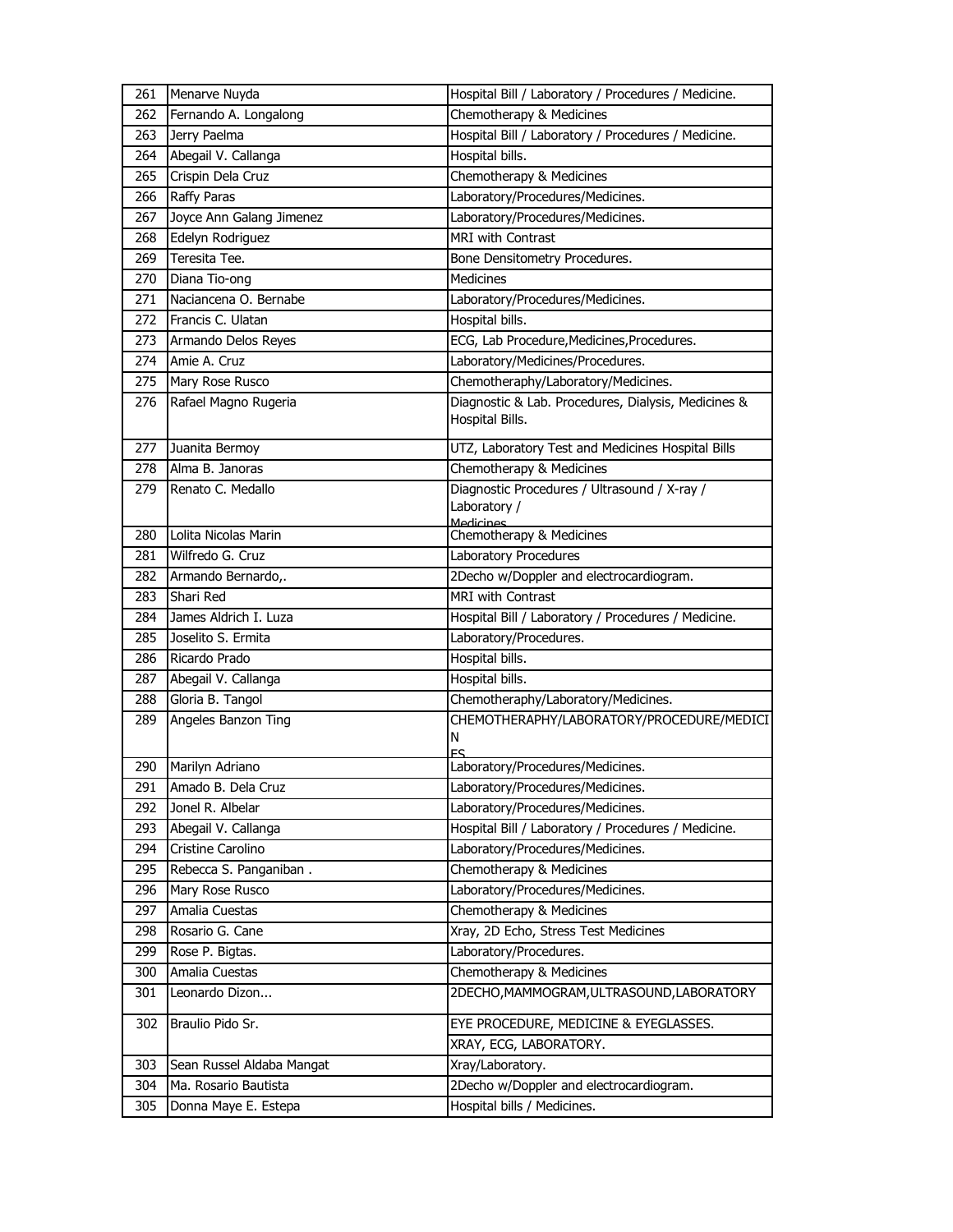| 306 | Benjamin C. Salamante Jr. | Phototherapy                                              |
|-----|---------------------------|-----------------------------------------------------------|
| 307 | Clemente Puno             | Medicines                                                 |
| 308 | Concesa Alita             | Bone Densitometry/Medicines.                              |
| 309 | Josefina A. Gabriel       | Bone Scan/Creatinine                                      |
| 310 | Robertson Ellsworth       | Hospital Bills/Chemodrugs/Lab. Procedures.                |
| 311 | Julieta M. Perez          | <b>Medicines</b>                                          |
| 312 | Nelia A. Alcazar          | <b>Medicines</b>                                          |
| 313 | Marieta A. Bohol          | <b>Hospital Bills</b>                                     |
| 314 | Vivien F. Hidalgo         | 2Decho w/Doppler and electrocardiogram.                   |
| 315 | Jaime Cailon              | Chemotherapy & Medicines                                  |
| 316 | Rico Salvador             | <b>Medicines</b>                                          |
| 317 | Nenita Datol              | 2Decho w/Doppler and electrocardiogram.                   |
| 318 | Marlyn Malazarte          | Chemotherapy & Medicines                                  |
| 319 | Leonida Nungay            | <b>Medicines</b>                                          |
| 320 | Erlyn M. Anino            | chemotherapy/laboratory/medicines.                        |
| 321 | Reynaldo E. Tolentino     | Hospital Bill / Laboratory / Procedures / Medicine.       |
| 322 | Arnold G. Martinez,       | Distal Colonogram, CXR PA/L, Laboratories &<br>Medicines. |
| 323 | Robertson Ellsworth       | Hospital Bills/Chemodrugs/Lab. Procedures.                |
| 324 | Reynaldo E. Tolentino     | Hospital bills.                                           |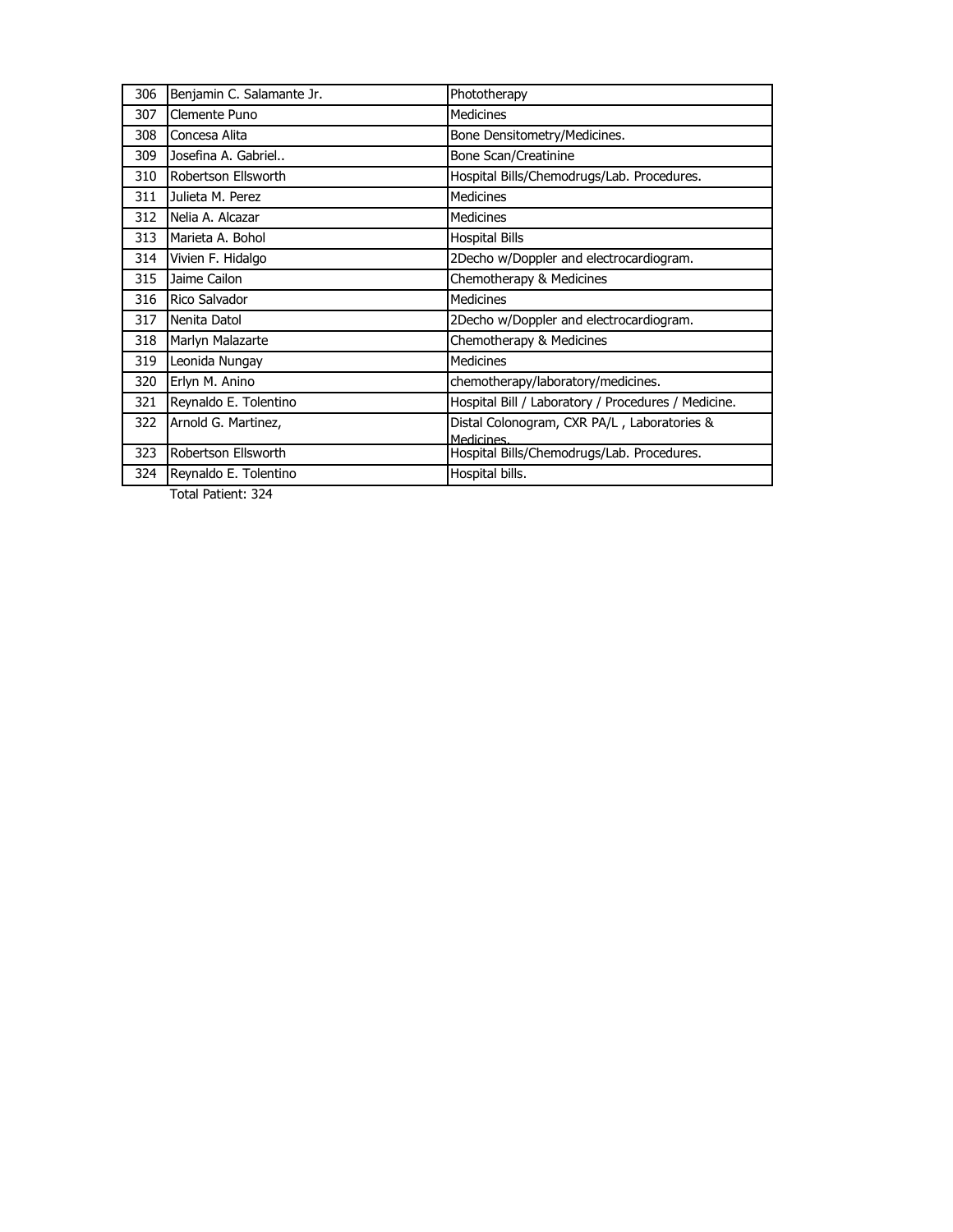

# JOSE R. REYES MEMORIAL MEDICAL CENTER

For the month of February year 2020

| No#            | <b>Name of Patient</b>    | Assistance                                                |
|----------------|---------------------------|-----------------------------------------------------------|
| 1              | <b>Emily Ballesteros</b>  | Chemotherapy and Medicines.                               |
| 2              | Salvacion A. Hebreza      | Venous Duplex Scan                                        |
| 3              | Salvacion A. Hebreza      | Venous Duplex Scan                                        |
| $\overline{4}$ | Zhyron Garcia Rodriguez   | Laboratory/Procedures/Medicines.                          |
| 5              | Mirakelle Aganan          | <b>Hospital Bills</b>                                     |
| 6              | Frederico D. Zeta Jr.     | Chemotherapy & Medicines                                  |
| 7              | Raiza Nina Alibong        | Hospital bills.                                           |
| 8              | Richard Mark Reyes        | Hospital bills.                                           |
| 9              | Nila Gabales              | <b>Hospital Bills</b>                                     |
| 10             | Roger S. Puod             | Diagnostic Procedures, Laboratory Test and Medicines      |
| 11             | Rowena Tabalina           | Chemotherapy Fee/Medicines.                               |
| 12             | Paulina T. Miranda        | Implant                                                   |
| 13             | Roger S. Puod             | Carotid Duplex Scan                                       |
| 14             | Micah Jasmine Viva        | Laboratory/Procedures/Medicines.                          |
| 15             | Catheline R. Dela Cruz    | Implant                                                   |
| 16             | Elena T. Garcia           | Hospital bills / Medicines.                               |
| 17             | Estrelita C. Reyes        | Laboratory/Procedures/Medicines.                          |
| 18             | Josefina Bolledo          | Laboratory/Procedures/Medicines.                          |
| 19             | Nomar Zapanta Noveno      | MRI.                                                      |
| 20             | Reynaldo E. Tolentino     | Hospital bills.                                           |
| 21             | Ashley Mae Leal Dacanay   | SURGERY/PROCEDURES/HOSPITAL BILLS/MEDICINES.              |
| 22             | Fausto Riego              | <b>Medicines</b>                                          |
| 23             | Maria Aida D. Sagum       | Laboratory/Procedures/Medicines.                          |
| 24             | Priscilla Ramos           | Chemotherapy & Medicines                                  |
| 25             | Kimberly Manansala Zarate | <b>Hospital Bills</b>                                     |
| 26             | Crispin Dela Cruz         | Chemotherapy & Medicines                                  |
| 27             | Arnold G. Martinez,       | Distal Colonogram, CXR PA/L, Laboratories &<br>Medicines. |
| 28             | Rodalyn Amojilar          | <b>Hospital Bills</b>                                     |
| 29             | Danilo I. Mariano         | Hospital Bill./Radiotherapy.                              |
| 30             | Lolita B. Alvarado        | Hospital bills.                                           |
| 31             | Reynaldo Alcayde Mirano   | <b>Hospital Bills</b>                                     |
| 32             | Wilfredo D. Sagun         | AV Duplex Scan.                                           |
| 33             | Gliceria B. Godoy         | Hospital Bill / Laboratory / Procedures / Medicine.       |
| 34             | Elvie A. Mari             | Hospital Bill / Laboratory / Procedures / Medicine.       |
| 35             | Michael V. Felicia        | Hospital Bill / Laboratory / Procedures / Medicine.       |
| 36             | Janica Irish M. Umali     | 2Decho w/Doppler and electrocardiogram.                   |
| 37             | Charito P. Nambio         | Laboratory/Procedures/Medicines.                          |
| 38             | Reynaldo E. Tolentino     | Hospital Bill / Laboratory / Procedures / Medicine.       |
| 39             | Joselyn P. Entienza       | HOSPITAL BILL/PROCEDURE/LABORATORY/<br>MEDICINES.         |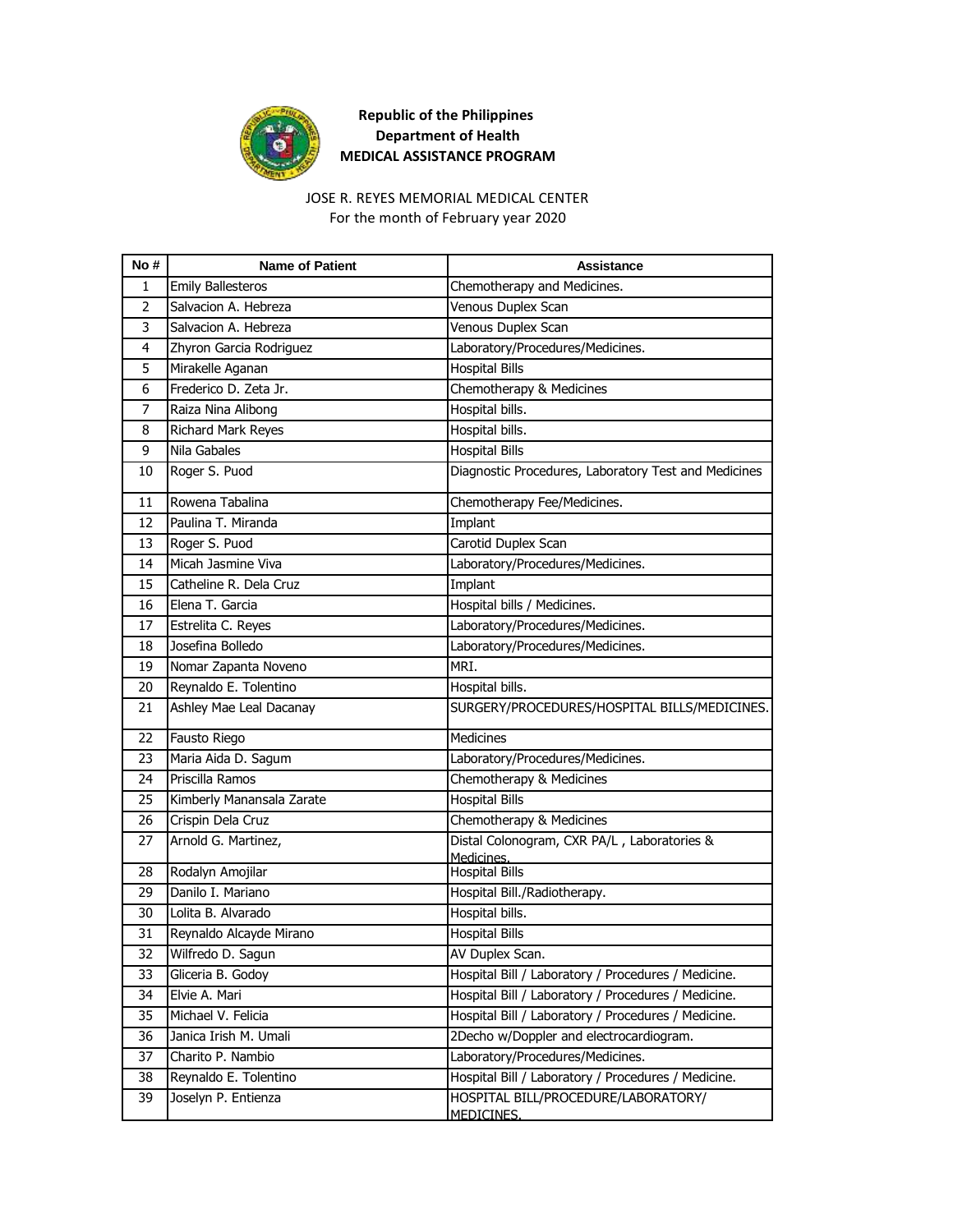| 40 | Marilyn P. Belarmino        | Medicines                                              |
|----|-----------------------------|--------------------------------------------------------|
| 41 | Samuel Padregon Requiero    | Chemotherapy Medicines.                                |
| 42 | Rowena Mendoza Rivera       | Medicines                                              |
| 43 | Michael V. Felicia          | Dialysis, Dialyzer, PD Solution, Procedures, Medicines |
|    |                             | &                                                      |
| 44 | Gilma Borinaga              | Laboratory<br>Chemotherapy Fee/Medicines.              |
| 45 | Jamael Cavite Bandas        | <b>Hospital Bills</b>                                  |
| 46 | Jamael Cavite Bandas        | <b>Hospital Bills</b>                                  |
| 47 | Virginia Amoyo              | Medicines                                              |
| 48 | Amalia B. Delos Reyes       | Laboratory/Procedures/Medicines.                       |
| 49 | Elvira M. Pranada           | Laboratory/Procedures/Medicines.                       |
| 50 | Donna Desiree C. Bermudez   | Laboratory/Procedures/Medicines.                       |
| 51 | Francisco P. Rosal          | Eye Procedure                                          |
| 52 | Bonifacio O. Gamo           | Hospital bills.                                        |
| 53 | Danilo Salgado              | Hospital bills.                                        |
| 54 | Amado B. Dela Cruz          | Laboratory/Procedures/Medicines.                       |
| 55 | Libreng Daz Sulayao         | Hospital bills.                                        |
| 56 | Judith Sanchez              | 2Decho w/Doppler and electrocardiogram.                |
| 57 | Celia Maclang Alfaro        | Hospital Bill / Laboratory / Procedures / Medicine.    |
| 58 | Cherry Agoncillo            | Chemotheraphy/Hospital Bills/Medicines/Laboratory      |
|    |                             | Procedures.                                            |
| 59 | Reynaldo Maturgo            | <b>Hospital Bills</b>                                  |
| 60 | Romel Alejandro Carino      | XRAY/ECG/Laboratory Procedures.                        |
| 61 | Helen A. Ordonez            | Hospital Bill / Laboratory / Procedures / Medicine.    |
| 62 | Amado B. Dela Cruz          | Laboratory Procedures/X Ray/ CT Scan/Medicines/Ultra   |
|    |                             | Sound/ Hospital Bills.                                 |
| 63 | Teresita Yumol              | Hospital Bill / Laboratory / Procedures / Medicine.    |
| 64 | <b>William Maruso</b>       | Laboratory/Procedures/Medicines.                       |
| 65 | April F. Opulencia          | <b>Medicines</b>                                       |
| 66 | Danilo S. Salgado.          | Hospital bills.                                        |
| 67 | Helen A. Ordonez            | Chemotherapy / Medicines.                              |
| 68 | Erlinda D. Baldisimo        | Laboratory/Procedures/Medicines.                       |
| 69 | Monica Fernandez            | Eye Procedure                                          |
| 70 | Mary Jane N. Modesto        | MRI with Contrast                                      |
| 71 | Edralynne A. Resurreccion   | Implant/Hospital Bill.                                 |
| 72 | Allan M. Lauroza            | Diagnostic Procedures / Hospital Bills.                |
| 73 | Kyle Soriano Abreo          | Hospital bills.                                        |
| 74 | Reginal L. Limjuco          | Therapy/Laboratory/Medicines.                          |
| 75 | Joanna Mari Robles Magbanua | Hospital bills.                                        |
| 76 | Aida M. Capoquian           | Hospital bills.                                        |
| 77 | Elizabeth B. Reyes          | Laboratory/Procedures/Medicines.                       |
| 78 | Arlyn Muleta                | DVT Screening/Med./2D Echo.                            |
| 79 | Clemente M. Jamandri Jr     | <b>Hospital Bills</b>                                  |
| 80 | Luz V. Pangan.              | Eye Procedure                                          |
| 81 | Clemente M. Jamandri Jr     | <b>Hospital Bills</b>                                  |
| 82 | Luisa Santos                | Laboratory/Procedures/Medicines.                       |
| 83 | Ramon C. Francia            | Treatment Protocol Chemotherapy & Medicines.           |
| 84 | Teresita J. Castro,         | Treatment Protocol Chemotherapy & Medicines.           |
| 85 | Rosabella Moreno Calajate   | Medicines                                              |
| 86 | Jose Aguaras                | Whole Abdominal Ultrasound                             |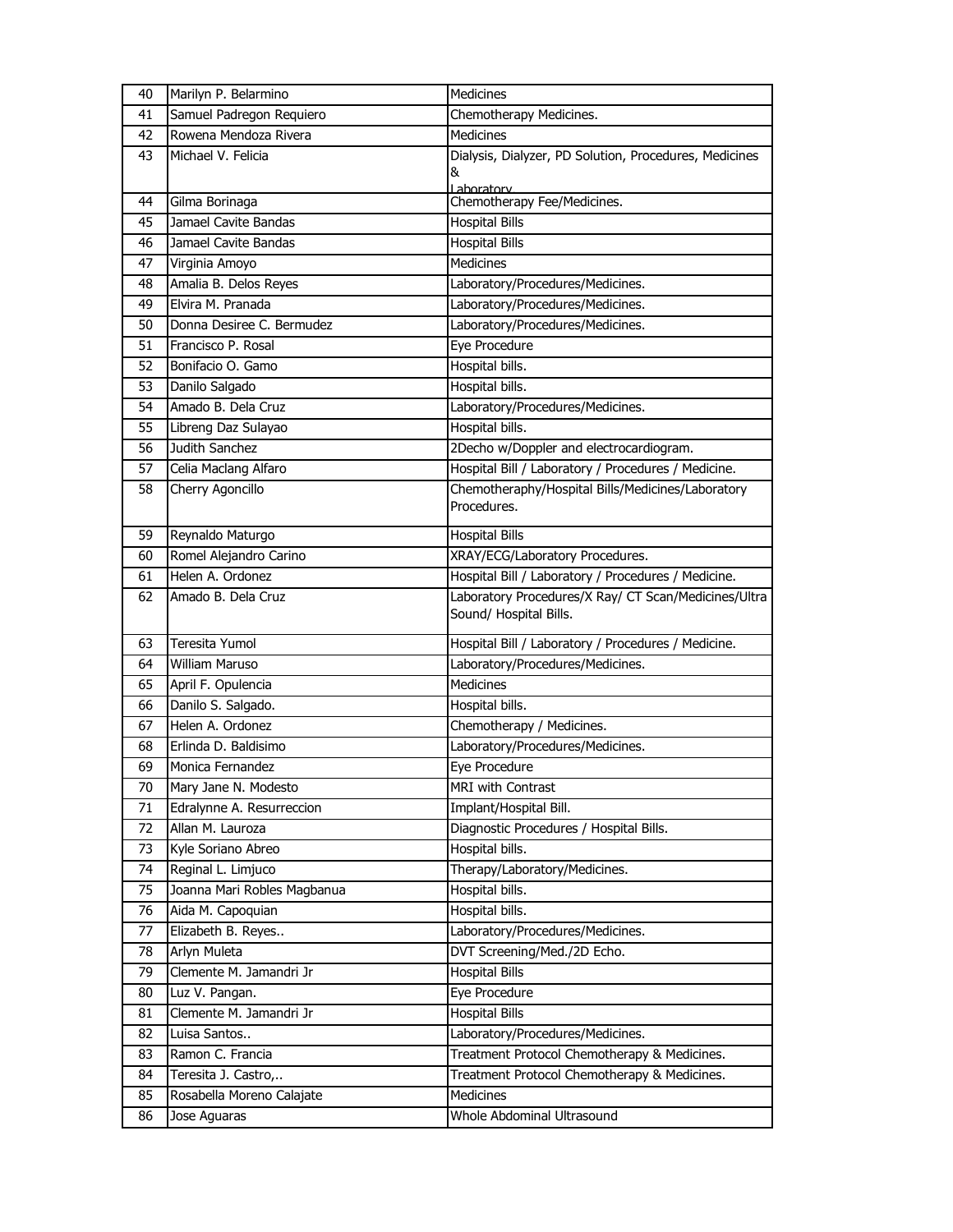| 87  | Evangeline Musa           | <b>Hospital Bills</b>                      |
|-----|---------------------------|--------------------------------------------|
| 88  | Amelita Moris             | 2Decho w/Doppler and electrocardiogram.    |
| 89  | Farhan Elizaga Maining    | MRI / EEG                                  |
| 90  | Nenita S. Honrada         | Laboratory/Procedures/Medicines.           |
| 91  | Donna Maye E. Estepa      | Hospital bills.                            |
| 92  | Rodel Robedizo            | Hospital bills.                            |
| 93  | Rosalinda Escalante       | Laboratory / Ultrasound / Check up         |
| 94  | Donna Maye E. Estepa      | <b>Hospital Bills</b>                      |
| 95  | Celedona Mejica           | Chemotherapy & Medicines                   |
| 96  | Rosita Pahati             | Chemotherapy & Medicines                   |
| 97  | <b>Ric Flores</b>         | Medicines                                  |
| 98  | Susana Relox              | ECG, XRAY, Laboratory, Medicines.          |
| 99  | Carmelo C. Solidum        | <b>Hospital Bills</b>                      |
| 100 | Sandra Abo Pasandalan     | <b>Hospital Bills</b>                      |
| 101 | Jerome Mascarinas         | <b>Hospital Bills</b>                      |
| 102 | Anthony C. Andam          | Laboratory/Procedures/Medicines.           |
| 103 | Crispin Dela Cruz         | Chemotherapy & Medicines                   |
| 104 | Evelyn Nipa               | COLONOGRAM/XRAY/LABORATORY/MEDICINES       |
| 105 | Mario Montenegro          | <b>Medicines</b>                           |
| 106 | Ma. Ruby Llantada         | Laboratory/Procedures/Medicines.           |
| 107 | Norbert D Sandoval        | Chemotherapy Fee/Medicines.                |
| 108 | Rosalinda V. Acuna        | Hospital bills / Medicines.                |
| 109 | Tristan Manuel Reyes Sano | Hospital bills.                            |
| 110 | Nilo P. Amaro             | Implant                                    |
| 111 | Rowena R. Tabalina        | MRI WITH CONTARST.                         |
| 112 | <b>Ericson Reyes</b>      | <b>MRI</b> with Contrast                   |
| 113 | Ma. Jonna Mae Agustin     | Laboratory/Procedures/Medicines.           |
| 114 | Carmelito E. Legaspi      | Hospital bills.                            |
| 115 | Anito Prinsipio           | Physical Therapy.                          |
| 116 | Lolita Pascual Doroja     | <b>Medicines</b>                           |
| 117 | Rowena R. Tabalina        | Chemotherapy Fee/Medicines.                |
| 118 | Michelle Fortea           | <b>Bonescan</b>                            |
| 119 | Maxvir L. Mortel          | Hospital bills / Medicines.                |
| 120 | Melvin Lim                | Medicines                                  |
| 121 | Alma A. Macario           | 2Decho w/Doppler and electrocardiogram.    |
| 122 | Clemente T. Puno          | Medicines                                  |
| 123 | Reynaldo E. Tolentino     | <b>Hospital Bills</b>                      |
|     |                           | <b>DIAGNOSTIC</b>                          |
| 124 | Lourdes Panin             | PROCEDURE/MRI/HEMODIALYSIS/HB/MEDECINES/LA |
| 125 | Jonathan M. Silao         | <b>BO RATORY PROCEDURE</b><br>Medicines    |
| 126 | Marites Dc. Alejandro     | Medicines                                  |
| 127 | Berna Pascua Fedines      | Hospital bills.                            |
| 128 | Gerry Namo Burgos         | Hospital bills.                            |
| 129 | Lara Mae D. Pares         | Xray/Laboratory.                           |
| 130 | Antonio D. Remegio        | Laboratory/Procedures/Medicines.           |
| 131 | Jesus Ambida              | MRI with contrast and Medicines            |
| 132 | Gerry Namo Burgos         | <b>Hospital Bills</b>                      |
| 133 | Fidela O. Parra           | 2Decho w/Doppler and electrocardiogram.    |
| 134 | Alejandro Lalog De Leon.  | Hospital bills.                            |
| 135 | Reynaldo A. Mirano Sr.    | Hospital bills / Medicines.                |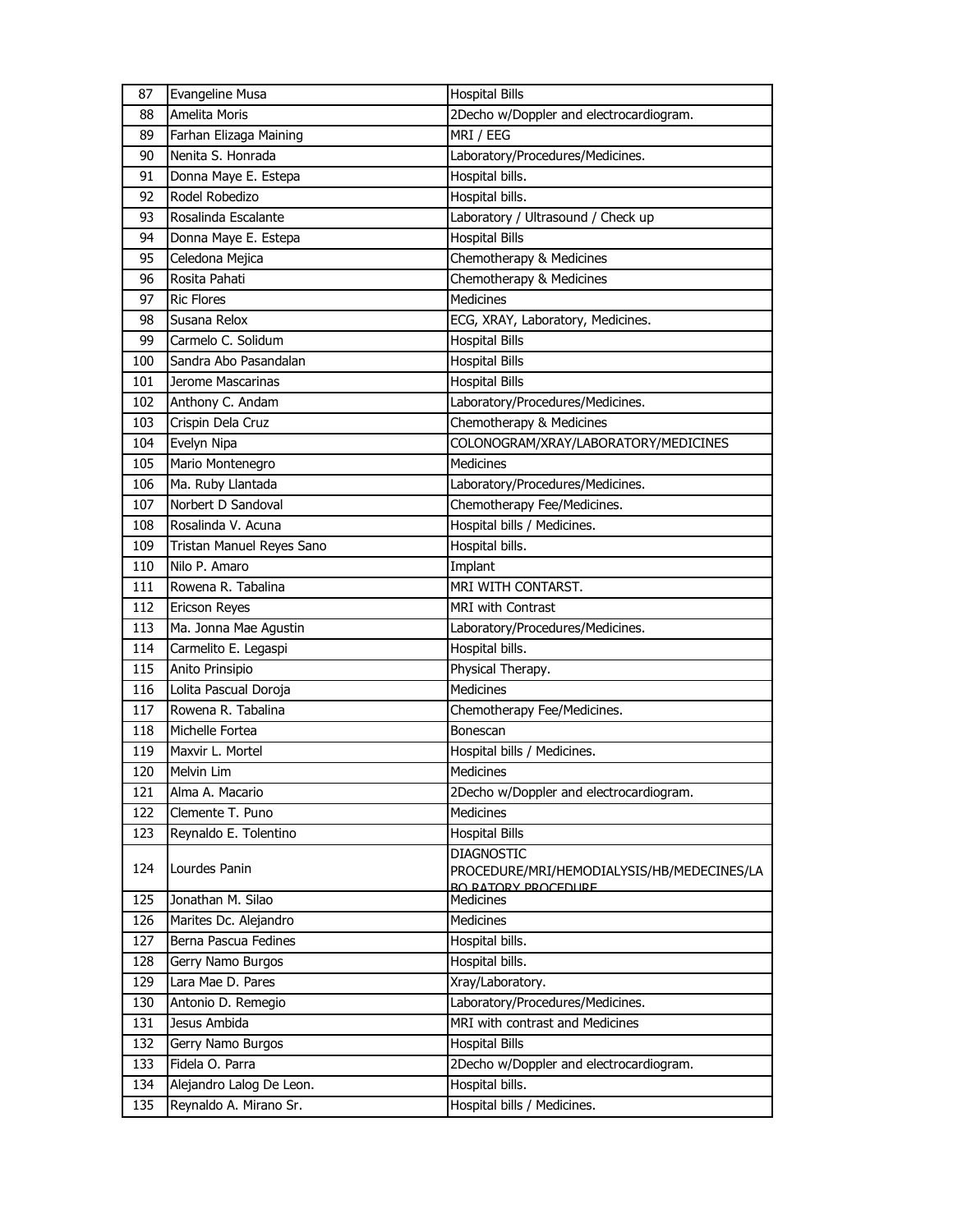| 136 | Geraldine Fermanejo       | UTZ/LABORATORY PROCEDURE.                                          |
|-----|---------------------------|--------------------------------------------------------------------|
| 137 | Eric Sarmiento,           | Eye Procedure                                                      |
| 138 | Lucita G. Glomar          | MRI with Contrast                                                  |
| 139 | Raiza Nina Alibong        | <b>Hospital Bills</b>                                              |
| 140 | Emelyn L. Goldora         | Chemotherapy & Medicines                                           |
| 141 | Renante Magpoc            | Hospital bills.                                                    |
| 142 | Maribeth Sison            | Hospital bills.                                                    |
| 143 | Jake S. Pelleja           | Laboratory/Procedures/Medicines.                                   |
| 144 | Aaron James S Porcel      | <b>Hospital Bills</b>                                              |
| 145 | Alondra G. Sorilla        | <b>Hospital Bills</b>                                              |
| 146 | Esperidion Cena Salvan    | <b>Hospital Bills</b>                                              |
| 147 | Ailleen M. Cruz           | Hospital Bill / Laboratory / Procedures / Medicine.                |
| 148 | Clarita A. Arroyo,        | Chemotherapy/Hospital bill/Medicines.                              |
| 149 | Anita Prinsipio           | Physical Therapy.                                                  |
| 150 | Reynaldo Alcayde Mirano   | Hospital bills.                                                    |
| 151 | Annabel J. Tarra          | Hospital bills.                                                    |
| 152 | Jay Ron Villena Tabayan   | <b>Medicines</b>                                                   |
| 153 | Marvin Natividad,         | Transcranial Doppler/Carotid Duplex Scan.                          |
| 154 | Maxvir L. Mortel          | Hospital bills / Medicines.                                        |
| 155 | Nestor Dela Paz Balmoris  | <b>Medicines</b>                                                   |
| 156 | Lilia CerdeÑa             | <b>Medicines</b>                                                   |
| 157 | Lara S. Casimillo         | 2 D echo.                                                          |
| 158 | Nora P. Robles            | Laboratory/Procedures/Medicines.                                   |
| 159 | Elsie Estinopo            | <b>Bone Scan</b>                                                   |
| 160 | Leoneda G. Gorimbao       | Laboratory/Procedures/Medicines.                                   |
| 161 | Cristel Joy A. Espiritu   | Laboratory/Procedures/Medicines.                                   |
| 162 | Anecita Parado Elejorde   | Laboratory/Procedures/Medicines.                                   |
| 163 | Celedonio Espiritu        | Chemotherapy & Medicines                                           |
| 164 | Geralyn B. Pacheco        | Procedures                                                         |
| 165 | Aira B Solaybar           | Hospital bills / Medicines.                                        |
| 166 | Teresita De Pedro Casaje  | Chemotherapy & Medicines                                           |
| 167 | Severina M. Duterte       | Hospital bill/Operation/Laboratory/Medicines/.                     |
| 168 | Salud Agustin             | Hospital Bill / Laboratory / Procedures / Medicine.                |
| 169 | Rodel G. Villamoya        | Hospital Bill / Laboratory / Procedures / Medicine.                |
| 170 | Michelle G. Busto         | CHEMOTHERAPY / MEDICINES / LABORATORY and<br>DIAGNOSTIC PROCEDURES |
| 171 | Larry Valeton Legaspi     | <b>Hospital Bills</b>                                              |
| 172 | Rowel Nicolas             | <b>Hospital Bills</b>                                              |
| 173 | Emiliana Castillo Trongco | MRI.                                                               |
| 174 | Carol C. Cabaltica        | Hospital Bill / Laboratory / Procedures / Medicine.                |
| 175 | Remedios Adam             | Chemotherapy & Medicines                                           |
| 176 | Rosalita Rendora Garganta | Hospital bills.                                                    |
| 177 | Catalina Gozon            | 2Decho w/Doppler and electrocardiogram.                            |
| 178 | Maribeth Sison            | Hospital bills.                                                    |
| 179 | Lucas B. Arugay           | ECG, XRAY, Laboratory, Medicines.                                  |
| 180 | Ryan Philip Elle          | Cranial MRI with contrast/Laboratory<br>Procedures/Medicines.      |
| 181 | Dominga Sularte           | Laboratory/Procedures/Medicines.                                   |
| 182 | Miriam Gatchalian         | Medicines                                                          |
| 183 | Rowel Nicolas             | <b>Hospital Bills</b>                                              |
| 184 | Marifel N. Tuano          | Hospital Bill / Laboratory / Procedures / Medicine.                |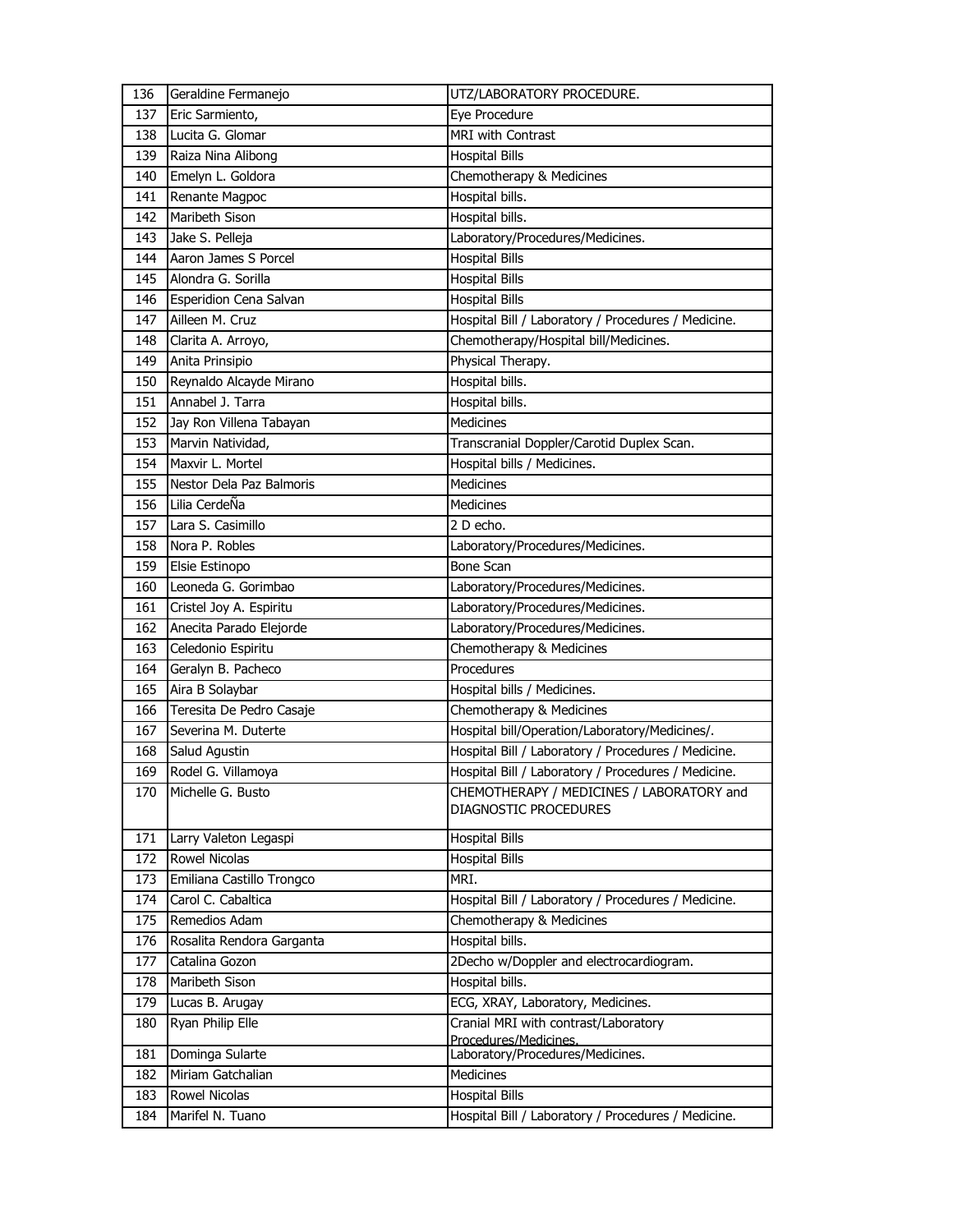| 185 | Rosalynn Burce Yanzon        | Hospital bills.                                                      |
|-----|------------------------------|----------------------------------------------------------------------|
| 186 | John Reymart De Luna         | Hospital Bill / Laboratory / Procedures / Medicine.                  |
| 187 | Carmelita Mompil             | Laboratory/Procedures/Medicines.                                     |
| 188 | Milagros Namuag              | Chemotherapy & Medicines                                             |
| 189 | Pablito B. Ortinez           | Bone Scan / Chemotheraphy / Medicines                                |
| 190 | Angela Reyes Cruz            | Laboratory Procedures                                                |
|     |                              | Medicines                                                            |
| 191 | Donna Maye E. Estepa         | Hospital Bill / Laboratory / Procedures / Medicine.                  |
| 192 | <b>Ricky Espiritu</b>        | UTZ & KUB                                                            |
| 193 | Renante Rebugio Magpoc       | Hospital bills.                                                      |
| 194 | Rizalino Altar De Villa      | Medicines                                                            |
| 195 | Carmelito E. Legaspi         | Hospital bills.                                                      |
| 196 | Rebugio Magpoc Renante       | Hospital bills.                                                      |
| 197 | Maribeth Sison               | <b>Hospital Bills</b>                                                |
| 198 | Helen A. Ordonez             | Chemotheraphy/Medicine.                                              |
| 199 | Mirakelle Aganan             | Hospital bills.                                                      |
| 200 | Jonel R. Albelar             | Laboratory/Procedures/Medicines.                                     |
| 201 | Ryan Vincent H. Juanich      | Implant/Hospital Bill.                                               |
| 202 | Christian Paul Evangelista   | <b>Hospital Bills</b>                                                |
| 203 | Aurea Cortez                 | 2Decho w/Doppler and electrocardiogram.                              |
| 204 | Ricardo J. Mundero           | Or Fee/ Medical Supplies/ Laboratory.                                |
| 205 | Celia Maclang Alfaro         | Hospital Bill / Laboratory / Procedures / Medicine.                  |
| 206 | Angelita Urayenza            | MIR/Billing.                                                         |
| 207 | <b>Ric Flores</b>            | Medicines                                                            |
| 208 | Rodolfo Gozarim Jr           | XRAY, LABORATORY, TYROID ULTRASOUND,                                 |
| 209 | Carlos Valeros Jr            | DIAGNOSTIC PROCEDURE<br>Diagnostic Procedure / Laboratory Procedure. |
| 210 | Michael V. Felicia.          | <b>Medicines</b>                                                     |
| 211 | Rosario D. Alonzo            | Laboratory/Procedures/Medicines.                                     |
| 212 | Felina J. Gelito             | <b>Medicines</b>                                                     |
| 213 | Jonas Jully Teorica          | Hospital Bill/Operation.                                             |
| 214 | Ryan Vincent H. Juanich      | Hospital Bill/Operation.                                             |
| 215 | Renante Rebugio Magpoc       | Hospital bill/medicines                                              |
| 216 | Prescilla C. Cheng           | Laboratory/Procedures/Medicines.                                     |
| 217 | Renante Rebugio Magpoc       | Hospital bills / Medicines.                                          |
| 218 | Annalyn Corpuz               | OPERATION/HOSPITAL BILLS                                             |
| 219 | Tiffany M. Reyes             | Hospital bills.                                                      |
| 220 | Helen A. Ordonez             | Chemotherapy.                                                        |
| 221 | Francisca Santos.            | <b>Bone Scan/Creatinine</b>                                          |
| 222 | <b>Emily Ballesteros</b>     | Chemotherapy & Medicines                                             |
| 223 | Guillerma Guevarra Rodriguez | Hospital bills.                                                      |
| 224 | Renante Magpoc               | Hospital bills.                                                      |
| 225 | Racquel Toting               | Chemotherapy & Medicines                                             |
| 226 | Alejandro C. De Vera         | Treatment Protocol Chemotherapy & Medicines.                         |
| 227 | Racquel Toting               | Chemotherapy & Medicines                                             |
| 228 | Argene A. Villafuerte        | Laboratories FT3, FT4, TSH & Neck UTZ.                               |
| 229 | Racquel Toting               | Chemotherapy & Medicines                                             |
| 230 | Racquel Toting               | Chemotherapy & Medicines                                             |
| 231 | Reynalda L. Rosete           | Laboratory/Procedures/Medicines.                                     |
| 232 | Encarnacion B. Ronquillo     | Eye Procedure and Laboratory                                         |
| 233 | Nerie Jean Igno              | Chemotherapy & Medicines                                             |
|     |                              |                                                                      |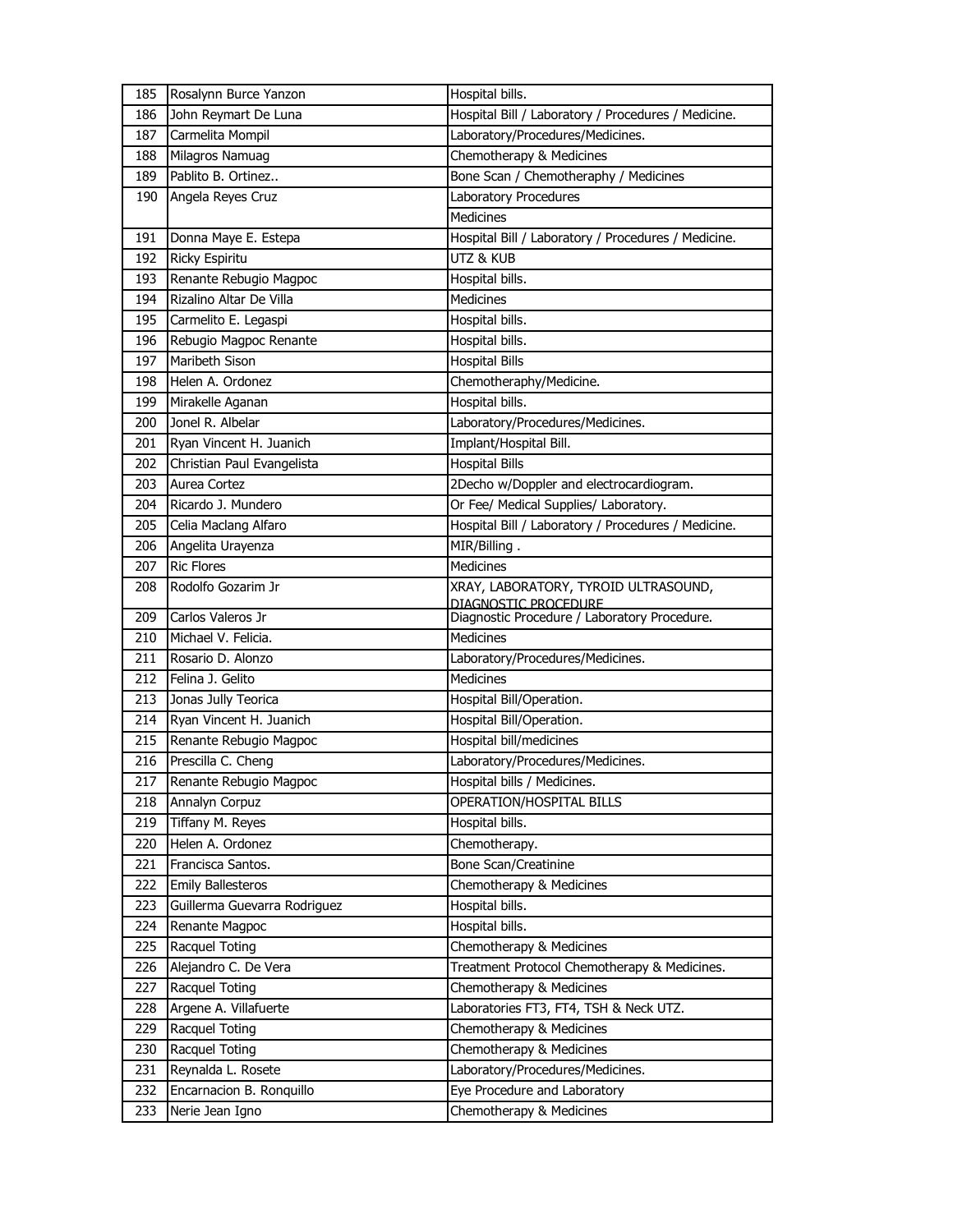| 234 | Susan Gavillo Rubio              | Xray/Chemotherapy/Chemotherapy Medicine.                                     |
|-----|----------------------------------|------------------------------------------------------------------------------|
| 235 | Daessan Nacis                    | <b>Hospital Bills</b>                                                        |
| 236 | Reynaldo Maturgo.                | Hospital Bill / Laboratory / Procedures / Medicine.                          |
| 237 | Benita Guillermo                 | Chemotherapy & Medicines                                                     |
| 238 | Mercedes De Ocampo               | Chemotherapy & Medicines                                                     |
| 239 | Kasandra Salazar                 | Hospital bills.                                                              |
| 240 | Leticia Pagapulaan Dinglasa.     | LABORATORY.                                                                  |
| 241 | Ana Marie Tolentino Pinon        | FT3, FT4, TSH                                                                |
| 242 | Iris Gizelle Sibayan Agus        | MRI.                                                                         |
| 243 | Salvacion Pacis,.                | <b>Hospital Bills</b>                                                        |
| 244 | Federico G. Reyes,               | Laboratories, 12 Lead ECG, CXR PA/L, Cranial MRI &<br>Stroke Protocol & MRA. |
| 245 | Emma Jose                        | Chemotherapy & Medicines                                                     |
| 246 | Edna O. Carmona                  | Hospital bills.                                                              |
| 247 | Virginita Rabino Basilio         | Laboratory/Procedures/Medicines.                                             |
| 248 | Reynaldo Alcayde Mirano          | Hospital bills.                                                              |
| 249 | Dominga M. Secretario            | Chemotherapy & Medicines                                                     |
| 250 | Rufina Labis                     | XRAY, LABORATORY, TYROID ULTRASOUND,<br>DIAGNOSTIC PROCEDURE                 |
| 251 | Teofila M. Fernandez             | Chemotherapy & Medicines                                                     |
| 252 | Salvacion Binos Hilotina         | Chemotherapy & Medicines                                                     |
| 253 | Salvacion Binos Hilotina         | Chemotherapy & Medicines                                                     |
| 254 | Lydia A. Tacbalan                | Chemotherapy & Medicines                                                     |
| 255 | Martianiano M. Tesiorna Jr.      | Medicines / Dialysis / Laboratory / Procedures                               |
| 256 | Shirelyn Tayuan Piang            | Laboratory/Procedures/Medicines.                                             |
| 257 | Salvacion Binos Hilotina         | Chemotherapy / Medicines.                                                    |
| 258 | Marivic Cabigao                  | UTZ, Laboratory Test and Medicines Hospital Bills                            |
| 259 | Maria Alindogan Tuzon            | Laboratory/Procedures/Medicines.                                             |
| 260 | Paolo S. Tecson                  | <b>Medicines</b>                                                             |
| 261 | Prince Louie Janerol             | Xray/ECG                                                                     |
| 262 | Carlos D. Onato                  | MRI with Contrast                                                            |
| 263 | Cristina Piano                   | Laboratory/Procedures/Medicines.                                             |
| 264 | Jefferson Cruz                   | Hospital Bill / Laboratory / Procedures / Medicine.                          |
| 265 | Angelita Urayenza                | MRI.                                                                         |
| 266 | Grace Soriano Santos.            | Chemotherapy & Medicines                                                     |
| 267 | Marilyn Rahon                    | Chemotherapy & Medicines                                                     |
| 268 | Mercedita Masubay                | Chemotheraphy/Hospital Bills/Medicines/Laboratory<br>Procedures.             |
| 269 | Rudy E. Dayang                   | MRI WITH CONTRAST, 2D ECHO WITH DOPPLER                                      |
| 270 | Ailleen M. Cruz                  | Hospital Bill / Laboratory / Procedures / Medicine.                          |
| 271 | Harold Salustiano                | X-RAY/LABORATORY PROCEDURE.                                                  |
| 272 | Yolanda Cruz,                    | Eye Procedures.                                                              |
| 273 | Deloso Jesus                     | UTZ/ECG/LABORATORY.                                                          |
| 274 | Nica Bautista,.                  | Chemotherapy & Medicines                                                     |
| 275 | Paulino M. Lopez                 | Medicines                                                                    |
| 276 | Teresita Barnido Dela Cruz       | Laboratory/Procedures.                                                       |
| 277 | Benjamin Dela Torre D. De Guzman | Rehabilitation / Laboratory                                                  |
| 278 | Eloisa A. Culaste                | MRI.                                                                         |
| 279 | Leonardo Sison.                  | Carotid Duplex Scan.                                                         |
| 280 | Melanie M. Galeon                | Laboratory/Procedures/Medicines.                                             |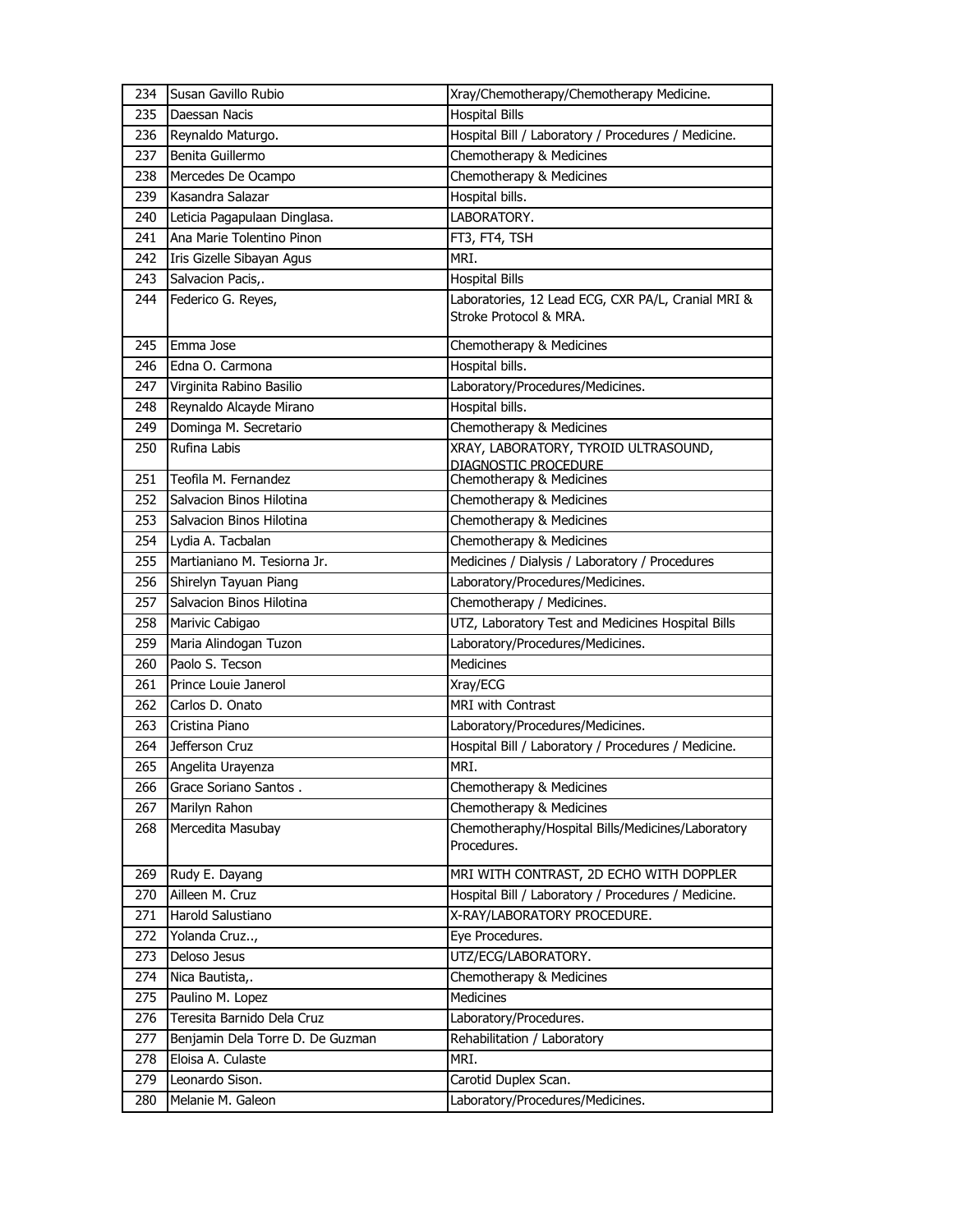| 281 | Apollo C. Matibag               | <b>Hospital Bills</b>                                                  |
|-----|---------------------------------|------------------------------------------------------------------------|
| 282 | Apollo C. Matibag               | <b>Hospital Bills</b>                                                  |
| 283 | Renante Rebugio Magpoc          | Diagnostic & Lab. Procedures, Dialysis, Medicines &<br>Hospital Bills. |
| 284 | Erlinda. Garcia Diaz.           | Chemotherapy & Medicines                                               |
| 285 | Jilyn A. Vilbar                 | oral rehabilitation/medicines.                                         |
| 286 | Leonardo Sison.                 | Carotid Duplex Scan.                                                   |
| 287 | Reynaldo E. Tolentino           | Hospital Bills/Dialysis/Laboratory                                     |
|     |                                 | Procedures/Medicines/Procedures/Dialyzer.                              |
| 288 | <b>Francisco Torres Pascual</b> | Laboratory/Procedures/Medicines.                                       |
| 289 | Milanie D. Aguirre              | Hospital Bill / Laboratory / Procedures / Medicine.                    |
| 290 | Sharmaine S. Biron              | Implant / Hospital Bill / Laboratory / Procedure /<br>Medicines.       |
| 291 | Trinidad D. Gutierrez           | Chemotheraphy/Hospital Bills/Medicines/Laboratory<br>Procedures.       |
| 292 | Femie Gam                       | <b>Hospital Bills</b>                                                  |
| 293 | Marissa Molines                 | Laboratory/Procedures/Medicines.                                       |
| 294 | Emmanuel Bernabe Francisco,     | <b>Medicines</b>                                                       |
| 295 | Annabelle L. Villahermosa       | Bone Scan.                                                             |
| 296 | Renato S. Vicente               | <b>Medicines</b>                                                       |
| 297 | Jemmalyn Dela Cruz Callueng     | Medicines                                                              |
| 298 | Michael V. Felicia.             | Laboratory/Procedures/Medicines.                                       |
| 299 | <b>Adriana Villones</b>         | Laboratory/Procedures/Medicines.                                       |
| 300 | Analyn Bayson                   | Chemotherapy & Medicines                                               |
| 301 | <b>Ellowe Alviso</b>            | Laboratory/Procedures/Medicines.                                       |
| 302 | Femie Gam                       | Hospital bills.                                                        |
| 303 | Nancy P. Canosa                 | IMPLANT/OPERATION/HOSPITAL BILL.                                       |
| 304 | Aurelio C. Lonzaga              | Hospital Bill / Laboratory / Procedures / Medicine.                    |
| 305 | Ferlyn C. Mendoza               | Diagnostic & Lab. Procedures, Dialysis, Medicines &<br>Hospital Bills. |
| 306 | Magpoc Renante                  | Hospital Bill / Laboratory / Procedures / Medicine.                    |
| 307 | Erlinda S. Ignacio,             | X-ray/ECG/Laboratory.                                                  |
| 308 | <b>Edilberto Calindas</b>       | Diagnostic & Lab. Procedures, Dialysis, Medicines &<br>Hospital Bills. |
| 309 | Ryan Vincent H. Juanich         | OPERATION/HOSPITAL BILLS                                               |
| 310 | Rosemarie Rivera                | Chemotherapy & Medicines                                               |
| 311 | Aurora C. Espiritu              | Hospital Bills / Medicines                                             |
| 312 | <b>Ric Flores</b>               | Chemotherapy/Laboratory Procedure/Medicine.                            |
| 313 | Antonio M. Geronimo             | Hospital bills.                                                        |
| 314 | Marlon V. Asica                 | Laboratory/Procedures/Medicines.                                       |
| 315 | Flora O. Obias                  | Chemotherapy & Medicines                                               |
| 316 | Roberto Granadino Gloriana      | Medicines                                                              |
| 317 | Reynaldo Maturgo                | Hospital Bill / Laboratory / Procedures / Medicine.                    |
| 318 | May Ann Prieto                  | Diagnostic & Lab. Procedures, Dialysis, Medicines &<br>Hospital Bills. |
| 319 | Michael C. Mendioro             | Hospital bills.                                                        |
| 320 | Lilia C. Frias                  | Chemotherapy Medicines                                                 |
| 321 | Elena Gillesania                | HOSPITAL BILL.                                                         |
| 322 | Reynaldo Castro.,               | Medicines                                                              |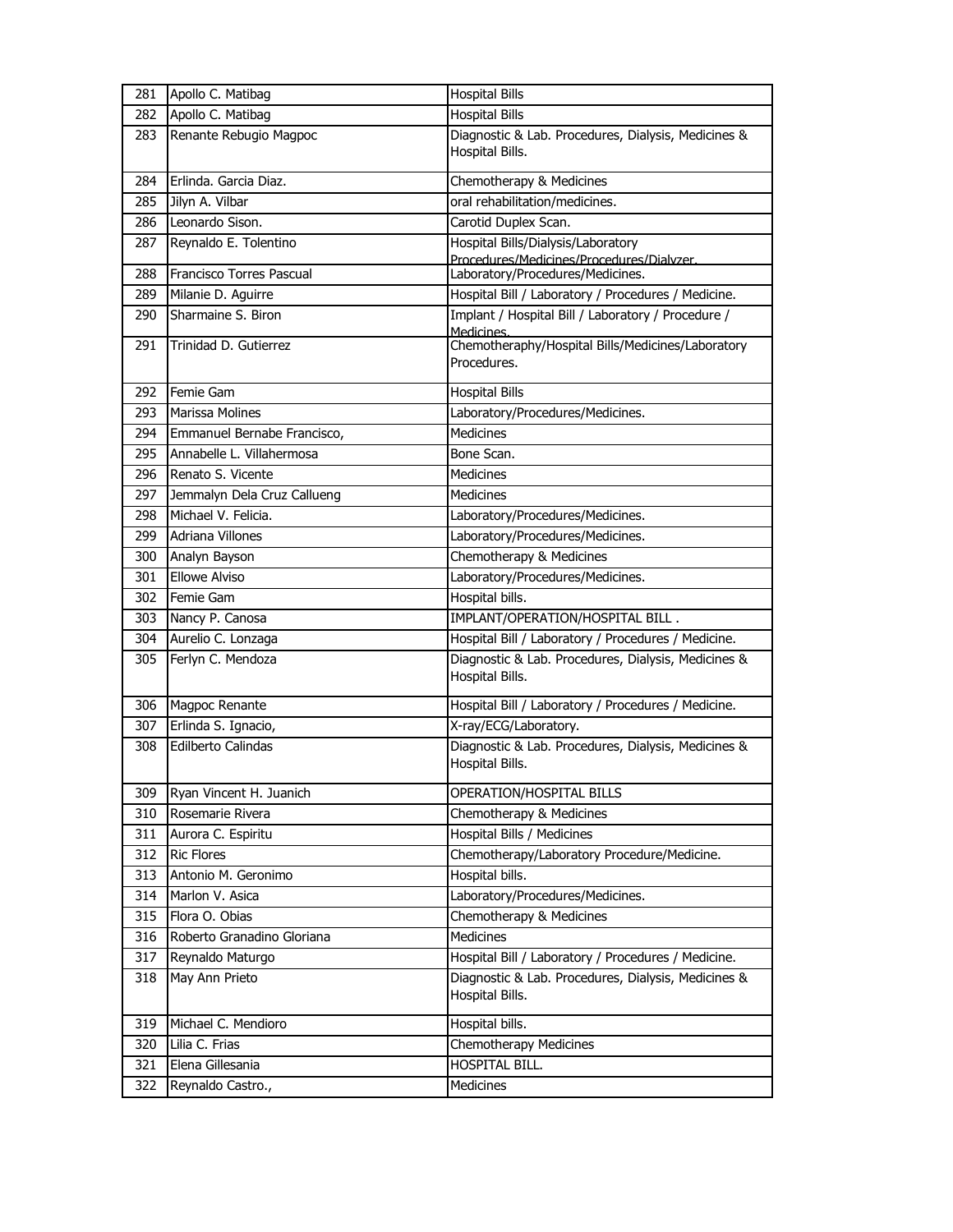| 323        | Renante Magpoc                                  | <b>HOSPITAL</b><br>BILLS/LAB.PROCEDURES/PROCEDURES/DIAGNOSTIC<br>PROCEDURES/MEDICINES |
|------------|-------------------------------------------------|---------------------------------------------------------------------------------------|
| 324        | Devi P. Panganiban                              | Diagnostic & Lab. Procedures, Dialysis, Medicines &<br>Hospital Bills.                |
| 325        | Ma. Cristina Alano                              | Diagnostic Procedures / Chemotherapy / Hospital bills /<br>Laboratory / Medicines.    |
| 326        | Myra A. Hernandez                               | Laboratory/Procedures/Medicines.                                                      |
| 327        | Joseph M. Villanueva,                           | Laboratory/Procedures/Medicines.                                                      |
| 328        | Anthony N. Acebo                                | Colonoscopy                                                                           |
| 329        | Raymond Turla.                                  | Laboratory Procedures/Diagnostic<br>Procedures/Medicines.                             |
| 330        | Elena Gillesania                                | <b>Hospital Bills</b>                                                                 |
| 331        | Analiza Calutong                                | XRAY, LABORATORY, TYROID ULTRASOUND,<br>DIAGNOSTIC PROCEDURE                          |
| 332        | Maria Filipinas Tesalona Doclin                 | Hospital Bill / Laboratory / Procedures / Medicine.                                   |
| 333        | Josefina Abecinas                               | Hospital Bill / Laboratory / Procedures / Medicine.                                   |
| 334        | Henry S. Pascual                                | Hospital Bill / Laboratory / Procedures / Medicine.                                   |
| 335        | Jemmalyn Dela Cruz Callueng                     | Laboratory/Procedures/Medicines.                                                      |
| 336        | Rosalyn S. Lota                                 | Hospital bills.                                                                       |
| 337        | Alfred S. Sandaya                               | <b>Treatment Protocol Meds</b>                                                        |
| 338        | Luisito R. Gaviola Jr.                          | Hospital Bill / Laboratory / Procedures / Medicine.                                   |
| 339        | Juan C. Ulat,                                   | Laboratory/Procedures/Medicines.                                                      |
| 340        | Reynaldo T Pumzal                               | Diagnostic & Lab, Procedures, Dialysis, Medicines &<br>Hospital Bills.                |
| 341        | Amalia Cepeda Matawaran                         | <b>Hospital Bills</b>                                                                 |
| 342        | Lorelei Tabayay                                 | MRI.                                                                                  |
| 343        |                                                 | UTZ/X-RAY/LABORATORY PROCEDURE/ECG.                                                   |
|            | Fe Sialago Diamante,                            |                                                                                       |
| 344        | April Mae T. Raymundo                           | Implant/Hospital Bills.                                                               |
| 345        | Monica Manaloto                                 | Chemotheraphy/Medicines/Hospital Bills.                                               |
| 346        | Ivanna Anne Malagueno                           | Hospital Bill / Laboratory / Procedures / Medicine.                                   |
| 347        | Jeffrey De Castro                               | Hospital bills / Medicines.                                                           |
| 348        | Francisco Torres Pascual                        | <b>Medicines</b>                                                                      |
| 349        | Arnulfo Nemiada                                 | Laboratory/Procedures/Medicines.                                                      |
| 350        | Mitos Pineda Duque                              | Bone Scan.                                                                            |
| 351        | Violeta R. Casulla                              | 2D ECHO/ECG/LABORATORY.                                                               |
| 352        | Merisa S. Ignacio                               | X-ray/ECG/Laboratory.                                                                 |
| 353        | Carmelita S. Ondevilla                          | Protocol Treatment, Laboratories & Medicines.                                         |
| 354        | Flora O. Obias                                  | Chemotherapy / Medicines.                                                             |
| 355        | Elvira. Casaje Dela Cruz.                       | UTZ, Laboratory Test and Medicines Hospital Bills                                     |
| 356        | Maria Cristina B. Catipay                       | Bonescan                                                                              |
| 357        | Lucila Calderon                                 | Bonescan                                                                              |
| 358        | Celedonio Espiritu                              | Medicines                                                                             |
| 359        | Jessica N. Macatumbas                           | Laboratory/Procedures                                                                 |
| 360        | Jannet B. Belen                                 | Medicines                                                                             |
| 361        | Ferlyn Sarguet                                  | Hospital bills.                                                                       |
| 362        | Juanito Galang                                  | Medicines                                                                             |
| 363        | Della Padilla                                   | Chemotherapy & Medicines                                                              |
| 364        | Nenita G. Embing                                | Chemotherapy & Medicines                                                              |
| 365<br>366 | Clemente Moreno Jamandri Jr.<br>Marianne Chanco | Hospital bills.<br>Bonescan                                                           |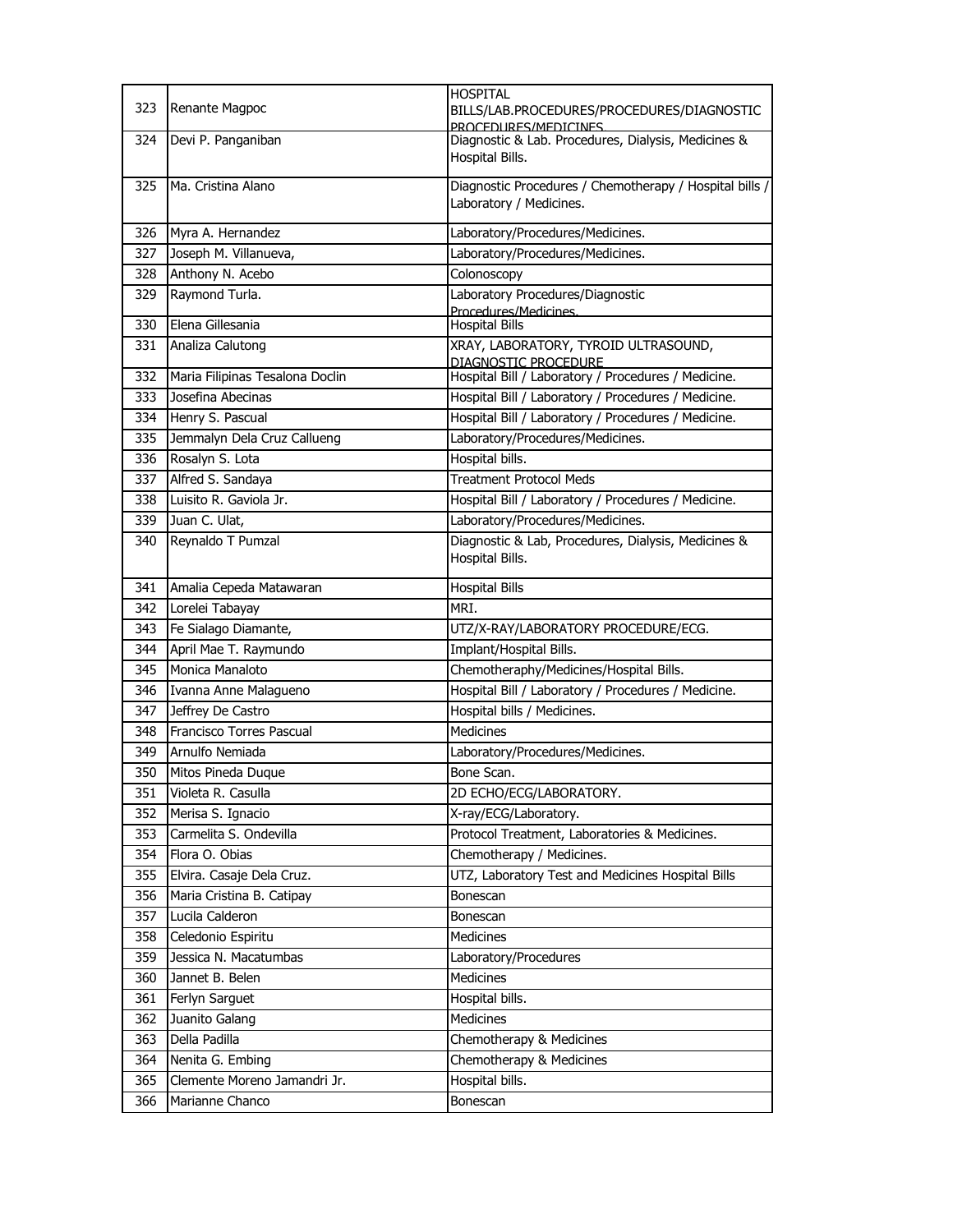| 367 | Fidel H. Cortez Jr.        | Diagnostic Procedures, Laboratory Test and Medicines                   |
|-----|----------------------------|------------------------------------------------------------------------|
| 368 | Felipe Jarina              | Eye Procedure                                                          |
| 369 | Faith Mani                 | Laboratory/Procedures/Medicines.                                       |
| 370 | Mario M. Rogelio           | Laboratory/Procedures/Medicines.                                       |
| 371 | Francisco Olivar Jr.       | Laboratory/Procedures/Medicines.                                       |
| 372 | Carmelita Garcia Del Valle | Laboratory/Procedures/Medicines.                                       |
| 373 | Lyn R. Sayre               | Diagnostic Procedures, Laboratory Test and Medicines                   |
|     |                            |                                                                        |
| 374 | <b>Lily Tadle</b>          | Hospital Bill / Laboratory / Procedures / Medicine.                    |
| 375 | Gilma Borinaga             | Chemotherapy Fee/Medicines.                                            |
| 376 | Charlie C. Labiran         | Laboratory/Procedures/Medicines.<br><b>MRI</b> with Contrast           |
| 377 | Rialou L. Rosales          |                                                                        |
| 378 | Julieta D. Bajandi         | Xray/Laboratory.                                                       |
| 379 | Domingo Faller Claros      | Diagnostic & Lab. Procedures, Dialysis, Medicines &<br>Hospital Bills. |
| 380 | Alfred S. Sandaya          | Hospital Bill / Laboratory / Procedures / Medicine.                    |
| 381 | Mikayla Abrianna Reyes     | Hospital bills.                                                        |
| 382 | Gary S. Carlos             | Hospital bills.                                                        |
| 383 | Janice A. Polido           | MRI with Contrast                                                      |
| 384 | Romualdo Biagan Tubig      | Laboratory/Procedures/Medicines.                                       |
| 385 | Luzviminda Pan             | Diagnostic & Lab. Procedures, Dialysis, Medicines &<br>Hospital Bills. |
| 386 | Francisco Torres Pascual   | Laboratory/Procedures/Medicines.                                       |
| 387 | Jennifer Fraile            | <b>Hospital Bills</b>                                                  |
|     |                            |                                                                        |
| 388 | Angelita Urayenza          | Diagnostic & Lab. Procedures, Dialysis, Medicines &<br>Hospital Bills. |
| 389 | Rebecca Dela Cruz          | Laboratory/Procedures/Medicines.                                       |
| 390 | Jose Aguaras               | Laboratory/Procedures/Medicines.                                       |
| 391 | Helen D. Dela Vega         | IMPLANT/OPERATION/HOSPITAL BILL.                                       |
| 392 | Joyce Malinao              | Hospital Bill / Laboratory / Procedures / Medicine.                    |
| 393 | Floria Obias               | Chemotherapy & Medicines                                               |
| 394 | Cecilia Gurrobat           | <b>Medicines</b>                                                       |
| 395 | Trinidad M. Cruz           | Medicines                                                              |
| 396 | Rowena Tabalina            | MEDICINE/SUPPLY                                                        |
| 397 | Eugenio Undag Borromeo     | Laboratory/Procedures/Medicines.                                       |
| 398 | Marilyn Panergo            | Laboratory/Procedures/Medicines.                                       |
| 399 | Renante Rebugio Magpoc     | Hospital bills / Medicines.                                            |
| 400 | Nonilon R. Siazon          | Laboratory and Medicines                                               |
| 401 | Renante Rebugio Magpoc     | Hospital bills / Medicines.                                            |
| 402 | Nonilon R. Siazon          | Laboratory/Procedures/Medicines.                                       |
| 403 | Susan Trollano Palangao    | Laboratory/Procedures/Medicines.                                       |
| 404 | Jedric Aumentado           | <b>Hospital Bills</b>                                                  |
| 405 | Susan Trollano Palangao    | Laboratory and Medicines                                               |
| 406 | Roosevelt Santos           | Hemodialfiltration.                                                    |
| 407 | Luisa Pinguel              | Medicines                                                              |
| 408 | Ashley May L. Dacanay      | <b>Hospital Bills</b>                                                  |
| 409 | Rebecca L. Sanchez         | Bonescan                                                               |
| 410 | Joana Marie A. Escoto      | <b>Medicines</b>                                                       |
| 411 | Rea Nina B. Salazar        | Chemotherapy/Chemo Drugs/Laboratory.                                   |
| 412 | Evangeline Musa            | Hospital Bills                                                         |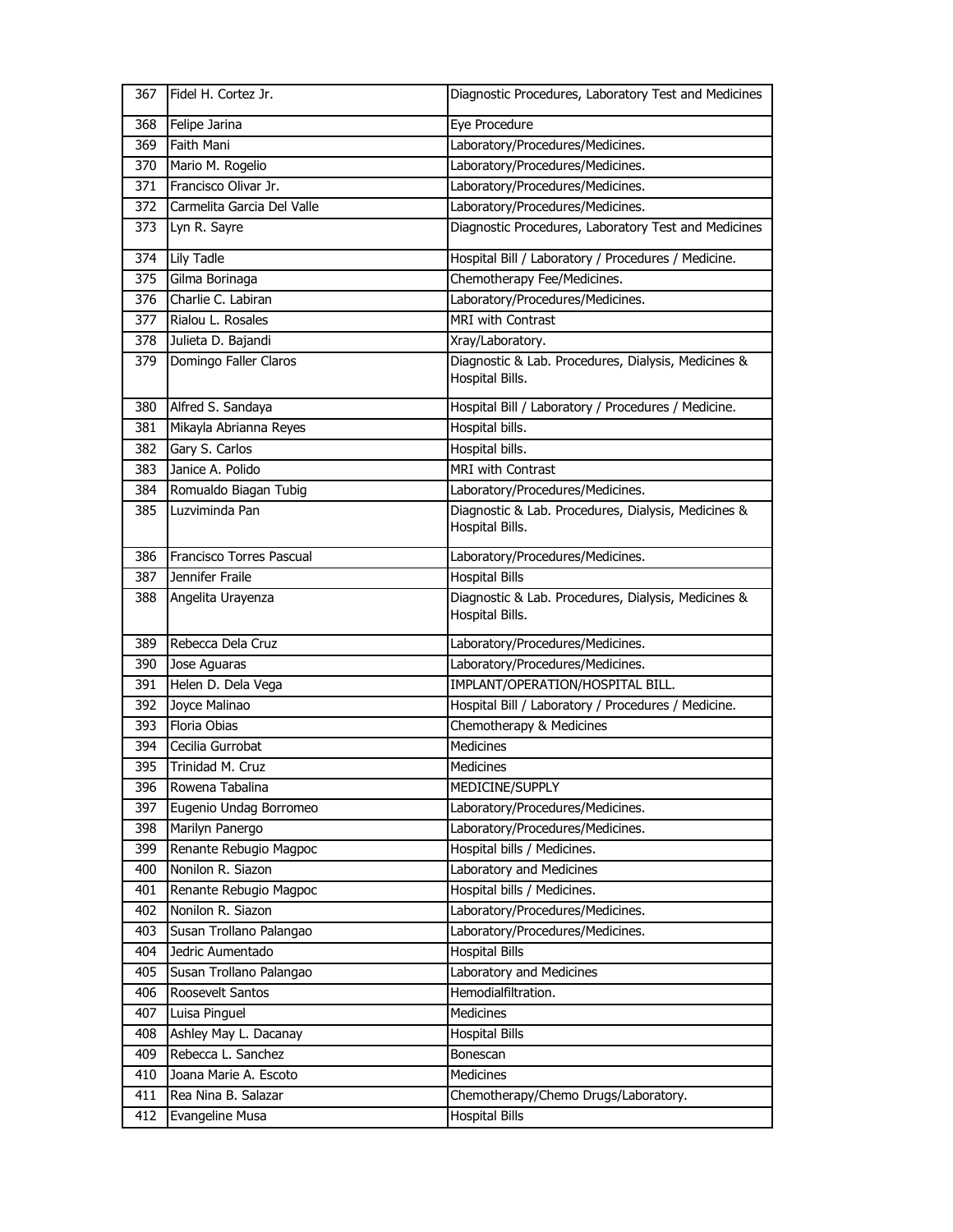|     | 413 Crystall Reyn Howel | Hospital bills.                  |
|-----|-------------------------|----------------------------------|
| 414 | <b>Elvira Vallejos</b>  | Laboratory/Procedures/Medicines. |
|     | 415 Amelia Valdez       | Medicines                        |
|     | 416 Maria D.g. Calayag  | Medicines                        |
| 417 | Carlos S. Andan         | Medicines                        |
| 418 | Evelyn S. Recibe        | Medicines.                       |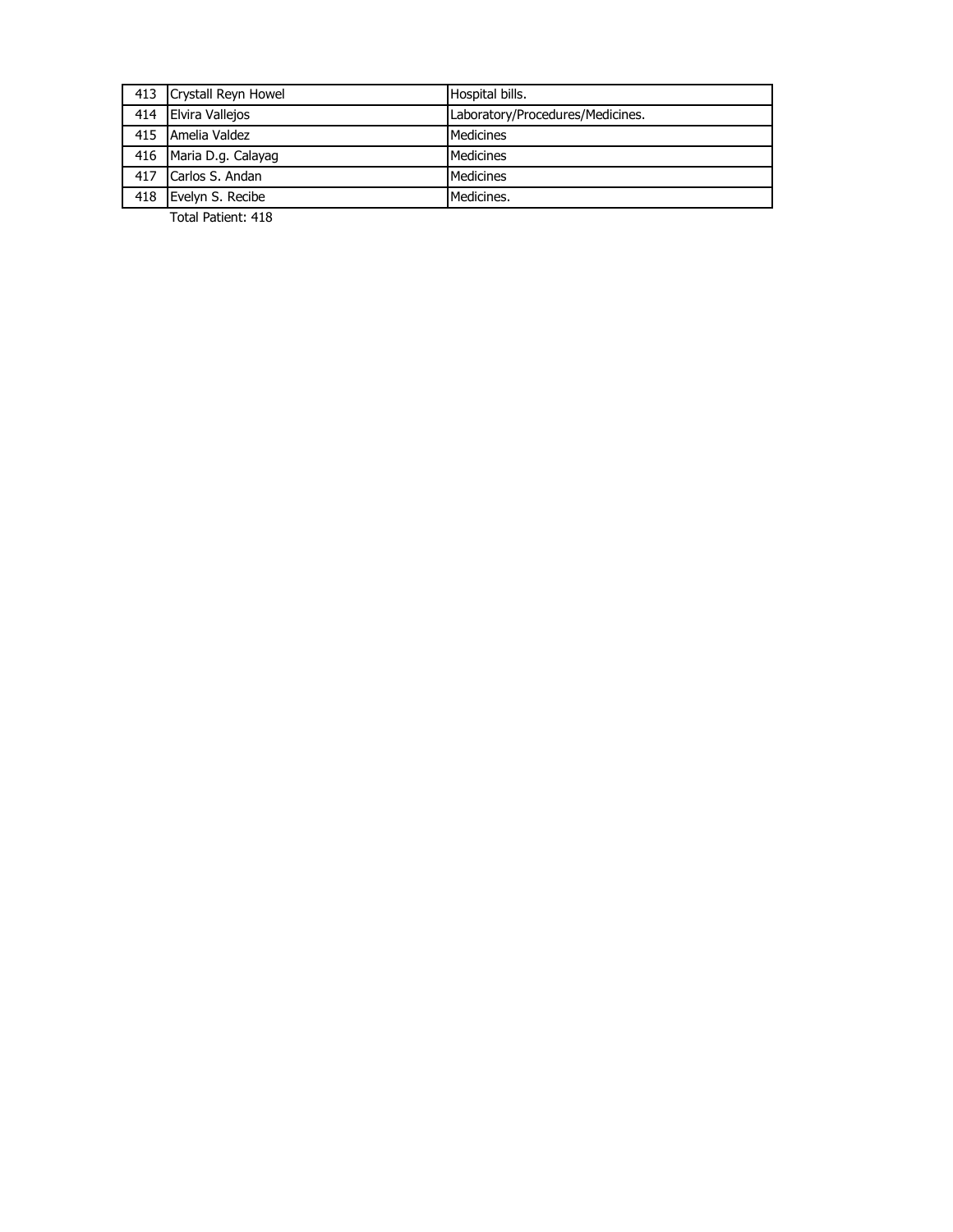

# JOSE R. REYES MEMORIAL MEDICAL CENTER

For the month of March year 2020

| No #           | <b>Name of Patient</b>     | <b>Assistance</b>                                                      |
|----------------|----------------------------|------------------------------------------------------------------------|
| 1              | Edelberto E. Bagat         | <b>Hospital Bills</b>                                                  |
| $\overline{2}$ | Luisa C. Gob               | <b>MRI with Contrast</b>                                               |
| 3              | Jason Redillas             | hospital bills/laboratotry/medicine/central supplies.                  |
| 4              | Edgardo Nazareno           | <b>Hospital Bills</b>                                                  |
| 5              | Rayzielyn Dytioco          | <b>MRI/Medical Procedures</b>                                          |
| 6              | <b>Jillian Maine Gamas</b> | MRI.                                                                   |
| 7              | John G. Viceral            | Hospital bills.                                                        |
| 8              | Renante Gagpoc             | Hospital bills / Medicines.                                            |
| 9              | Alberto Godoy Delgado      | Laboratory/Procedures/Medicines.                                       |
| 10             | Lilia A. Cerdena           | <b>Medicines</b>                                                       |
| 11             | <b>Balmoris Nestor</b>     | Medicines                                                              |
| 12             | Carr Benedict Cachero      | Hemodialfiltration.                                                    |
| 13             | Rea Ann Fajilan            | Hospital Bill / Laboratory / Procedures / Medicine.                    |
| 14             | Emelita O. Romo            | Medicines                                                              |
| 15             | Rebecca S. Panganiban.     | Chemotheraphy/Procedures/Labaratory/2D Echo/Meds.                      |
| 16             | Elpidio A. Cerdino Jr      | MRI.                                                                   |
| 17             | Noland G. Ignacio          | Chemotherapy & Medicines                                               |
| 18             | Norma T. Real.             | Chemotherapy & Medicines                                               |
| 19             | Demetrio Estanque          | Procedures/Laboratory/Hospital Bills.                                  |
| 20             | Benjamin Gaita             | Chemotherapy & Medicines                                               |
| 21             | Joselito Gonzales          | MRI/LABORATORY/MEDICINES                                               |
| 22             | Pedro Ursua                | Laboratory/Procedures/Medicines.                                       |
| 23             | Lourelie Benitez           | Phototherapy                                                           |
| 24             | Rodolfo Paguntanan         | Laboratory/Procedures/Medicines.                                       |
| 25             | Rodelito Dela Cruz         | <b>MRI</b> with Contrast                                               |
| 26             | Luzviminda Flores Amper    | HOSPITAL BILL.                                                         |
| 27             | Evelyn Insigne             | Diagnostic & Lab. Procedures, Dialysis, Medicines &<br>Hospital Bills. |
| 28             | Reynaldo S. Mapue          | Chemotherapy & Medicines                                               |
| 29             | Joel A. Corpuz             | CT Scan procedures and medicines                                       |
| 30             | Ashley Danaya Letran       | Hospital Bill / Laboratory / Procedures / Medicine.                    |
| 31             | Melissa P. Go              | Bonescan and Medicines.                                                |
| 32             | Remedios Adam              | Chemotherapy Medicines                                                 |
| 33             | Armando A. Garcia          | Chemotherpy/Hospital Bill/Lab/Meds                                     |
| 34             | Maridol G. Lucas           | Chemotherapy & Medicines                                               |
| 35             | Jeleta Agnas               | Diagnostic & Lab. Procedures, Dialysis, Medicines &<br>Hospital Bills. |
| 36             | Joselito Moreno            | Laboratory/Procedures/Medicines.                                       |
| 37             | Abigael S. Eraes           | Medicines                                                              |
| 38             | Renante Magpoc             | Hospital Bill / Laboratory / Procedures / Medicine.                    |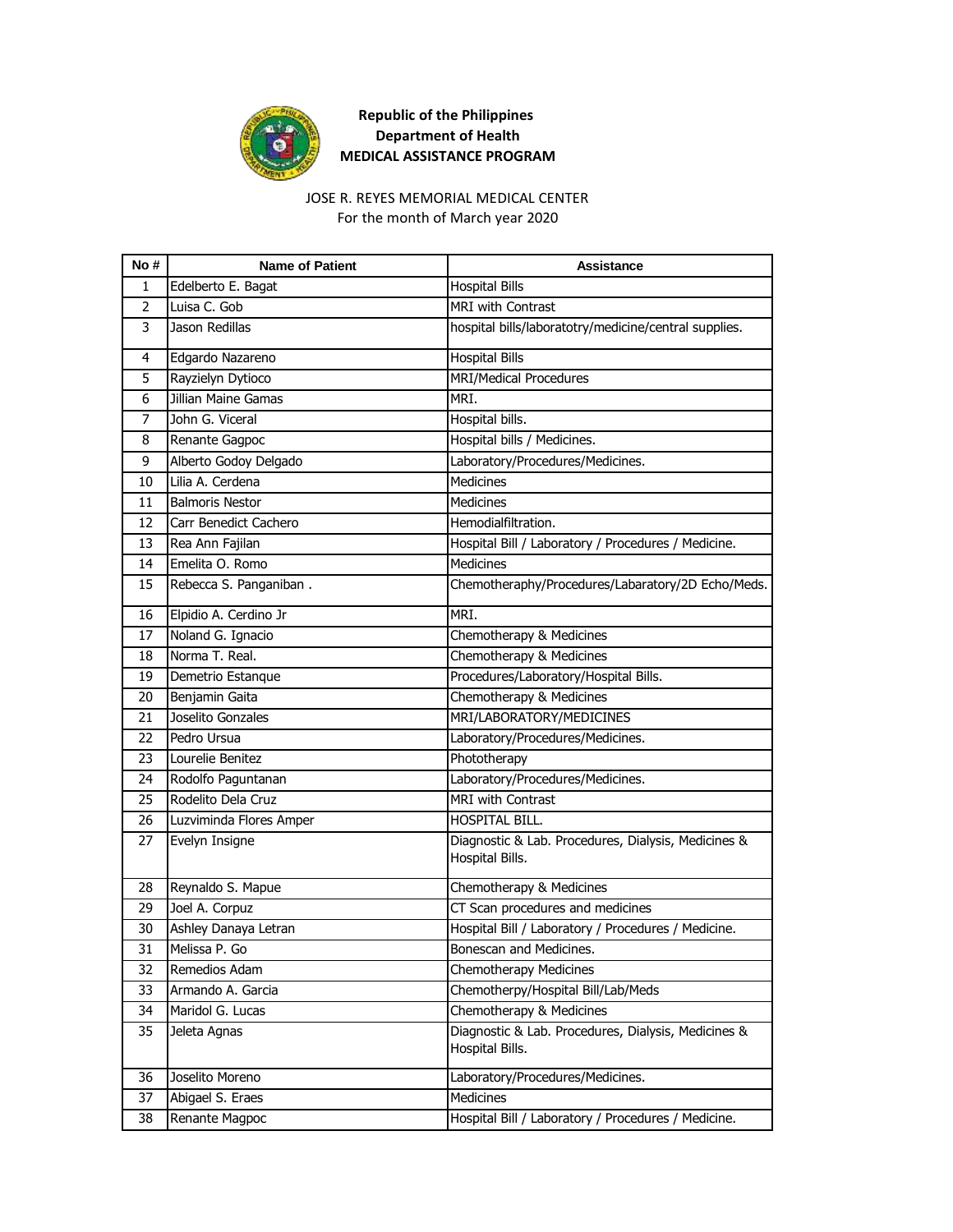| Jonas Jully Teorica<br>Hospital Bill / Laboratory / Procedures / Medicine.<br>40<br>Hospital Bill / Laboratory / Procedures / Medicine.<br>41<br>Mirakelle Aganan<br>Patrocinia Mcbroom<br>laboratory/medicines/central supplies.<br>42<br>Hospital Bill / Laboratory / Procedures / Medicine.<br>Maribeth Sison<br>43<br>Professional Fee.<br>44<br>Anita Francisco Macalinao<br>Odon B. Mission Jr.<br>45<br>Laboratory/Procedures/Medicines.<br>Ma. Karen P. Sabulao<br>UTZ & KUB<br>46<br>Arnulfo Abrilla<br>47<br>Laboratory/Procedures/Medicines.<br>Hospital Bill / Laboratory / Procedures / Medicine.<br>Mary Joyce R. Lanot<br>48<br>Morena Cobre Abanco.<br>Diagnostic & Lab. Procedures, Dialysis, Medicines &<br>49<br>Hospital Bills.<br>Marissa G. Camello<br>Laboratory/Procedures/Medicines.<br>50<br>Zenaida David<br>Chemotherapy & Medicines<br>51<br>Wilma E. Bernalte<br>Laboratory/Procedures/Medicines.<br>52<br><b>Medicines</b><br>Alfredo Bernalte<br>53<br>Marlyn Simvulas Malazarte<br>Chemotherapy & Medicines<br>54<br>Chemotherapy & Medicines<br>Ruby Valenzuela<br>55<br>Susan C. Dela Vega<br><b>Hospital Bills</b><br>56<br>Marilyn F. Galvero<br><b>Hospital Bills</b><br>57<br>Donna Maye E. Estepa<br>Hospital billls / Laboratory.<br>58<br>Leonora Marquez<br>Chemotherapy & Medicines<br>59<br>Hospital bills.<br>Jedric Aumentado<br>60<br>1) Chemotheraphy/Diagnostic Procedures/Hospital<br>Jaime H. Cailon<br>61<br>Bills/Laboratory/Medicines<br>Rosario M. Angeles<br>1) Chemotheraphy/Diagnostic Procedures/Hospital<br>62<br>Bills/Laboratory/Medicines<br>Hospital bills / Medicines.<br>Nilo P. Amaro<br>63<br>Hospital bills / Medicines.<br>Erico Rayco Mendez<br>64<br>1) Chemotheraphy/Diagnostic Procedures/Hospital<br>Dionisio Brosto<br>65<br>Bills/Laboratory/Medicines |
|--------------------------------------------------------------------------------------------------------------------------------------------------------------------------------------------------------------------------------------------------------------------------------------------------------------------------------------------------------------------------------------------------------------------------------------------------------------------------------------------------------------------------------------------------------------------------------------------------------------------------------------------------------------------------------------------------------------------------------------------------------------------------------------------------------------------------------------------------------------------------------------------------------------------------------------------------------------------------------------------------------------------------------------------------------------------------------------------------------------------------------------------------------------------------------------------------------------------------------------------------------------------------------------------------------------------------------------------------------------------------------------------------------------------------------------------------------------------------------------------------------------------------------------------------------------------------------------------------------------------------------------------------------------------------------------------------------------------------------------------------------------------------------------------------------------------------------------|
|                                                                                                                                                                                                                                                                                                                                                                                                                                                                                                                                                                                                                                                                                                                                                                                                                                                                                                                                                                                                                                                                                                                                                                                                                                                                                                                                                                                                                                                                                                                                                                                                                                                                                                                                                                                                                                      |
|                                                                                                                                                                                                                                                                                                                                                                                                                                                                                                                                                                                                                                                                                                                                                                                                                                                                                                                                                                                                                                                                                                                                                                                                                                                                                                                                                                                                                                                                                                                                                                                                                                                                                                                                                                                                                                      |
|                                                                                                                                                                                                                                                                                                                                                                                                                                                                                                                                                                                                                                                                                                                                                                                                                                                                                                                                                                                                                                                                                                                                                                                                                                                                                                                                                                                                                                                                                                                                                                                                                                                                                                                                                                                                                                      |
|                                                                                                                                                                                                                                                                                                                                                                                                                                                                                                                                                                                                                                                                                                                                                                                                                                                                                                                                                                                                                                                                                                                                                                                                                                                                                                                                                                                                                                                                                                                                                                                                                                                                                                                                                                                                                                      |
|                                                                                                                                                                                                                                                                                                                                                                                                                                                                                                                                                                                                                                                                                                                                                                                                                                                                                                                                                                                                                                                                                                                                                                                                                                                                                                                                                                                                                                                                                                                                                                                                                                                                                                                                                                                                                                      |
|                                                                                                                                                                                                                                                                                                                                                                                                                                                                                                                                                                                                                                                                                                                                                                                                                                                                                                                                                                                                                                                                                                                                                                                                                                                                                                                                                                                                                                                                                                                                                                                                                                                                                                                                                                                                                                      |
|                                                                                                                                                                                                                                                                                                                                                                                                                                                                                                                                                                                                                                                                                                                                                                                                                                                                                                                                                                                                                                                                                                                                                                                                                                                                                                                                                                                                                                                                                                                                                                                                                                                                                                                                                                                                                                      |
|                                                                                                                                                                                                                                                                                                                                                                                                                                                                                                                                                                                                                                                                                                                                                                                                                                                                                                                                                                                                                                                                                                                                                                                                                                                                                                                                                                                                                                                                                                                                                                                                                                                                                                                                                                                                                                      |
|                                                                                                                                                                                                                                                                                                                                                                                                                                                                                                                                                                                                                                                                                                                                                                                                                                                                                                                                                                                                                                                                                                                                                                                                                                                                                                                                                                                                                                                                                                                                                                                                                                                                                                                                                                                                                                      |
|                                                                                                                                                                                                                                                                                                                                                                                                                                                                                                                                                                                                                                                                                                                                                                                                                                                                                                                                                                                                                                                                                                                                                                                                                                                                                                                                                                                                                                                                                                                                                                                                                                                                                                                                                                                                                                      |
|                                                                                                                                                                                                                                                                                                                                                                                                                                                                                                                                                                                                                                                                                                                                                                                                                                                                                                                                                                                                                                                                                                                                                                                                                                                                                                                                                                                                                                                                                                                                                                                                                                                                                                                                                                                                                                      |
|                                                                                                                                                                                                                                                                                                                                                                                                                                                                                                                                                                                                                                                                                                                                                                                                                                                                                                                                                                                                                                                                                                                                                                                                                                                                                                                                                                                                                                                                                                                                                                                                                                                                                                                                                                                                                                      |
|                                                                                                                                                                                                                                                                                                                                                                                                                                                                                                                                                                                                                                                                                                                                                                                                                                                                                                                                                                                                                                                                                                                                                                                                                                                                                                                                                                                                                                                                                                                                                                                                                                                                                                                                                                                                                                      |
|                                                                                                                                                                                                                                                                                                                                                                                                                                                                                                                                                                                                                                                                                                                                                                                                                                                                                                                                                                                                                                                                                                                                                                                                                                                                                                                                                                                                                                                                                                                                                                                                                                                                                                                                                                                                                                      |
|                                                                                                                                                                                                                                                                                                                                                                                                                                                                                                                                                                                                                                                                                                                                                                                                                                                                                                                                                                                                                                                                                                                                                                                                                                                                                                                                                                                                                                                                                                                                                                                                                                                                                                                                                                                                                                      |
|                                                                                                                                                                                                                                                                                                                                                                                                                                                                                                                                                                                                                                                                                                                                                                                                                                                                                                                                                                                                                                                                                                                                                                                                                                                                                                                                                                                                                                                                                                                                                                                                                                                                                                                                                                                                                                      |
|                                                                                                                                                                                                                                                                                                                                                                                                                                                                                                                                                                                                                                                                                                                                                                                                                                                                                                                                                                                                                                                                                                                                                                                                                                                                                                                                                                                                                                                                                                                                                                                                                                                                                                                                                                                                                                      |
|                                                                                                                                                                                                                                                                                                                                                                                                                                                                                                                                                                                                                                                                                                                                                                                                                                                                                                                                                                                                                                                                                                                                                                                                                                                                                                                                                                                                                                                                                                                                                                                                                                                                                                                                                                                                                                      |
|                                                                                                                                                                                                                                                                                                                                                                                                                                                                                                                                                                                                                                                                                                                                                                                                                                                                                                                                                                                                                                                                                                                                                                                                                                                                                                                                                                                                                                                                                                                                                                                                                                                                                                                                                                                                                                      |
|                                                                                                                                                                                                                                                                                                                                                                                                                                                                                                                                                                                                                                                                                                                                                                                                                                                                                                                                                                                                                                                                                                                                                                                                                                                                                                                                                                                                                                                                                                                                                                                                                                                                                                                                                                                                                                      |
|                                                                                                                                                                                                                                                                                                                                                                                                                                                                                                                                                                                                                                                                                                                                                                                                                                                                                                                                                                                                                                                                                                                                                                                                                                                                                                                                                                                                                                                                                                                                                                                                                                                                                                                                                                                                                                      |
|                                                                                                                                                                                                                                                                                                                                                                                                                                                                                                                                                                                                                                                                                                                                                                                                                                                                                                                                                                                                                                                                                                                                                                                                                                                                                                                                                                                                                                                                                                                                                                                                                                                                                                                                                                                                                                      |
|                                                                                                                                                                                                                                                                                                                                                                                                                                                                                                                                                                                                                                                                                                                                                                                                                                                                                                                                                                                                                                                                                                                                                                                                                                                                                                                                                                                                                                                                                                                                                                                                                                                                                                                                                                                                                                      |
|                                                                                                                                                                                                                                                                                                                                                                                                                                                                                                                                                                                                                                                                                                                                                                                                                                                                                                                                                                                                                                                                                                                                                                                                                                                                                                                                                                                                                                                                                                                                                                                                                                                                                                                                                                                                                                      |
|                                                                                                                                                                                                                                                                                                                                                                                                                                                                                                                                                                                                                                                                                                                                                                                                                                                                                                                                                                                                                                                                                                                                                                                                                                                                                                                                                                                                                                                                                                                                                                                                                                                                                                                                                                                                                                      |
|                                                                                                                                                                                                                                                                                                                                                                                                                                                                                                                                                                                                                                                                                                                                                                                                                                                                                                                                                                                                                                                                                                                                                                                                                                                                                                                                                                                                                                                                                                                                                                                                                                                                                                                                                                                                                                      |
| Ricardo Sarmiento Dayto<br>Hospital Bill / Laboratory / Procedures / Medicine.<br>66                                                                                                                                                                                                                                                                                                                                                                                                                                                                                                                                                                                                                                                                                                                                                                                                                                                                                                                                                                                                                                                                                                                                                                                                                                                                                                                                                                                                                                                                                                                                                                                                                                                                                                                                                 |
| 67<br>Diagnostic Procedures, Laboratory Test and Medicines<br>Jannet B. Belen                                                                                                                                                                                                                                                                                                                                                                                                                                                                                                                                                                                                                                                                                                                                                                                                                                                                                                                                                                                                                                                                                                                                                                                                                                                                                                                                                                                                                                                                                                                                                                                                                                                                                                                                                        |
| Dialysis/Medicine/Laboratory<br>Joana Marie A. Escoto<br>68                                                                                                                                                                                                                                                                                                                                                                                                                                                                                                                                                                                                                                                                                                                                                                                                                                                                                                                                                                                                                                                                                                                                                                                                                                                                                                                                                                                                                                                                                                                                                                                                                                                                                                                                                                          |
| Angelita V. Lumantas<br><b>Medicines</b><br>69                                                                                                                                                                                                                                                                                                                                                                                                                                                                                                                                                                                                                                                                                                                                                                                                                                                                                                                                                                                                                                                                                                                                                                                                                                                                                                                                                                                                                                                                                                                                                                                                                                                                                                                                                                                       |
| Micaela Angela R. Ranches<br>70<br>Diagnostic & Lab. Procedures, Dialysis, Medicines &<br>Hospital Bills.                                                                                                                                                                                                                                                                                                                                                                                                                                                                                                                                                                                                                                                                                                                                                                                                                                                                                                                                                                                                                                                                                                                                                                                                                                                                                                                                                                                                                                                                                                                                                                                                                                                                                                                            |
| Francisco Torres Pascual<br>Laboratory/Procedures/Medicines.<br>71                                                                                                                                                                                                                                                                                                                                                                                                                                                                                                                                                                                                                                                                                                                                                                                                                                                                                                                                                                                                                                                                                                                                                                                                                                                                                                                                                                                                                                                                                                                                                                                                                                                                                                                                                                   |
| Juanita Binaday<br>Hospital bills / Medicines.<br>72                                                                                                                                                                                                                                                                                                                                                                                                                                                                                                                                                                                                                                                                                                                                                                                                                                                                                                                                                                                                                                                                                                                                                                                                                                                                                                                                                                                                                                                                                                                                                                                                                                                                                                                                                                                 |
| DUPLEX SCAN/HOSPITAL<br><b>Ester Biong</b><br>73                                                                                                                                                                                                                                                                                                                                                                                                                                                                                                                                                                                                                                                                                                                                                                                                                                                                                                                                                                                                                                                                                                                                                                                                                                                                                                                                                                                                                                                                                                                                                                                                                                                                                                                                                                                     |
| BILL/LABORATORY/PROCEDURE/MEDICINES.<br>Hospital Bill / Laboratory / Procedures / Medicine.<br>74<br>Maria Pinky M. Malumbay                                                                                                                                                                                                                                                                                                                                                                                                                                                                                                                                                                                                                                                                                                                                                                                                                                                                                                                                                                                                                                                                                                                                                                                                                                                                                                                                                                                                                                                                                                                                                                                                                                                                                                         |
| 75<br>Virginia P. Benitez<br>Chemotherapy & Medicines                                                                                                                                                                                                                                                                                                                                                                                                                                                                                                                                                                                                                                                                                                                                                                                                                                                                                                                                                                                                                                                                                                                                                                                                                                                                                                                                                                                                                                                                                                                                                                                                                                                                                                                                                                                |
| Nathaniel Nino Bejar Delos Santos<br>Laboratory/Procedures/Medicines.<br>76                                                                                                                                                                                                                                                                                                                                                                                                                                                                                                                                                                                                                                                                                                                                                                                                                                                                                                                                                                                                                                                                                                                                                                                                                                                                                                                                                                                                                                                                                                                                                                                                                                                                                                                                                          |
| John Emmanuel Ignacio<br>Eye procedure and hospital bills.<br>77                                                                                                                                                                                                                                                                                                                                                                                                                                                                                                                                                                                                                                                                                                                                                                                                                                                                                                                                                                                                                                                                                                                                                                                                                                                                                                                                                                                                                                                                                                                                                                                                                                                                                                                                                                     |
| Jeffelle King Aguilar<br>78<br>Therapy                                                                                                                                                                                                                                                                                                                                                                                                                                                                                                                                                                                                                                                                                                                                                                                                                                                                                                                                                                                                                                                                                                                                                                                                                                                                                                                                                                                                                                                                                                                                                                                                                                                                                                                                                                                               |
| <b>Hospital Bills</b><br>79<br>Erico Rayco Mendez                                                                                                                                                                                                                                                                                                                                                                                                                                                                                                                                                                                                                                                                                                                                                                                                                                                                                                                                                                                                                                                                                                                                                                                                                                                                                                                                                                                                                                                                                                                                                                                                                                                                                                                                                                                    |
| Maria L. Huarde<br>Chemotherapy & Medicines<br>80                                                                                                                                                                                                                                                                                                                                                                                                                                                                                                                                                                                                                                                                                                                                                                                                                                                                                                                                                                                                                                                                                                                                                                                                                                                                                                                                                                                                                                                                                                                                                                                                                                                                                                                                                                                    |
| Medicines<br>Rosabella Moreno Calajate<br>81                                                                                                                                                                                                                                                                                                                                                                                                                                                                                                                                                                                                                                                                                                                                                                                                                                                                                                                                                                                                                                                                                                                                                                                                                                                                                                                                                                                                                                                                                                                                                                                                                                                                                                                                                                                         |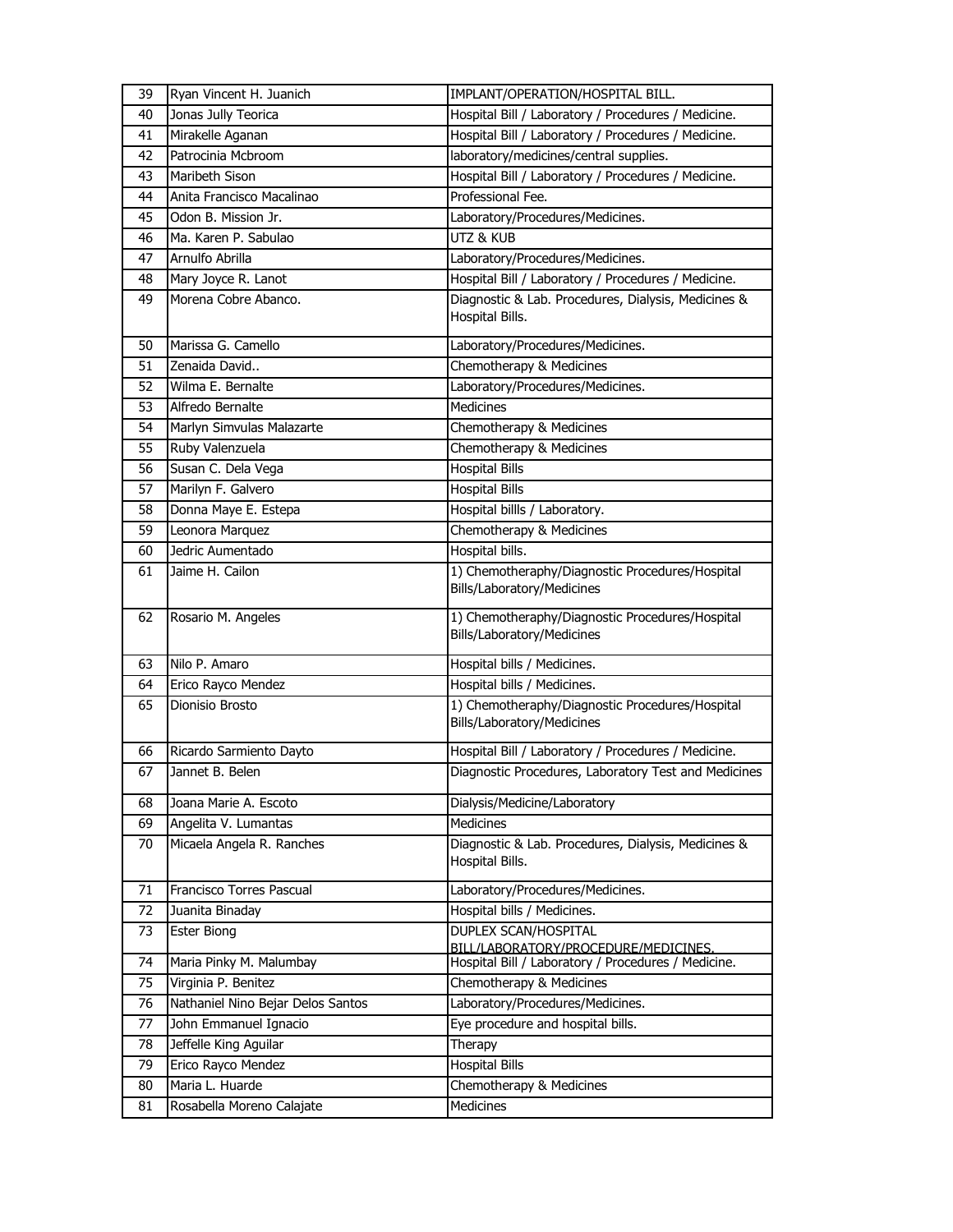| 82  | Francis Neil C. Tualla       | Medicines                                                                 |
|-----|------------------------------|---------------------------------------------------------------------------|
| 83  | Azucena H. Escueta           | Chemotherapy & Medicines                                                  |
| 84  | Marcelina De Joya Simbulan   | Chemotherapy & Medicines                                                  |
| 85  | Cristel Gudaca               | Laboratory/Procedures/Medicines.                                          |
| 86  | Alfred S. Sandaya            | Chemotherapy & Medicines                                                  |
| 87  | Heart Arabella Guy           | Hospital bills.                                                           |
| 88  | Maribeth Sison               | Hospital bills.                                                           |
| 89  | Dionisio Brosoto             | Chemotherapy & Medicines                                                  |
| 90  | Rosalinda A. Buella          | Chemotherapy & Medicines                                                  |
| 91  | Salvacion Binos Hilotina     | Chemotherapy & Medicines                                                  |
| 92  | Arlene Garbo                 | INJECTION/MEDICINES                                                       |
| 93  | Shekinah Matt Bansil         | Hospital bills.                                                           |
| 94  | Baltazar Javate              | Chemotherapy & Medicines                                                  |
| 95  | Jannet R. Mabunga            | MRI with contrast and Medicines                                           |
| 96  | Arnulfo Valdez               | <b>Hospital Bills</b>                                                     |
| 97  | Erlinda Longasa Calderon.    | Medicines                                                                 |
| 98  | Luz Godoy                    | Chemotherapy & Medicines                                                  |
| 99  | Imelda Legarto               | Diagnostic & Lab. Procedures, Dialysis, Medicines &<br>Hospital Bills.    |
| 100 | Felicidad V. Oquendo         | MEDICINE, LABORATORY, CHEMOTHERAPY,<br><b>RADIATION</b>                   |
| 101 | Luisa Pinguel                | Hemodialysis/Medicines/Lab. Procedures.                                   |
| 102 | Rosalinda A. Buella          | Chemotherapy / Medicines.                                                 |
| 103 | Armando Alfonso              | Chemotherapy & Medicines                                                  |
| 104 | Eliza Lagradilla             | Chemotherapy & Medicines                                                  |
| 105 | Josephine Santos             | Chemotherapy & Medicines                                                  |
| 106 | April Mae T. Raymundo        | Implant                                                                   |
| 107 | Evelyn T. Asilo.             | Bone Scan.                                                                |
| 108 | Jay-rome Villanueva Padrique | Hospital bills.                                                           |
| 109 | Malvar Agudo                 | Implant/Hospital Bills.                                                   |
| 110 | Rosita R. Radam              | Hospital bills.                                                           |
| 111 | Lucia B. Legaspi             | Medicines                                                                 |
| 112 | Dely T. Madeja               | <b>Hospital Bills</b>                                                     |
| 113 | Violeta Dela Cruz.           | Laboratory/Procedures/Medicines.                                          |
| 114 | Lorena C. Lanzon             | Laboratory Procedures                                                     |
| 115 | Pacita Reyes                 | Laboratory/Procedures/Medicines.                                          |
| 116 | Renato Santos,.              | Hospital Bill / Laboratory / Procedures / Medicine.                       |
| 117 | Guevara Leonard Geronimo     | <b>Hospital Bills</b>                                                     |
| 118 | Teresita Serrano             | Medicines                                                                 |
| 119 | Rowena Mendoza Rivera        | <b>Medicines</b>                                                          |
| 120 | Mario Montenegro             | <b>Medicines</b>                                                          |
| 121 | Ruben Ramos                  | Laboratory/Procedures/Medicines.                                          |
| 122 | Eric Pamintuan Jr.           | Laboratory Procedures                                                     |
| 123 | Heart Arabella Guy           | <b>Hospital Bills</b>                                                     |
| 124 | Rowena Tabalina              | Chemotherapy & Medicines                                                  |
| 125 | Desiree C. Arellano          | Dialysis, Dialyzer, PD Solution, Procedures, Medicines<br>&<br>Lahoratory |
| 126 | Allan Trance                 | Diagnostic & Lab. Procedures, Dialysis, Medicines &<br>Hospital Bills.    |
| 127 | Fidel H. Cortez Jr.          | MRI with MRA                                                              |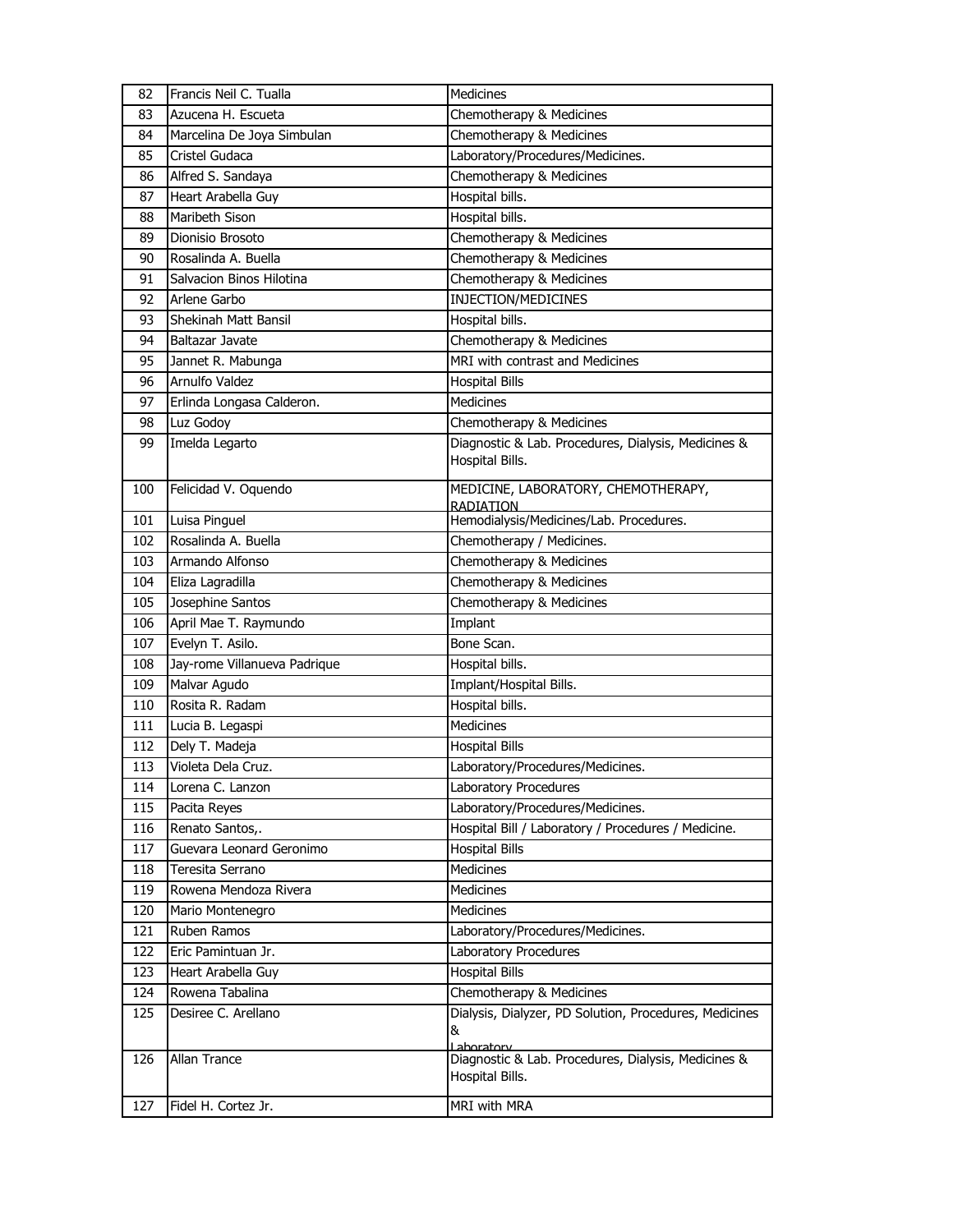| 128 | Alfonso S. Moya Iii         | <b>Hospital Bills</b>                                                  |
|-----|-----------------------------|------------------------------------------------------------------------|
| 129 | Erlinda Salazar,            | Diagnostic & Lab. Procedures, Dialysis, Medicines &                    |
|     |                             | Hospital Bills.                                                        |
| 130 | Ma. Lida P. Petate          | Hemodialysis/Medicines/Lab. Procedures.                                |
| 131 | Celedonio Espiritu          | Medicines                                                              |
| 132 | Elvie C. Villar             | Laboratory/Procedures/Medicines.                                       |
| 133 | Jennifer Fraile             | <b>Hospital Bills</b>                                                  |
| 134 | Michelle Santos,            | Chemotherapy & Medicines                                               |
| 135 | Rolifin B. Cruz             | Diagnostic & Lab. Procedures, Dialysis, Medicines &                    |
|     |                             | Hospital Bills.                                                        |
| 136 | Arlie Lupera                | Laboratory/Procedures/Medicines.                                       |
| 137 | Myrna Cerilo.               | Bone Scan/Procedures.                                                  |
| 138 | Eusebio V. Maduro           | Laboratory/Procedures/Medicines.                                       |
| 139 | Adelina B. Maduro           | XRay/ECG/Laboratory/Medicines.                                         |
| 140 | Virginia Tuquib Francisco   | Chemotherapy & Medicines                                               |
| 141 | Pascualito S. San Pedro     | <b>Medicines</b>                                                       |
| 142 | Melanie H. Magat            | <b>Medicines</b>                                                       |
| 143 | Florencia Dimaapi           | Chemotherapy & Medicines                                               |
| 144 | Vilma L. Sobria             | HospitalBills/Laboratory procedures/Medicines/Ct-Scan.                 |
| 145 | Alberto Bronia Valderama    | Laboratory/Procedures/Medicines.                                       |
| 146 | Alejandro Auxtero Pacumbaba | Laboratory/Procedures/Medicines.                                       |
| 147 | Noland Ignacio              | Chemotherapy & Medicines                                               |
| 148 | Nenita De Guzman Tantay     | Chemotherapy & Medicines                                               |
| 149 | Pedro R. Lopez              | Laboratory/Procedures/Medicines.                                       |
| 150 | Maria Fe A. Canon           | Laboratory/Procedures/Medicines.                                       |
| 151 | Gracellia Tomas Zantua      | Hospital bills / Medicines.                                            |
| 152 | Andrea Oliva,.              | Laboratory/Procedures.                                                 |
| 153 | Ana Lisa Malate             | Bone Scan.                                                             |
| 154 | Reynaldo Rabang             | EEG/Medicines/Laboratory                                               |
| 155 | Monina Taboy                | Hospital bills.                                                        |
| 156 | Ma. Yrma Concepcion         | Hospital bills.                                                        |
| 157 | Rosita R. Radam             | <b>Hospital Bills</b>                                                  |
| 158 | Erlinda Reyes Aquino        | Hospital Bill / Laboratory / Procedures / Medicine.                    |
| 159 | Jeoffrey S. Cabanero        | <b>Hospital Bills</b>                                                  |
| 160 | Ligaya Ponce                | Diagnostic & Lab. Procedures, Dialysis, Medicines &<br>Hospital Bills. |
| 161 | Ma. Cristina Laboga         | Medicines                                                              |
| 162 | Nathaniel Nino Delos Santos | MRI LABORATORY MEDICINES.                                              |
| 163 | Apolonio Loberiano          | Medicines.                                                             |
| 164 | Lorena S. Panelo            | Medicines                                                              |
| 165 | Cesario Q. Lamsen           | Chemotherapy & Medicines                                               |
| 166 | Mariese T. Balasa           | Chemotherapy & Medicines                                               |
| 167 | Glenda C. Balao             | Chemotherapy & Medicines                                               |
| 168 | Nerissa Man-on              | Hospital bills / Medicines.                                            |
| 169 | Gloria Santos Paculdar      | Hospital bills.                                                        |
| 170 | Rodel Abucay                | <b>Hospital Bills</b>                                                  |
| 171 | Joanna Bartolome            | <b>Hospital Bills</b>                                                  |
| 172 | Richard Dela Cruz           | <b>Hospital Bills</b>                                                  |
| 173 | Rosalinda Masongsong        | Chemotherapy & Medicines                                               |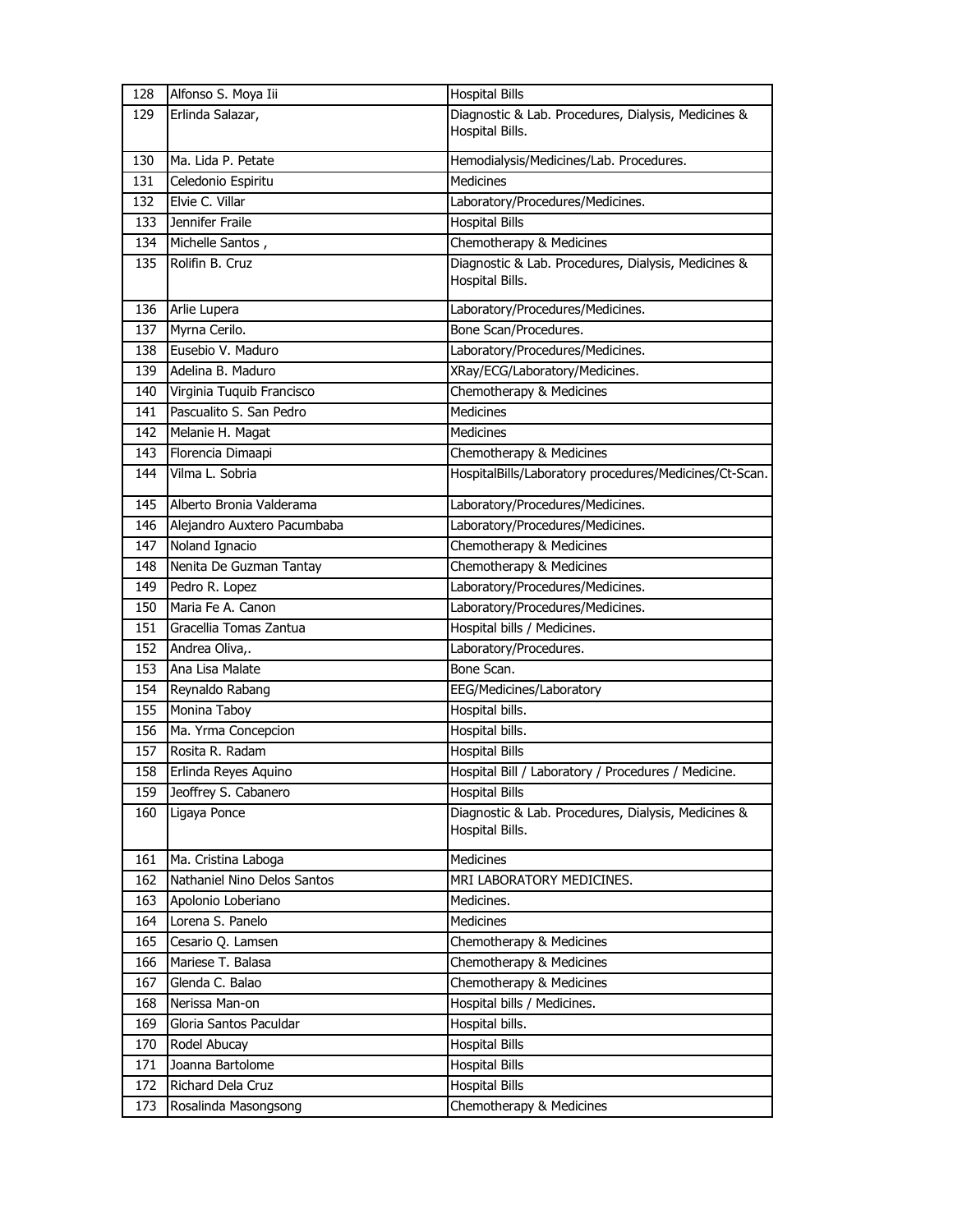| 174 | <b>Andrew Lim</b>        | Medicines                                                   |
|-----|--------------------------|-------------------------------------------------------------|
| 175 | Joana Marie A. Escoto    | Medicines                                                   |
| 176 | Arnulfo Nemiada          | Laboratory/Procedures/Medicines.                            |
| 177 | Larry Lazo               | Hemodialysis/Medicines/Lab. Procedures.                     |
| 178 | Julieta D. Rey           | <b>Medicines</b>                                            |
| 179 | Reynaldo Maturgo         | Hospital bills / Medicines.                                 |
| 180 | Reynaldo Alcayde Mirano  | Hospital bills / Medicines.                                 |
| 181 | Teresita M. Batoon       | Dialysis, Dialyzer, PD Solution, Procedures, Medicines      |
|     |                          | &                                                           |
| 182 | Christian Lei Pengson    | Lahoratory<br>Hospital bills.                               |
| 183 | Benjamin Gaita           | medicine for chemotherapy                                   |
| 184 | Sandra S. Soriano        | Laboratory/Procedures.                                      |
| 185 | Rosita Francia           | <b>Medicines</b>                                            |
| 186 | Lina Nicillado           | Biopsy / Hospital Bill / Laboratory                         |
| 187 | Eleonor Agbuya           | Hospital Bill / Laboratory Procedures / Medicines           |
| 188 | Fe B. Garcia             | Medicines                                                   |
| 189 | Tolentino Christian V.   | <b>Hospital Bills</b>                                       |
| 190 | Gracelyn Cabusca         | Cehmotherapy, Medicines, Procedures.                        |
| 191 | Midel Solitario          | Cehmotherapy, Medicines, Procedures.                        |
| 192 | Joana Marie Escoto       | Dialysis, Dialyzer, PD Solution, Procedures, Medicines      |
|     |                          | &                                                           |
| 193 | Alyssa C. Baquiran       | Laboratory<br>Chemotherapy & Medicines                      |
| 194 | Gracelyn Cabusca         | Chemotherapy & Medicines                                    |
| 195 | Bonifacio P. Guillermo   | Chemotherapy & Medicines                                    |
| 196 | Evelyn D. Corpuz,        | Chemotherapy & Medicines                                    |
| 197 | Moises Barola Caraig     | Injection/Medicines.                                        |
| 198 | Simeon S. Samortin       | <b>Medicines</b>                                            |
| 199 | Minerva Zapanta Castillo | <b>HEMODIALYSIS</b>                                         |
|     |                          | TREATMENT/MEDICINES/LABORATORY.                             |
| 200 | Brigida Garcia Imbien    | Lab. Procedure/Medicines/Hospital Bill.                     |
| 201 | Rina Joy Baylon          | <b>Medicines</b>                                            |
| 202 | Ruben Enaje Pura         | Laboratory/Procedures/Medicines.                            |
| 203 | Abegail V. Callanga      | Hospital bills / Medicines.                                 |
| 204 | Rosalinda Masongsong     | Chemotherapy & Medicines                                    |
| 205 | Andrew Lim               | Medicines                                                   |
| 206 | Joana Marie A. Escoto    | <b>Medicines</b>                                            |
| 207 | Arnulfo Nemiada          | Laboratory/Procedures/Medicines.                            |
| 208 | Larry Lazo               | Hemodialysis/Medicines/Lab. Procedures.                     |
| 209 | Julieta D. Rey           | Medicines                                                   |
| 210 | Reynaldo Maturgo         | Hospital bills / Medicines.                                 |
| 211 | Reynaldo Alcayde Mirano  | Hospital bills / Medicines.                                 |
| 212 | Teresita M. Batoon       | Dialysis, Dialyzer, PD Solution, Procedures, Medicines<br>& |
|     |                          | Laboratory                                                  |
| 213 | Gracelyn Cabusca         | Chemotherapy & Medicines                                    |
| 214 | Midel Solitario          | Chemotherapy & Medicines                                    |
| 215 | Julieta E. Bael          | Chemotherapy & Medicines                                    |
| 216 | Welma G. Martin          | 2D ECHO.                                                    |
| 217 | Amelia Sanding           | Laboratory/Procedures/Medicines.                            |
| 218 | Marta Lapid              | Chemotherapy & Medicines                                    |
| 219 | Teresita Serrano         | Medicines                                                   |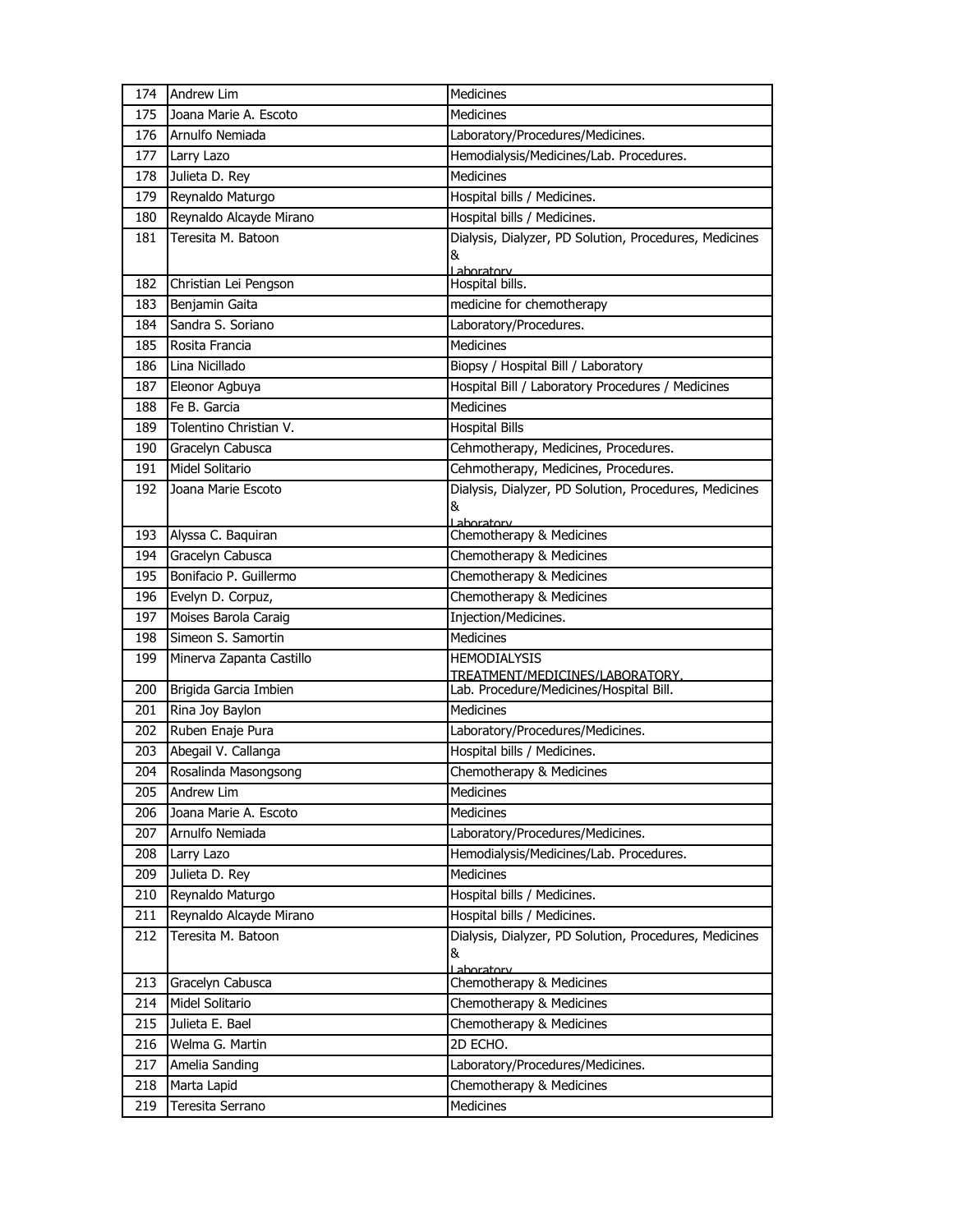| 220 | Angelito Quimora Jr    | Hospital bills.             |
|-----|------------------------|-----------------------------|
| 221 | Rodel Gonzalez         | Hospital bills / Medicines. |
| 222 | Lorena S. Panelo       | <b>Medicines</b>            |
| 223 | Felisa M. Moreno       | Chemotherapy & Medicines    |
| 224 | <b>Felicitas Reves</b> | Chemotherapy & Medicines    |
| 225 | Helen A. Ordonez       | Chemotherapy & Medicines    |
| 226 | Anita Perida           | Chemotherapy & Medicines    |
| 227 | Eugenia P. Oreo        | MEDICINES/THERAPY           |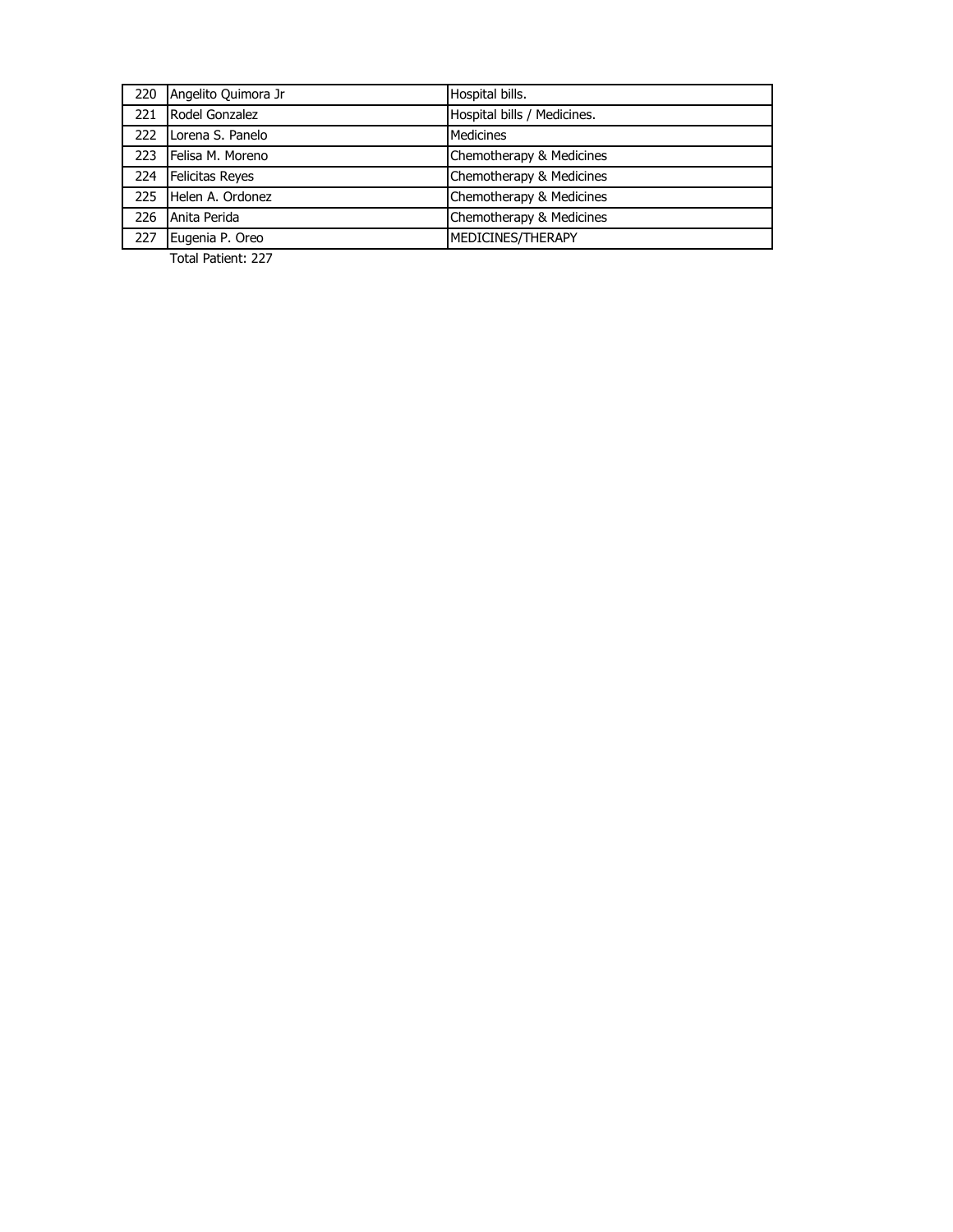

#### For the month of April year 2020 JOSE R. REYES MEMORIAL MEDICAL CENTER

| No#            | <b>Name of Patient</b>   | Assistance                                                          |
|----------------|--------------------------|---------------------------------------------------------------------|
| 1              | Dhenver C. Reyes         | Laboratory/Procedures/Medicines.                                    |
| $\overline{2}$ | Yolanda Gamba Bermudez   | <b>Hospital Bills</b>                                               |
| 3              | Danilo S. Salgado.       | HOSPITAL BILL.                                                      |
| 4              | Corina Palao Olmedo      | MRI/ Laboratory/ Medicines/ Hospital Bill.                          |
| 5              | Norbert D Sandoval       | medicine for chemotherapy                                           |
| 6              | <b>Emily Ballesteros</b> | Chemotherapy & Medicines                                            |
| $\overline{7}$ | Emersonn Ramon Perlas    | Medicines / Dialysis.                                               |
| 8              | Alfredo Penaflorida      | <b>Medicines</b>                                                    |
| 9              | Eutropia V. Echevarria   | .Dialysis / Hospital Bill / Procedures / Medicines /<br>Laboratory. |
| 10             | Analyn Morales Bayson    | Chemotherapy, Diagnostic Procedure & Chemo drugs                    |
| 11             | Elena U. Joaquin         | Chest CT Scan/Bone Scan/Laboratory/Medicines                        |
| 12             | Michael V. Felicia       | Injectables/Medicines/Laboratory/Dialysis/Dialyzer                  |
| 13             | Levinia Olarte           | Chemo Drugs                                                         |
| 14             | Reynato Arca             | Injection / Medicine / Laboratory .                                 |
| 15             | Felino Mallari Jr.       | <b>Injection and Medicines</b>                                      |
| 16             | Maria Sengson.           | <b>Injection and Medicines</b>                                      |
| 17             | Joseph Concepcion        | Dialzyer/Medicines/Laboratory.                                      |
| 18             | Jhomar P. Aruta          | <b>Injection and Medicines</b>                                      |
| 19             | Charmaine N. Brillantes  | <b>Injection and Medicines</b>                                      |
| 20             | Maria Lyra T. Nievera    | <b>Injection and Medicines</b>                                      |
| 21             | Shayne Loraine C. Viray  | Hemodialysis/Medicines/Lab. Procedures.                             |
| 22             | Josefa Vasquez           | ChemoDrugs/Chemotheraphy/Medicines                                  |
| 23             | Armando Alfonso          | ChemoDrugs/Chemotheraphy/Medicines                                  |
| 24             | Maria Nympha Ildefonso   | Hemodialysis/Medicines/Lab. Procedures.                             |
| 25             | Rolando Pascua David.    | ChemoDrugs/Chemotheraphy/Medicines                                  |
| 26             | Jedric Angelo Aumentado  | HOSPITAL BILL.                                                      |
| 27             | Rolando L. Nanoy         | HOSPITAL BILL.                                                      |
| 28             | Ma Rosalea Mejica        | <b>Injection and Medicines</b>                                      |
| 29             | Amie A. Cruz             | Medicines                                                           |
| 30             | Richard Cosmiano         | CHEMOTHERAPY/CHEMO DRUGS                                            |
| 31             | Rizalina Roxas           | Chemo / Lab / Procedure                                             |
| 32             | Ryan Vincent H. Juanich  | Implant, Surgery, Hospital Bill.                                    |
| 33             | Rossevelt Luzano Santos  | Medicines / Dialysis.                                               |
| 34             | Ricardo Dela Cruz Jr.    | Medicines                                                           |
| 35             | Carlos Samera Paderes    | Medicines                                                           |
| 36             | Veronica C. Santos       | HOSPITAL BILL.                                                      |
| 37             | Virginia P. Benitez      | Chemo Drugs.                                                        |
| 38             | Maricris L. Cueto        | <b>Dialysis</b>                                                     |
| 39             | Maria Aiza Canon         | Medicines                                                           |
| 40             | Rhonalyn Nebril          | HOSPITAL BILL.                                                      |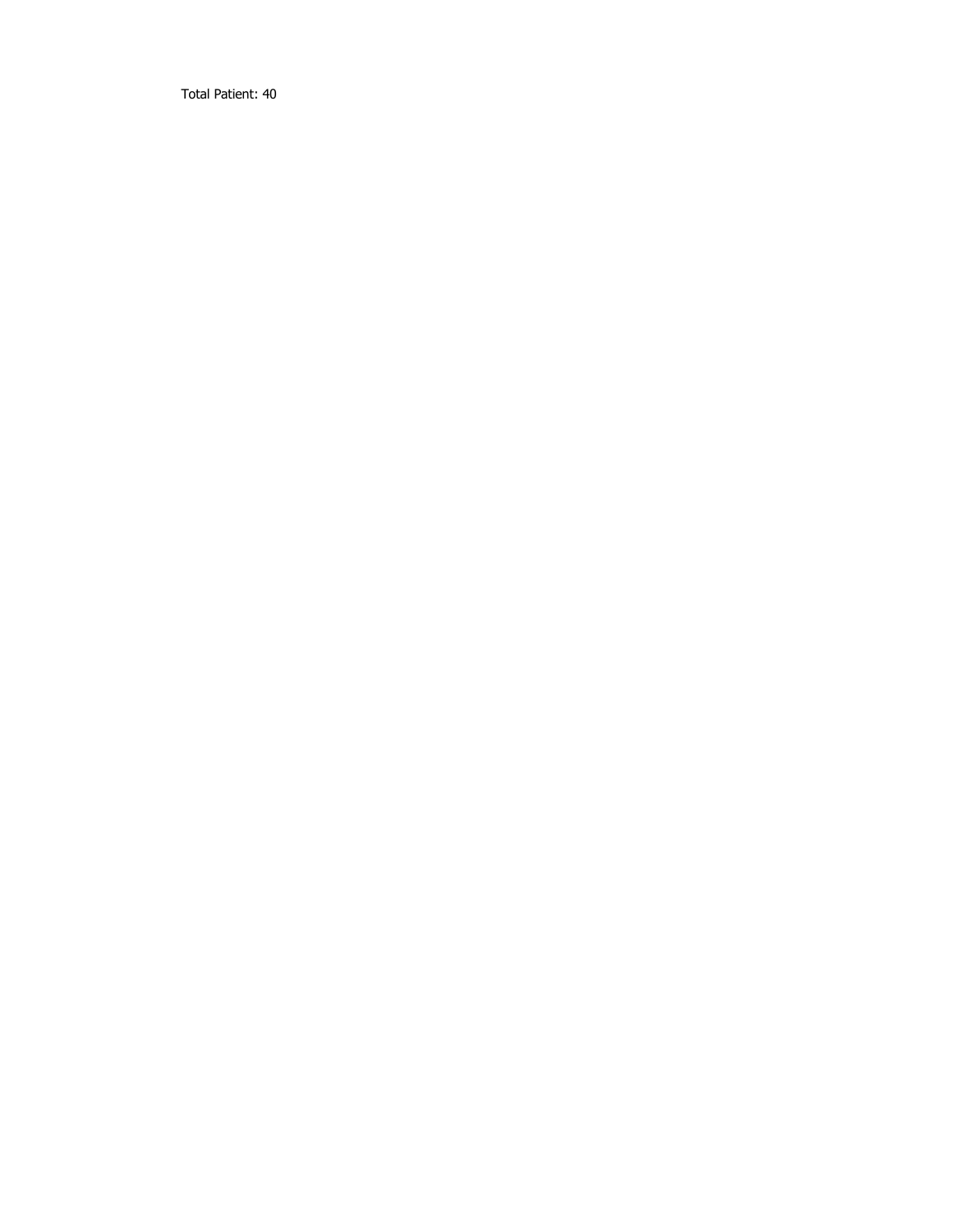

#### For the month of May year 2020 JOSE R. REYES MEMORIAL MEDICAL CENTER

| No # | <b>Name of Patient</b>       | <b>Assistance</b>                                                                                    |
|------|------------------------------|------------------------------------------------------------------------------------------------------|
| 1    | Rolando, David               | Chemotherapy & Medicines                                                                             |
| 2    | <b>Esperidion Romanes</b>    | HOSPITAL BILL.                                                                                       |
| 3    | Mimilinda M. Feliciano       | <b>Injection and Medicines</b>                                                                       |
| 4    | Rojin Trazo                  | Insulin/Medicine/Laboratory Procedure.                                                               |
| 5    | Remilda Cuerda               | medicine for chemotherapy                                                                            |
| 6    | Melody Romero                | <b>Medicines</b>                                                                                     |
| 7    | Emmanuel Bernabe Francisco,  | Medicines                                                                                            |
| 8    | Georgina E. Bustamante       | Hospital bills / Medicines.                                                                          |
| 9    | Evelyn M. Corpuz             | CHEMOTHERAPY/CHEMO DRUGS                                                                             |
| 10   | Moises Barola Caraig         | <b>Medicines</b>                                                                                     |
| 11   | Lorena Lalizon               | 4. Diagnostic Procedure / Chemotheraphy / Laboratory<br>/ Medicines.                                 |
| 12   | Simeon S. Samortin           | Medicines                                                                                            |
| 13   | <b>Ivy Salilican</b>         | Hospital bills.                                                                                      |
| 14   | <b>Dhenver Reyes</b>         | Laboratory/Procedures/Medicines.                                                                     |
| 15   | Cesar G. Agno                | Rehab/Lab. Procedures/Medicines.                                                                     |
| 16   | Mercedes O. Dacles           | Chemotherapy & Medicines                                                                             |
| 17   | Carr Benedict A. Cachero     | <b>Medicines</b>                                                                                     |
| 18   | Felino Mallari Jr.           | <b>Medicines</b>                                                                                     |
| 19   | Shayne Loraine C. Viray      | Dialysis/Medicine.                                                                                   |
| 20   | Reynato Arca                 | Laboratory/Procedures/Medicines.                                                                     |
| 21   | Elvie Galapin                | HOSPITAL BILL/ MEDICINES/ LABORATORIES/<br>CHEMOTHERAPY/ MEDICAL SUPPLIES/ DIAGNOSTIC<br>PROCEDURES. |
| 22   | Rosalina Navarro             | Bonescan                                                                                             |
| 23   | Maria Lyra Tres Nievera      | Dialysis/Medicine.                                                                                   |
| 24   | Fernando A. Longalong        | Chemotherapy & Medicines                                                                             |
| 25   | John Steven Falcis           | Chemotherapy & Medicines                                                                             |
| 26   | Nenita B. Besete             | <b>Medicines</b>                                                                                     |
| 27   | Teresita Batoon              | Medicines                                                                                            |
| 28   | Teresita Batoon              | Dialysis / Hospital Bill / Laboratory / Medicines.                                                   |
| 29   | Pedro S. Biong               | Hospital Bill / Laboratory / Procedures / Medicine.                                                  |
| 30   | Alminda Morallos             | HOSPITAL BILL / MEDICINES / LABORATORY /<br>PROCEDURES / CT-SCAN / 2D ECHO.                          |
| 31   | Roosevelt Santos             | Dialysis / Hospital Bill / Laboratory / Medicines.                                                   |
| 32   | Leonardo P. Banzuelo         | Chemotherapy & Medicines                                                                             |
| 33   | Eulogio Castillo Cabello Jr. | Diagnostic & Lab. Procedures, Dialysis, Medicines &<br><b>Hospital Bills.</b>                        |
| 34   | Benjamin Paguirigan          | Medicines                                                                                            |
| 35   | Minerva Zapanta Castillo     | Hemodialysis/Medicines/Lab. Procedures.                                                              |
| 36   | Dona Ng,.                    | Implant / Hospital Bills                                                                             |
| 37   | Jose Cabigas Dulay.          | Hospital bills.                                                                                      |
| 38   | Nonilon Siazon.              | EPOETIN ALFA/DIALYZER/MEDICINES.                                                                     |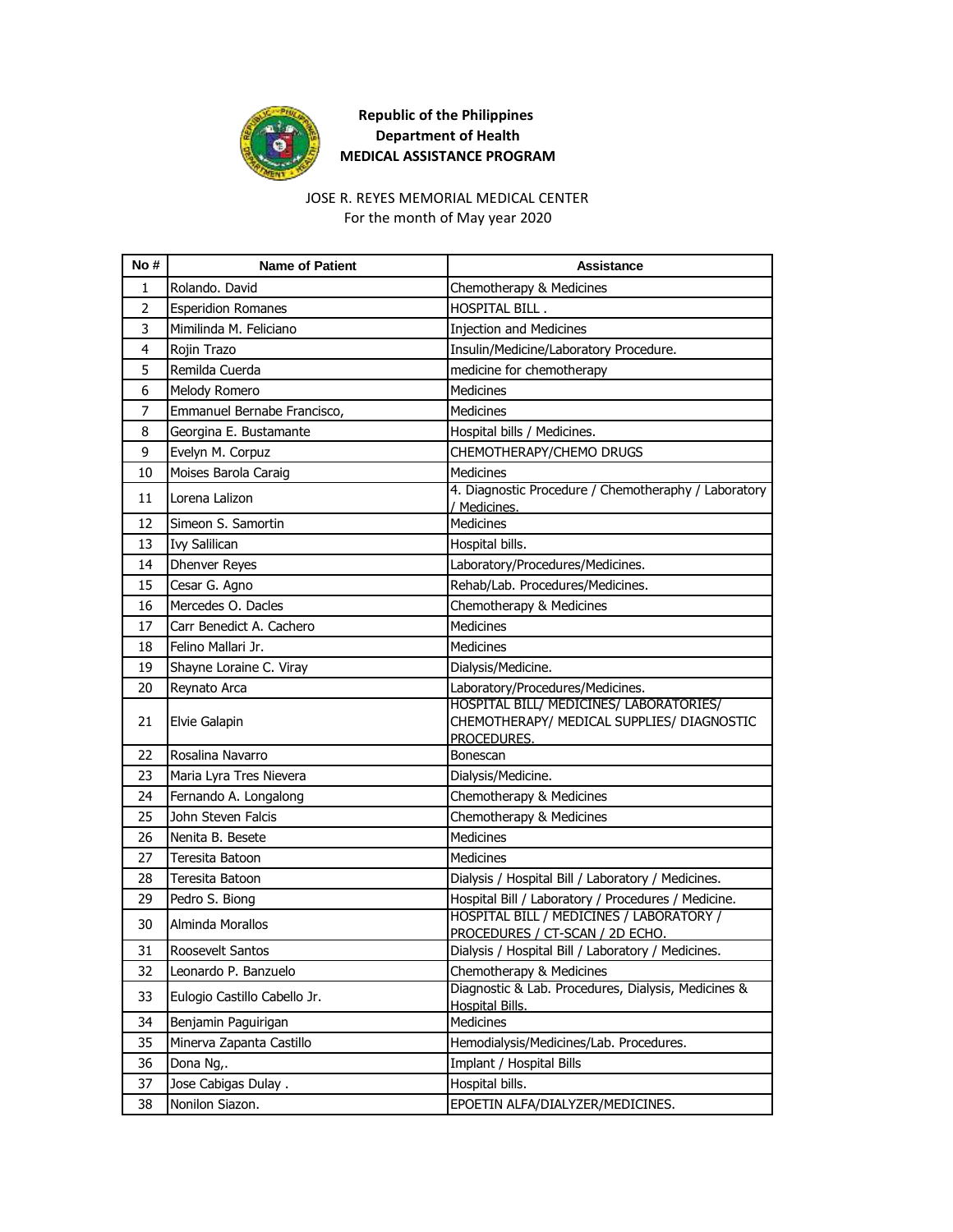| 39 | Larry Escober Lazo         | Dialysis, Dialyzer, PD Solution, Procedures, Medicines<br>& Laboratory. |
|----|----------------------------|-------------------------------------------------------------------------|
| 40 | Teresita Dimalanta Eugenio | Laboratory/Procedures/Medicines.                                        |
| 41 | Luis Sarmiento Jr.         | Laboratory/Procedures/Medicines.                                        |
| 42 | Larry Escober Lazo         | Dialysis/Medicines/Laboratory.                                          |
| 43 | Angelina Maclang           | Chemotherapy & Medicines                                                |
| 44 | Jose Rizaldy Gardon        | <b>Hospital Bills</b>                                                   |
| 45 | Leopoldo Gatchalian        | Bone Scan/Procedures.                                                   |
| 46 | Jose Rizaldy Gardon        | Hospital bills.                                                         |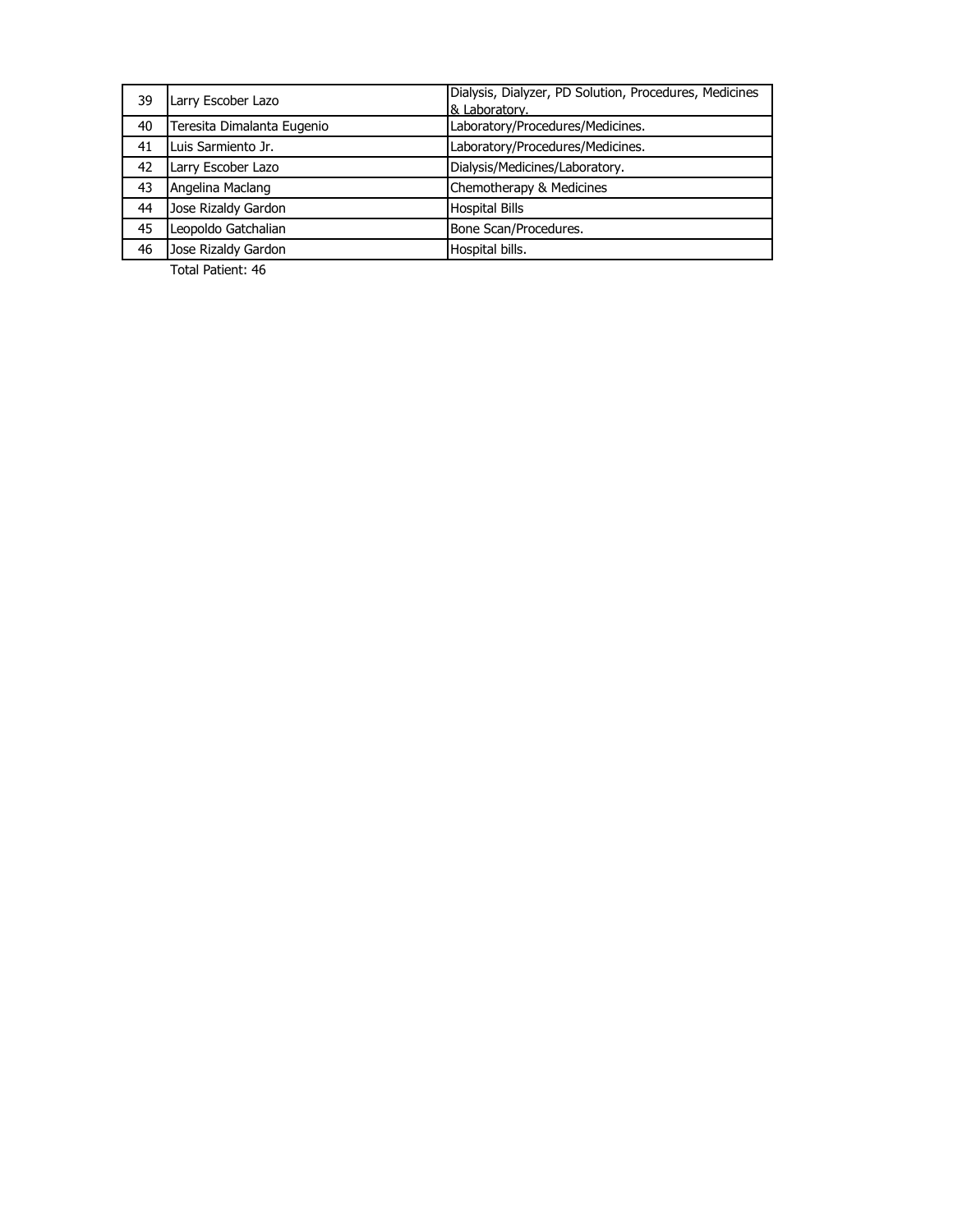

## JOSE R. REYES MEMORIAL MEDICAL CENTER

For the month of June year 2020

| No#            | <b>Name of Patient</b>  | <b>Assistance</b>                                                             |
|----------------|-------------------------|-------------------------------------------------------------------------------|
| $\mathbf{1}$   | Judith Diloy            | 3. Chemotherapy / Hospital Bill / Laboratory /                                |
| $\overline{2}$ | Judith Diloy            | Procedures / Medicines.<br>CHEMOTHRAPY/MEDICINE/LABORATORY.                   |
| 3              | Reynaldo Hezeta         | <b>Hospital Bills</b>                                                         |
| 4              | Carr Benedict Cachero   | <b>Medicines</b>                                                              |
| 5              | Lydia Roa.              |                                                                               |
| 6              | Judith Diloy            | CHEMOTHERAPY/CHEMODRUGS/MEDICINES.<br>CHEMOTHERAPY/CHEMODRUGS/MEDICINES.      |
| 7              | Lenivec Dela Torre      | Hospital bills.                                                               |
| 8              | Heart Arabella Guy      | Hospital bills.                                                               |
| 9              | Lorenzo Cabioc Jr.      |                                                                               |
|                |                         | CHEMOTHERAPY/CHEMODRUGS/HOSPITAL BILL.                                        |
| 10             | Roque Ranci             | Hospital Bill / Laboratory / Procedures / Medicine.                           |
| 11             | Elena T. Garcia         | <b>Hospital Bills</b>                                                         |
| 12             | Maricris M. Lacson.     | Chemotherapy & Medicines                                                      |
| 13             | Jasper F. Sapalaran     | Hopspital Bills/Procedures/Lab. Procedures/Medicines.                         |
| 14             | Junryl C. Penaran       | EEG/MRI/Laboratory/Medicines.                                                 |
| 15             | Renante Magpoc          | Diagnostic & Lab. Procedures, Dialysis, Medicines &<br><b>Hospital Bills.</b> |
| 16             | Editha Enguillo         | Chemotherapy & Medicines                                                      |
| 17             | Cristin O. Maguigad     | Chemotherapy & Medicines                                                      |
| 18             | Leonora Paguiligan      | Chemotherapy & Medicines                                                      |
| 19             | Rina Joy Baylon         | Laboratory/Procedures/Medicines.                                              |
| 20             | Rosalinda N. Ramirez,   | Hospital bills.                                                               |
| 21             | Francis Neil C. Tualla  | Medicines                                                                     |
| 22             | Delilah Cenon           | Hospital Bill / Laboratory / Procedures / Medicine.                           |
| 23             | Alicia M. Merino        | Laboratory/Procedures/Medicines.                                              |
| 24             | Leah P. Salvador        | Hospital Bill / Laboratory / Procedures / Medicine.                           |
| 25             | Fe B. Garcia.           | <b>Medicines</b>                                                              |
| 26             | Maria Lorelie Fontanos  | Chemotherapy & Medicines                                                      |
| 27             | Ramil A. Garcia,.       | Hospital bills.                                                               |
| 28             | Teresita J. Castro      | Laboratory/Procedures/Medicines.                                              |
| 29             | Zenaida Mesina          | Chemotherapy & Medicines                                                      |
| 30             | Dennis Colete Dela Rosa | Hospital Bill / Laboratory / Procedures / Medicine.                           |
| 31             | Ester Robles Dela Cruz  | 3. Chemotherapy / Hospital Bill / Laboratory /<br>Procedures / Medicines.     |
| 32             | Eugenia P. Oreo         | Chemotherapy & Medicines                                                      |
| 33             | Jerry Reyes,.           | Chemotherapy/Hospital bill/Medicines.                                         |
| 34             | Ramil A. Garcia,.       | Hospital bills.                                                               |
| 35             | Jurena Peolo            | Dialysis, Dialyzer, PD Solution, Procedures, Medicines<br>& Laboratory.       |
|                |                         | Medicines                                                                     |
| 36             | Xylish Yuan Delotindo   | Dietary Supplement                                                            |
| 37             | Feliciano Urbano        | CHEMODRUGS/CHEMOTHERAPY/MEDICINES.                                            |
| 38             | Mercedita H. Mejia      | CHEMODRUGS/CHEMOTHERAPY/MEDICINES.                                            |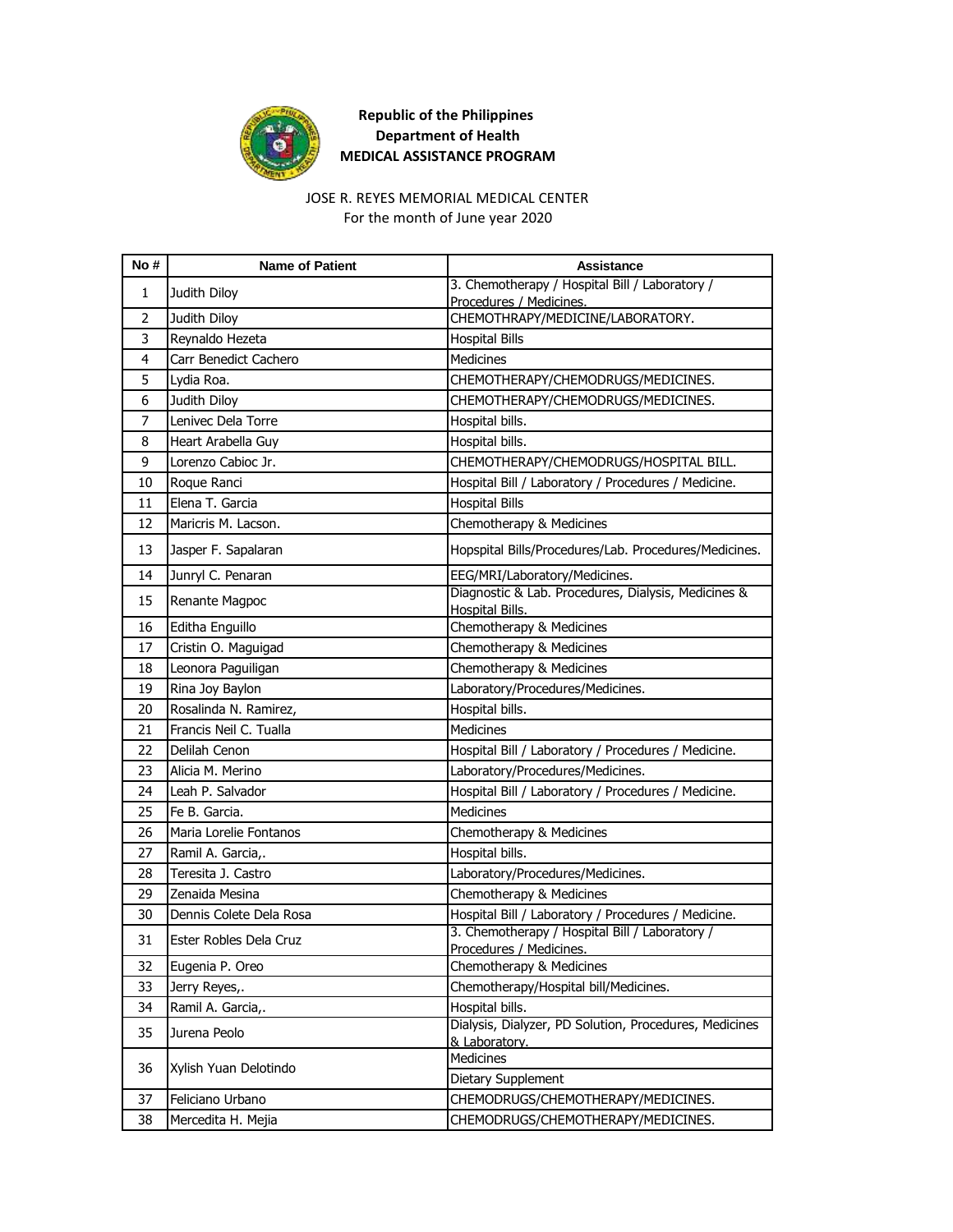| 39 | Rosemarie D. Anacion        | <b>Medicines</b>                                                              |
|----|-----------------------------|-------------------------------------------------------------------------------|
| 40 | Danilo Valeza               | chemotherapy/laboratory/medicines.                                            |
| 41 | Jurena Peolo                | Dialysis, Dialyzer, PD Solution, Procedures, Medicines<br>& Laboratory.       |
| 42 | Luzviminda S. Evangelista   | Chemotherapy & Medicines                                                      |
| 43 | Michelle Billante           | Hospital bills.                                                               |
| 44 | Romualdo Biagan Tubig       | Laboratory/Procedures/Medicines.                                              |
| 45 | Joel Rosales Mislang        | Laboratory/Procedures/Medicines.                                              |
| 46 | Gilbert Dematera Honorica   | Hospital Bill / Laboratory / Procedures / Medicine.                           |
| 47 | Felino Mallari Jr.          | Dialysis, Dialyzer, PD Solution, Procedures, Medicines<br>& Laboratory.       |
| 48 | Henry Villaflores Calderon. | Dialysis, Dialyzer, PD Solution, Procedures, Medicines<br>& Laboratory.       |
| 49 | Lorenzo V. Cabioc Jr.       | Diagnostic & Lab. Procedures, Dialysis, Medicines &<br><b>Hospital Bills.</b> |
| 50 | Teresa Galang               | Hospital Bill / Laboratory / Procedures / Medicine.                           |
| 51 | Judith Diloy                | Chemotherapy & Medicines                                                      |
| 52 | Erlinda Longasa Calderon    | Epoetin Injections/Medicines.                                                 |
| 53 | Ernesto Laurente Almoradie  | Hospital Bill / Laboratory / Procedures / Medicine.                           |
| 54 | <b>Edward Lim</b>           | <b>Medicines</b>                                                              |
| 55 | Amalia Cuestas              | Chemotheraphy / Hospital Bill / Diagnostic / Laboratory<br>Procedures.        |
| 56 | Ramil G. Garcia             | Hospital bills.                                                               |
| 57 | Joel L. Fernandez           | Dialysis, Dialyzer, PD Solution, Procedures, Medicines<br>& Laboratory.       |
| 58 | Judith Diloy                | H.Bills/CT-<br>SCAN/Laboratory/Medicines/Chemotheraphy.                       |
| 59 | Jerome Pasiliao Ilejay      | <b>Hospital Bills</b>                                                         |
| 60 | Orlando Balmaceda           | Hospital Bill / Laboratory / Procedures / Medicine.                           |
| 61 | Ideal Esperida              | MRI / Hospitalization / Laboratory & Medicine.                                |
| 62 | Manuel Estrada Jr.          | Dialysis, Dialyzer, PD Solution, Procedures, Medicines<br>& Laboratory.       |
| 63 | Teresa Galang               | Hospital Bill / Laboratory / Procedures / Medicine.                           |
| 64 | Romie Cuyos                 | Cranial MRI with Contrast.                                                    |
| 65 | Mario Bautista,.            | Laboratory/Procedures.                                                        |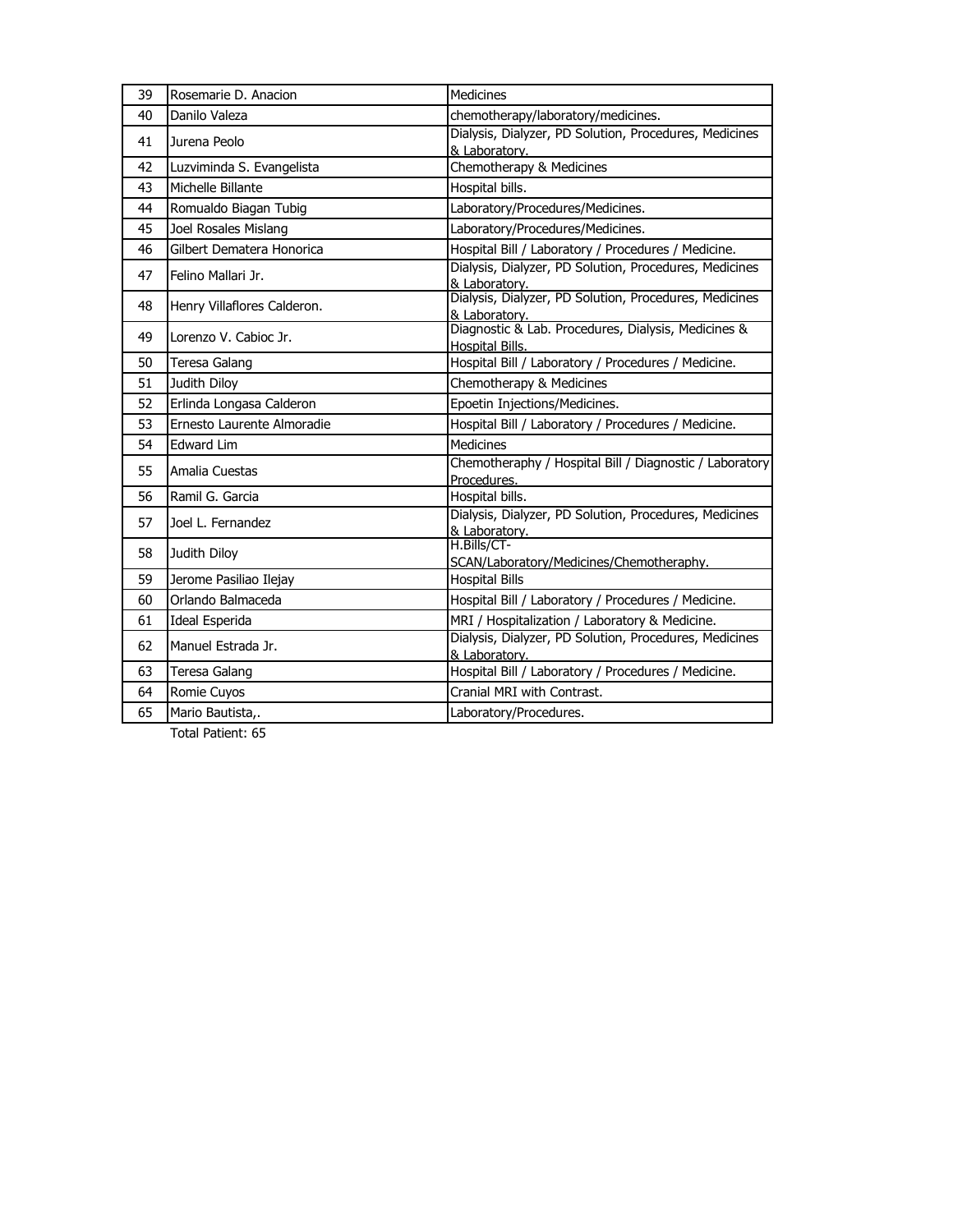

# JOSE R. REYES MEMORIAL MEDICAL CENTER

For the month of July year 2020

| No#            | <b>Name of Patient</b>    | <b>Assistance</b>                                                         |
|----------------|---------------------------|---------------------------------------------------------------------------|
| 1              | Alona T. Mendoza          | Chemotherapy & Medicines                                                  |
| $\overline{2}$ | Ma. Theresa Jose          | Chemotherapy & Medicines                                                  |
| 3              | Oliver Abrigo             | Chemotherapy & Medicines                                                  |
| 4              | Lorena S. Mendoza         | CHEMOTHRAPY/MEDICINE/LABORATORY.                                          |
| 5              | <b>Emily Ballesteros</b>  | Chemotherapy/Medicines                                                    |
| 6              | Jaime Cailon              | Chemotherapy & Medicines                                                  |
| 7              | Cristina Ebuseo           | Chemotherapy & Medicines                                                  |
| 8              | Erlinda Dela Cruz         | ECG / Laboratory / Medicines.                                             |
| 9              | Maricris M. Lacson.       | Chemotherapy & Medicines                                                  |
| 10             | Celso Buenabentura        | <b>Medicines</b>                                                          |
| 11             | Rosalinda Busbos          | Chemotherapy & Medicines                                                  |
| 12             | Leonor Olavario Abrea     | Chemotherapy & Medicines                                                  |
| 13             | Mark Joseph Maano         | Hospital Bill / Laboratory / Procedures / Medicine.                       |
| 14             | Lorenzo V. Cabioc Jr.     | Chemotherapy, Diagnostic Procedure, Laboratory &<br>Medicines.            |
| 15             | Ma. Jirly Ortego          | Chemotheraphy/Laboratory/Procedures/Medicines/Hos<br>pital bills.         |
| 16             | Charmaine N. Brillantes   | Medicines                                                                 |
| 17             | Teresita Castro,          | Medicines                                                                 |
| 18             | Lorenzo V. Cabioc Jr.     | Chemotherapy & Medicines                                                  |
| 19             | Elena U. Joaquin          | Laboratory/Procedures/Medicines.                                          |
| 20             | Diana Rose Aguado         | CT-<br>SCAN/EEG/LABORATORY/PROCEDURES/MEDICINES.                          |
| 21             | Nelson Lansangan De Jesus | Hospital Bill / Laboratory / Procedures / Medicine.                       |
| 22             | Ryan Reluao               | Hospital Bill / Laboratory / Procedures / Medicine.                       |
| 23             | Aurelia Vargas            | Medicines                                                                 |
| 24             | Wenifredo De Jesus        | Chemotherapy & Medicines                                                  |
| 25             | Jovita V. Pleto           | Chemotheraphy/Medicine.                                                   |
| 26             | Ma. Theresa Jose          | Chemotherapy & Medicines                                                  |
| 27             | Raniel M. Marco           | Hospital bills / Medicines.                                               |
| 28             | Ma. Irma G. Concepcion    | Chemotherapy & Medicines                                                  |
| 29             | Norbert D Sandoval        | Chemotherapy Fee/Medicines.                                               |
| 30             | Digna Corvera             | Chemotherapy & Medicines                                                  |
| 31             | Jemmalyn Callueng         | Medicines                                                                 |
| 32             | Dionisio Brosoto          | 3. Chemotherapy / Hospital Bill / Laboratory /<br>Procedures / Medicines. |
| 33             | Ailene Beldera            | Medicines                                                                 |
| 34             | Judith Diloy              | CHEMOTHRAPY/MEDICINE/LABORATORY.                                          |
| 35             | Ma. Dolores B. Celso      | Hospital Bill / Laboratory / Procedures / Medicine.                       |
| 36             | Ma. Dolores B. Celso      | Hospital Bill / Laboratory / Procedures / Medicine.                       |
| 37             | Josenita Soneja           | Medicine.                                                                 |
| 38             | Ma. Irma G. Concepcion    | Hospital Bill / Laboratory / Procedures / Medicine.                       |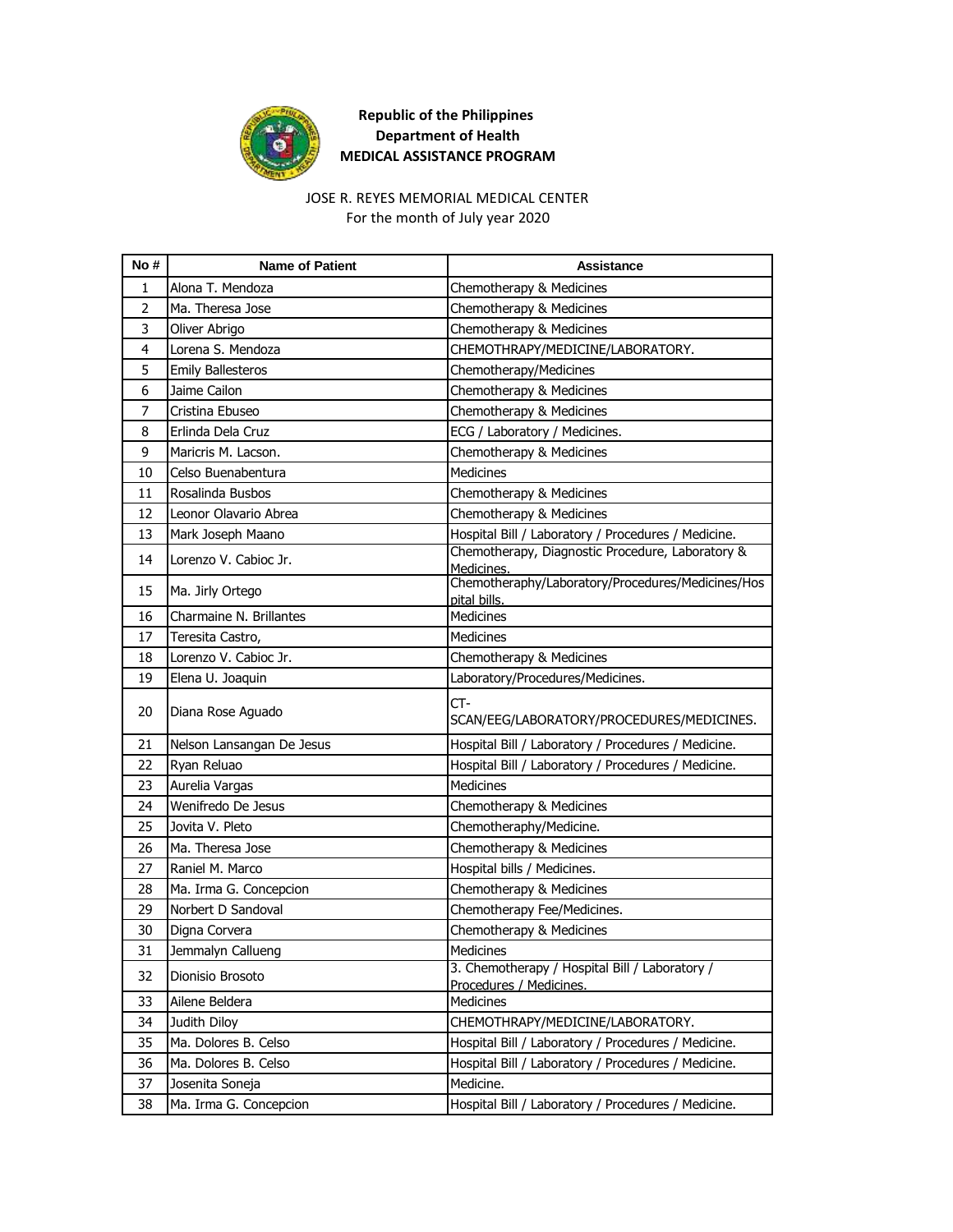| 39 | Melani Espina                 | CHEMOTHRAPY/MEDICINE/LABORATORY.                                          |
|----|-------------------------------|---------------------------------------------------------------------------|
|    |                               | Hospital                                                                  |
| 40 | Ester Dela Cruz               | Bill/Laboratory/Diagnostic/Procedures/Medicines/Hemo                      |
| 41 | Teresita J. Castro            | dialvsis/Chemotheraphy.<br>Laboratory/Procedures/Medicines.               |
|    |                               | CHEMOTHERAPY MEDICINES/HOSPITAL                                           |
| 42 | Charmi Irinco                 | BILLS/SUPPLIES/LABORATORY/DIAGNOSTIC<br>PROCEDURES.                       |
| 43 | Josefina Rodriguez            | Chemotherapy & Medicines                                                  |
| 44 | Veronica Panergo Madarang     | Chemotherapy & Medicines                                                  |
| 45 | Wenifreda V. De Jesus         | 3. Chemotherapy / Hospital Bill / Laboratory /<br>Procedures / Medicines. |
| 46 | Joel L. Fernandez             | Dialysis, Dialyzer, PD Solution, Procedures, Medicines<br>& Laboratory.   |
| 47 | Fidela O. Parra               | <b>Medicines</b>                                                          |
| 48 | Maria Romano                  | Chemotherapy & Medicines                                                  |
| 49 | Sylvia Malaluan               | Chemotherapy & Medicines                                                  |
|    |                               | 3. Chemotherapy / Hospital Bill / Laboratory /                            |
| 50 | Lorena Intia                  | Procedures / Medicines.                                                   |
| 51 | Achilles Dalida Arevalo       | Dialysis/Diagnostics/Laboratory/Hospital<br>Bills/Medicines.              |
| 52 | Maria Salve Payra             | Chemotherapy & Medicines                                                  |
| 53 | Belen Javier,                 | Hospital Bill / Laboratory / Procedures / Medicine.                       |
|    |                               | CHEMOTHERAPY MEDICINES/DIAGNOSTIC                                         |
| 54 | Manuel Estrada Jr.            | PROCEDURES/LABORATORY/MEDICINES/HOSPITAL<br>BILLS.                        |
| 55 | Patrocinia Mcbroom            | Laboratory/Procedures/Medicines.                                          |
|    |                               | 3. Chemotherapy / Hospital Bill / Laboratory /                            |
| 56 | Rodolfo Cuna                  | Procedures / Medicines.                                                   |
| 57 | Rodolfo Cuna                  | 3. Chemotherapy / Hospital Bill / Laboratory /<br>Procedures / Medicines. |
| 58 | Charmaine N. Brillantes       | Dialysis, Dialyzer, PD Solution, Procedures, Medicines<br>& Laboratory.   |
| 59 | Marilou V. Bayani             | Chemotherapy & Medicines                                                  |
| 60 | Jedric Aumentado              | Hospital bills / Medicines.                                               |
| 61 | Elizabeth Diaz                | Chemotherapy Medicines/Hospital Bills.                                    |
| 62 | Roann Cruz.                   | <b>Medicines</b>                                                          |
| 63 | Lorenzo V. Cabioc Jr.         | Chemotherapy & Medicines                                                  |
| 64 | Manuel Estrada Jr.            | Chemotherapy & Medicines                                                  |
| 65 | Leonor Olavario Abrea         | Chemotherapy & Medicines                                                  |
| 66 | Joylyn Entrina                | <b>Hospital Bills</b>                                                     |
| 67 | Celedonio Espiritu            | Medicines                                                                 |
| 68 | Lorena Inta                   | Chemotherapy & Medicines                                                  |
| 69 | Jennie C. Tizon               | Medicines                                                                 |
| 70 | Ruben L. Basco Jr.            | Dietary Supplement                                                        |
|    |                               | Hospital Bill / Laboratory / Procedures / Medicine.                       |
| 71 | Ruel M. Simplicio             | Medicines<br>3. Chemotherapy / Hospital Bill / Laboratory /               |
| 72 | Rodolfo O. Cuna               | Procedures / Medicines.                                                   |
| 73 | Marlon Columna.               | Hospital Bill / Laboratory / Procedures / Medicine.                       |
| 74 | Yolanda V. Calderon           | Chemotherapy & Medicines                                                  |
| 75 | Jinky Cunanan Eustaquio       | chemotherapy/laboratory/medicines.                                        |
| 76 | Regina Calasin Husayan        | Diagnostic Procedure/Laboratory Test/Medicine.                            |
| 77 | Elenita Ganer                 | Hospital bills.                                                           |
| 78 | Gracellia Tomas Zantua        | Hospital bills / Medicines.                                               |
| 79 | Ma. Cristina Lapidario Laboga | <b>Medicines</b>                                                          |
| 80 | Roann Ng Cruz,                | Hospital Bill / Laboratory / Procedures / Medicine.                       |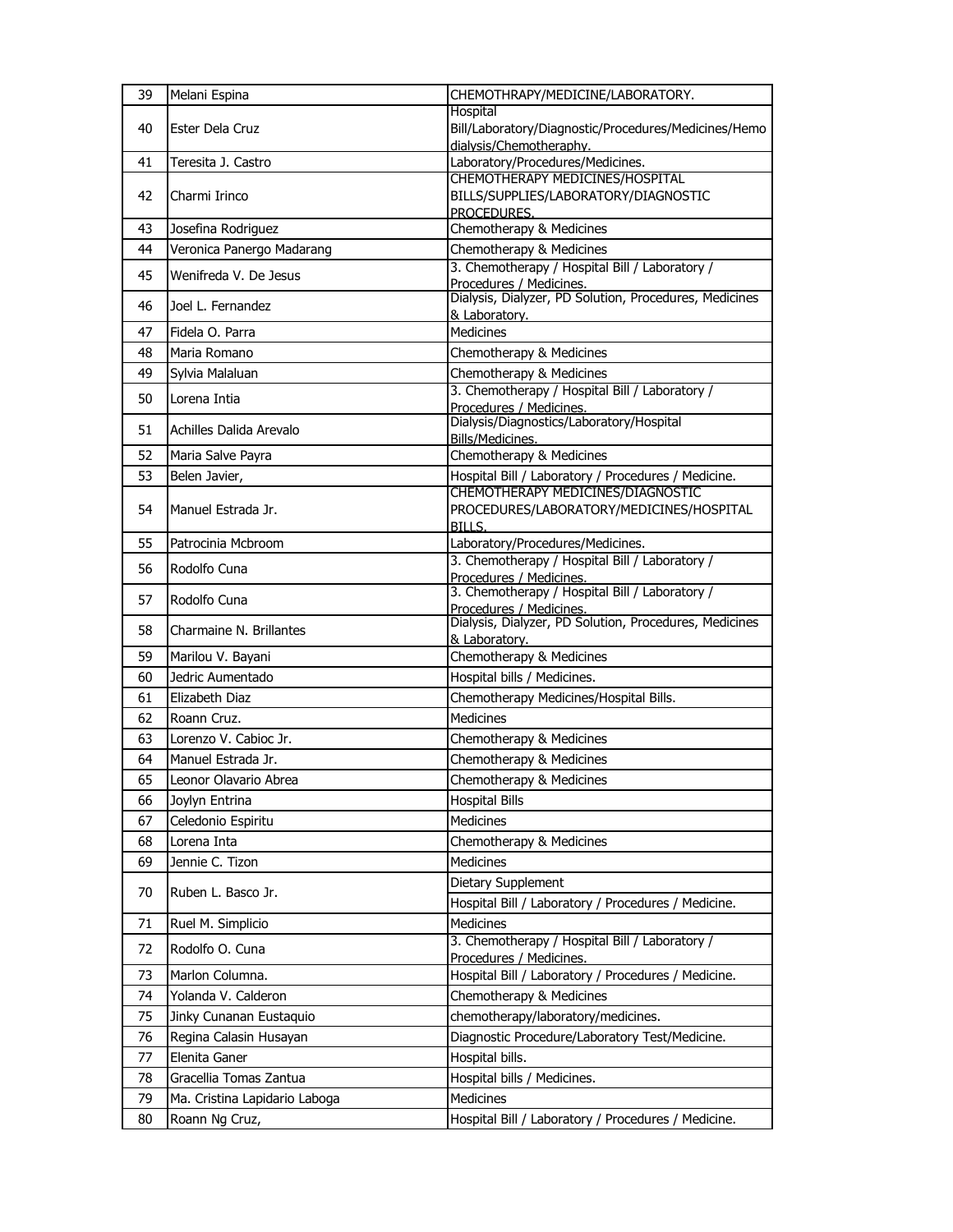| 81  | Cecilia A. Gurrobat      | Medicines                                                                 |
|-----|--------------------------|---------------------------------------------------------------------------|
| 82  | Normita Yu               | <b>Medicines</b>                                                          |
| 83  | Normita Yu               | 3. Chemotherapy / Hospital Bill / Laboratory /                            |
|     |                          | Procedures / Medicines.                                                   |
| 84  | Lorena Inta              | Chemotherapy & Medicines<br>LABORATORY/DIAGNOSTIC PROCEDURE, MEDICINES,   |
| 85  | Helen A. Ordonez         | HOSPITAL BILL, Chemotherapy.                                              |
| 86  | , joseph Conception      | Laboratory/Procedures/Medicines.                                          |
| 87  | Lolita A. Vicente        | Diagnostic & Lab. Procedures, Dialysis, Medicines &                       |
| 88  | Jay Villahermosa         | <b>Hospital Bills.</b><br>Hospital bills / Medicines.                     |
| 89  | Nicandro Abella          | Hospital bills / Medicines.                                               |
| 90  | Elena U. Joaquin         | Laboratory/Procedures/Medicines.                                          |
| 91  | Roberto L Ruiz, Jr.      | <b>Medicines</b>                                                          |
| 92  | Mary Ann B. Kelley       | Chemotherapy & Medicines                                                  |
| 93  | Jackson N. Pederiche     | Hospital Bill / Laboratory / Procedures / Medicine.                       |
| 94  | Fidela O. Parra          | Chemotherapy & Medicines                                                  |
| 95  | Mario Lukban Pestanas    | Hospital Bill / Laboratory / Procedures / Medicine.                       |
| 96  | Ruben L. Basco Jr.       | Chemotherapy & Medicines                                                  |
| 97  | Lorena Inta              | Medicines                                                                 |
| 98  | Roosevelt Santos         | Medicines                                                                 |
| 99  | Shirelyn T. Piang        | <b>Medicines</b>                                                          |
| 100 | Minerva Zapanta Castillo | Medicines                                                                 |
| 101 | Larry Escober Lazo       | <b>Medicines</b>                                                          |
| 102 | Joana Marie Escoto       | <b>Medicines</b>                                                          |
| 103 | Ruben L. Basco Jr.       | Chemotherapy & Medicines                                                  |
| 104 | Jackson N. Pederiche     | Hospital Bill / Laboratory / Procedures / Medicine.                       |
| 105 | Felicidad S. Rodriguez   | CHEMOTHERAPY/HOSPITAL BILL/RADIATION.                                     |
| 106 | Emelita Matavilla        | Chemotherapy & Medicines                                                  |
| 107 | Elena U. Joaquin         | Chemotherapy & Medicines                                                  |
| 108 | Erlinda Longasa Calderon | Chemotherapy & Medicines                                                  |
| 109 | Bonifacio O. Gamo        | Medicines                                                                 |
| 110 | Benjamin Paguirigan      | <b>Medicines</b>                                                          |
| 111 | Avelina Clemente         | Chemotherapy & Medicines                                                  |
| 112 | Wenifreda V. De Jesus    | Chemotherapy & Medicines                                                  |
| 113 | Lorena S. Panelo         | Medicines                                                                 |
| 114 | Ma. Cristina Laboga      | Medicines                                                                 |
| 115 | Jericho Alcantara        | Hospital Bill / Laboratory / Procedures / Medicine.                       |
| 116 | Amelita S. Matavilla     | Chemotherapy & Medicines                                                  |
| 117 | Elenita Ganer            | Hospital bills.                                                           |
| 118 | Nonilon R. Siazon        | Medicines                                                                 |
| 119 | Yolanda T. Pagala        | 3. Chemotherapy / Hospital Bill / Laboratory /<br>Procedures / Medicines. |
| 120 | Joana Marie A. Escoto    | Medicines                                                                 |
| 121 | Shayne Loraine C. Viray  | Medicines                                                                 |
| 122 | Genelyn Jasme            | Hospital Bill / Laboratory / Procedures / Medicine.                       |
| 123 | Charmaine N. Brillantes  | Medicines                                                                 |
| 124 | Jennifer G. Arjona       | CHEMOTHRAPY/MEDICINE/LABORATORY.                                          |
| 125 | Digna Corvera            | Chemotherapy & Medicines                                                  |
| 126 | Virginia Samson          | Radiation Therapy                                                         |
| 127 | Wenifreda V. De Jesus    | 3. Chemotherapy / Hospital Bill / Laboratory /<br>Procedures / Medicines. |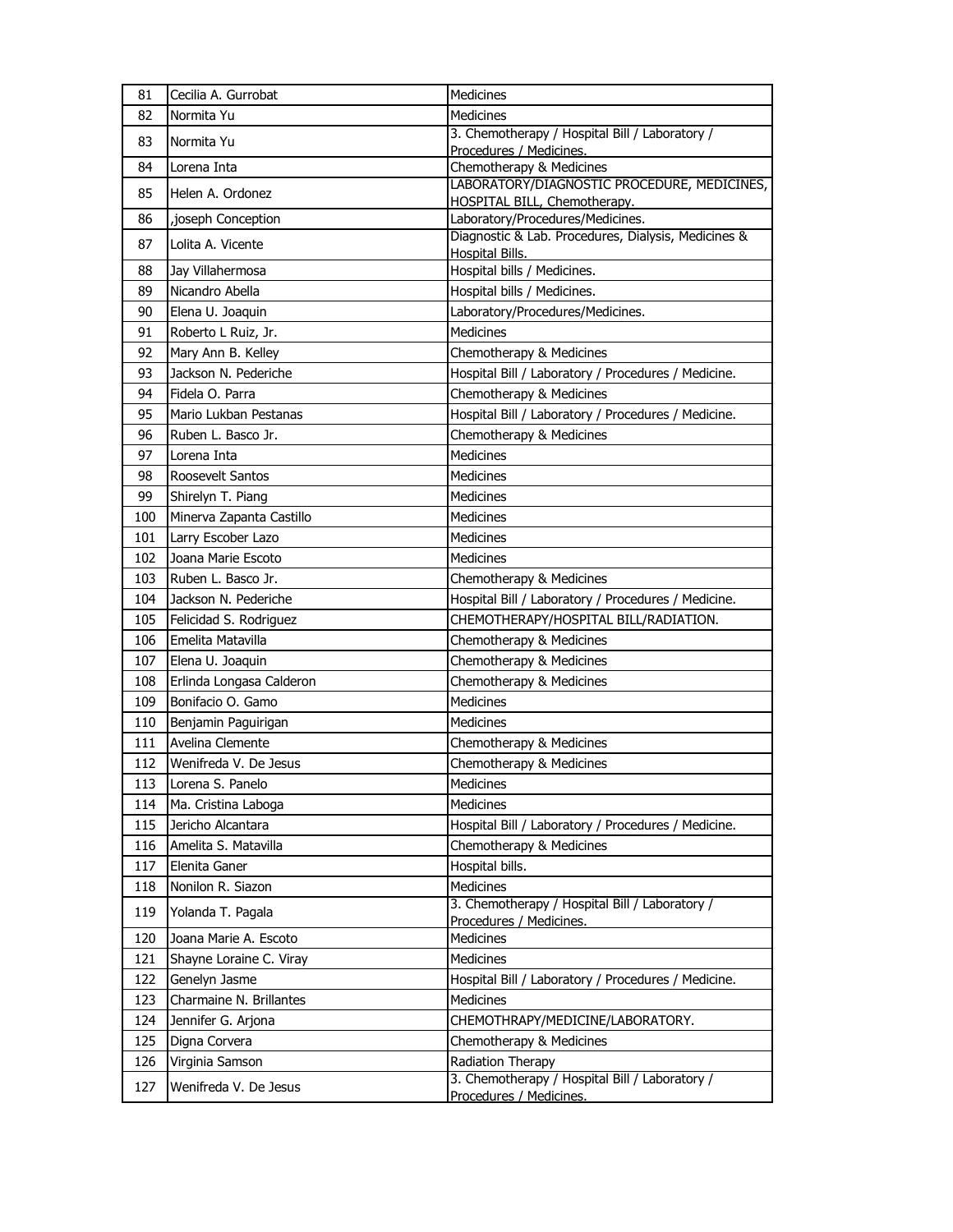| 128 | Amie A. Cruz                   | Dialysis, Dialyzer, PD Solution, Procedures, Medicines<br>& Laboratory.       |
|-----|--------------------------------|-------------------------------------------------------------------------------|
| 129 | Jane Fabroa Elix               | Hospital Bill / Laboratory / Procedures / Medicine.                           |
| 130 | Gilbert Dematera Honorica      | Laboratory/Procedures/Medicines.                                              |
| 131 | Carr Benedict A. Cachero.      | <b>Medicines</b>                                                              |
| 132 | Fermin Santos                  | <b>Medicines</b>                                                              |
| 133 | Nancy Aticaldo                 | Medicines                                                                     |
| 134 | Hydie A. Henson                | <b>Medicines</b>                                                              |
| 135 | Rosita Pascual                 | <b>Medicines</b>                                                              |
| 136 | Jinky Cunanan Eustaquio        | Chemotherapy & Medicines                                                      |
| 137 | Michael Rodriguez Moran        | chemotherapy/laboratory/medicines.                                            |
| 138 | <b>Emily Ballesteros</b>       | Chemotherapy & Medicines                                                      |
| 139 | Dolores Zuniga Salazar         | <b>Medicines</b>                                                              |
| 140 | Isagani C. Tolenada            | INJECTION/MEDICINES                                                           |
| 141 | Michael Rodriguez Moran        | Chemotherapy & Medicines                                                      |
| 142 | Amelita S. Matavilla           | Chemotherapy & Medicines                                                      |
| 143 | Teresita J. Castro             | Laboratory/Procedures/Medicines.                                              |
| 144 | Rosita Francia                 | <b>Medicines</b>                                                              |
| 145 | Michael Rodriguez Moran        | CHEMOTHRAPY/MEDICINE/LABORATORY.                                              |
| 146 | Michael V. Felicia.            | Hemodialysis/Medicines/Lab. Procedures.                                       |
| 147 | Ruben L. Basco Jr.             | Chemotherapy & Medicines                                                      |
| 148 | Shayne Loraine C. Viray        | Medicines                                                                     |
| 149 | Nonilon R. Siazon              | <b>Medicines</b>                                                              |
| 150 | Belen Javier,                  | Medicines/Laboratory/Chemotherapy/Radiology.                                  |
| 151 | Edgardo P. Ignacio             | Hospital bills / Medicines.                                                   |
| 152 | Mary Ann B. Kelley             | Chemotherapy & Medicines                                                      |
| 153 | Jhomar P. Aruta                | Dialysis, Dialyzer, PD Solution, Procedures, Medicines<br>& Laboratory.       |
| 154 | Maria Lyra Tres Nievera        | Dialysis, Dialyzer, PD Solution, Procedures, Medicines<br>& Laboratory.       |
| 155 | Reynato Arca                   | Dialysis, Dialyzer, PD Solution, Procedures, Medicines                        |
| 156 | Maria Gertrudes Sengson.       | & Laboratory.<br>Medicines                                                    |
|     |                                | Dialysis, Dialyzer, PD Solution, Procedures, Medicines                        |
| 157 | Maria Nympha Ildefonso         | & Laboratory.                                                                 |
| 158 | Lorenzo V. Cabioc Jr.          | 3. Chemotherapy / Hospital Bill / Laboratory /<br>Procedures / Medicines.     |
| 159 | Henrieta Baylon                | Medicines                                                                     |
| 160 | Evelyn Falqueza Malayo         | Chemotherapy & Medicines                                                      |
| 161 | Maria Cecilia Gonzalo Villania | Laboratory/Procedures/Medicines.                                              |
| 162 | Myrna Estrada                  | 3. Chemotherapy / Hospital Bill / Laboratory /<br>Procedures / Medicines.     |
| 163 | Sylvia Malaluan                | 3. Chemotherapy / Hospital Bill / Laboratory /<br>Procedures / Medicines.     |
| 164 | Maria Aurora Romano            | 3. Chemotherapy / Hospital Bill / Laboratory /<br>Procedures / Medicines.     |
| 165 | Lorenzo V. Cabioc Jr.          | LABORATORY/DIAGNOSTIC PROCEDURE, MEDICINES,<br>HOSPITAL BILL, Chemotherapy.   |
| 166 | Roberto B. Perez               | Dialysis, Dialyzer, PD Solution, Procedures, Medicines<br>& Laboratory.       |
| 167 | Alfredo Benabise               | Diagnostic & Lab. Procedures, Dialysis, Medicines &<br><b>Hospital Bills.</b> |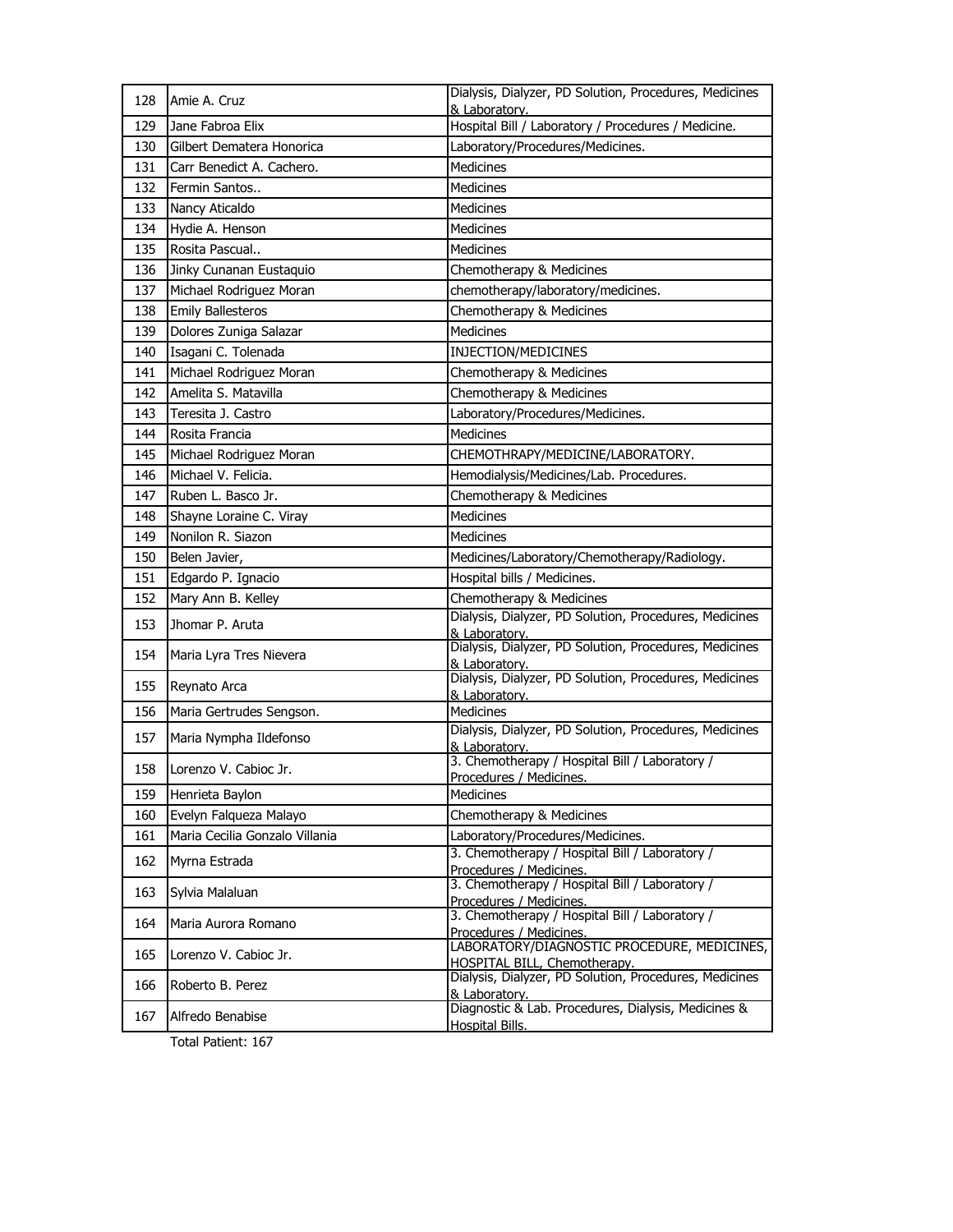

#### JOSE R. REYES MEMORIAL MEDICAL CENTER

For the month of August year 2020

| No#            | <b>Name of Patient</b>       | <b>Assistance</b>                                                                                    |
|----------------|------------------------------|------------------------------------------------------------------------------------------------------|
| 1              | Larry Escober Lazo           | Hospital Bill / Laboratory / Procedures / Medicine.                                                  |
| $\overline{2}$ | Michael Rodriguez Moran      | Chemotherapy/ChemoMedicines/H.Bills.                                                                 |
| 3              | Shayne Loraine Campo Viray   | Hospital Bill / Laboratory / Procedures / Medicine.                                                  |
| 4              | Maria Rowena Almonte         | chemotherapy/laboratory/medicines.                                                                   |
| 5              | Delia Alutaya Ocampo         | RADIOLOGIC LAB/PET SCAN/Chemotherapy/Chemo<br>Drugs/Hospital Bill/Laboratory/Diagnostic /Procedures. |
| 6              | Erlyn M. Anino               | Treatment protocol Chemotherapy, Laboratories &<br>Medicines.                                        |
| 7              | Mirasol V. Ramirez           | Hospital Bill / Laboratory / Procedures / Medicine.                                                  |
| 8              | Hydie A. Henson              | CHEMOTHERAPY MEDICINES/HOSPITAL<br>BILLS/LAB.PROCEDURES.                                             |
| 9              | Gresita Carizal Isaguirre    | CHEMOTHERAPY MEDICINES/HOSPITAL<br>BILLS/LAB.PROCEDURES.                                             |
| 10             | Rodolfo Cruz Quimson         | Dialysis, Dialyzer, PD Solution, Procedures, Medicines<br>& Laboratory.                              |
| 11             | Lorna Z. Visca               | CHEMOTHERAPY MEDICINES/HOSPITAL<br>BILLS/LAB.PROCEDURES.                                             |
| 12             | Gerardo Ponce Lingad         | Chemotherapy & Medicines                                                                             |
| 13             | Erlinda Longasa Calderon     | Chemotherapy & Medicines                                                                             |
| 14             | Charmaine N. Brillantes      | <b>Medicines</b>                                                                                     |
| 15             | Minerva Zapanta Castillo     | Dialysis, Dialyzer, PD Solution, Procedures, Medicines<br>& Laboratory.                              |
| 16             | Celedonio Espiritu           | <b>Medicines</b>                                                                                     |
| 17             | Lorna Z. Visca               | Chemotherapy Medicines/Hospital Bills.                                                               |
| 18             | Alpha M. Villareal           | CHEMOTHERAPY MEDICINES/HOSPITAL<br>BILLS/LAB.PROCEDURES.                                             |
| 19             | Lorenzo V. Cabioc Jr.        | Hospital Bill / Laboratory / Procedures / Medicine.                                                  |
| 20             | Ruben L. Basco               | Laboratory/Procedures/Medicines.                                                                     |
| 21             | Erlyn M. Anino               | Treatment protocol Chemotherapy, Laboratories &<br>Medicines.                                        |
| 22             | Michael Rodriguez Moran      | Chemotherapy & Medicines                                                                             |
| 23             | Catalina Serpa Juan Basister | Hospital Bill / Laboratory / Procedures / Medicine.                                                  |
| 24             | Indanita Tubo Sabado         | Hospital bills / Medicines.                                                                          |
| 25             | Edgardo P. Ignacio           | Hospital bills / Medicines.                                                                          |
| 26             | Leonor Olavario Abrea        | Hospital bills / Medicines.                                                                          |
| 27             | Jhon Carlo Arnista           | Hospital Bill/Medicines/ Laboratory/ Diagnostic<br>Procedures/ Chemotherapy.                         |
| 28             | Bernadett Arnaiz Alcala      | DIAGNOSTIC<br>PROCEDURES/LABORATORY/SUPPLIES/HOSPITAL<br>BILLS.                                      |
| 29             | Rodolfo Cruz Quimson         | DIALYSIS/MEDICINES/LAB.PROCEDURES/SUPPLIES/H<br><b>OSPITAL BILLS.</b>                                |
| 30             | Mikael Cyrus Linga Ruiz      | MRI W/ CONTRAST AND MEDICINE                                                                         |
| 31             | Mirasol V. Ramirez           | Medicines                                                                                            |
| 32             | Rodolfo Cruz Quimson         | Medicines                                                                                            |
| 33             | Ruben L. Basco Jr.           | Dialysis, Dialyzer, PD Solution, Procedures, Medicines<br>& Laboratory.                              |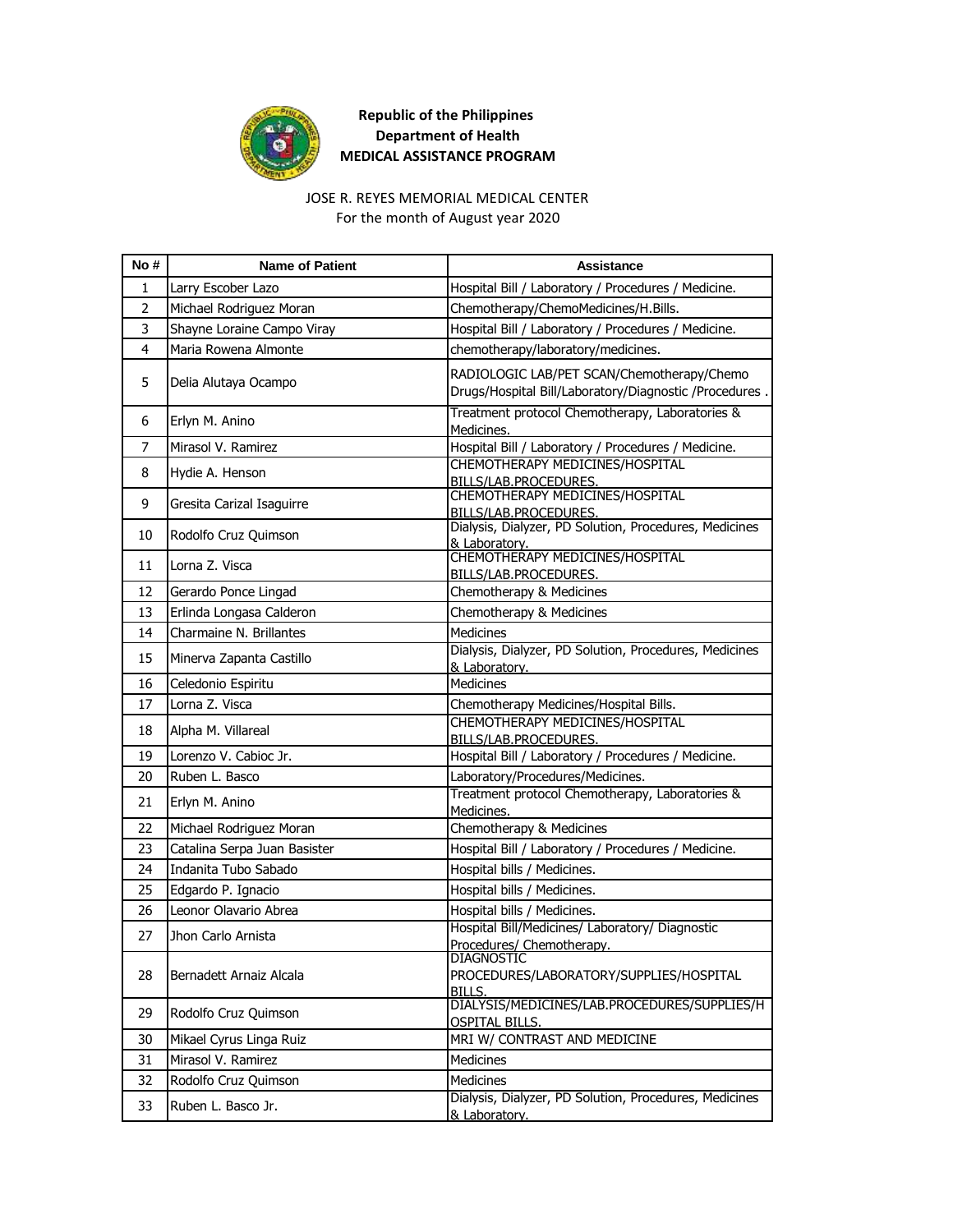| 34 | Gilbert Dematera Honorica     | Hospital Bill / Laboratory / Procedures / Medicine.                       |
|----|-------------------------------|---------------------------------------------------------------------------|
| 35 | Gilbert Dematera Honorica     | Hospital Bill / Laboratory / Procedures / Medicine.                       |
| 36 | Catalina Serpa Juan Basister  | Hospital Bill / Laboratory / Procedures / Medicine.                       |
| 37 | Rizalina Roxas                | Hospital Bill / Laboratory / Procedures / Medicine.                       |
| 38 | Rodolfo Cruz Quimson          | Medicines / Dialysis.                                                     |
| 39 | Yolanda Parumog               | Chemotherapy & Medicines                                                  |
| 40 | Lorna Z. Visca                | Hospital<br>Bills/Chemotehraphy/Laboratory/Medicines/Procedures.          |
| 41 | Mikael Cyrus Linga Ruiz       | <b>MRI with Contrast</b>                                                  |
| 42 | Mirasol V. Ramirez            | <b>Medicines</b>                                                          |
| 43 | Rodolfo Cruz Quimson          | Medicines                                                                 |
| 44 | Edgar Rivera Guilas           | Laboratory/Procedures/Medicines.                                          |
| 45 | Roma E. Quintero              | MEDICINES/LABORATORY/HOSPITAL BILL/Diagnostics<br><b>PROCEDURE</b>        |
| 46 | Julieta Perez.                | Medicines                                                                 |
| 47 | Danilo Valeza                 | Chemotherapy & Medicines                                                  |
| 48 | Minerva Zapanta Castillo      | Hemodialysis/Medicines/Lab. Procedures.                                   |
| 49 | Cheryl Felix Hasigan          | Hospital Bill / Laboratory / Procedures / Medicine.                       |
| 50 | Gerardo Ponce Lingad          | Chemotherapy & Medicines                                                  |
| 51 | Joana Marie A. Escoto         | Medicines                                                                 |
| 52 | Ronald Barrera Francisco      | Hospital Bill / Laboratory / Procedures / Medicine.                       |
| 53 | Ruben L. Basco                | 3. Chemotherapy / Hospital Bill / Laboratory /<br>Procedures / Medicines. |
| 54 | Jhon Carlo Arnista            | 3. Chemotherapy / Hospital Bill / Laboratory /<br>Procedures / Medicines. |
| 55 | Bernadett Arnaiz Alcala       | Hospital Bill / Laboratory / Procedures / Medicine.                       |
| 56 | Rodolfo Cruz Quimson          | 2. Dialysis/Dialyzer/Medicines/Laboratory/Hospital Bill.                  |
| 57 | Romualdo Biagan Tubig         | Laboratory/Procedures/Medicines.                                          |
| 58 | Joel Rosales Mislang          | Laboratory/Procedures/Medicines.                                          |
| 59 | Ma. Victoria Silverio Persona | Chemotherapy & Medicines                                                  |
| 60 | Eduardo A. Ang                | CHEMOTHRAPY/MEDICINE/LABORATORY.                                          |
| 61 | Elwin Ador                    | Dialysis, Dialyzer, PD Solution, Procedures, Medicines<br>& Laboratory.   |
| 62 | <b>Herson Magtalas</b>        | PROCEDURES/HOSPITAL<br>BILLS/DIALYSIS/MEDICINES/LABORATORY.               |
| 63 | Rosemarie D. Anacion          | Laboratory/Procedures/Medicines.                                          |
| 64 | Eriberto R. Tolores Jr.       | Hospital Bill / Laboratory / Procedures / Medicine.                       |
| 65 | Alfredo Legaspi Alejo         | Surgery/Hemodialysis/Medicines/Laboratory.                                |
| 66 | Rodolfo Cruz Quimson          | Dialysis, Dialyzer, PD Solution, Procedures, Medicines<br>& Laboratory.   |
| 67 | Mercy Villa.                  | Chemotherapy & Medicines                                                  |
| 68 | Domingo Cauilan               | Laboratory/Procedures/Medicines.                                          |
| 69 | Maria Lyra Tres Reyes         | <b>Medicines</b>                                                          |
| 70 | Maria Nympha Ildefonso        | <b>Medicines</b>                                                          |
| 71 | Rodolfo Cruz Quimson          | Hemodialysis/Medicines/Lab. Procedures.                                   |
| 72 | Rudlyn Salas Cortez           | Radiotheraphy.                                                            |
| 73 | Helen D. Dela Vega            | Implant / Hospital Bill / Laboratory / Procedure /<br>Medicines.          |
| 74 | Yolanda T. Pagala             | Chemotherapy & Medicines                                                  |
| 75 | Cecille Dalangin Manalo       | Chemotherapy & Medicines                                                  |
| 76 | Librada S. Mariano            | Medicines                                                                 |
| 77 | Larry Escober Lazo            | Hemodialysis/Medicines/Lab. Procedures.                                   |
| 78 | Benia Balacuit                | Chemotherapy & Medicines                                                  |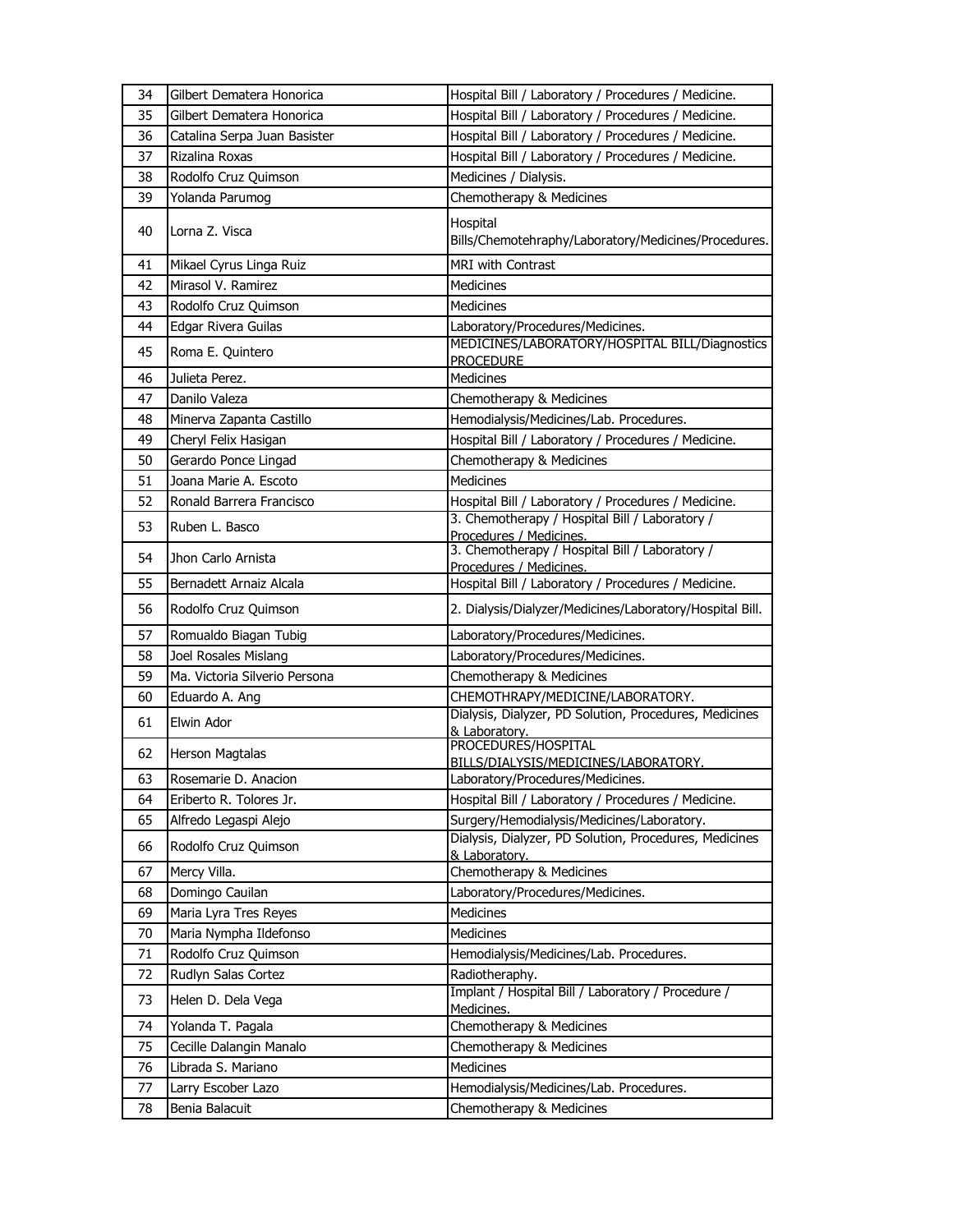| 79  | Ma. Dolores B. Celso       | Hospital Bill / Laboratory / Procedures / Medicine.                       |
|-----|----------------------------|---------------------------------------------------------------------------|
| 80  | Elisa Auxilio              | <b>Medicines</b>                                                          |
| 81  | Felino Mallari             | Medicines                                                                 |
| 82  | Joseph Concepcion          | <b>Medicines</b>                                                          |
| 83  | Emelita Matavilla          | Chemotherapy & Medicines                                                  |
| 84  | Celedonio Espiritu         | Chemotherapy & Medicines                                                  |
| 85  | Helen A. Ordonez           | Chemotherapy & Medicines                                                  |
| 86  | Lorna Z. Visca             | Chemotherapy & Medicines                                                  |
| 87  | Lorna Z. Visca             | Chemotherapy & Medicines                                                  |
| 88  | Michael Rodriguez Moran    | chemotherapy/diagnostic<br>procedure/medicines/laboratory/hospital bill.  |
| 89  | Helen A. Ordonez           | Chemotherapy & Medicines                                                  |
| 90  | Jovelyn Pagiwayan Garcia   | <b>Medicines</b>                                                          |
| 91  | Charmaine Nuyda Brillantes | Dialysis, Dialyzer, PD Solution, Procedures, Medicines<br>& Laboratory.   |
| 92  | Danalyn T. Lacal           | <b>Hospital Bills</b>                                                     |
| 93  | Susan Balmaceno Cani       | Chemotherapy/Medicines/Supply.                                            |
| 94  | Jose Q. Gale               | 3. Chemotherapy / Hospital Bill / Laboratory /<br>Procedures / Medicines. |
| 95  | Mary Ann G. Amor           | Chemotherapy & Medicines                                                  |
| 96  | Leonardo P. Banzuelo       | Chemotherapy & Medicines                                                  |
| 97  | Sherlita Balico            | Chemotherapy & Medicines                                                  |
| 98  | Rosevelinda H. Cruz        | Chemotherapy & Medicines                                                  |
| 99  | Susan Balmaceno Cani       | chemotherapy/hospitalbill/laboratoryprocedure/medicin<br>e                |
| 100 | Joel Rosales Mislang       | <b>Medicines</b>                                                          |
| 101 | Eduardo Medina             | Chemotherapy & Medicines                                                  |
| 102 | Erwin Fernandez            | Chemotherapy & Medicines                                                  |
| 103 | <b>Emily Ballesteros</b>   | Chemotherapy & Medicines                                                  |
| 104 | Emelita Matavilla          | Chemotherapy & Medicines                                                  |
| 105 | Mary Ann G. Amor           | Chemotherapy & Medicines                                                  |
| 106 | Felino Mallari Jr.         | Dialysis, Dialyzer, PD Solution, Procedures, Medicines<br>& Laboratory.   |
| 107 | Shayne Loraine Campo Viray | Dialysis, Dialyzer, PD Solution, Procedures, Medicines<br>& Laboratory.   |
| 108 | Victoria Igualan           | Chemotherapy & Medicines                                                  |
| 109 | Ma. Elena Baguhin Payumo   | Chemotherapy & Medicines                                                  |
| 110 | Reynato Dela Rosa Arca     | <b>Medicines</b>                                                          |
| 111 | Mikael Cyrus Linga Ruiz    | Dietary Supplement                                                        |
|     |                            | Laboratory/Procedures/Medicines.                                          |
| 112 | Leonor Olavario Abrea      | Medicines                                                                 |
| 113 | Alfredo Legaspi Alejo      | Hemodialysis/Medicines/Lab. Procedures.                                   |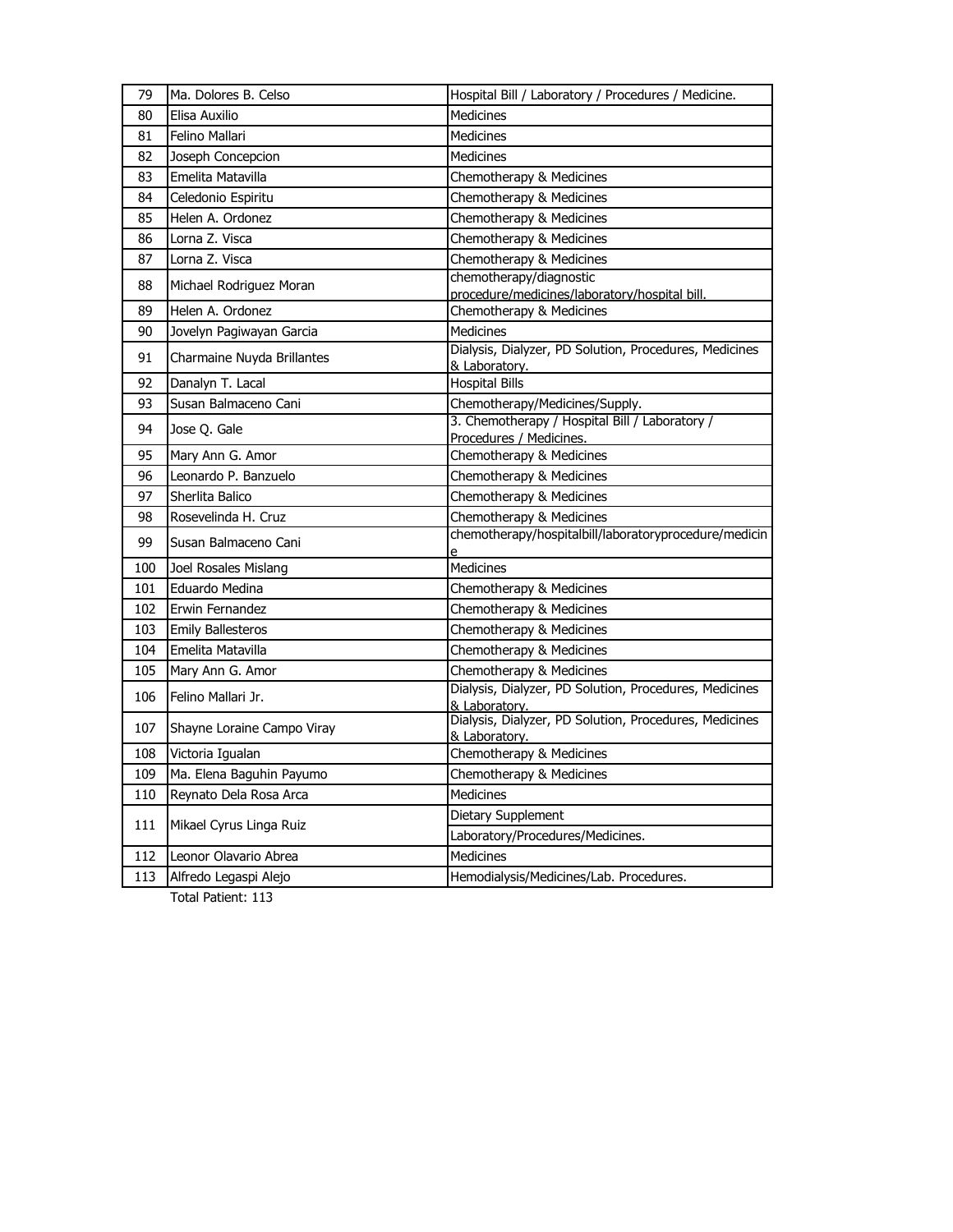

JOSE R. REYES MEMORIAL MEDICAL CENTER

For the month of September year 2020

| No#            | <b>Name of Patient</b>     | <b>Assistance</b>                                                         |
|----------------|----------------------------|---------------------------------------------------------------------------|
| 1              | Roann Ng Cruz,             | <b>Medicines</b>                                                          |
| $\overline{2}$ | Myrna Estrada              | 3. Chemotherapy / Hospital Bill / Laboratory /<br>Procedures / Medicines. |
| 3              | Sylvia Francesca Legarto   | Medicines                                                                 |
| 4              | Susan Balmaceno Cani       | Chemotherapy & Medicines                                                  |
| 5              | Alma Dimdam Abuan          | 3. Chemotherapy / Hospital Bill / Laboratory /<br>Procedures / Medicines. |
| 6              | Emmanuel Q. Tomanda        | Hospital Bill / Laboratory / Procedures / Medicine.                       |
| 7              | Maybelyn Torres            | Hospital Bill / Laboratory / Procedures / Medicine.                       |
| 8              | Aubrey Egama Soriano       | Hospital Bill / Laboratory / Procedures / Medicine.                       |
| 9              | Maria Lyra T. Nievera      | Medicines / Dialysis.                                                     |
| 10             | Emmanuel Q. Tomanda        | Hospital Bill / Laboratory / Procedures / Medicine.                       |
| 11             | Aubrey Egama Soriano       | Hospital bills / Medicines.                                               |
| 12             | Mikael Cyrus Linga Ruiz    | Laboratory Procedures                                                     |
| 13             | Michael Rodriguez Moran    | Chemotherapy & Medicines                                                  |
| 14             | Lydia Abong Roa,           | Chemotherapy.                                                             |
| 15             | Helena Salamat Mago        | Chemotherapy & Medicines                                                  |
| 16             | Jovelyn Pagiwayan Garcia   | <b>Medicines</b>                                                          |
| 17             | Chatmaine Nuyda Brillantes | Dialysis.                                                                 |
| 18             | Dorina G. Zorilla          | Chemotherapy Medicines                                                    |
| 19             | Genelyn Jasme              | <b>Medicines</b>                                                          |
| 20             | Rhia Casilla Turita        | Medicines                                                                 |
| 21             | Delia Padilla              | Chemotherapy & Medicines                                                  |
| 22             | Lina Corpuz De Guzman,.    | Chemotherapy & Medicines                                                  |
| 23             | Eduardo Medina             | Chemotherapy Medicines Laboratory Diagnostic<br>procedures                |
| 24             | Benjamin M. Pascual        | Medicines                                                                 |
| 25             | Fe B. Garcia.              | Epoetin/Hemodialysis/Procedure.                                           |
| 26             | Zenaida Mesina             | Chemo Drugs/Chemotherapy/ Hospital Bills.                                 |
| 27             | Maria Nympha Ildefonso     | MEDICINE/EPOETIN                                                          |
| 28             | Cielito Nuqui              | Chemo Drugs/Chemotherapy/ Hospital Bills.                                 |
| 29             | Maria Lyra T. Nievera      | MEDICINE/EPOETIN                                                          |
| 30             | Domingo Esteves            | Medicines                                                                 |
| 31             | Edwin Dela Cruz,.          | Medicines                                                                 |
| 32             | Rosemarie Alvarez          | Hospial Bill/Laboratory/Medicine/Dialysis                                 |
| 33             | Maria Lorelie Fontanos     | Chemotherapy & Medicines                                                  |
| 34             | Michael Rodriguez Moran    | Chemotherapy & Medicines                                                  |
| 35             | Ruben L. Basco Jr.         | Chemotherapy, Medicines, Procedures.                                      |
| 36             | Amie Cruz                  | Medicines                                                                 |
| 37             | Susan Balmaceno Cani       | Hospital Bill/Chemotherapy/Laboratory/Medicines.                          |
| 38             | Susan Balmaceno Cani       | Chemotherapy & Medicines                                                  |
| 39             | Alice Arnobal Valencia     | Laboratory/Procedures/Medicines.                                          |
| 40             | Dhenver C. Reyes           | Medicines                                                                 |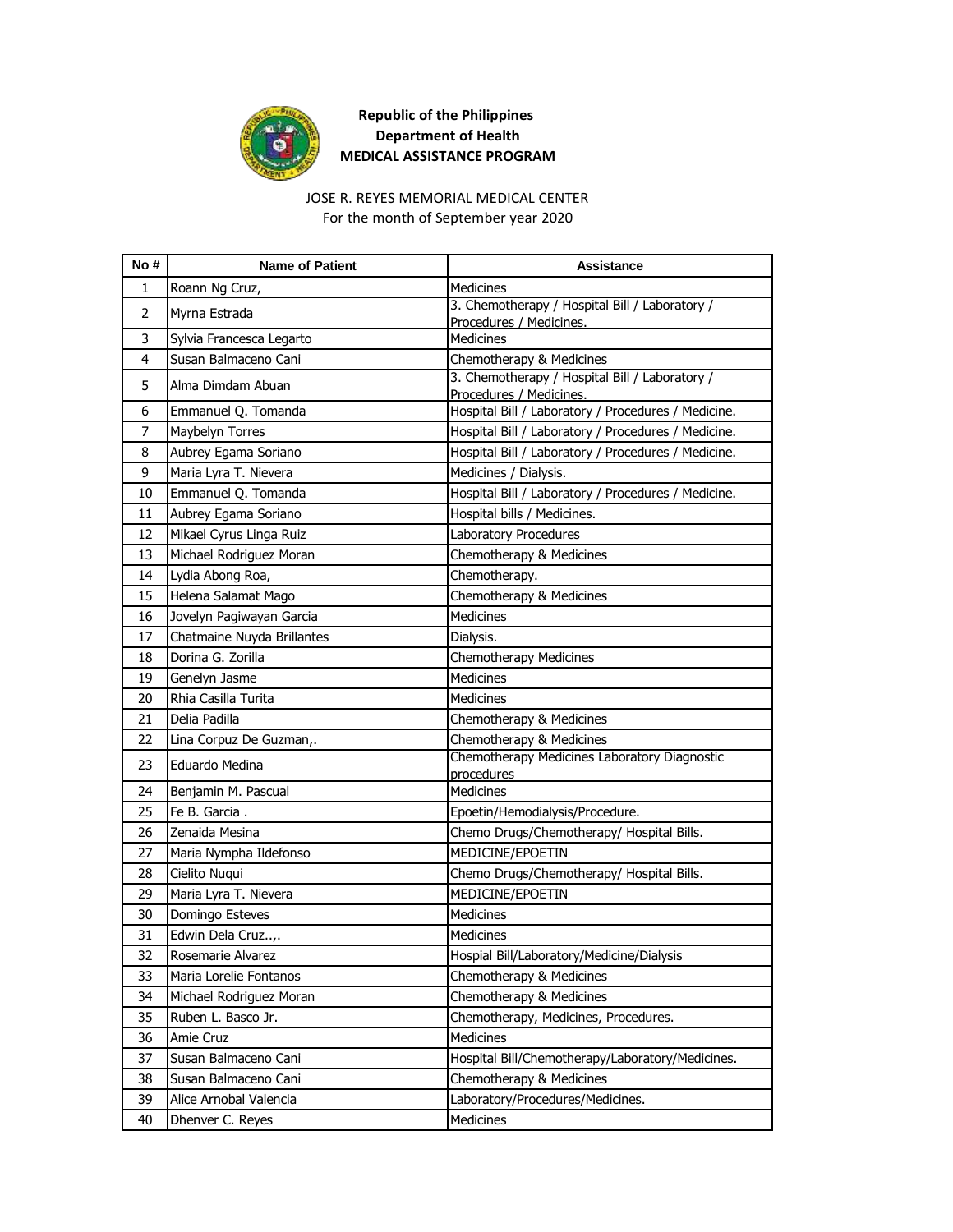| 41 | Ruel M. Simplicio          | Dialysis, Dialyzer, PD Solution, Procedures, Medicines<br>& Laboratory.    |
|----|----------------------------|----------------------------------------------------------------------------|
| 42 | Rizalina Roxas             | Chemo / Lab / Procedure                                                    |
| 43 | Benjamin Dela Paz Rivera   | Medicines                                                                  |
| 44 | Librada S. Mariano         | Treatment Protocol Chemotherapy & Medicines.                               |
| 45 | Rizalina Roxas             | Hospital Bill / Laboratory / Procedures / Medicine.                        |
| 46 | Hermila Debalucos Chu      | <b>Medicines</b>                                                           |
| 47 | Sheila Pandacan            | Hospital Bill / Laboratory / Procedures / Medicine.                        |
| 48 | Michael Alvaro             | MRI.                                                                       |
| 49 | Jhomar P. Aruta            | Dialysis, Dialyzer, PD Solution, Procedures, Medicines<br>& Laboratory.    |
| 50 | Larry Lazo.                | Medicines                                                                  |
| 51 | Benjamin Paguirigan        | <b>Medicines</b>                                                           |
| 52 | Roosevelt Santos           | <b>Medicines</b>                                                           |
| 53 | Noland Ignacio             | <b>Medicines</b>                                                           |
| 54 | Lucena Paguiligan          | <b>Medicines</b>                                                           |
| 55 | Norbert D Sandoval         | CHEMOTHERAPY LABORATORY MEDICINE &<br>HOSPITAL BILL.                       |
| 56 | Maria L. Huarde            | Chemotherapy & Medicines                                                   |
| 57 | Rafael Junio Wamilda       | <b>Hospital Bills</b>                                                      |
| 58 | Elizabeth Diaz             | Chemotherapy & Medicines                                                   |
| 59 | Loida Mancilla Tolentino   | Lab/Chemo, Medicines/Hospital Bills.                                       |
| 60 | Gerardo Ponce Lingad       | Lab/Chemo, Medicines/Hospital Bills.                                       |
| 61 | Jennifer G. Arjona         | Chemotherapy/Hospital Bill/Laboratory/Medicines/<br>Diagnostic Procedures. |
| 62 | Nonilon Requesto Siazon    | EPOETIN ALPHA/MEDICINES.                                                   |
| 63 | Charmaine Nuyda Brillantes | EPOETIN ALPHA/MEDICINES.                                                   |
| 64 | Shayne Loraine Campo Viray | EPOETIN ALPHA/MEDICINES.                                                   |
| 65 | Simeon Salem Samortin      | EPOETIN ALPHA/MEDICINES.                                                   |
| 66 | Moises Barola Caraig       | EPOETIN ALPHA/MEDICINES.                                                   |
| 67 | Reynato Dela Rosa Arca     | EPOETIN ALPHA/MEDICINES.                                                   |
| 68 | Arnold Flores Mercado      | Laboratory/Procedures/Medicines.                                           |
| 69 | Edward C. Lim              | <b>Medicines</b>                                                           |
| 70 | Fe C. Sacayan              | Chemotherapy & Medicines                                                   |
| 71 | Aubrey Egama Soriano       | <b>Hospital Bills</b>                                                      |
| 72 | Aubrey Egama Soriano       | Hospital bills.                                                            |
| 73 | Nermalyn J. Asdain         | Laboratory/Procedures/Medicines.                                           |
| 74 | Veronica Reyes Dimazana    | <b>Medicines</b>                                                           |
| 75 | Victoria Igualan           | Medicines                                                                  |
| 76 | Norshee Ellah Tordecillas  | <b>Hospital Bills</b>                                                      |
| 77 | Shayne Loraine Campo Viray | Laboratory/Procedures/Medicines.                                           |
| 78 | Olivia D. Norombaba        | Laboratory/Procedures/Medicines.                                           |
| 79 | German Gamulao Bulanon     | Hospital bills.                                                            |
| 80 | Merlinda D. Gadaingan      | Medicines                                                                  |
| 81 | Jocelyn Dura               | 2. Dialysis/Dialyzer/Medicines/Laboratory/Hospital Bill.                   |
| 82 | Cecilia Gurrobat           | Medicines                                                                  |
| 83 | Dhenver Reyes              | Medicines                                                                  |
| 84 | Jinky Cunanan Eustaquio    | Chemotherapy & Medicines                                                   |
| 85 | Rolito Marquez             | Chemotherapy & Medicines                                                   |
| 86 | Alpha M. Villareal         | Chemotheraphy for medicines, laboratory, procedures<br>and hospital bills. |
| 87 | Selwin Gatuz Zuleta        | Hospital Bills / Medicines                                                 |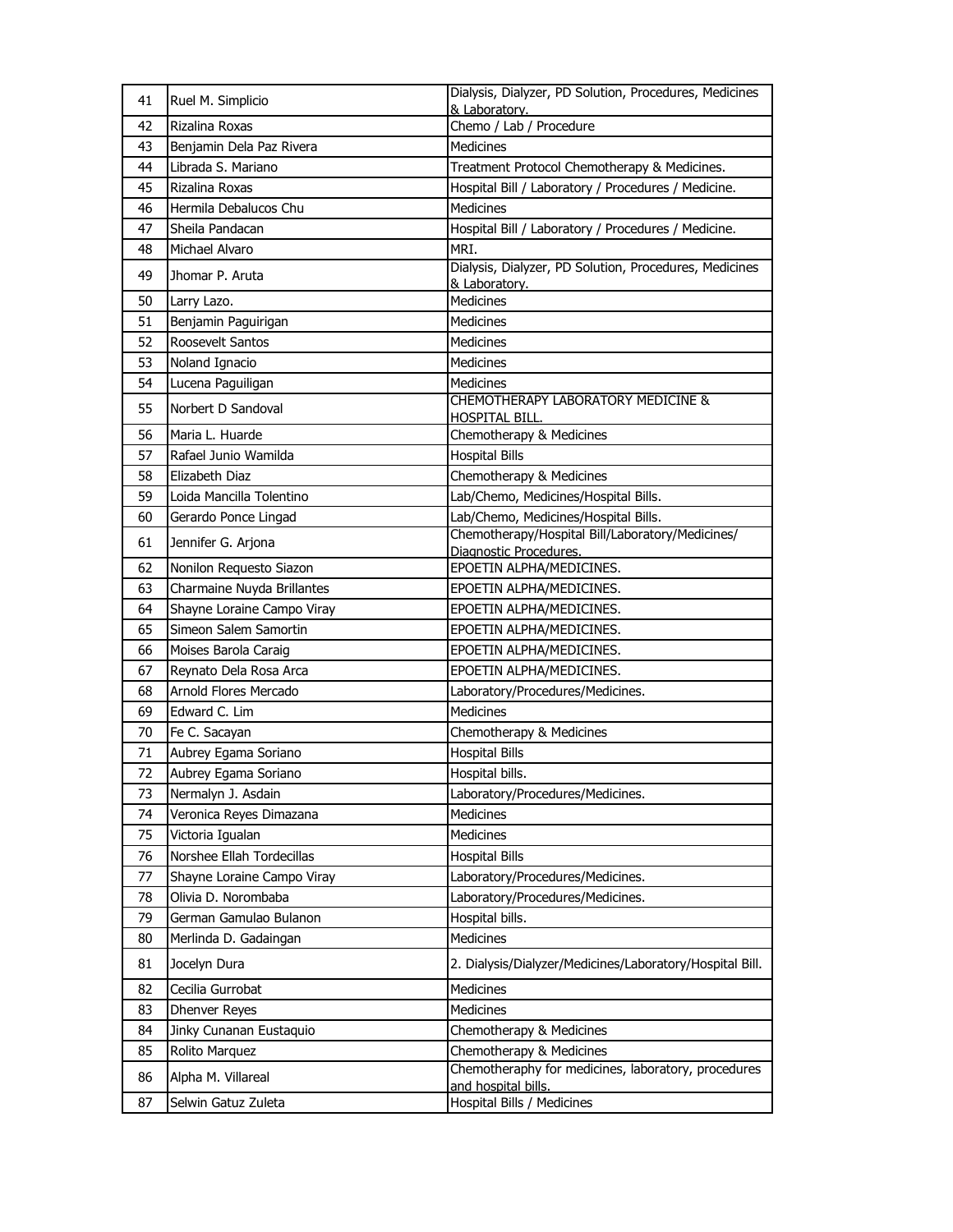| 88  | Cristina Ebuseo              | Chemotherapy.                                                                |
|-----|------------------------------|------------------------------------------------------------------------------|
| 89  | Mikael Cyrus Linga Ruiz      | MRI/MEDICINES/LABORATORY.                                                    |
|     |                              | Dietary Supplement                                                           |
| 90  | Alexander Notario Nebrida    | <b>Medicines</b>                                                             |
| 91  | Rodolfo O. Cuna              | <b>Medicines</b>                                                             |
| 92  | Crisanta Pabalan Castillo    | Dialysis, Dialyzer, PD Solution, Procedures, Medicines<br>& Laboratory.      |
| 93  | Gemma Dalisay San Gabriel    | Chemotherapy.                                                                |
| 94  | Joana Marie Escoto           | <b>Medicines</b>                                                             |
| 95  | Lina Corpuz De Guzman,.      | Treatment Protocol Chemotherapy.                                             |
| 96  | Romeo Valdellon Alhambra, Jr | Chemotherapy & Medicines                                                     |
| 97  | Jemmalyn D. Calueng          | Laboratory/Procedures/Medicines.                                             |
| 98  | Jennifer G. Arjona           | Chemotherapy & Medicines                                                     |
| 99  | Norshee Ellah Tordecillas    | Medicines.                                                                   |
| 100 | German Gamulao Bulanon       | Chemotherapy & Medicines                                                     |
| 101 | Rodolfo Cuna                 | Chemotherapy & Medicines                                                     |
| 102 | Ailyn M. Santos              | Chemotherapy & Medicines                                                     |
| 103 | Romeo Bantaotao              | Chemotherapy / Medicines.                                                    |
| 104 | Ma. Elena Baguhin Payumo     | Hospital Bill / Laboratory / Procedures / Medicine.                          |
| 105 | Susan Balmaceno Cani         | Chemotheraphy for medicines, laboratory, procedures                          |
| 106 | Ferdinand De Jesus           | and hospital bills.<br><b>Hospital Bills</b>                                 |
| 107 | Michael Rodriguez Moran      | chemotherapy/hospitalbill/laboratoryprocedure/medicin                        |
|     |                              | Medicines                                                                    |
| 108 | Genelyn Jasme                |                                                                              |
| 109 | Erica Cahilig Francisco      | <b>Hospital Bills</b><br>Diagnostic & Lab. Procedures, Dialysis, Medicines & |
| 110 | Aubrey Egama Soriano         | <b>Hospital Bills.</b>                                                       |
| 111 | Domingo Faller Claros        | Chemotherapy & Medicines                                                     |
| 112 | Maria Jedelina N. Gacutno    | Chemotherapy & Medicines                                                     |
| 113 | Rodolfo Cruz Quimson         | Dialysis, Dialyzer, PD Solution, Procedures, Medicines<br>& Laboratory.      |
| 114 | Wilfredo Malonzo Ocampo      | HOSPITAL BILL / CHEMOTHERAPY / RADIOTHERAPY.                                 |
| 115 | Genelyn Jasme                | <b>Medicines</b>                                                             |
| 116 | Gerardo Ponce Lingad         | Chemotherapy & Medicines                                                     |
| 117 | Ronaldo B. Nery              | Chemotherapy.                                                                |
|     |                              | Medicines                                                                    |
| 118 | Joel L. Fernandez            | Medicines                                                                    |
| 119 | Romualdez J. Gonzales        | Hospital Bill / Laboratory / Procedures / Medicine.                          |
| 120 | Enriqueta Cunado Muring      | Laboratory/Procedures/Medicines.                                             |
| 121 | Fe B. Garcia.                | Medicines                                                                    |
| 122 | Cristina Ebuseo              | Chemotherapy & Medicines                                                     |
| 123 | Julieta M. Perez             | Medicines                                                                    |
| 124 | Jennifer Pamarca             | Hospital Bill / Laboratory / Procedures / Medicine.                          |
| 125 | Ruel M. Simplicio            | 2. Dialysis/Dialyzer/Medicines/Laboratory/Hospital Bill.                     |
| 126 | Fe C. Sacayan                | Chemotherapy & Medicines                                                     |
| 127 | Emelita Metavilla            | Chemotherapy & Medicines                                                     |
| 128 | Celedonio Espiritu           | Medicines                                                                    |
| 129 | Fe C. Sacayan                | Chemotherapy & Medicines                                                     |
| 130 | Justinne M. Idjao            | Laboratory/Procedures/Medicines.                                             |
| 131 | Larry Lazo.                  | Medicines                                                                    |
| 132 | Adelina Ricaza.              | Chemotherapy & Medicines                                                     |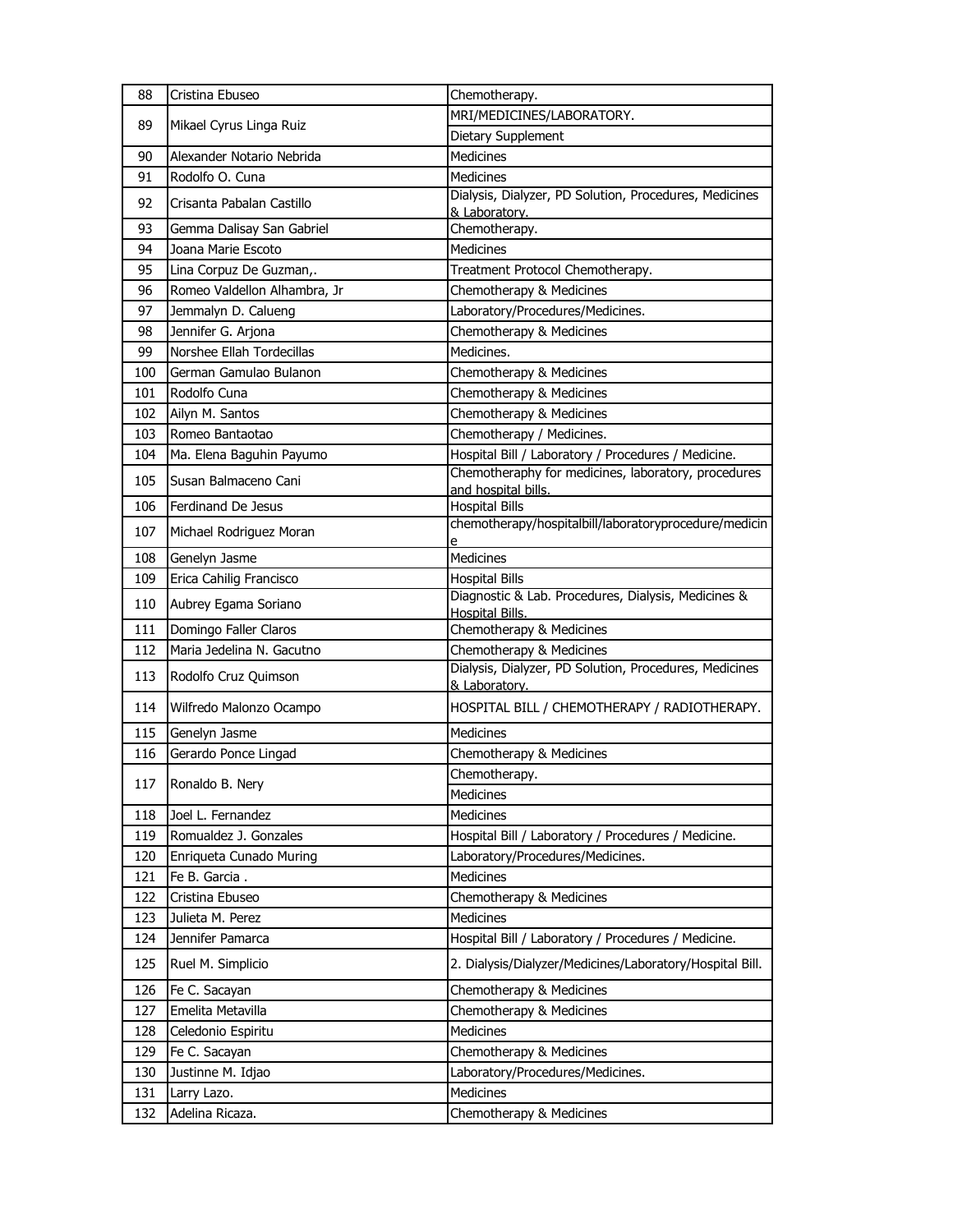| 133 | Teresita Batoon            | Laboratory / Procedures.                                                  |
|-----|----------------------------|---------------------------------------------------------------------------|
|     |                            | <b>Medicines</b>                                                          |
| 134 | Gary Darasin Ilagan        | <b>Medicines</b>                                                          |
| 135 | Fe C. Sacayan              | Chemotherapy & Medicines                                                  |
| 136 | Ma. Elena Baguhin Payumo   | 3. Chemotherapy / Hospital Bill / Laboratory /                            |
| 137 | Emelita S. Matavilla       | Procedures / Medicines.                                                   |
|     |                            | Chemotherapy & Medicines                                                  |
| 138 | Lizette Dionisio           | Hospital Bill / Laboratory / Procedures / Medicine.                       |
| 139 | Benbinido Roseos           | Hospital Bill / Laboratory / Procedures / Medicine.                       |
| 140 | Rafael L. Lea $\bigcirc$ o | Hospital Bill / Laboratory / Procedures / Medicine.                       |
| 141 | Leonida Lungay             | <b>Medicines</b>                                                          |
| 142 | Carmela Aguilar            | <b>Medicines</b>                                                          |
| 143 | Fidela O. Parra            | <b>Medicines</b>                                                          |
| 144 | Virginia Tuquib Francisco  | Chemotherapy & Medicines                                                  |
| 145 | Wenifreda V. De Jesus      | 3. Chemotherapy / Hospital Bill / Laboratory /<br>Procedures / Medicines. |
| 146 | Lydia Roa.                 | Laboratory/Procedures/Medicines.                                          |
| 147 | Henry S. Pascual           | <b>Medicines</b>                                                          |
| 148 | Lelanie H. Amagan          | <b>Medicines</b>                                                          |
| 149 | Luz A. Ampuan              | <b>Medicines</b>                                                          |
| 150 | Carmelita G. Del Valle.    | Medicines / Dialysis.                                                     |
| 151 | Manuel F. Ampuan           | Medines/Dietary Supplement                                                |
| 152 | Manuel E. Estrada Jr.      | <b>Medicines</b>                                                          |
| 153 | Josefina Abecina           | Medicines                                                                 |
| 154 | Joel Rosales Mislang       | <b>Medicines</b>                                                          |
| 155 | Jose Victorio              | <b>Medicines</b>                                                          |
| 156 | Nelson Viado               | Medicines                                                                 |
| 157 | Juliet H. Alicante         | Chemotherapy & Medicines                                                  |
| 158 | Jocelyn Polintan           | Medicines                                                                 |
| 159 | Cecilia Mares              | <b>Medicines</b>                                                          |
| 160 | Genelven D. Sevilla        | <b>Hospital Bills</b>                                                     |
| 161 | Wilfredo N. Villaluz       | MEDICINE AND CONSULTATION                                                 |
| 162 | Faith Mani                 | <b>Medicines</b>                                                          |
| 163 | Arlyne Olympia             | Medicines                                                                 |
| 164 | Domingo T. Ilag            | Medicines.                                                                |
| 165 | Roberto Doma Calvez        | Medicines                                                                 |
| 166 | Emelita M. Del Mundo       | Medicines                                                                 |
| 167 | Antonio Codinera           | Medicines                                                                 |
| 168 | Bayani U. Suarez           | Medicines                                                                 |
| 169 | Delio Rollan               | <b>Medicines</b>                                                          |
| 170 | Rowena Tabalina            | Chemotherapy / Medicines.                                                 |
| 171 | Justinne M. Idjao          | Medicines                                                                 |
| 172 | Nerissa Ramos,             | <b>Hospital Bills</b>                                                     |
| 173 | Felino Mallari Jr.         | Medicines                                                                 |
| 174 | Jerellie Abapo Sydney      | Hospital Bill / Laboratory / Procedures / Medicine.                       |
|     |                            |                                                                           |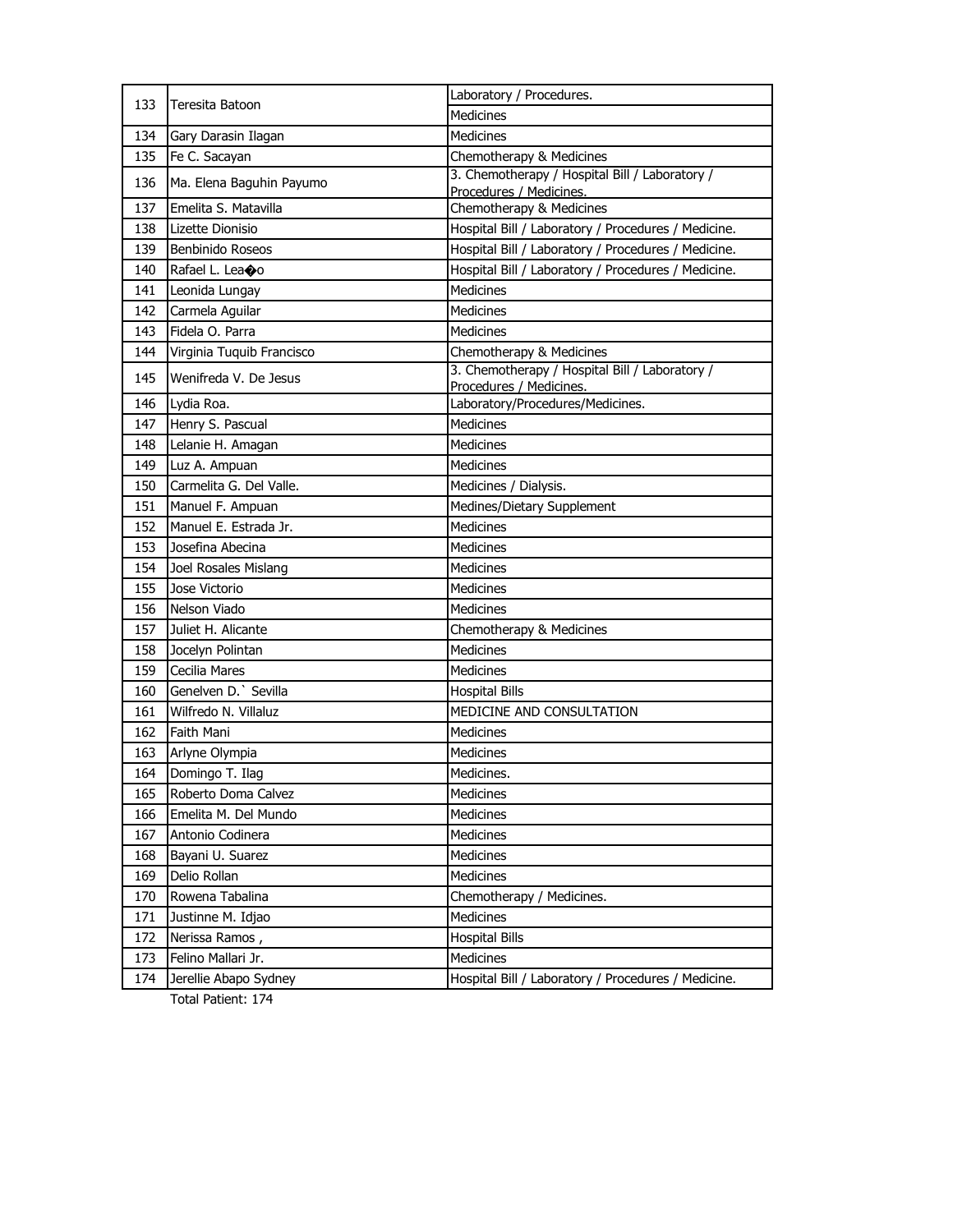

## JOSE R. REYES MEMORIAL MEDICAL CENTER

For the month of October year 2020

| No#            | <b>Name of Patient</b>        | Assistance                                                                        |
|----------------|-------------------------------|-----------------------------------------------------------------------------------|
| 1              | Marlyn F. Macalawa            | Medicines                                                                         |
| $\overline{2}$ | Rodolfo O. Cuna               | Chemotherapy & Medicines                                                          |
| 3              | Joy F. Paghunasan             | Chemotherapy & Medicines                                                          |
| 4              | Delia Padilla                 | Hospital Bill / Laboratory / Procedures / Medicine.                               |
| 5              | Genelyn Jasme                 | chemotherapy/hospitalbill/laboratoryprocedure/medicin<br>e                        |
| 6              | Michael V. Felicia.           | <b>Medicines</b>                                                                  |
| 7              | Amalia Dela Cruz              | Medicines                                                                         |
| 8              | Alona T. Mendoza              | Chemotherapy & Medicines                                                          |
| 9              | Jaime H. Cailon               | Chemotherapy & Medicines                                                          |
| 10             | Sylvia Francesca Legarto      | Medicines                                                                         |
| 11             | Teresita J. Castro            | Chemotherapy & Medicines                                                          |
| 12             | Rosedolle Marie S. Bacal      | Chemotherapy & Medicines                                                          |
| 13             | Angel Santarita Tuazon Jr.    | 3. Chemotherapy / Hospital Bill / Laboratory /                                    |
|                |                               | Procedures / Medicines.<br>Dialysis, Dialyzer, PD Solution, Procedures, Medicines |
| 14             | Jocelyn Dura                  | & Laboratory.                                                                     |
| 15             | Jorge Velarde                 | Chemotherapy & Medicines                                                          |
| 16             | Jaime H. Cailon               | Chemotherapy & Medicines                                                          |
| 17             | Alfredo G. Conopio            | Laboratory/Procedures/Medicines.                                                  |
| 18             | Nimfa J. Isip                 | Chemotherapy & Medicines                                                          |
| 19             | Jay-rome Villanueva Padrique  | <b>Hospital Bills</b>                                                             |
| 20             | Imelda C. Cacho               | Chemotherapy & Medicines                                                          |
| 21             | Emmanuel Bernabe Francisco,   | Epoetin Injections/Medicines.                                                     |
| 22             | Luisa E. Moreno,              | Laboratory/Procedures/Medicines.                                                  |
| 23             | Julieta D. Bajandi.           | <b>Medicines</b>                                                                  |
| 24             | Nicon Ofalsa                  | <b>Hospital Bills</b>                                                             |
| 25             | Rosemarie Alvarez             | <b>Medicines</b>                                                                  |
| 26             | Rodolfo S. Almario            | Medicines                                                                         |
| 27             | Julie O. Bas                  | <b>Hospital Bills</b>                                                             |
| 28             | Mary Grace Guerrero Bonifacio | <b>Hospital Bills</b>                                                             |
| 29             | Edna Villanueva               | <b>Hospital Bills</b>                                                             |
| 30             | Maricel D. Sotero             | Laboratory/Procedures/Medicines.                                                  |
| 31             | Teresita M. Batoon            | Hemodialysis/Medicines/Lab. Procedures.                                           |
| 32             | Reynaldo Francisco,,          | Hemodialysis/Medicines/Lab. Procedures.                                           |
| 33             | Maria Lorelie Fontanos        | Chemotherapy & Medicines                                                          |
| 34             | Rodolfo S. Almario            | Chemotherapy & Medicines                                                          |
| 35             | German Gamulao Bulanon        | THERAPY/OPERATION/MEDICINE/LABORATORY.                                            |
| 36             | Maximino B. Senobin Jr.       | Chemotherapy & Medicines                                                          |
| 37             | Jerellie Abapo Sydney         | Hospital Bill / Laboratory / Procedures / Medicine.                               |
| 38             | Zuena Genterola               | Chemotherapy & Medicines                                                          |
| 39             | Irenea G. Calangi             | Chemotherapy & Medicines                                                          |
| 40             | Vann Kyrie Proctan            | <b>Hospital Bills</b>                                                             |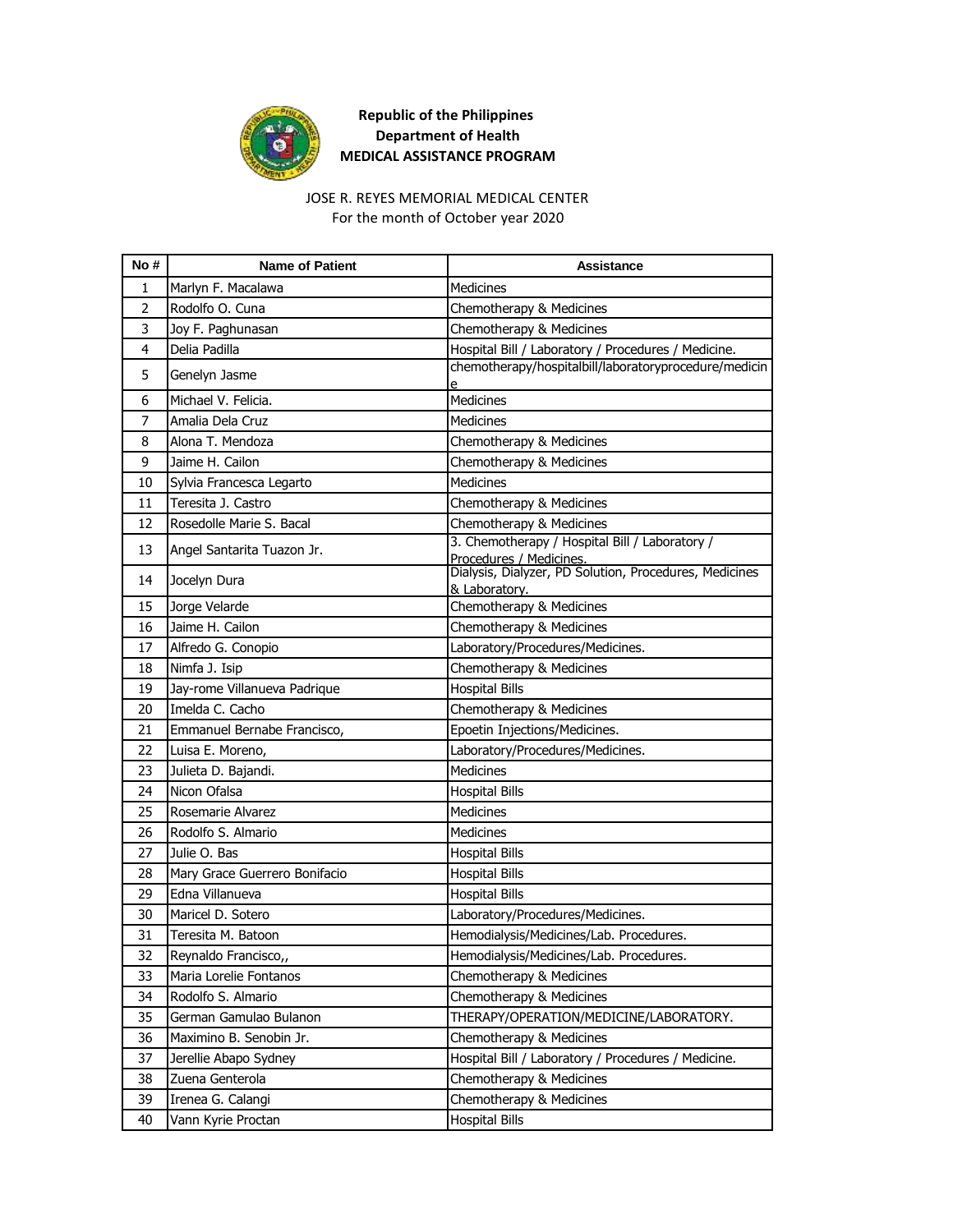| 41 | Vann Kyrie Proctan          | <b>Hospital Bills</b>                                                     |
|----|-----------------------------|---------------------------------------------------------------------------|
| 42 | Vann Kyrie Proctan          | <b>Hospital Bills</b>                                                     |
| 43 | Rutchie Balakwit Sortillo   | <b>Medicines</b>                                                          |
| 44 | Rowena Cadago               | Chemotherapy & Medicines                                                  |
| 45 | Rafael Junio Wamilda        | Hospital bills / Medicines.                                               |
| 46 | Maria L. Huarde             | Chemotherapy & Medicines                                                  |
| 47 | Rosemarie Francisco Rivera. | Chemotherapy & Medicines                                                  |
| 48 | Zuena Genterola             | Chemotherapy & Medicines                                                  |
| 49 | Joanna Aila L. Santiago     | Diagnostic & Lab. Procedures, Dialysis, Medicines &                       |
| 50 | Celso Buenaventura.         | Hospital Bills.<br>Medicines                                              |
| 51 | Celso Buenaventura.         | Medicines                                                                 |
| 52 | Arnold Flores Mercado       | Chemotherapy & Medicines                                                  |
| 53 | Cristina Ebuseo             | Chemotherapy & Medicines                                                  |
| 54 | Maricris Macaro Lacson.     | Chemotherapy/CT Scan/Medicines.                                           |
| 55 | Celso Buenabentura          | <b>Medicines</b>                                                          |
| 56 | Delia Padilla               | Chemotherapy & Medicines                                                  |
| 57 | Rosemarie Francisco Rivera. | Chemotherapy & Medicines                                                  |
| 58 | Maricris Macaro Lacson.     | Chemotherapy & Medicines                                                  |
| 59 | Lance Adam Castillo         | Epoetin Injections/Medicines.                                             |
| 60 | Ana Lisa Malate             | <b>Medicines</b>                                                          |
| 61 | Maria Lyra T. Nievera       | <b>Medicines</b>                                                          |
|    |                             | 3. Chemotherapy / Hospital Bill / Laboratory /                            |
| 62 | Arnold Flores Mercado       | Procedures / Medicines.                                                   |
| 63 | Olivia C. Narombaba         | 3. Chemotherapy / Hospital Bill / Laboratory /<br>Procedures / Medicines. |
| 64 | Eleanor Abaring             | Hemodialysis/Medicines/Lab. Procedures.                                   |
| 65 | Ramon C. Francia            | Treatment Protocol Chemotherapy & Medicines.                              |
| 66 | Danilo Valeza               | Chemotherapy & Medicines                                                  |
| 67 | Joel Rosales Mislang        | Diagnostic & Lab. Procedures, Dialysis, Medicines &                       |
|    |                             | Hospital Bills.                                                           |
| 68 | Maricris Macaro Lacson.     | Chemotherapy & Medicines                                                  |
| 69 | Isaias Galve Edullantes Jr  | Laboratory / Procedures.                                                  |
| 70 | Veronica Villamayor Millena | HOSPITAL BILL MEDICINES/SUPPLIES/LABORATORY<br>PROCEDURES.                |
| 71 | Veronica Villamayor Millena | Hospital Bill / Laboratory / Procedures / Medicine.                       |
| 72 | Rodolfo Cruz Quimson        | Dialysis, Dialyzer, PD Solution, Procedures, Medicines<br>& Laboratory.   |
| 73 | Joshua Corpuz Reyes         | Angiogram/Hospital Bill/Medicine.                                         |
| 74 | Noel Villaflores Jr.        | <b>Hospital Bills</b>                                                     |
| 75 | Sophia Jasmin Angeles       | <b>Hospital Bills</b>                                                     |
| 76 | <b>Irish Meole</b>          | <b>Hospital Bills</b>                                                     |
| 77 | Marlyn R. Felosopo          | <b>Hospital Bills</b>                                                     |
| 78 | Rizza Luminario             | HOSITAL BILL/ MEDICINES/ LABORATORY/                                      |
| 79 | Joy Isip                    | <b>LABORATORY PROCEDURE/ CT-SCAN</b><br><b>Hospital Bills</b>             |
| 80 | David O. Bronia             | <b>Hospital Bills</b>                                                     |
| 81 | Riza Mae Bensurto           | <b>Hospital Bills</b>                                                     |
| 82 | Reymundo Asuncion           | <b>Hospital Bills</b>                                                     |
| 83 | Renald L. Yting             | <b>Hospital Bills</b>                                                     |
| 84 | Rebecca M. Peraoo           | <b>Hospital Bills</b>                                                     |
| 85 | Shanette Dizon              | Hopspital Bills/Procedures/Lab. Procedures/Medicines.                     |
| 86 | Mary Grethel A. Sacdal      | <b>Hospital Bills</b>                                                     |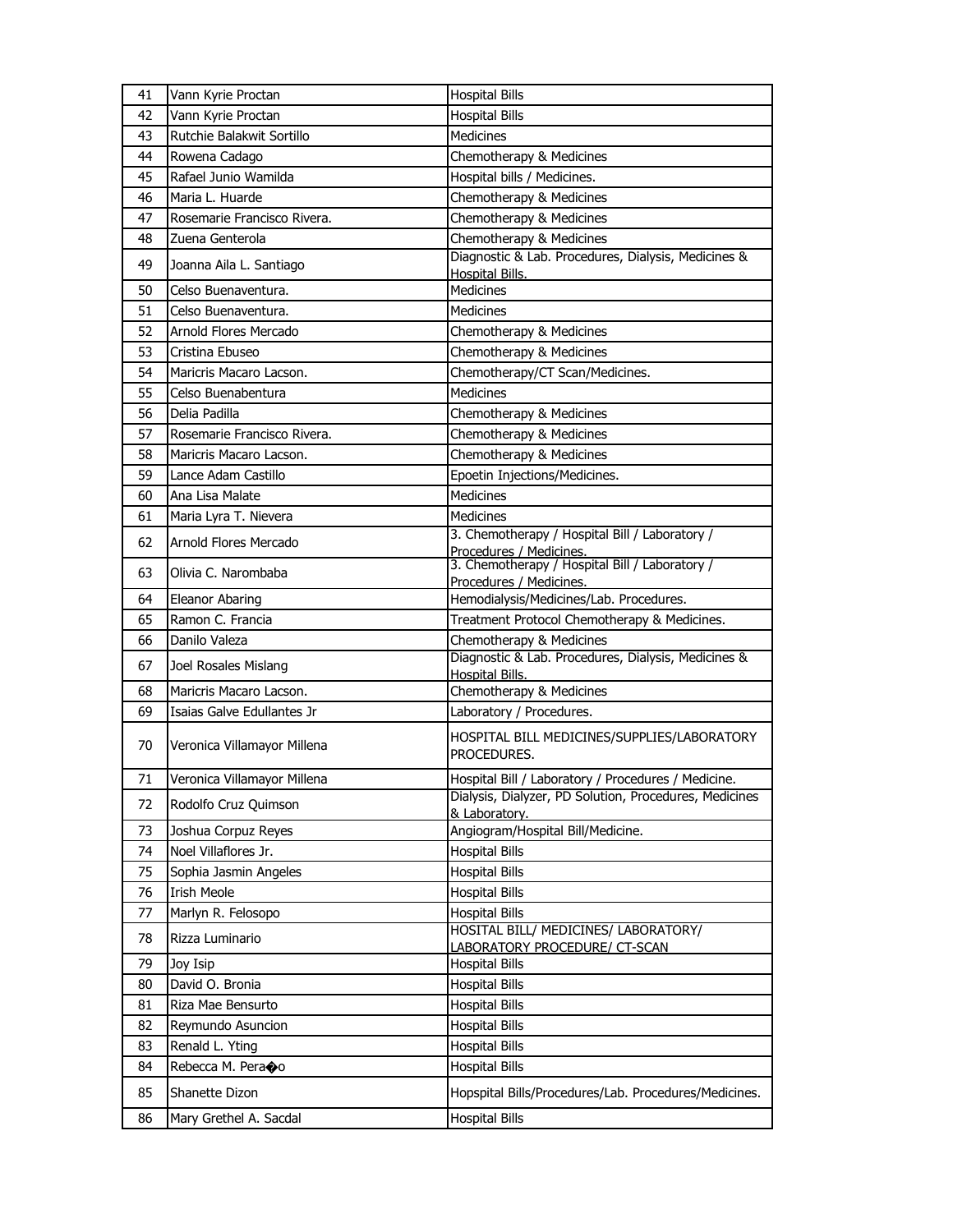| Salve Alcantara<br>88<br><b>Hospital Bills</b><br>Joana Kassandra A. Pajemolin<br>89<br><b>Hospital Bills</b><br>Manuela Briguel<br>90<br><b>Hospital Bills</b><br>91<br>Melinda M. Roque<br><b>Hospital Bills</b><br>92<br>Cristy R. Evasco<br><b>Hospital Bills</b><br>93<br>Juvy Ann A. Plasencia<br><b>Hospital Bills</b><br>Divina V. Fernandez<br>94<br><b>Hospital Bills</b><br>95<br>Angehlo A. Abay<br><b>Hospital Bills</b><br>Susan Balmaceno Cani<br>96<br>Chemotherapy/Medicines/Supply.<br>Medicines<br>97<br>Benjamin Salamat Pascual.<br>Nila Borbon<br>Chemotherapy & Medicines<br>98<br>Marivic C, Abalde<br><b>Hospital Bills</b><br>99<br>Chemotherapy & Medicines<br>100<br>Gina A. Inocentes<br>Hemodialysis/Medicine<br>Josefina A. Catbagan<br>101<br>chemotherapy/hospitalbill/laboratoryprocedure/medicin<br>102<br>Rodolfo O. Cuna<br>e<br><b>Hospital Bills</b><br>103<br>Rolando S. Daygo<br>104<br>Agnes M. Cuba<br><b>Hospital Bills</b><br>Lovely Maricel E. Quijado<br>105<br><b>Hospital Bills</b><br>Danilo B. Rodriguez<br><b>Hospital Bills</b><br>106<br>Emelita S. Matavilla<br>107<br>Chemotherapy.<br>108<br>Genelene I. Hose $\bigcirc$ a<br><b>Hospital Bills</b><br>109<br>Hayre Jane G. Yawing<br><b>Hospital Bills</b><br>Arnold Flores Mercado<br>Medicines<br>110<br>Angelina Tarroza<br>111<br><b>Hospital Bills</b><br>112<br>Roel U. Macapagal<br><b>Hospital Bills</b><br>John Paul - Cordova<br>113<br><b>Hospital Bills</b><br>Faith C. Wahingon<br>114<br><b>Hospital Bills</b><br>Jay-r M. Mabasa<br>115<br><b>Hospital Bills</b><br>Olivia D. Norombaba<br>Chemotherapy & Medicines<br>116<br>Amalia G. Rivera<br>117<br><b>Hospital Bills</b><br>Feliciano Urbano<br>Chemotherapy & Medicines<br>118<br>119<br>Antonio A. Baloran<br><b>Hospital Bills</b><br>Rizalina B. Alagao<br><b>Hospital Bills</b><br>120<br>121<br>Romeo F. Francia<br><b>Hospital Bills</b><br>122<br>Nida C. Reusora<br><b>Hospital Bills</b><br>123<br>Arthur D Abong Ii<br><b>Hospital Bills</b><br>124<br>Carina V. Tiam<br><b>Hospital Bills</b><br>Aurelia C Ricalde<br>125<br>Hemodialysis/Medicines/Lab. Procedures.<br>126<br>Helen Guingab Madolid<br>Hemodialysis/Medicines/Lab. Procedures.<br>127<br>Leoncio G. Paghunasan<br>Hemodialysis/Medicines/Lab. Procedures.<br>128<br>Bernardito E. Pagotaisidro<br>Hemodialysis/Medicines/Lab. Procedures.<br>129<br>Benbinido Roseos<br><b>Hospital Bills</b><br>130<br>Warren R Basilides<br><b>Hospital Bills</b><br>Maren Cairene P. Lasig<br>131<br><b>Hospital Bills</b><br>132<br>John Vergel - Candare<br><b>Hospital Bills</b><br>133<br>Grace P. Hortelano<br><b>Hospital Bills</b><br>Edwin J. Cristobal<br><b>Hospital Bills</b><br>134<br>Conchita L. Bittner<br>135<br><b>Hospital Bills</b> | 87  | Rezza Encinarial     | <b>Hospital Bills</b> |
|-------------------------------------------------------------------------------------------------------------------------------------------------------------------------------------------------------------------------------------------------------------------------------------------------------------------------------------------------------------------------------------------------------------------------------------------------------------------------------------------------------------------------------------------------------------------------------------------------------------------------------------------------------------------------------------------------------------------------------------------------------------------------------------------------------------------------------------------------------------------------------------------------------------------------------------------------------------------------------------------------------------------------------------------------------------------------------------------------------------------------------------------------------------------------------------------------------------------------------------------------------------------------------------------------------------------------------------------------------------------------------------------------------------------------------------------------------------------------------------------------------------------------------------------------------------------------------------------------------------------------------------------------------------------------------------------------------------------------------------------------------------------------------------------------------------------------------------------------------------------------------------------------------------------------------------------------------------------------------------------------------------------------------------------------------------------------------------------------------------------------------------------------------------------------------------------------------------------------------------------------------------------------------------------------------------------------------------------------------------------------------------------------------------------------------------------------------------------------------------------------------------------------------------------------------------------------------------------------------------------------------------------------------------------------------------------------------------------------------------------------------------------------------------------------------|-----|----------------------|-----------------------|
|                                                                                                                                                                                                                                                                                                                                                                                                                                                                                                                                                                                                                                                                                                                                                                                                                                                                                                                                                                                                                                                                                                                                                                                                                                                                                                                                                                                                                                                                                                                                                                                                                                                                                                                                                                                                                                                                                                                                                                                                                                                                                                                                                                                                                                                                                                                                                                                                                                                                                                                                                                                                                                                                                                                                                                                                       |     |                      |                       |
|                                                                                                                                                                                                                                                                                                                                                                                                                                                                                                                                                                                                                                                                                                                                                                                                                                                                                                                                                                                                                                                                                                                                                                                                                                                                                                                                                                                                                                                                                                                                                                                                                                                                                                                                                                                                                                                                                                                                                                                                                                                                                                                                                                                                                                                                                                                                                                                                                                                                                                                                                                                                                                                                                                                                                                                                       |     |                      |                       |
|                                                                                                                                                                                                                                                                                                                                                                                                                                                                                                                                                                                                                                                                                                                                                                                                                                                                                                                                                                                                                                                                                                                                                                                                                                                                                                                                                                                                                                                                                                                                                                                                                                                                                                                                                                                                                                                                                                                                                                                                                                                                                                                                                                                                                                                                                                                                                                                                                                                                                                                                                                                                                                                                                                                                                                                                       |     |                      |                       |
|                                                                                                                                                                                                                                                                                                                                                                                                                                                                                                                                                                                                                                                                                                                                                                                                                                                                                                                                                                                                                                                                                                                                                                                                                                                                                                                                                                                                                                                                                                                                                                                                                                                                                                                                                                                                                                                                                                                                                                                                                                                                                                                                                                                                                                                                                                                                                                                                                                                                                                                                                                                                                                                                                                                                                                                                       |     |                      |                       |
|                                                                                                                                                                                                                                                                                                                                                                                                                                                                                                                                                                                                                                                                                                                                                                                                                                                                                                                                                                                                                                                                                                                                                                                                                                                                                                                                                                                                                                                                                                                                                                                                                                                                                                                                                                                                                                                                                                                                                                                                                                                                                                                                                                                                                                                                                                                                                                                                                                                                                                                                                                                                                                                                                                                                                                                                       |     |                      |                       |
|                                                                                                                                                                                                                                                                                                                                                                                                                                                                                                                                                                                                                                                                                                                                                                                                                                                                                                                                                                                                                                                                                                                                                                                                                                                                                                                                                                                                                                                                                                                                                                                                                                                                                                                                                                                                                                                                                                                                                                                                                                                                                                                                                                                                                                                                                                                                                                                                                                                                                                                                                                                                                                                                                                                                                                                                       |     |                      |                       |
|                                                                                                                                                                                                                                                                                                                                                                                                                                                                                                                                                                                                                                                                                                                                                                                                                                                                                                                                                                                                                                                                                                                                                                                                                                                                                                                                                                                                                                                                                                                                                                                                                                                                                                                                                                                                                                                                                                                                                                                                                                                                                                                                                                                                                                                                                                                                                                                                                                                                                                                                                                                                                                                                                                                                                                                                       |     |                      |                       |
|                                                                                                                                                                                                                                                                                                                                                                                                                                                                                                                                                                                                                                                                                                                                                                                                                                                                                                                                                                                                                                                                                                                                                                                                                                                                                                                                                                                                                                                                                                                                                                                                                                                                                                                                                                                                                                                                                                                                                                                                                                                                                                                                                                                                                                                                                                                                                                                                                                                                                                                                                                                                                                                                                                                                                                                                       |     |                      |                       |
|                                                                                                                                                                                                                                                                                                                                                                                                                                                                                                                                                                                                                                                                                                                                                                                                                                                                                                                                                                                                                                                                                                                                                                                                                                                                                                                                                                                                                                                                                                                                                                                                                                                                                                                                                                                                                                                                                                                                                                                                                                                                                                                                                                                                                                                                                                                                                                                                                                                                                                                                                                                                                                                                                                                                                                                                       |     |                      |                       |
|                                                                                                                                                                                                                                                                                                                                                                                                                                                                                                                                                                                                                                                                                                                                                                                                                                                                                                                                                                                                                                                                                                                                                                                                                                                                                                                                                                                                                                                                                                                                                                                                                                                                                                                                                                                                                                                                                                                                                                                                                                                                                                                                                                                                                                                                                                                                                                                                                                                                                                                                                                                                                                                                                                                                                                                                       |     |                      |                       |
|                                                                                                                                                                                                                                                                                                                                                                                                                                                                                                                                                                                                                                                                                                                                                                                                                                                                                                                                                                                                                                                                                                                                                                                                                                                                                                                                                                                                                                                                                                                                                                                                                                                                                                                                                                                                                                                                                                                                                                                                                                                                                                                                                                                                                                                                                                                                                                                                                                                                                                                                                                                                                                                                                                                                                                                                       |     |                      |                       |
|                                                                                                                                                                                                                                                                                                                                                                                                                                                                                                                                                                                                                                                                                                                                                                                                                                                                                                                                                                                                                                                                                                                                                                                                                                                                                                                                                                                                                                                                                                                                                                                                                                                                                                                                                                                                                                                                                                                                                                                                                                                                                                                                                                                                                                                                                                                                                                                                                                                                                                                                                                                                                                                                                                                                                                                                       |     |                      |                       |
|                                                                                                                                                                                                                                                                                                                                                                                                                                                                                                                                                                                                                                                                                                                                                                                                                                                                                                                                                                                                                                                                                                                                                                                                                                                                                                                                                                                                                                                                                                                                                                                                                                                                                                                                                                                                                                                                                                                                                                                                                                                                                                                                                                                                                                                                                                                                                                                                                                                                                                                                                                                                                                                                                                                                                                                                       |     |                      |                       |
|                                                                                                                                                                                                                                                                                                                                                                                                                                                                                                                                                                                                                                                                                                                                                                                                                                                                                                                                                                                                                                                                                                                                                                                                                                                                                                                                                                                                                                                                                                                                                                                                                                                                                                                                                                                                                                                                                                                                                                                                                                                                                                                                                                                                                                                                                                                                                                                                                                                                                                                                                                                                                                                                                                                                                                                                       |     |                      |                       |
|                                                                                                                                                                                                                                                                                                                                                                                                                                                                                                                                                                                                                                                                                                                                                                                                                                                                                                                                                                                                                                                                                                                                                                                                                                                                                                                                                                                                                                                                                                                                                                                                                                                                                                                                                                                                                                                                                                                                                                                                                                                                                                                                                                                                                                                                                                                                                                                                                                                                                                                                                                                                                                                                                                                                                                                                       |     |                      |                       |
|                                                                                                                                                                                                                                                                                                                                                                                                                                                                                                                                                                                                                                                                                                                                                                                                                                                                                                                                                                                                                                                                                                                                                                                                                                                                                                                                                                                                                                                                                                                                                                                                                                                                                                                                                                                                                                                                                                                                                                                                                                                                                                                                                                                                                                                                                                                                                                                                                                                                                                                                                                                                                                                                                                                                                                                                       |     |                      |                       |
|                                                                                                                                                                                                                                                                                                                                                                                                                                                                                                                                                                                                                                                                                                                                                                                                                                                                                                                                                                                                                                                                                                                                                                                                                                                                                                                                                                                                                                                                                                                                                                                                                                                                                                                                                                                                                                                                                                                                                                                                                                                                                                                                                                                                                                                                                                                                                                                                                                                                                                                                                                                                                                                                                                                                                                                                       |     |                      |                       |
|                                                                                                                                                                                                                                                                                                                                                                                                                                                                                                                                                                                                                                                                                                                                                                                                                                                                                                                                                                                                                                                                                                                                                                                                                                                                                                                                                                                                                                                                                                                                                                                                                                                                                                                                                                                                                                                                                                                                                                                                                                                                                                                                                                                                                                                                                                                                                                                                                                                                                                                                                                                                                                                                                                                                                                                                       |     |                      |                       |
|                                                                                                                                                                                                                                                                                                                                                                                                                                                                                                                                                                                                                                                                                                                                                                                                                                                                                                                                                                                                                                                                                                                                                                                                                                                                                                                                                                                                                                                                                                                                                                                                                                                                                                                                                                                                                                                                                                                                                                                                                                                                                                                                                                                                                                                                                                                                                                                                                                                                                                                                                                                                                                                                                                                                                                                                       |     |                      |                       |
|                                                                                                                                                                                                                                                                                                                                                                                                                                                                                                                                                                                                                                                                                                                                                                                                                                                                                                                                                                                                                                                                                                                                                                                                                                                                                                                                                                                                                                                                                                                                                                                                                                                                                                                                                                                                                                                                                                                                                                                                                                                                                                                                                                                                                                                                                                                                                                                                                                                                                                                                                                                                                                                                                                                                                                                                       |     |                      |                       |
|                                                                                                                                                                                                                                                                                                                                                                                                                                                                                                                                                                                                                                                                                                                                                                                                                                                                                                                                                                                                                                                                                                                                                                                                                                                                                                                                                                                                                                                                                                                                                                                                                                                                                                                                                                                                                                                                                                                                                                                                                                                                                                                                                                                                                                                                                                                                                                                                                                                                                                                                                                                                                                                                                                                                                                                                       |     |                      |                       |
|                                                                                                                                                                                                                                                                                                                                                                                                                                                                                                                                                                                                                                                                                                                                                                                                                                                                                                                                                                                                                                                                                                                                                                                                                                                                                                                                                                                                                                                                                                                                                                                                                                                                                                                                                                                                                                                                                                                                                                                                                                                                                                                                                                                                                                                                                                                                                                                                                                                                                                                                                                                                                                                                                                                                                                                                       |     |                      |                       |
|                                                                                                                                                                                                                                                                                                                                                                                                                                                                                                                                                                                                                                                                                                                                                                                                                                                                                                                                                                                                                                                                                                                                                                                                                                                                                                                                                                                                                                                                                                                                                                                                                                                                                                                                                                                                                                                                                                                                                                                                                                                                                                                                                                                                                                                                                                                                                                                                                                                                                                                                                                                                                                                                                                                                                                                                       |     |                      |                       |
|                                                                                                                                                                                                                                                                                                                                                                                                                                                                                                                                                                                                                                                                                                                                                                                                                                                                                                                                                                                                                                                                                                                                                                                                                                                                                                                                                                                                                                                                                                                                                                                                                                                                                                                                                                                                                                                                                                                                                                                                                                                                                                                                                                                                                                                                                                                                                                                                                                                                                                                                                                                                                                                                                                                                                                                                       |     |                      |                       |
|                                                                                                                                                                                                                                                                                                                                                                                                                                                                                                                                                                                                                                                                                                                                                                                                                                                                                                                                                                                                                                                                                                                                                                                                                                                                                                                                                                                                                                                                                                                                                                                                                                                                                                                                                                                                                                                                                                                                                                                                                                                                                                                                                                                                                                                                                                                                                                                                                                                                                                                                                                                                                                                                                                                                                                                                       |     |                      |                       |
|                                                                                                                                                                                                                                                                                                                                                                                                                                                                                                                                                                                                                                                                                                                                                                                                                                                                                                                                                                                                                                                                                                                                                                                                                                                                                                                                                                                                                                                                                                                                                                                                                                                                                                                                                                                                                                                                                                                                                                                                                                                                                                                                                                                                                                                                                                                                                                                                                                                                                                                                                                                                                                                                                                                                                                                                       |     |                      |                       |
|                                                                                                                                                                                                                                                                                                                                                                                                                                                                                                                                                                                                                                                                                                                                                                                                                                                                                                                                                                                                                                                                                                                                                                                                                                                                                                                                                                                                                                                                                                                                                                                                                                                                                                                                                                                                                                                                                                                                                                                                                                                                                                                                                                                                                                                                                                                                                                                                                                                                                                                                                                                                                                                                                                                                                                                                       |     |                      |                       |
|                                                                                                                                                                                                                                                                                                                                                                                                                                                                                                                                                                                                                                                                                                                                                                                                                                                                                                                                                                                                                                                                                                                                                                                                                                                                                                                                                                                                                                                                                                                                                                                                                                                                                                                                                                                                                                                                                                                                                                                                                                                                                                                                                                                                                                                                                                                                                                                                                                                                                                                                                                                                                                                                                                                                                                                                       |     |                      |                       |
|                                                                                                                                                                                                                                                                                                                                                                                                                                                                                                                                                                                                                                                                                                                                                                                                                                                                                                                                                                                                                                                                                                                                                                                                                                                                                                                                                                                                                                                                                                                                                                                                                                                                                                                                                                                                                                                                                                                                                                                                                                                                                                                                                                                                                                                                                                                                                                                                                                                                                                                                                                                                                                                                                                                                                                                                       |     |                      |                       |
|                                                                                                                                                                                                                                                                                                                                                                                                                                                                                                                                                                                                                                                                                                                                                                                                                                                                                                                                                                                                                                                                                                                                                                                                                                                                                                                                                                                                                                                                                                                                                                                                                                                                                                                                                                                                                                                                                                                                                                                                                                                                                                                                                                                                                                                                                                                                                                                                                                                                                                                                                                                                                                                                                                                                                                                                       |     |                      |                       |
|                                                                                                                                                                                                                                                                                                                                                                                                                                                                                                                                                                                                                                                                                                                                                                                                                                                                                                                                                                                                                                                                                                                                                                                                                                                                                                                                                                                                                                                                                                                                                                                                                                                                                                                                                                                                                                                                                                                                                                                                                                                                                                                                                                                                                                                                                                                                                                                                                                                                                                                                                                                                                                                                                                                                                                                                       |     |                      |                       |
|                                                                                                                                                                                                                                                                                                                                                                                                                                                                                                                                                                                                                                                                                                                                                                                                                                                                                                                                                                                                                                                                                                                                                                                                                                                                                                                                                                                                                                                                                                                                                                                                                                                                                                                                                                                                                                                                                                                                                                                                                                                                                                                                                                                                                                                                                                                                                                                                                                                                                                                                                                                                                                                                                                                                                                                                       |     |                      |                       |
|                                                                                                                                                                                                                                                                                                                                                                                                                                                                                                                                                                                                                                                                                                                                                                                                                                                                                                                                                                                                                                                                                                                                                                                                                                                                                                                                                                                                                                                                                                                                                                                                                                                                                                                                                                                                                                                                                                                                                                                                                                                                                                                                                                                                                                                                                                                                                                                                                                                                                                                                                                                                                                                                                                                                                                                                       |     |                      |                       |
|                                                                                                                                                                                                                                                                                                                                                                                                                                                                                                                                                                                                                                                                                                                                                                                                                                                                                                                                                                                                                                                                                                                                                                                                                                                                                                                                                                                                                                                                                                                                                                                                                                                                                                                                                                                                                                                                                                                                                                                                                                                                                                                                                                                                                                                                                                                                                                                                                                                                                                                                                                                                                                                                                                                                                                                                       |     |                      |                       |
|                                                                                                                                                                                                                                                                                                                                                                                                                                                                                                                                                                                                                                                                                                                                                                                                                                                                                                                                                                                                                                                                                                                                                                                                                                                                                                                                                                                                                                                                                                                                                                                                                                                                                                                                                                                                                                                                                                                                                                                                                                                                                                                                                                                                                                                                                                                                                                                                                                                                                                                                                                                                                                                                                                                                                                                                       |     |                      |                       |
|                                                                                                                                                                                                                                                                                                                                                                                                                                                                                                                                                                                                                                                                                                                                                                                                                                                                                                                                                                                                                                                                                                                                                                                                                                                                                                                                                                                                                                                                                                                                                                                                                                                                                                                                                                                                                                                                                                                                                                                                                                                                                                                                                                                                                                                                                                                                                                                                                                                                                                                                                                                                                                                                                                                                                                                                       |     |                      |                       |
|                                                                                                                                                                                                                                                                                                                                                                                                                                                                                                                                                                                                                                                                                                                                                                                                                                                                                                                                                                                                                                                                                                                                                                                                                                                                                                                                                                                                                                                                                                                                                                                                                                                                                                                                                                                                                                                                                                                                                                                                                                                                                                                                                                                                                                                                                                                                                                                                                                                                                                                                                                                                                                                                                                                                                                                                       |     |                      |                       |
|                                                                                                                                                                                                                                                                                                                                                                                                                                                                                                                                                                                                                                                                                                                                                                                                                                                                                                                                                                                                                                                                                                                                                                                                                                                                                                                                                                                                                                                                                                                                                                                                                                                                                                                                                                                                                                                                                                                                                                                                                                                                                                                                                                                                                                                                                                                                                                                                                                                                                                                                                                                                                                                                                                                                                                                                       |     |                      |                       |
|                                                                                                                                                                                                                                                                                                                                                                                                                                                                                                                                                                                                                                                                                                                                                                                                                                                                                                                                                                                                                                                                                                                                                                                                                                                                                                                                                                                                                                                                                                                                                                                                                                                                                                                                                                                                                                                                                                                                                                                                                                                                                                                                                                                                                                                                                                                                                                                                                                                                                                                                                                                                                                                                                                                                                                                                       |     |                      |                       |
|                                                                                                                                                                                                                                                                                                                                                                                                                                                                                                                                                                                                                                                                                                                                                                                                                                                                                                                                                                                                                                                                                                                                                                                                                                                                                                                                                                                                                                                                                                                                                                                                                                                                                                                                                                                                                                                                                                                                                                                                                                                                                                                                                                                                                                                                                                                                                                                                                                                                                                                                                                                                                                                                                                                                                                                                       |     |                      |                       |
|                                                                                                                                                                                                                                                                                                                                                                                                                                                                                                                                                                                                                                                                                                                                                                                                                                                                                                                                                                                                                                                                                                                                                                                                                                                                                                                                                                                                                                                                                                                                                                                                                                                                                                                                                                                                                                                                                                                                                                                                                                                                                                                                                                                                                                                                                                                                                                                                                                                                                                                                                                                                                                                                                                                                                                                                       |     |                      |                       |
|                                                                                                                                                                                                                                                                                                                                                                                                                                                                                                                                                                                                                                                                                                                                                                                                                                                                                                                                                                                                                                                                                                                                                                                                                                                                                                                                                                                                                                                                                                                                                                                                                                                                                                                                                                                                                                                                                                                                                                                                                                                                                                                                                                                                                                                                                                                                                                                                                                                                                                                                                                                                                                                                                                                                                                                                       |     |                      |                       |
|                                                                                                                                                                                                                                                                                                                                                                                                                                                                                                                                                                                                                                                                                                                                                                                                                                                                                                                                                                                                                                                                                                                                                                                                                                                                                                                                                                                                                                                                                                                                                                                                                                                                                                                                                                                                                                                                                                                                                                                                                                                                                                                                                                                                                                                                                                                                                                                                                                                                                                                                                                                                                                                                                                                                                                                                       |     |                      |                       |
|                                                                                                                                                                                                                                                                                                                                                                                                                                                                                                                                                                                                                                                                                                                                                                                                                                                                                                                                                                                                                                                                                                                                                                                                                                                                                                                                                                                                                                                                                                                                                                                                                                                                                                                                                                                                                                                                                                                                                                                                                                                                                                                                                                                                                                                                                                                                                                                                                                                                                                                                                                                                                                                                                                                                                                                                       |     |                      |                       |
|                                                                                                                                                                                                                                                                                                                                                                                                                                                                                                                                                                                                                                                                                                                                                                                                                                                                                                                                                                                                                                                                                                                                                                                                                                                                                                                                                                                                                                                                                                                                                                                                                                                                                                                                                                                                                                                                                                                                                                                                                                                                                                                                                                                                                                                                                                                                                                                                                                                                                                                                                                                                                                                                                                                                                                                                       |     |                      |                       |
|                                                                                                                                                                                                                                                                                                                                                                                                                                                                                                                                                                                                                                                                                                                                                                                                                                                                                                                                                                                                                                                                                                                                                                                                                                                                                                                                                                                                                                                                                                                                                                                                                                                                                                                                                                                                                                                                                                                                                                                                                                                                                                                                                                                                                                                                                                                                                                                                                                                                                                                                                                                                                                                                                                                                                                                                       |     |                      |                       |
|                                                                                                                                                                                                                                                                                                                                                                                                                                                                                                                                                                                                                                                                                                                                                                                                                                                                                                                                                                                                                                                                                                                                                                                                                                                                                                                                                                                                                                                                                                                                                                                                                                                                                                                                                                                                                                                                                                                                                                                                                                                                                                                                                                                                                                                                                                                                                                                                                                                                                                                                                                                                                                                                                                                                                                                                       |     |                      |                       |
|                                                                                                                                                                                                                                                                                                                                                                                                                                                                                                                                                                                                                                                                                                                                                                                                                                                                                                                                                                                                                                                                                                                                                                                                                                                                                                                                                                                                                                                                                                                                                                                                                                                                                                                                                                                                                                                                                                                                                                                                                                                                                                                                                                                                                                                                                                                                                                                                                                                                                                                                                                                                                                                                                                                                                                                                       |     |                      |                       |
|                                                                                                                                                                                                                                                                                                                                                                                                                                                                                                                                                                                                                                                                                                                                                                                                                                                                                                                                                                                                                                                                                                                                                                                                                                                                                                                                                                                                                                                                                                                                                                                                                                                                                                                                                                                                                                                                                                                                                                                                                                                                                                                                                                                                                                                                                                                                                                                                                                                                                                                                                                                                                                                                                                                                                                                                       | 136 | Apolinar V. Vera Jr. | <b>Hospital Bills</b> |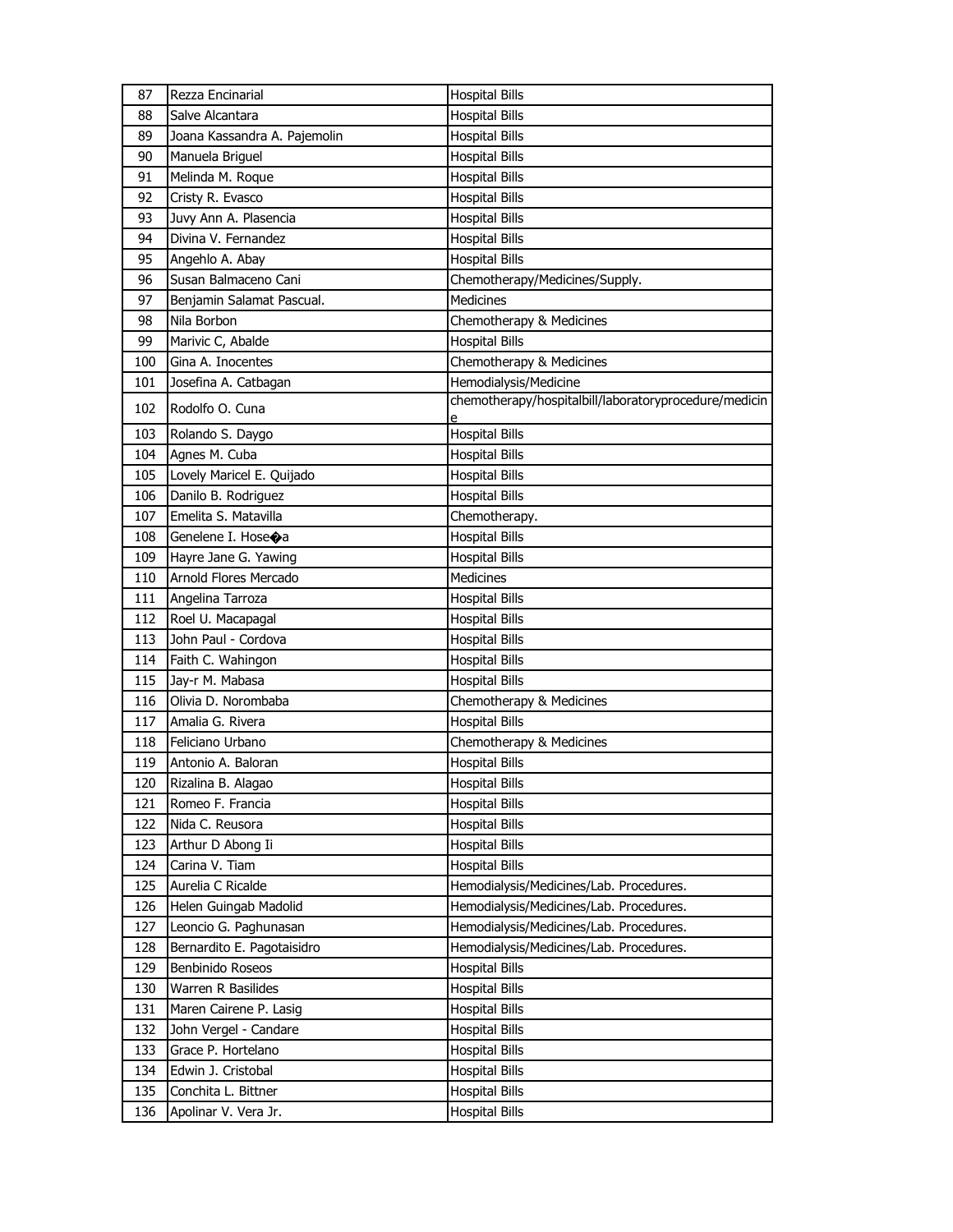| 137 | Marilyn G. Magpayo           | <b>Hospital Bills</b>                                    |
|-----|------------------------------|----------------------------------------------------------|
| 138 | Yner C Serradilla            | <b>Hospital Bills</b>                                    |
| 139 | Dennis Valdivia Quilinderino | Hospital bills / Medicines.                              |
| 140 | Mark Hil Garrido Geverola    | Laboratory/Procedures/Medicines.                         |
| 141 | Raimer P. Manalata           | Hemodialysis/Medicines/Lab. Procedures.                  |
| 142 | Melissa F. Tabao             | Hemodialysis/Medicines/Lab. Procedures.                  |
| 143 | Maren Cairene P. Lasig       | <b>Hospital Bills</b>                                    |
| 144 | Abigail Feliciano            | <b>Hospital Bills</b>                                    |
| 145 | Victoria Sanico Dizon        | Chemotherapy & Medicines                                 |
| 146 | Rodolfo Cuna                 | Chemotherapy & Medicines                                 |
| 147 | Fe C. Sacayan                | 2. Dialysis/Dialyzer/Medicines/Laboratory/Hospital Bill. |
| 148 | Richard Rotoni Dacara        | Laboratory/Procedures/Medicines.                         |
| 149 | Erlinda C. Rivera            | Medicines                                                |
| 150 | Iluminada Violeta            | Chemotherapy & Medicines                                 |
| 151 | Marlyn F. Macalawa           | <b>Hospital Bills</b>                                    |
| 152 | Meller Margaret Blanco       | <b>Hospital Bills</b>                                    |
| 153 | Rafael C. Hernandez.         | <b>Hospital Bills</b>                                    |
| 154 | Patrocinia Mcbroom           | <b>Medicines</b>                                         |
| 155 | Domingo Esteves              | Medicines                                                |
| 156 | Joel Rosales Mislang         | Dialysis, Dialyzer, PD Solution, Procedures, Medicines   |
|     |                              | & Laboratory.                                            |
| 157 | Danilo Teneza                | <b>Hospital Bills</b>                                    |
| 158 | Susan Balmaceno Cani         | Chemotherapy & Medicines                                 |
| 159 | Hershey Dela Cruz            | <b>Hospital Bills</b>                                    |
| 160 | Cynthia Salvador Vega        | Bone Scan.                                               |
| 161 | Angelita Lugo Creayla        | Medicines                                                |
| 162 | Raymundo O. Moreno Jr.       | <b>Hospital Bills</b>                                    |
|     | Emerenciana Ramos Fernando   | Medicines                                                |
| 163 |                              |                                                          |
| 164 | Olivia D. Norombaba          | Chemotherapy & Medicines                                 |
| 165 | Aubrey Egama Soriano         | Hospital bills / Medicines.                              |
| 166 | <b>Emily Ballesteros</b>     | <b>Medicines</b>                                         |
| 167 | Michael Rodriguez Moran      | Chemotherapy & Medicines                                 |
| 168 | Concepcion Calang Punzalan   | Laboratory/Procedures/Medicines.                         |
| 169 | Gerald G. Villa              | <b>Hospital Bills</b>                                    |
| 170 | Delio Rollan                 | Medicines                                                |
| 171 | Jocelyn Polintan             | Medicines                                                |
| 172 | Arlyne Olympia               | Medicines                                                |
| 173 | Lorenza B. Mendez            | Hemodialysis/Medicines/Lab. Procedures.                  |
| 174 | Jerrico Dator                | <b>Hospital Bills</b>                                    |
| 175 | Emelio Ampatin               | <b>Hospital Bills</b>                                    |
| 176 | Jovita Verzosa               | <b>Hospital Bills</b>                                    |
| 177 | Fernando Abella              | <b>Hospital Bills</b>                                    |
| 178 | Sarah Jean N. Paloma         | <b>Hospital Bills</b>                                    |
| 179 | Kyle S. Espiritu - -         | <b>Hospital Bills</b>                                    |
| 180 | Loida C. Tizon               | <b>Hospital Bills</b>                                    |
| 181 | Rolly P. Gumawa              | <b>Hospital Bills</b>                                    |
| 182 | Rosalinda Busbos             | Chemotherapy & Medicines                                 |
| 183 | Ruel M. Simplicio            | Laboratory/Procedures/Medicines.                         |
| 184 | Louise Joie Ng Gabriel       | <b>Hospital Bills</b>                                    |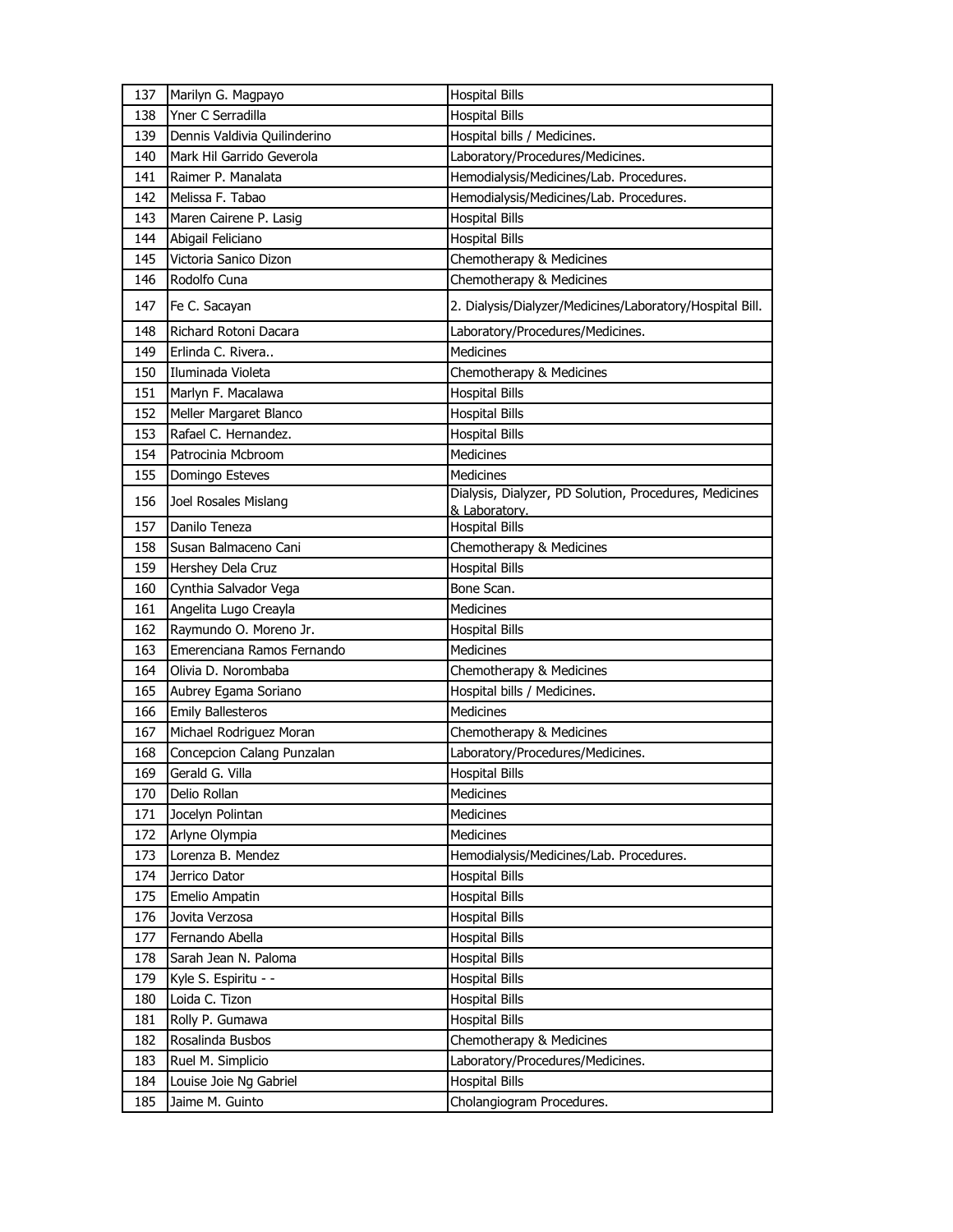| 186        | Emmanuel S. Mendoza                    | <b>Hospital Bills</b>                                                   |
|------------|----------------------------------------|-------------------------------------------------------------------------|
| 187        | Jonhny V Suarez                        | <b>Hospital Bills</b>                                                   |
| 188        | Rolando Latimosa Villareal             | <b>Hospital Bills</b>                                                   |
| 189        | Mary Joy Declaro Suacillo              | <b>Hospital Bills</b>                                                   |
| 190        | Gilbert B. Culibra                     | <b>Hospital Bills</b>                                                   |
| 191        | Adanita Palaya Dagdagan                | <b>Hospital Bills</b>                                                   |
| 192        | Josephine Veras Abo-abo                | Chemotherapy & Medicines                                                |
| 193        | Cecilia Bautista                       | MRI And MRA With Contrast.                                              |
| 194        | Zosima Baguio Boncales                 | Chemotherapy & Medicines                                                |
| 195        | Lailanie C. Taruc                      | Chemotherapy Medicines                                                  |
| 196        | Josefina A. Catbagan                   | Hemodialysis/Medicines/Lab. Procedures.                                 |
| 197        | Jonel Borines                          | <b>Hospital Bills</b>                                                   |
| 198        | Raimer P. Manalata                     | Hemodialysis/Medicines/Lab. Procedures.                                 |
| 199        | Jemmalyn Dela Cruz Callueng            | Dialysis, Dialyzer, PD Solution, Procedures, Medicines<br>& Laboratory. |
| 200        | Janeth Pineda                          | Chemotherapy & Medicines                                                |
| 201        | Rodolfo Cruz Quinson                   | Hospital Bill / Laboratory / Procedures / Medicine.                     |
| 202        | Angel Santarita Tuazon Jr.             | OPERATION/HOSPITAL BILLS/MEDICINES                                      |
| 203        | Vergel Nino Acosta Vergara             | Hospital Bill / Laboratory / Procedures / Medicine.                     |
| 204        | Marjoery Villanueva                    | <b>Hospital Bills</b>                                                   |
| 205        | Jojit Rosete Competente                | <b>Hospital Bills</b>                                                   |
| 206        | Larry P. Pelitones                     | Chemotherapy & Medicines                                                |
| 207        | Romeo L. Toraja                        | <b>Hospital Bills</b>                                                   |
| 208        | Ma Janielle Cabia Angeles              | <b>Hospital Bills</b>                                                   |
| 209        | Yolanda V. Calderon                    | Cehmotherapy, Medicines, Procedures.                                    |
| 210        | Ronaldo B. Nery                        | Chemotherapy & Medicines                                                |
| 211        | Rosemarie F. Rivera                    | <b>Medicines</b>                                                        |
| 212        | Reynaldo R. Francisco                  | Dialysis.                                                               |
| 213        | Lilia G. Ebo                           | Dialysis/Medicine.                                                      |
| 214        | Maria E. Bayonas,                      | Chemotherapy & Medicines                                                |
| 215        | Nerisa Maquinad                        | Chemotherapy & Medicines                                                |
| 216        | Rudilyn Salas Cortez                   | Chemotherapy & Medicines                                                |
| 217        | Ma. Theresa Austria Dela Vega          |                                                                         |
|            |                                        |                                                                         |
| 218        | Jhonmark Labador                       | Hospital Bill / Laboratory / Procedures / Medicine.                     |
| 219        |                                        | <b>Hospital Bills</b>                                                   |
| 220        | Patricio Sison                         | <b>Hospital Bills</b><br><b>Hospital Bills</b>                          |
|            | Ernesto Aringo<br>Katherine Villanueva |                                                                         |
| 221<br>222 | Breenalyn Valdez                       | <b>Hospital Bills</b>                                                   |
|            | Jacob Canete                           | <b>Hospital Bills</b>                                                   |
| 223<br>224 | Lourdes D Celi                         | <b>Hospital Bills</b><br><b>Hospital Bills</b>                          |
| 225        | Clarita Aguilar                        | <b>Hospital Bills</b>                                                   |
| 226        | R Jay Santos                           | <b>Hospital Bills</b>                                                   |
| 227        | Leonardo Miniano                       | <b>Hospital Bills</b>                                                   |
| 228        | Jojit Rosete Competente                | <b>Hospital Bills</b>                                                   |
| 229        | Shirelyn T. Piang                      | Epoetin injection/Medicine.                                             |
| 230        | Mary Grace Cambel                      | <b>Hospital Bills</b>                                                   |
| 231        | Ma. Elizabeth A. Dela Cruz             | Diagnostic Procedures, Laboratory Test and Medicines                    |
| 232        |                                        |                                                                         |
| 233        | Teresita Dungca<br>Roman Abad          | <b>Hospital Bills</b><br><b>Hospital Bills</b>                          |
| 234        | Genelyn Jasme                          | Diagnostic & Lab. Procedures, Dialysis, Medicines &                     |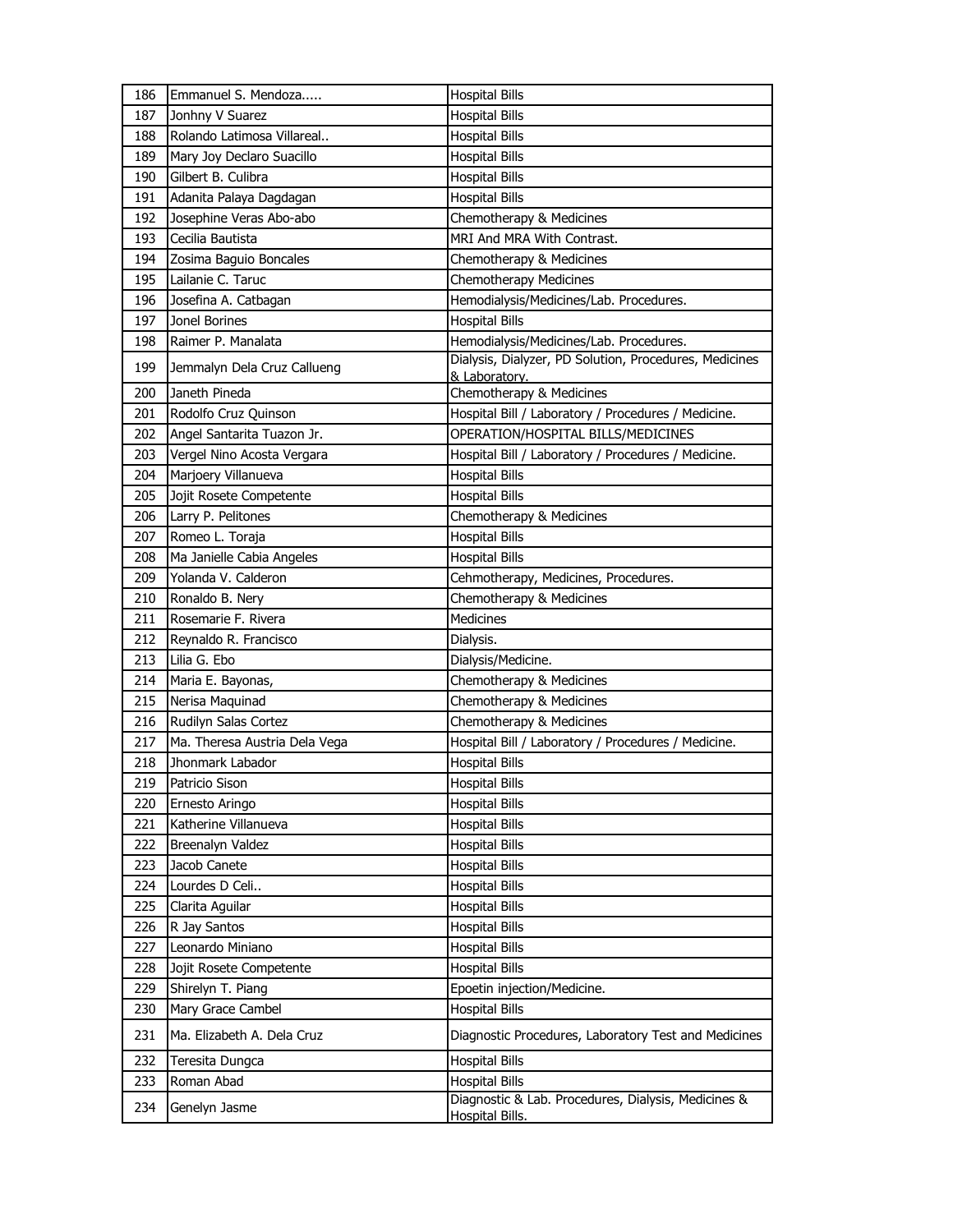| 235 | Melissa F. Tabao              | Hemodialysis                                                              |
|-----|-------------------------------|---------------------------------------------------------------------------|
|     |                               | Epoetin Injections/Medicines.                                             |
| 236 | Ustadz/imam Abdurajak Sappari | Laboratory/Procedures/Medicines.                                          |
| 237 | Arnold Flores Mercado         | <b>Hospital Bills</b>                                                     |
| 238 | Nestor Angeles Cordero Iii    | <b>Hospital Bills</b>                                                     |
| 239 | Bimbo Rabe Jardin             | <b>Hospital Bills</b>                                                     |
| 240 | Anastacio Carmen Oswa         | <b>Hospital Bills</b>                                                     |
| 241 | Lourdes D Celi                | <b>Hospital Bills</b>                                                     |
| 242 | Danilo Tipon Tipon Rivera//   | <b>Hospital Bills</b>                                                     |
| 243 | Fe C. Sacayan                 | CHEMODRUGS/MEDICINES/HOSPITAL BILLS.                                      |
| 244 | Angel Santarita Tuazon Jr.    | Hospital Bill / Laboratory / Procedures / Medicine.                       |
| 245 | Bong Bong De Mesa             | <b>Hospital Bills</b>                                                     |
| 246 | Joyce Ann Climaco             | <b>Hospital Bills</b>                                                     |
| 247 | Jennifer G. Arjona            | Chemotherapy & Medicines                                                  |
| 248 | <b>Christine Palmon</b>       | <b>Hospital Bills</b>                                                     |
| 249 | Juliet L. Mariano             | <b>Hospital Bills</b>                                                     |
| 250 | Malvar Bolante Agudo          | ILIZAROV/IMPLANT.                                                         |
| 251 | Rowena Manansala Nuqui        | Laboratory/Procedures/Medicines.                                          |
| 252 | Bella Rufino                  | <b>Hospital Bills</b>                                                     |
| 253 | Alvin Alcera                  | <b>Hospital Bills</b>                                                     |
| 254 | Adelino Vinarao               | <b>Hospital Bills</b>                                                     |
| 255 | Rowena Monfero                | <b>Medicines</b>                                                          |
| 256 | Emmanuel S. Mendoza           | <b>Hospital Bills</b>                                                     |
| 257 | Ireneo Galicia Jr             | <b>Hospital Bills</b>                                                     |
|     |                               | Chemotherapy.                                                             |
| 258 | Gemma Dalisay San Gabriel     | <b>Medicines</b>                                                          |
| 259 | Joshuavir J. Encarnacion      | <b>Medicines</b>                                                          |
| 260 | Maria Gertudes D. Sengson     | Dialysis, Dialyzer, PD Solution, Procedures, Medicines                    |
|     |                               | & Laboratory.                                                             |
| 261 | Jerly Lagunero                | <b>Hospital Bills</b>                                                     |
| 262 | Salud Lee                     | Hemodialysis/Medicines/Lab. Procedures.                                   |
| 263 | Pacita Uy                     | Hemodialysis/Medicines/Lab. Procedures.                                   |
| 264 | Gorgonio Felisilda            | Diagnostic Procedures, Laboratory Test and Medicines                      |
| 265 | Rowena Santos                 | Medicines                                                                 |
| 266 | Rodolfo S. Almario            | Chemotherapy & Medicines                                                  |
| 267 | Jose Danao Manuel,.           | Hospital bills.                                                           |
| 268 | Charlotte T. Sabio            | <b>Hospital Bills</b>                                                     |
| 269 | Alona T. Mendoza              | Chemotherapy & Medicines                                                  |
| 270 | Jaylee Ann Firme              | <b>Hospital Bills</b>                                                     |
| 271 | Jhon Nico Dela Cruz Saga      | Laboratory/Procedures/Medicines.                                          |
| 272 | Erlinda De Regla Padalapat    | <b>Medicines</b>                                                          |
| 273 | Ma. Elena Baguhin Payumo      | 3. Chemotherapy / Hospital Bill / Laboratory /<br>Procedures / Medicines. |
| 274 | Dee Amor Polo Dela Cruz       | Medicines                                                                 |
| 275 | Josefina T. Camacho           | <b>Medicines</b>                                                          |
| 276 | Jeckzel Calusor Morate        | <b>Hospital Bills</b>                                                     |
| 277 | Lorejen Fernandez Navalta     | Hospital bills.                                                           |
| 278 | Domingo T. Ilag               | Hospital Bill / Laboratory / Procedures / Medicine.                       |
| 279 | Joshua Vir J. Encarnacion     | Chemotherapy & Medicines                                                  |
|     |                               | Supplies/Medicines.                                                       |
| 280 | James Matthew T. Romeo        | Dietary Supplement                                                        |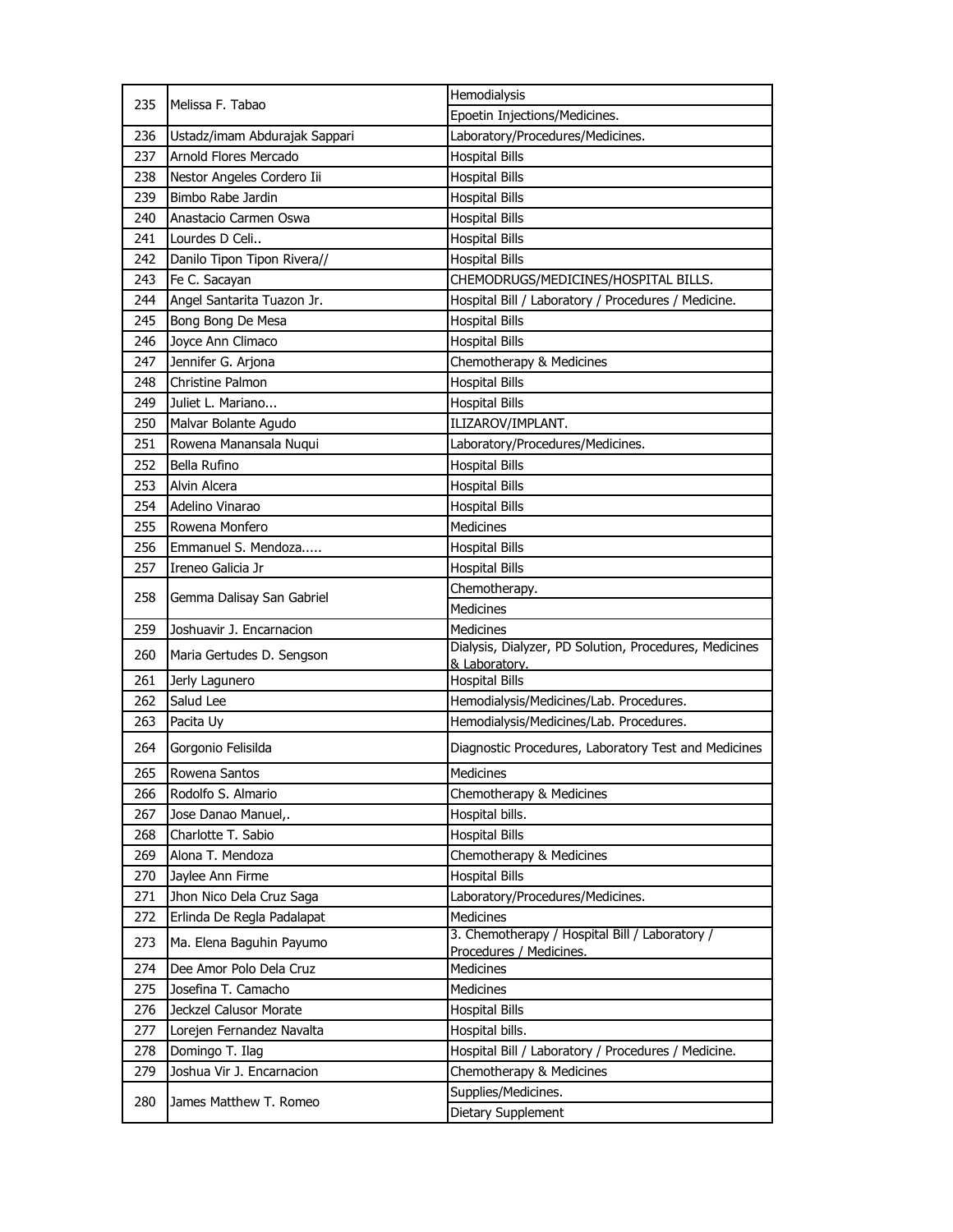| 281 |                                 | Supplies/Medicines.                                                           |
|-----|---------------------------------|-------------------------------------------------------------------------------|
|     | Althea Lexie Esgana             | Dietary Supplement                                                            |
| 282 | Jose Morales Jr                 | Diagnostic & Lab. Procedures, Dialysis, Medicines &<br><b>Hospital Bills.</b> |
| 283 | Mary Anne Paloma Bernardo       | Chemotherapy & Medicines                                                      |
| 284 | Ricardo A. Panganiban           | <b>Medicines</b>                                                              |
| 285 | Joseph A. Lava                  | Chemotherapy & Medicines                                                      |
| 286 | John Patrick Ramirez Hernandez, | <b>Medicines</b>                                                              |
| 287 | Aubrey Egama Soriano            | Diagnostic & Lab. Procedures, Dialysis, Medicines &<br>Hospital Bills.        |
| 288 | Ma. Rhodora A Sanchez           | <b>Hospital Bills</b>                                                         |
| 289 | Rose Ann Ortega.                | <b>Hospital Bills</b>                                                         |
| 290 | Anamae L. Llarenas              | Diagnostic & Lab. Procedures, Dialysis, Medicines &<br>Hospital Bills.        |
| 291 | Kylie Sophia Mabaquiao Garcia   | Hospital bills.                                                               |
| 292 | Maridel Sumayod                 | <b>Hospital Bills</b>                                                         |
| 293 | Carla Joy Dominguez             | <b>Hospital Bills</b>                                                         |
| 294 | Janet Luz                       | <b>Hospital Bills</b>                                                         |
| 295 | Avilino Milliano                | <b>Hospital Bills</b>                                                         |
| 296 | Arceli G. Villalon              | 3. Chemotherapy / Hospital Bill / Laboratory /<br>Procedures / Medicines.     |
| 297 | Emilita Santos Matavilla        | 3. Chemotherapy / Hospital Bill / Laboratory /<br>Procedures / Medicines.     |
| 298 | Fe C. Sacayan                   | 3. Chemotherapy / Hospital Bill / Laboratory /<br>Procedures / Medicines.     |
| 299 | German Gamulao Bulanon          | 3. Chemotherapy / Hospital Bill / Laboratory /<br>Procedures / Medicines.     |
| 300 | Domingo Esteves                 | Chemotherapy & Medicines                                                      |
| 301 | Rima Blancaflor                 | <b>Hospital Bills</b>                                                         |
| 302 | Brianne Lyne Bulacos            | <b>Hospital Bills</b>                                                         |
| 303 | Emiliano Gabriel                | <b>Hospital Bills</b>                                                         |
| 304 | Mary Ann G. Marilla             | <b>Hospital Bills</b>                                                         |
| 305 | Lorna A. Guarino                | <b>Hospital Bills</b>                                                         |
| 306 | Melchor M. Baylen Jr.           | <b>Hospital Bills</b>                                                         |
| 307 | Joel Moran                      | Epoetin Injections/Medicines.                                                 |
| 308 | Paul M. Lagman                  | <b>Hospital Bills</b>                                                         |
| 309 | Marie Toni Kosca                | <b>Hospital Bills</b>                                                         |
| 310 | Avegail Indaya                  | Hospital Bills                                                                |
| 311 | Maria Cecilia Teves             | <b>Hospital Bills</b>                                                         |
| 312 | Rhea Mai Gullem                 | <b>Hospital Bills</b>                                                         |
| 313 | Lorna Prado Mariano             | Hospital Bills                                                                |
| 314 | Michael Sadongdong              | <b>Hospital Bills</b>                                                         |
| 315 | Ricardo P. Sucayre              | <b>Hospital Bills</b>                                                         |
| 316 | Jayson Tul-id                   | <b>Hospital Bills</b>                                                         |
| 317 | Marilyn G. Arbuis               | <b>Hospital Bills</b>                                                         |
| 318 | Jose Victorio                   | Epoetin Injections/Medicines.                                                 |
| 319 | Luz E. Fulay                    | Chemotherapy & Medicines                                                      |
| 320 | Epifania D. Nunez               | Laboratory/Procedures/Medicines.                                              |
| 321 | Maria Lorelie Fontanos          | Chemotherapy & Medicines                                                      |
| 322 | John Yuriko D. Almoete          | <b>Hospital Bills</b>                                                         |
| 323 | Reynante O. Lumagsao            | <b>Hospital Bills</b>                                                         |
| 324 | Wilfredo R. Ricohermoso         | <b>Hospital Bills</b>                                                         |
| 325 | Connie Gamis                    | <b>Hospital Bills</b>                                                         |
| 326 | Cherry D. Licup                 | <b>Hospital Bills</b>                                                         |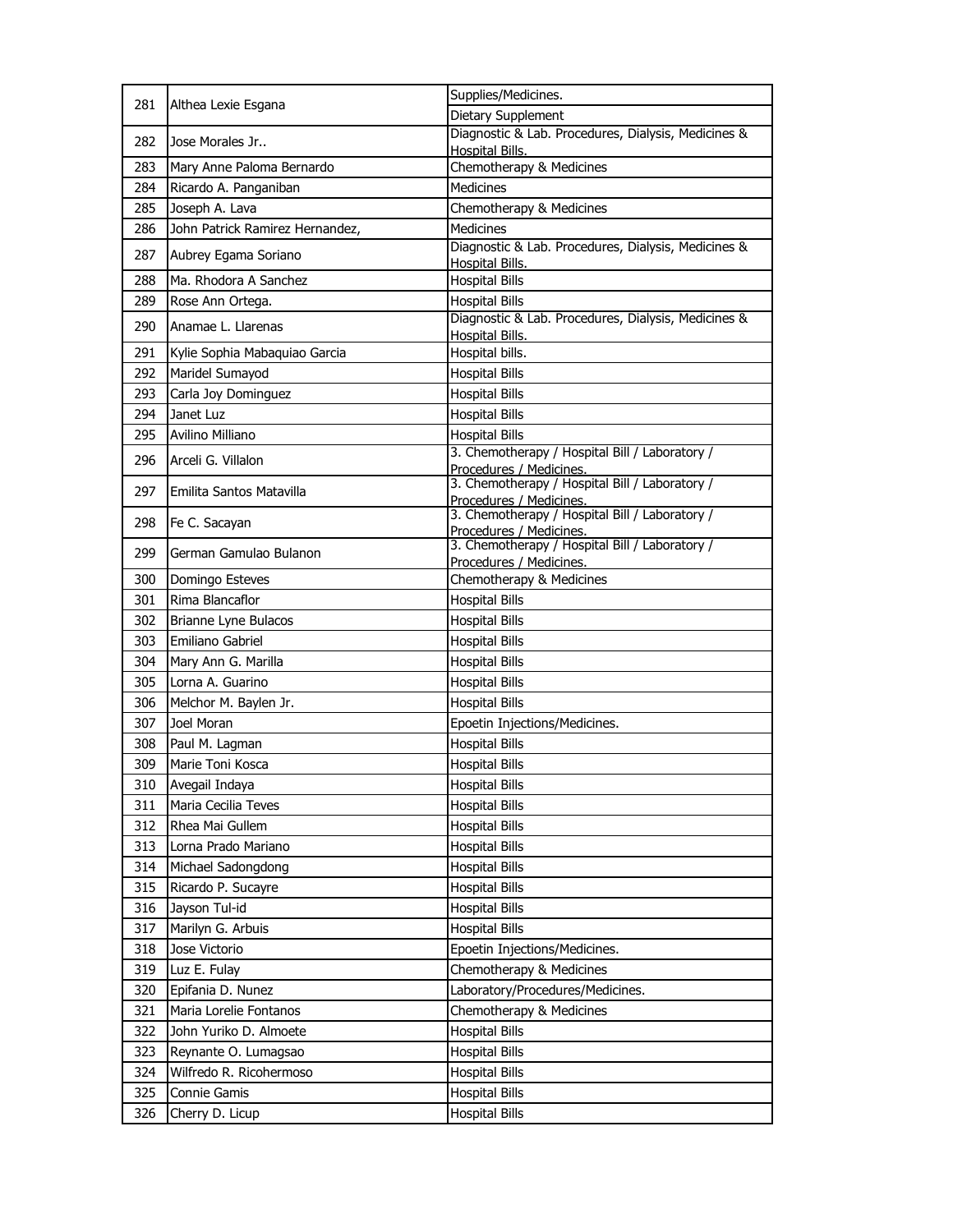| 327 | Joselito T Puenzalida       | <b>Hospital Bills</b>                               |
|-----|-----------------------------|-----------------------------------------------------|
| 328 | Gerine Georgia P Delasarmas | <b>Hospital Bills</b>                               |
| 329 | Roel Macapagal              | Hospital Bill / Laboratory / Procedures / Medicine. |
| 330 | Jose Kenneth Carlo D. Eso   | <b>Hospital Bills</b>                               |
| 331 | Raquel D. Mempin            | <b>Hospital Bills</b>                               |
| 332 | Melodina F Mancol           | <b>Hospital Bills</b>                               |
| 333 | Nicole Anne Ochoa           | <b>Hospital Bills</b>                               |
| 334 | Ma. Genelyn A Salva         | <b>Hospital Bills</b>                               |
| 335 | Vianah Gia Reyrata          | <b>Hospital Bills</b>                               |
| 336 | Josephine Odal              | <b>Hospital Bills</b>                               |
| 337 | <b>Bryll Mancol</b>         | Hospital Bill / Laboratory Procedures / Medicines   |
| 338 | Bb Ronelyn Longcop          | HOSPITAL BILL/MEDICINE/MEDICAL SUPPLIES             |
| 339 | Nestor S. Santiago          | <b>Hospital Bills</b>                               |
| 340 | Julieta Acunin              | Medicines                                           |
| 341 | Anna Mhychaielhee S. Fronda | <b>Hospital Bills</b>                               |
| 342 | Princess O. Raooja          | <b>Hospital Bills</b>                               |
| 343 | Bella Laureen J. Bulacos    | Hospital bills / Medicines.                         |
| 344 | Melissa F. Tabao            | Hemodialysis/Medicines/Lab. Procedures.             |
| 345 | Adelina Ricaza.             | Chemotherapy & Medicines                            |
| 346 | Mylene Villaester Hular     | CHEMOTHERAPY MEDICINES/ECG.                         |
| 347 | Sweden Torio Batac          | Chemotherapy & Medicines                            |
| 348 | Lalaine Reigh D. Leyson     | XRAY/PROCEDURE                                      |
| 349 | Matias Magpantay            | Hospital Bill / Laboratory / Procedures / Medicine. |
| 350 | Lourdes D. Celi             | <b>Hospital Bills</b>                               |
| 351 | Rolly Gumban.               | <b>Hospital Bills</b>                               |
| 352 | Loduvico Flores             | <b>Hospital Bills</b>                               |
| 353 | Angel B. Isaw               | <b>Hospital Bills</b>                               |
| 354 | Armida S Tindero            | <b>Hospital Bills</b>                               |
| 355 | Elma A Asoque               | <b>Hospital Bills</b>                               |
| 356 | Jilliane Lei Guerina        | <b>Hospital Bills</b>                               |
| 357 | Gladys May Policarpio       | <b>Hospital Bills</b>                               |
| 358 | Ernesto Sapiera             | <b>Hospital Bills</b>                               |
| 359 | Daren Sikat                 | Hospital Bills                                      |
| 360 | Levy Pantig                 | <b>Hospital Bills</b>                               |
| 361 | Ismael D. Dagala Jr.        | Laboratory/Procedures/Medicines.                    |
| 362 | Alma Egera                  | <b>Hospital Bills</b>                               |
| 363 | Roberto D. Galvez           | Medicines                                           |
| 364 | Jennylou Pacaanas           | <b>Hospital Bills</b>                               |
| 365 | Jelaica Ramadhan            | <b>Hospital Bills</b>                               |
| 366 | Rommel Valdez Sapno         | <b>Hospital Bills</b>                               |
| 367 | Oscar D. Ventonilla Jr.     | <b>Hospital Bills</b>                               |
| 368 | Lerma S Mesina              | <b>Hospital Bills</b>                               |
| 369 | Randy Bartolome Bonzo       | <b>Hospital Bills</b>                               |
| 370 | Angelo S. Esguerra          | <b>Hospital Bills</b>                               |
| 371 | Michael Rodriguez Moran     | Chemotherapy & Medicines                            |
| 372 | Ronelyn G. Longcop          | <b>Hospital Bills</b>                               |
| 373 | Arvin Christian Lui - Sison | <b>Hospital Bills</b>                               |
| 374 | Remegio Capistrano Cabrera  | <b>Hospital Bills</b>                               |
| 375 | Michael N. Briones          | Dialyis Treatment / Medicines / Laboratories /      |
|     |                             | Procedure                                           |
| 376 | Prince Kyrie R. Plando      | <b>Hospital Bills</b>                               |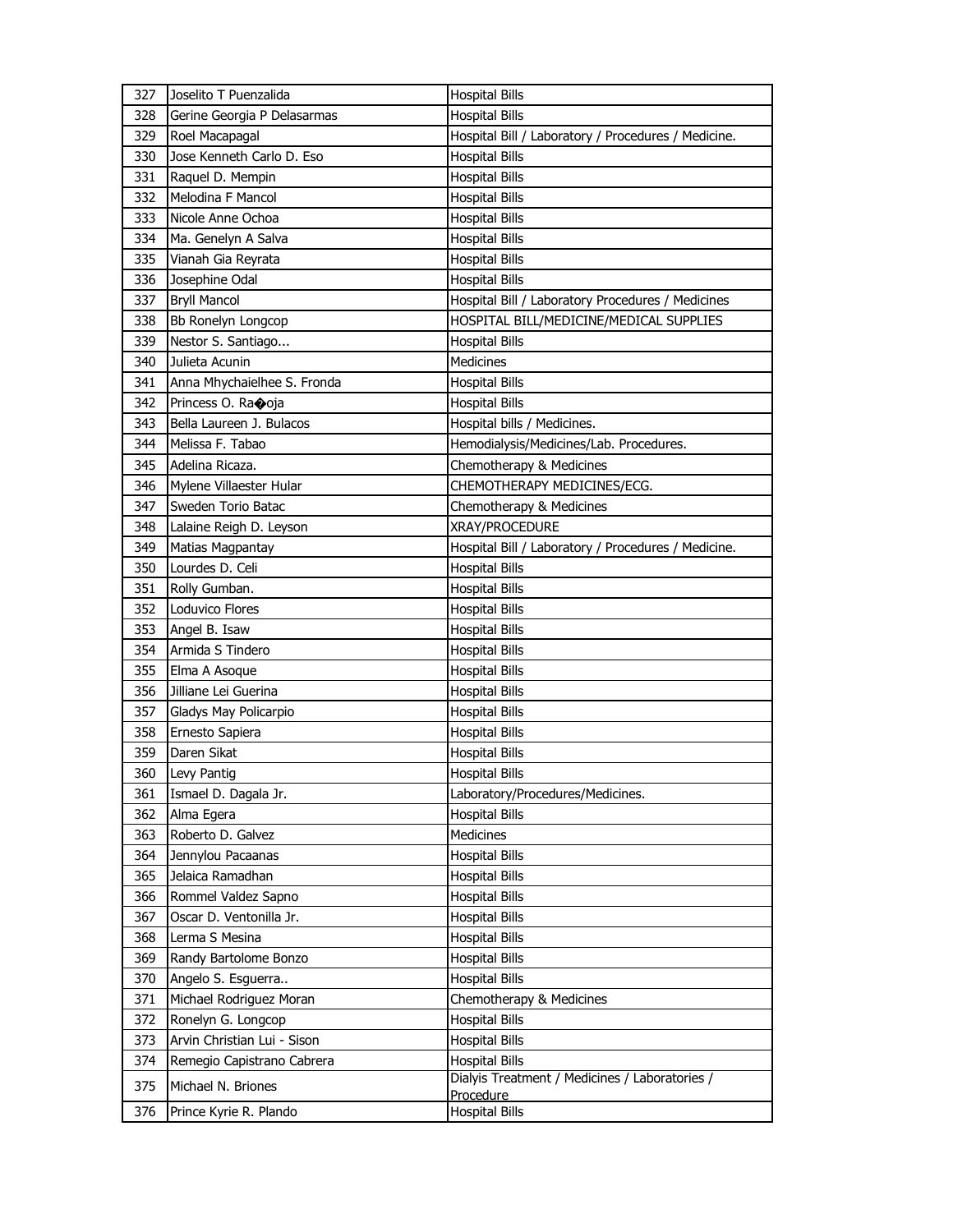| 377 | Joyce Ann Climaco            | <b>Hospital Bills</b>                                                   |
|-----|------------------------------|-------------------------------------------------------------------------|
| 378 | Herminia A. Bechayda         | <b>Medicines</b>                                                        |
| 379 | Remedios B. Pestano          | Hospital Bill / Laboratory / Procedures / Medicine.                     |
| 380 | Arlyne Salazar Olympia       | Dialysis, Dialyzer, PD Solution, Procedures, Medicines<br>& Laboratory. |
| 381 | Mario Lukban Pestanas        | Hemodialysis/Medicines/Lab. Procedures.                                 |
| 382 | James Brian M Senisa         | <b>Hospital Bills</b>                                                   |
| 383 | Jayvee C. Capulong           | <b>Hospital Bills</b>                                                   |
| 384 | Heice C Servito              | <b>Hospital Bills</b>                                                   |
| 385 | Maricris Macaro Lacson.      | Chemotherapy & Medicines                                                |
| 386 | Oscar Danay Ventenilla Jr.   | <b>Hospital Bills</b>                                                   |
| 387 | Jr Jaime Diaz                | <b>Hospital Bills</b>                                                   |
| 388 | Elezar Allen Farioas         | <b>Hospital Bills</b>                                                   |
| 389 | Analy Manahan Cabatbat       | <b>Hospital Bills</b>                                                   |
| 390 | Annaliza De Mesa Matosinos   | <b>Hospital Bills</b>                                                   |
| 391 | George Mendoza Espenilla     | <b>Hospital Bills</b>                                                   |
| 392 | Celso Buenaventura           | Medicines                                                               |
| 393 | Enrique Dagali Camposano     | X-RAY.                                                                  |
| 394 | Domingo Valencia Gargalio    | Chemotherapy & Medicines                                                |
| 395 | Reynaldo Pavillon Valencia,, | <b>Hospital Bills</b>                                                   |
| 396 | Kim Cyrus B. Aguilar         | <b>Hospital Bills</b>                                                   |
| 397 | Ronaldo B. Nery              | Chemotherapy & Medicines                                                |
| 398 | Delio Salazar Castillo       | <b>Hospital Bills</b>                                                   |
| 399 | Blaine - Tupaz               | <b>Hospital Bills</b>                                                   |
| 400 | Jocelyn Orabe Temario        | <b>Hospital Bills</b>                                                   |
| 401 | Isabela Alba Molina          | <b>Hospital Bills</b>                                                   |
| 402 | Medory Eugenio Medina        | <b>Hospital Bills</b>                                                   |
| 403 | Nestor S. Santiago           | <b>Hospital Bills</b>                                                   |
| 404 | Maria Cristina B. Linogon    | <b>Hospital Bills</b>                                                   |
| 405 | Armando Barrameda Agapito,,  | <b>Hospital Bills</b>                                                   |
| 406 | Elvira Cahilig Fernandez,,   | <b>Hospital Bills</b>                                                   |
| 407 | Walter Bernabe Buenaflor,,   | <b>Hospital Bills</b>                                                   |
| 408 | Roberto Casurao Tukayon      | <b>Hospital Bills</b>                                                   |
| 409 | Emily Balneg Alpiler         | <b>Hospital Bills</b>                                                   |
| 410 | Jeffrey S. Nicolas,,         | <b>Hospital Bills</b>                                                   |
| 411 | Manuela Briguel              | <b>Hospital Bills</b>                                                   |
| 412 | Eusebio Abag Venasquez       | <b>Hospital Bills</b>                                                   |
| 413 | Severa - Fain,,              | <b>Hospital Bills</b>                                                   |
| 414 | Marites Pavia Valenzuela     | Hospital Bills                                                          |
| 415 | Maria Flor Y. Seguido        | <b>Hospital Bills</b>                                                   |
| 416 | Joseph Anchilo Cabalquinto   | <b>Hospital Bills</b>                                                   |
| 417 | Macario Castillo Jordan      | <b>Hospital Bills</b>                                                   |
| 418 | Rosalie Bautista Sapitanan   | <b>Hospital Bills</b>                                                   |
| 419 | Imelda Cordino Umac          | <b>Hospital Bills</b>                                                   |
| 420 | Evangeline Mercado Reyes     | <b>Hospital Bills</b>                                                   |
| 421 | Rodalyn C. Encinarial        | <b>Hospital Bills</b>                                                   |
| 422 | Richie V. Legaspi            | <b>Hospital Bills</b>                                                   |
| 423 | Herminigildo B Lomibao       | <b>Hospital Bills</b>                                                   |
| 424 | Camella F. Resol             | <b>Hospital Bills</b>                                                   |
| 425 | Richard D Santos,,,,         | <b>Hospital Bills</b>                                                   |
| 426 | Donnie A. Alba,,             | <b>Hospital Bills</b>                                                   |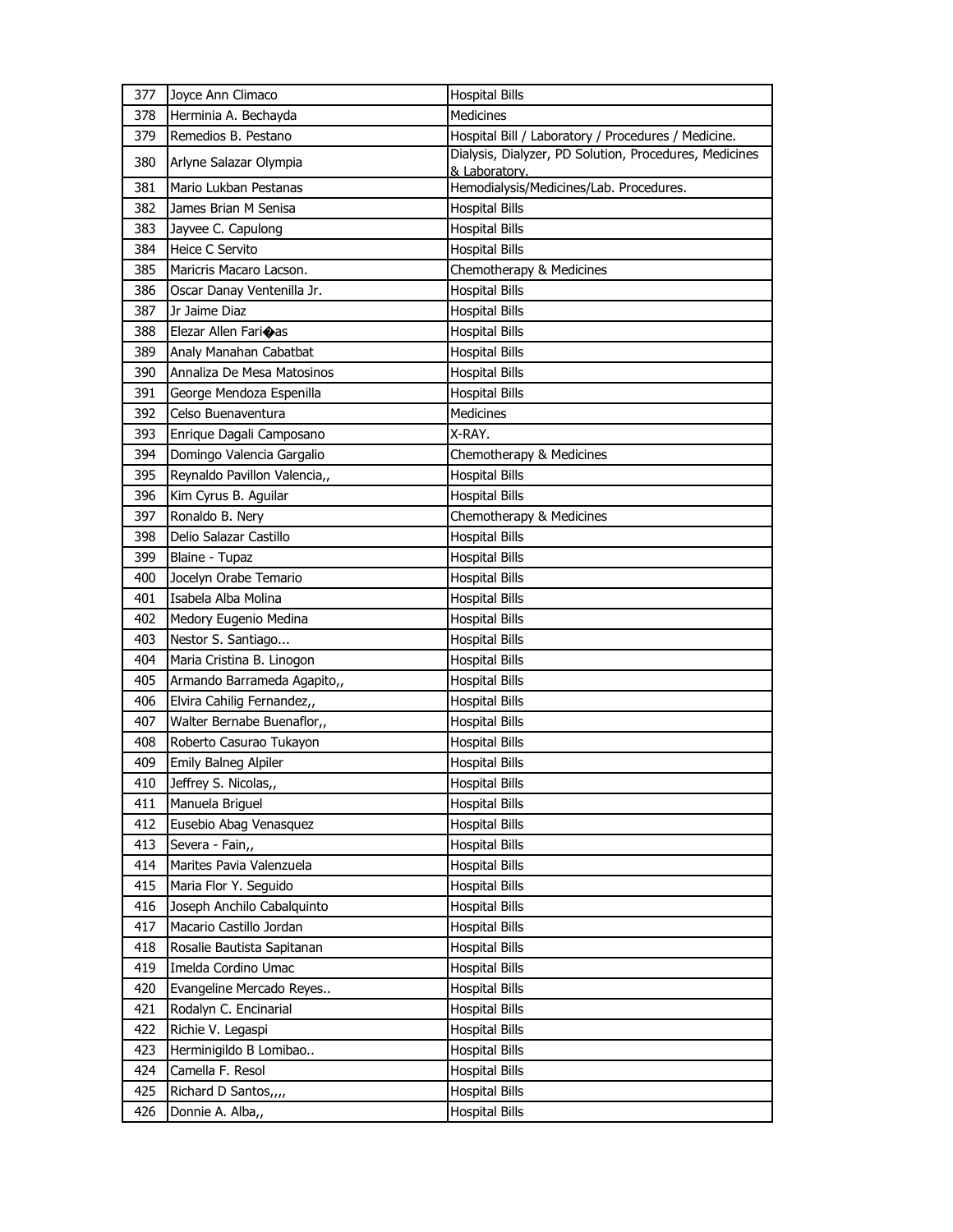| 427 | Sheena Marie Largueza Fortus             | <b>Hospital Bills</b>                                  |
|-----|------------------------------------------|--------------------------------------------------------|
| 428 | Esteban Joseco Acode                     | <b>Hospital Bills</b>                                  |
| 429 | Charlie Santos Purificacion              | <b>Hospital Bills</b>                                  |
| 430 | Alberto Predes Esta                      | <b>Hospital Bills</b>                                  |
| 431 | Lailanie Jane Astrologo Fajardo          | <b>Hospital Bills</b>                                  |
| 432 | Jerry Lim Letrero                        | <b>Hospital Bills</b>                                  |
| 433 | Mary Grace Tumagan Espehon               | <b>Hospital Bills</b>                                  |
| 434 | Ana Teresa Adrid Casta                   | <b>Hospital Bills</b>                                  |
| 435 | Rene Abello Rollan                       | <b>Hospital Bills</b>                                  |
| 436 | Maria Shiela Be $\bigcirc$ alet Sandoval | <b>Hospital Bills</b>                                  |
| 437 | Arlene Santiago Ibarra                   | <b>Hospital Bills</b>                                  |
| 438 | Melissa F. Tabao                         | <b>Medicines</b>                                       |
| 439 | Jaime H. Cailon                          | CHEMOTHERAPY/MEDICINES/HOSPITAL                        |
|     |                                          | <b>BILL/LABORATORY PROCEDURES.</b>                     |
| 440 | Revilla C Boringgot                      | Hemodialysis/Medicines/Lab. Procedures.                |
|     |                                          | Medicines                                              |
| 441 | Blaine - Tupaz                           | <b>Hospital Bills</b>                                  |
| 442 | Jeanette Villaflor Judilla               | Hospital bills.                                        |
| 443 | Karen Crisiel Sabangan Avecilla          | <b>Hospital Bills</b>                                  |
| 444 | Concepcion Batol Abaoo                   | <b>Hospital Bills</b>                                  |
| 445 | Blaine - Tupaz                           | <b>Hospital Bills</b>                                  |
| 446 | Elmer Aborque Lorenio                    | <b>Hospital Bills</b>                                  |
| 447 | Lina S Darilao                           | <b>Hospital Bills</b>                                  |
| 448 | Elvira V. Evangelio                      | <b>Hospital Bills</b>                                  |
| 449 | Ernesto B. Pason                         | <b>Hospital Bills</b>                                  |
| 450 | Julita Allam                             | Medicines                                              |
| 451 | Norshee Ellah Tordecillas                | Medicines                                              |
| 452 | Lailanie Jane Astrologo Fajardo          | <b>Hospital Bills</b>                                  |
| 453 | Rodolfo O. Cuna                          | CHEMOTHERAPY/CHEMODRUGS/MEDICINES.                     |
| 454 | Romualdo Biagan Tubig                    | INJECTION/MEDICINES                                    |
| 455 | Domingo T. Ilag                          | <b>Medicines</b>                                       |
| 456 | John Rossine Guinto Labador              | <b>Hospital Bills</b>                                  |
| 457 | Berniseto Sambaan Lugay                  | <b>Hospital Bills</b>                                  |
| 458 | Daniel Miguel Dioquino Yap               | <b>Hospital Bills</b>                                  |
| 459 | Lerma S Mesina                           | <b>Hospital Bills</b>                                  |
| 460 | Jorica Aide Tolentino                    | <b>Hospital Bills</b>                                  |
| 461 | Reycil Zendon Rufo                       | <b>Hospital Bills</b>                                  |
| 462 | Charmaine Lucero Soreta                  | <b>Hospital Bills</b>                                  |
| 463 | Amie A. Cruz                             | Dialysis, Dialyzer, PD Solution, Procedures, Medicines |
| 464 | Catherine Faballa Cortez,,               | & Laboratory.<br><b>Hospital Bills</b>                 |
| 465 | Elenita Hernandez De Osio                | <b>Hospital Bills</b>                                  |
| 466 | Kathreene Paoline B. Almonte             | <b>Hospital Bills</b>                                  |
| 467 | Zemira Chelsea O. Manlagoit              | <b>Hospital Bills</b>                                  |
| 468 | Jaime Adesa Aguilar Sr.                  | Eye Procedure                                          |
| 469 | Fernando Detablan Abella,                | Chemotherapy & Medicines                               |
|     |                                          | DIALYSIS SESSION, LABORATORY/DIAGNOSTIC                |
| 470 | Pacita Uy                                | PROCEDURES, HOSPITAL BILLS, MEDICINES.                 |
| 471 | Roselle Guden                            | <b>Hospital Bills</b>                                  |
| 472 | Lean Ivy Padillo Mogueis                 | <b>Hospital Bills</b>                                  |
| 473 | Clemen Fernandez Boarao                  | <b>Hospital Bills</b>                                  |
| 474 | John Ryan Ocampo Ramos                   | <b>Hospital Bills</b>                                  |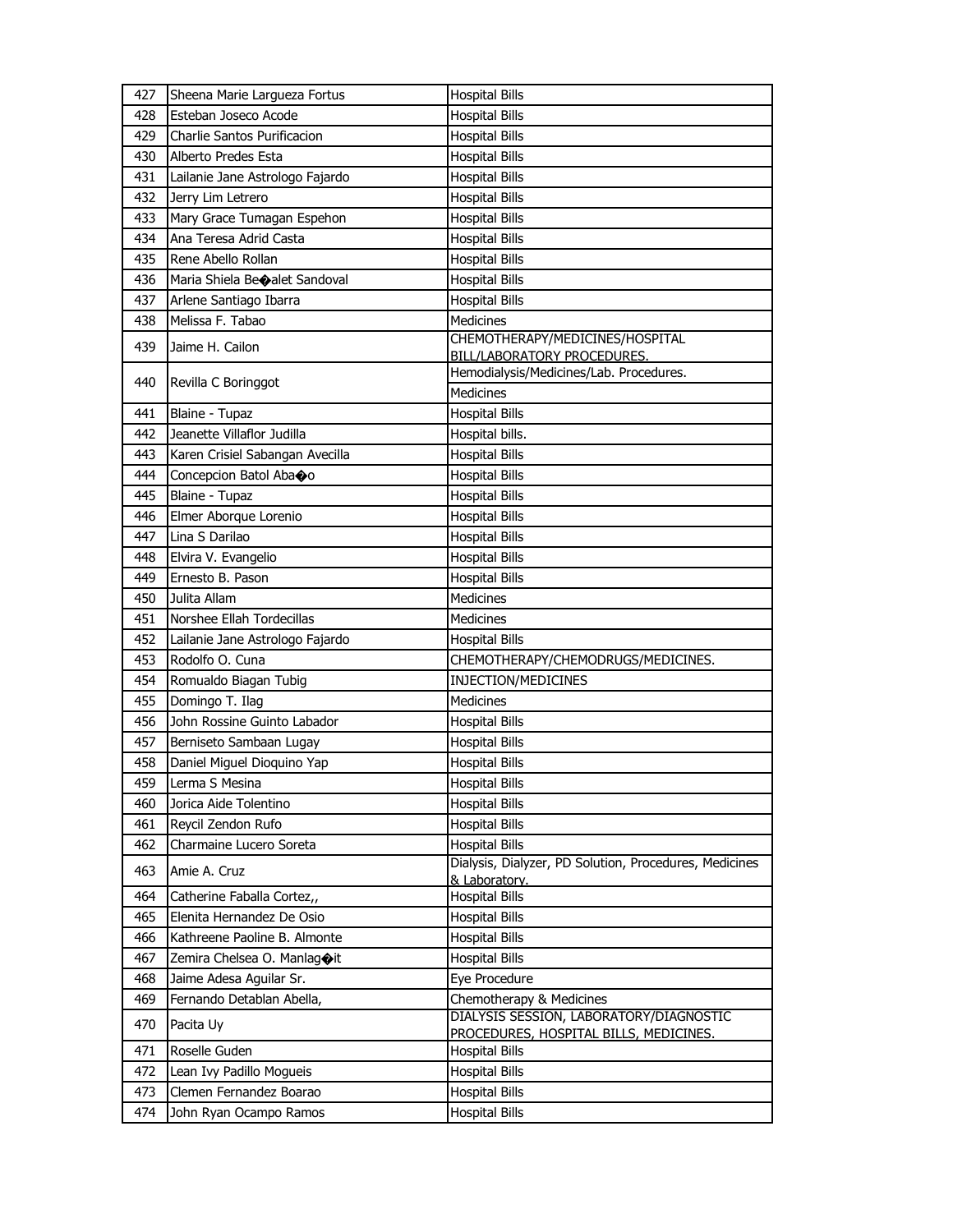| 475 | Schmidtt Jenko M. Francisco          | <b>Hospital Bills</b>                                 |
|-----|--------------------------------------|-------------------------------------------------------|
| 476 | Jesus A. Oca                         | SHOULDER X-RAY                                        |
| 477 | Fernando B. Infantado                | Hospital bills.                                       |
| 478 | Rezalyn Rojo Cos-cos                 | <b>Hospital Bills</b>                                 |
| 479 | John Kenneth Dorero                  | <b>Hospital Bills</b>                                 |
| 480 | Rosemarie Alvarez                    | Chemotherapy & Medicines                              |
| 481 | Jesusa Luna Salonga                  | Hospital Bill / Laboratory / Procedures / Medicine.   |
| 482 | Lailanie C. Taruc                    | Chemotherapy & Medicines                              |
| 483 | Diego Jr. Robea                      | <b>Hospital Bills</b>                                 |
| 484 | Janelle Verallo                      | <b>Hospital Bills</b>                                 |
| 485 | Mark Angelo Hernandez                | <b>Hospital Bills</b>                                 |
| 486 | Joshua Parane Padel                  | <b>Hospital Bills</b>                                 |
| 487 | Elena Yadao                          | Laboratory/Procedures/Medicines.                      |
| 488 | Judy Ann Imotin Salvador             | Hospital bills.                                       |
| 489 | Elizabeth Marcelo Ventura            | Eye Procedure                                         |
| 490 | Matias Magpantay                     | <b>Hospital Bills</b>                                 |
| 491 | Allan Bantaculo                      | <b>Hospital Bills</b>                                 |
| 492 | Justin A. Galit                      | <b>Hospital Bills</b>                                 |
| 493 | Maria Rose Ramirez Bagat             | <b>Hospital Bills</b>                                 |
| 494 | Justine Brozo                        | HOSPITAL BILL, MEDICINES, LABORATORY,                 |
|     |                                      | HEMODIALYSIS, Cardio Vascular services.               |
| 495 | Wilfredo Bana                        | <b>Hospital Bills</b>                                 |
| 496 | Benjamin Bulos                       | <b>Hospital Bills</b>                                 |
| 497 | Jelly Ibanez                         | <b>Hospital Bills</b>                                 |
| 498 | Marinel Obispo                       | <b>Hospital Bills</b>                                 |
| 499 | David Chua                           | <b>Hospital Bills</b>                                 |
| 500 | Ma. Jennie Dela Cruz De Jesus        | Hospital bills.                                       |
| 501 | Vicente Sy Taguiam<br>Imelda O. Mesa | Chemotherapy & Medicines                              |
| 502 |                                      | <b>Hospital Bills</b>                                 |
| 503 | Ma. Jennie Dela Cruz De Jesus        | <b>Hospital Bills</b>                                 |
| 504 | Diolly Arbis<br><b>Diolly Arbis</b>  | <b>Hospital Bills</b>                                 |
| 505 |                                      | <b>Hospital Bills</b>                                 |
| 506 | Daniel Gacutan                       | hospital bills/laboratotry/medicine/central supplies. |
| 507 | Luzviminda Simbajon Evangelista      | Chemotherapy & Medicines                              |
| 508 | Crisente Gagasa                      | <b>Hospital Bills</b>                                 |
| 509 | Raimer P. Manalata                   | Hemodialysis/Medicines/Lab. Procedures.               |
| 510 | Celedonio Espiritu                   | Chemotherapy & Medicines                              |
| 511 | Alona T. Mendoza                     | Chemotherapy & Medicines                              |
| 512 | Johnly Dosal                         | <b>Hospital Bills</b>                                 |
| 513 | Jeffrey Dacdac                       | <b>Hospital Bills</b>                                 |
| 514 | Ramon Torrente                       | <b>Hospital Bills</b>                                 |
| 515 | Brianna Mogueis                      | <b>Hospital Bills</b>                                 |
| 516 | Faith C. Wahingon                    | <b>Hospital Bills</b>                                 |
| 517 | Salvador Moreno                      | <b>Hospital Bills</b>                                 |
| 518 | Rizalina B. Alagao                   | <b>Hospital Bills</b>                                 |
| 519 | Lorna Apilado                        | <b>Hospital Bills</b>                                 |
| 520 | Elyzabeth Tolete                     | <b>Hospital Bills</b>                                 |
| 521 | Edgardo Cruz                         | <b>Hospital Bills</b>                                 |
| 522 | Sherwin Garcia                       | <b>Hospital Bills</b>                                 |
| 523 | Princess Kc Barrios                  | <b>Hospital Bills</b>                                 |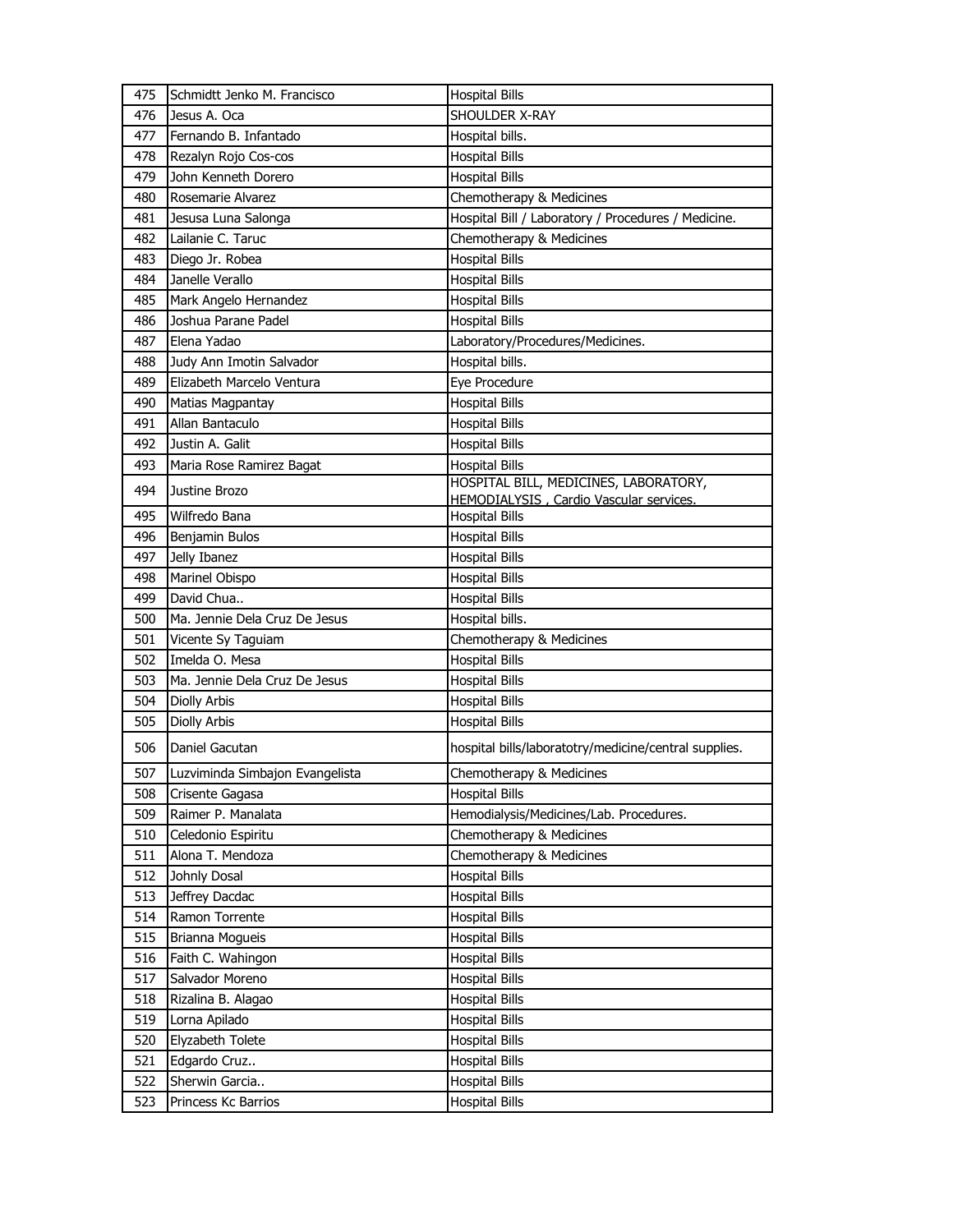| 524        | Nelson Texon                   | Medicines                                      |
|------------|--------------------------------|------------------------------------------------|
| 525        | Nelson Texon                   | Medicines                                      |
| 526        | Karl Matthew Ventabal Valdez   | <b>Hospital Bills</b>                          |
| 527        | Marlon Anecito Jose            | <b>Hospital Bills</b>                          |
| 528        | Mary Ann Castillo Espejon      | <b>Hospital Bills</b>                          |
| 529        | Venus Areola                   | <b>Hospital Bills</b>                          |
| 530        | Christina Marie Marquez Cruz   | <b>Hospital Bills</b>                          |
| 531        | Rea Nina B. Salazar            | <b>Medicines</b>                               |
| 532        | Vicente Sy Taguiam             | Chemotherapy & Medicines                       |
| 533        | Leni Diane Belano              | <b>Hospital Bills</b>                          |
| 534        | Roger Bonifacio                | <b>Hospital Bills</b>                          |
| 535        | John Roxas Daradar             | <b>Hospital Bills</b>                          |
| 536        | John Roxas Daradar             | <b>Hospital Bills</b>                          |
| 537        | Mayet Gallino                  | <b>Hospital Bills</b>                          |
| 538        | Fernando Generoso              | <b>Hospital Bills</b>                          |
| 539        | Nenita. De Guzman              | <b>Hospital Bills</b>                          |
| 540        | Warren Resurreccion            | <b>Hospital Bills</b>                          |
| 541        | Benjamin Bulos                 | <b>Hospital Bills</b>                          |
| 542        | Maria L. Huarde                | Chemotherapy & Medicines                       |
| 543        | Ted Nino Deliso                | <b>Hospital Bills</b>                          |
| 544        | Victorino Gaerlan              | <b>Hospital Bills</b>                          |
| 545        | Lucita G. Glomar               | <b>MRI with Contrast</b>                       |
| 546        | Ma. Aileen C. Bisnar           | Chemotherapy & Medicines                       |
| 547        | Bryan L. Fajardo               | Epoetin Injections/Medicines.                  |
| 548        | Manuel Beheran                 | <b>Hospital Bills</b>                          |
|            |                                |                                                |
| 549        | Alona T. Mendoza               | Chemotherapy & Medicines                       |
| 550        | Reynaldo Alberto               | <b>Hospital Bills</b>                          |
| 551        | Eulogio Castillo Cabello Jr.   | <b>Hospital Bills</b>                          |
| 552        | Edgar Villaresco               | <b>Hospital Bills</b>                          |
| 553        | Christian Paul Evangelista     | Implant                                        |
| 554        | Joseph Concepcion              | Epoetin Injections/Medicines.                  |
| 555        | Jonaries Rivera Nama           | <b>Hospital Bills</b>                          |
| 556        | Maria Christine Mandigma Ona   | <b>Hospital Bills</b>                          |
| 557        | Jeckzel Calusor Morate         | <b>Hospital Bills</b>                          |
| 558        | Analyn Asoy Kakilala           | <b>Hospital Bills</b>                          |
| 559        | April Dioquino Arcangeles      | Hospital Bills                                 |
| 560        | Divine Princess G. Taruc       | <b>Hospital Bills</b>                          |
| 561        | Joebert Ojeda Adan             | <b>Hospital Bills</b>                          |
| 562        | Adrian Virtudes Sibunga        | <b>Hospital Bills</b>                          |
| 563        | Yuki Santia Maglalang          | <b>Hospital Bills</b>                          |
| 564        | Aira Faustino                  | <b>Hospital Bills</b>                          |
| 565        | James Nonylon Serrano          | <b>Hospital Bills</b>                          |
| 566        | Ricardo Baquiran               | Hospital Bills                                 |
| 567        | Louie Sofia Samson             | Hospital Bills                                 |
| 568        | Justinne M. Idjao              | <b>Hospital Bills</b>                          |
| 569        | John Barry Magcanan            | Hospital Bills                                 |
| 570        | Rosauro Lacson                 | <b>Hospital Bills</b>                          |
| 571        | Jonie Torres                   | <b>Hospital Bills</b>                          |
| 572<br>573 | Samson Ramos<br>Inesita Morato | <b>Hospital Bills</b><br><b>Hospital Bills</b> |